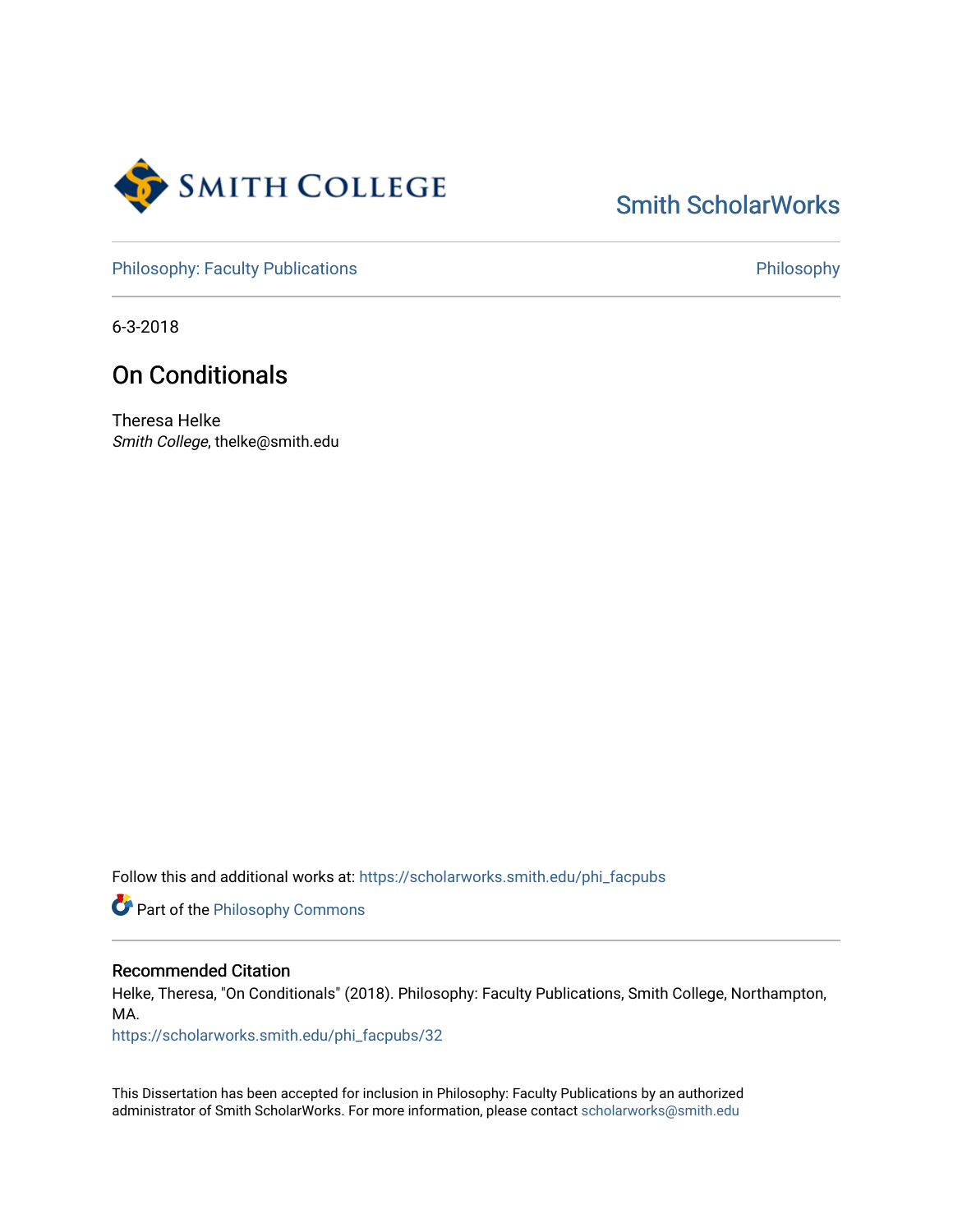ON CONDITIONALS

THERESA SOPHIE CAROLINE HELKE *(BA(Hons), Smith College)*

### A THESIS SUBMITTED FOR THE DEGREE OF DOCTOR OF PHILOSOPHY DEPARTMENT OF PHILOSOPHY NATIONAL UNIVERSITY OF SINGAPORE & YALE-NUS COLLEGE

2018

Supervisors: Associate Professor Ben Blumson, Main Supervisor Assistant Professor Malcolm Keating, Co-Supervisor, Yale-NUS College

Examiners: Assistant Professor Robert Beddor Assistant Professor Michael Erlewine Emeritus Professor Frank Jackson, Australian National University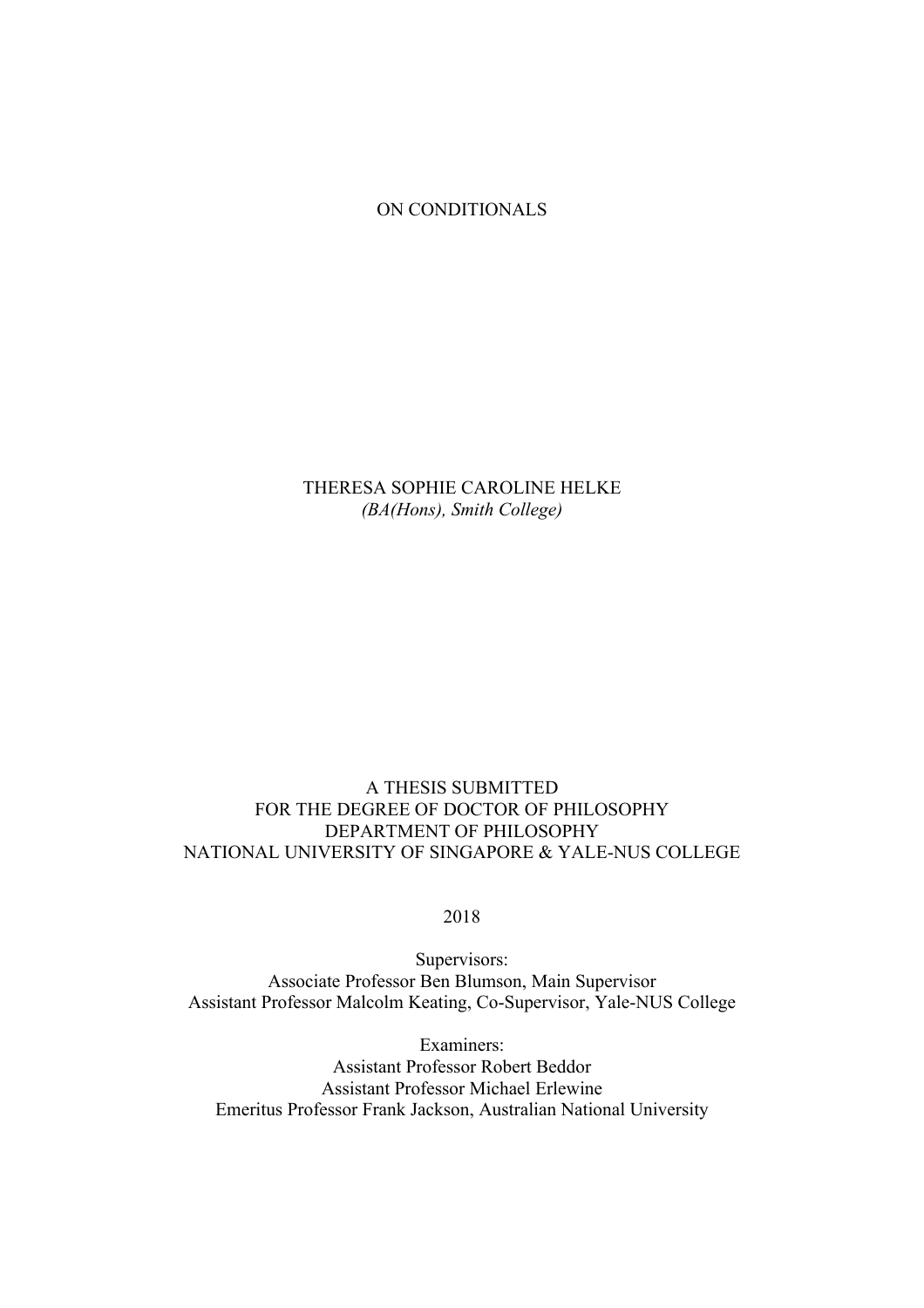#### DECLARATION

I hereby declare that this thesis is my original work and it has been written by me in its entirety. I have duly acknowledged all the sources of information which have been used in the thesis.

This thesis has also not been submitted for any degree in any university previously.

Theresa Helke  $\mathcal{L}_\text{max}$  , where  $\mathcal{L}_\text{max}$  and  $\mathcal{L}_\text{max}$  and  $\mathcal{L}_\text{max}$  and  $\mathcal{L}_\text{max}$ 

Theresa Sophie Caroline Helke 3 June 2018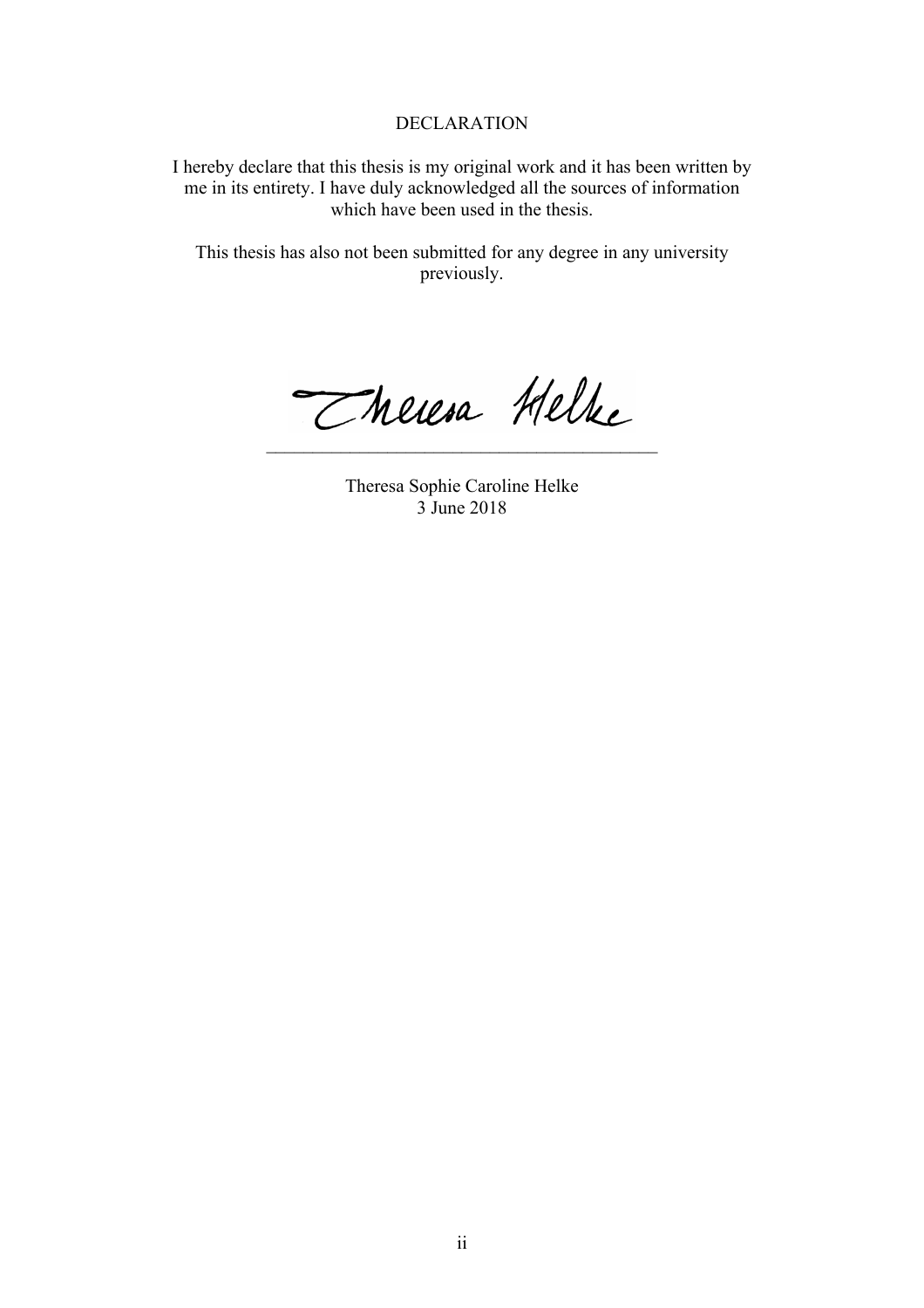#### ACKNOWLEDGEMENTS

I'd like to thank

- supervisors Ben Blumson at the National University of Singapore (NUS) and Malcolm Keating at Yale-NUS College;
- original supervisor Jay Garfield, now back at Smith College;
- members of the 7 November 2017 reading group: Bob Beddor, Frank Jackson, Mike Pelczar, Abelard Podgorski and Tang Weng Hong;
- Linguistics professor mitcho Erlewine;
- audience members at the February 2018 Israeli Philosophical Association conference in Haifa, December 2017 New Zealand Association of Philosophy conference in Dunedin (especially Max Cresswell and Adriane Rini), November 2017 Australasian Postgraduate Philosophy Conference in Brisbane and March 2016 Kyoto-NUS-Chengchi conference in Kyoto;
- anonymous reviewers at *Synthese* and the *Australasian Journal of Philosophy*;
- friends and reviewers Josephine Sedgwick and David Zagoury; and
- Cambridge supervisor Steven Methven, now at the Other Place.

Without them, I wouldn't be submitting this thesis inasmuch as I wouldn't be submitting one at all, I'd be submitting one on a different topic, or I'd be submitting a version of this thesis with more problems.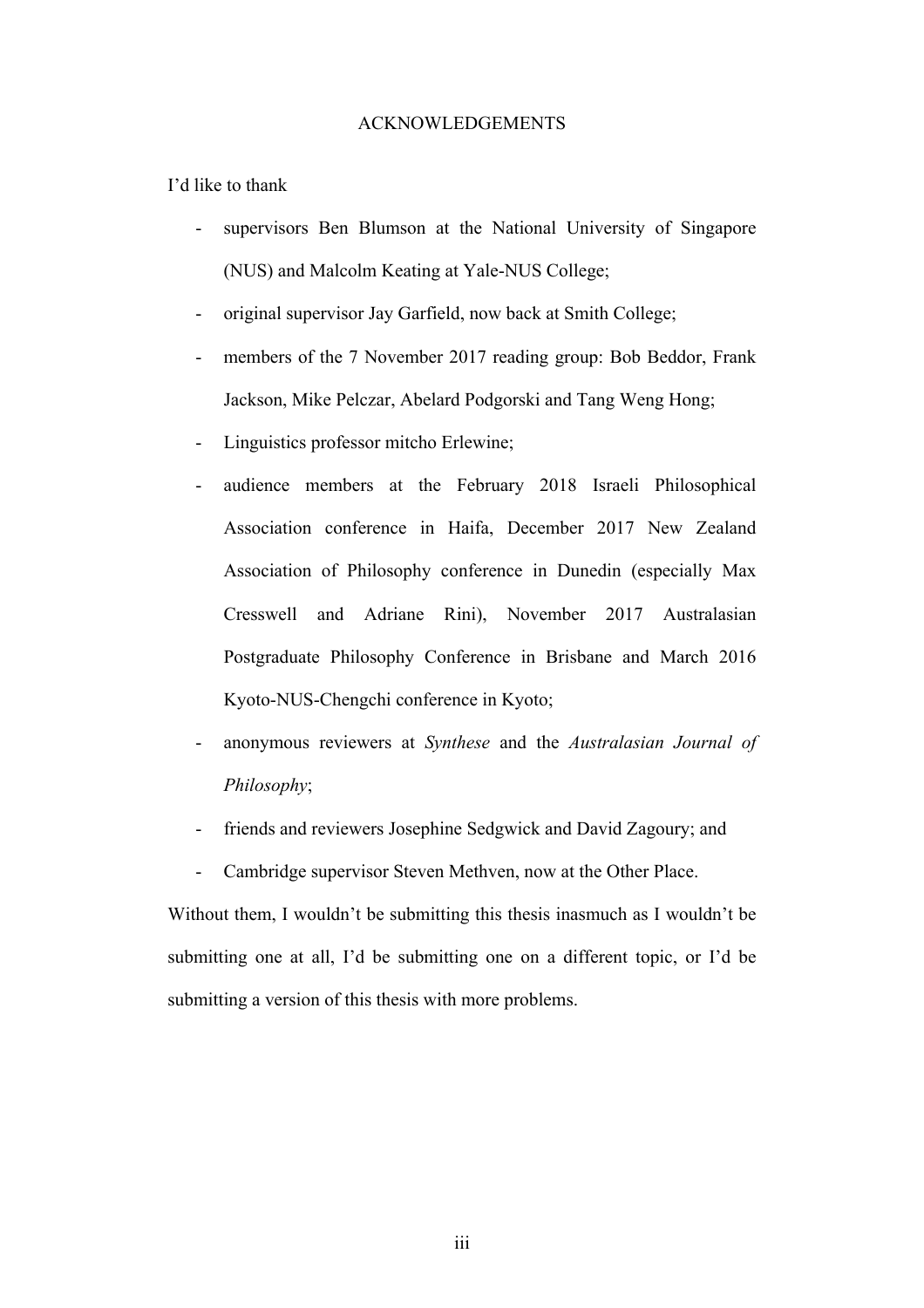## TABLE OF CONTENTS

| Introduction                                                                                             |     |
|----------------------------------------------------------------------------------------------------------|-----|
| Chapter 1: The Four Theories                                                                             | 5   |
| Chapter 2: The Election Paradox                                                                          | 34  |
| Chapter 3: The Barbershop Paradox                                                                        | 71  |
| Chapter 4: On Premise Semantics and Apparent Counterexamples to <i>Modus</i><br>Ponens and Modus Tollens | 105 |
| Conclusion                                                                                               | 147 |
| References                                                                                               | 150 |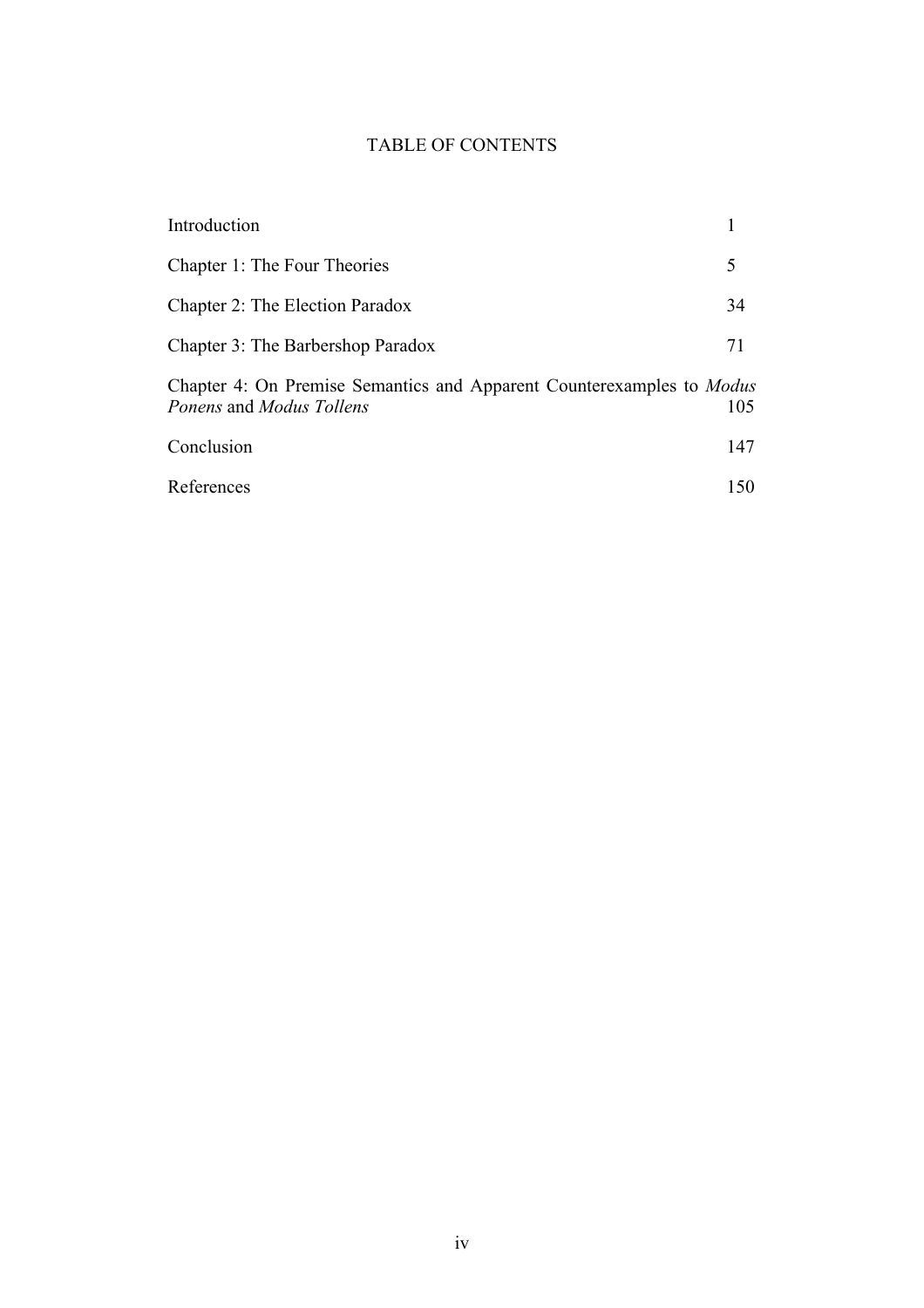#### **SUMMARY**

This thesis is about theories of the indicative conditional and apparent counterexamples to classically valid argument forms. Specifically, it applies the following four theories:

- material (inspired by Grice  $(1961, 1975, and 1989)$ );
- possible-worlds (inspired by Stalnaker (1981); Lewis (1976); and Kratzer (2012)),
- suppositional (inspired by Adams (1975) and Edgington (1995 and 2014)); and
- hybrid (inspired by Jackson (1987))

to try and solve the following two counterexamples:

- Vann McGee's to *modus ponens* (1985); and
- Lewis Carroll's to *modus tollens* (1894).

I argue that none of the theories I consider can explain – without facing any problems – the individually plausible but jointly inconsistent theses that give rise to the apparent counterexamples. A theory can explain a thesis when it can account for why a naïve speaker might have the relevant intuition. In the case of McGee's Election Paradox, the theses are the following:

- McGee's argument is invalid;
- McGee's argument is an instance of *modus ponens*; and
- *modus ponens* is valid.

Similarly, in the case of Carroll's Barbershop Paradox, the theses are the following:

Carroll's argument is invalid;

v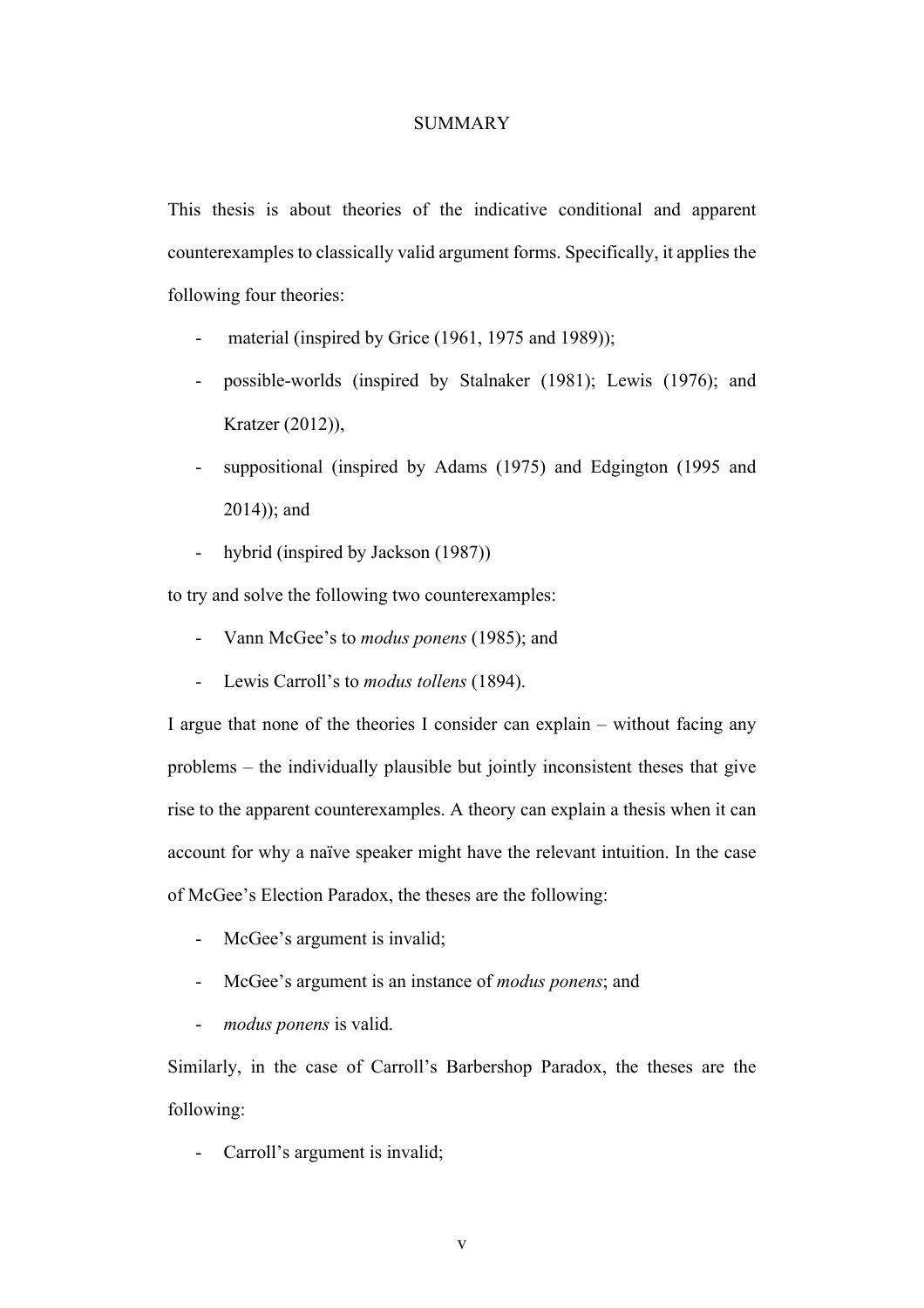- Carroll's argument is an instance of *modus tollens*; and
- *modus tollens* is valid.

Despite consensus that the orthodox theories, those I examine, provide answers to questions about conditionals, the paradoxes (even some after over a century) persist: arguments we take obviously to be valid appear to have instances in which they aren't.

The thesis proceeds in four parts. In Chapter 1, I present the four theories and justify why they rather than others deserve our attention. Along the way, I disagree with Adams (1975). While he claims that on the suppositional theory, we can't evaluate an indicative conditional whose consequent is a conditional, I include a proof that enables us to.

In Chapter 2, I consider McGee's counterexample to *modus ponens* and how the theories might explain the theses of the relevant trilemma. I refute extant solutions: while the Dartmouth group (1986) thinks the material theory can solve the paradox and Edgington thinks the suppositional one can solve it and Jackson thinks the hybrid one can, I show that their solutions fall short of being comprehensive.

In Chapter 3, I do the same, this time considering Carroll's counterexample to *modus tollens*. I show that the paradox remains without a solution – and this despite the progress logicians made on conditionals in the centuries following the paradox's publication and the attempts logicians made at offering a solution.

Finally, in Chapter 4, I examine how premise semantics (Kratzer, 2012), a version of the possible-worlds theory, might explain McGee's and Carroll's counterexamples along with some others, these featuring not embedded

vi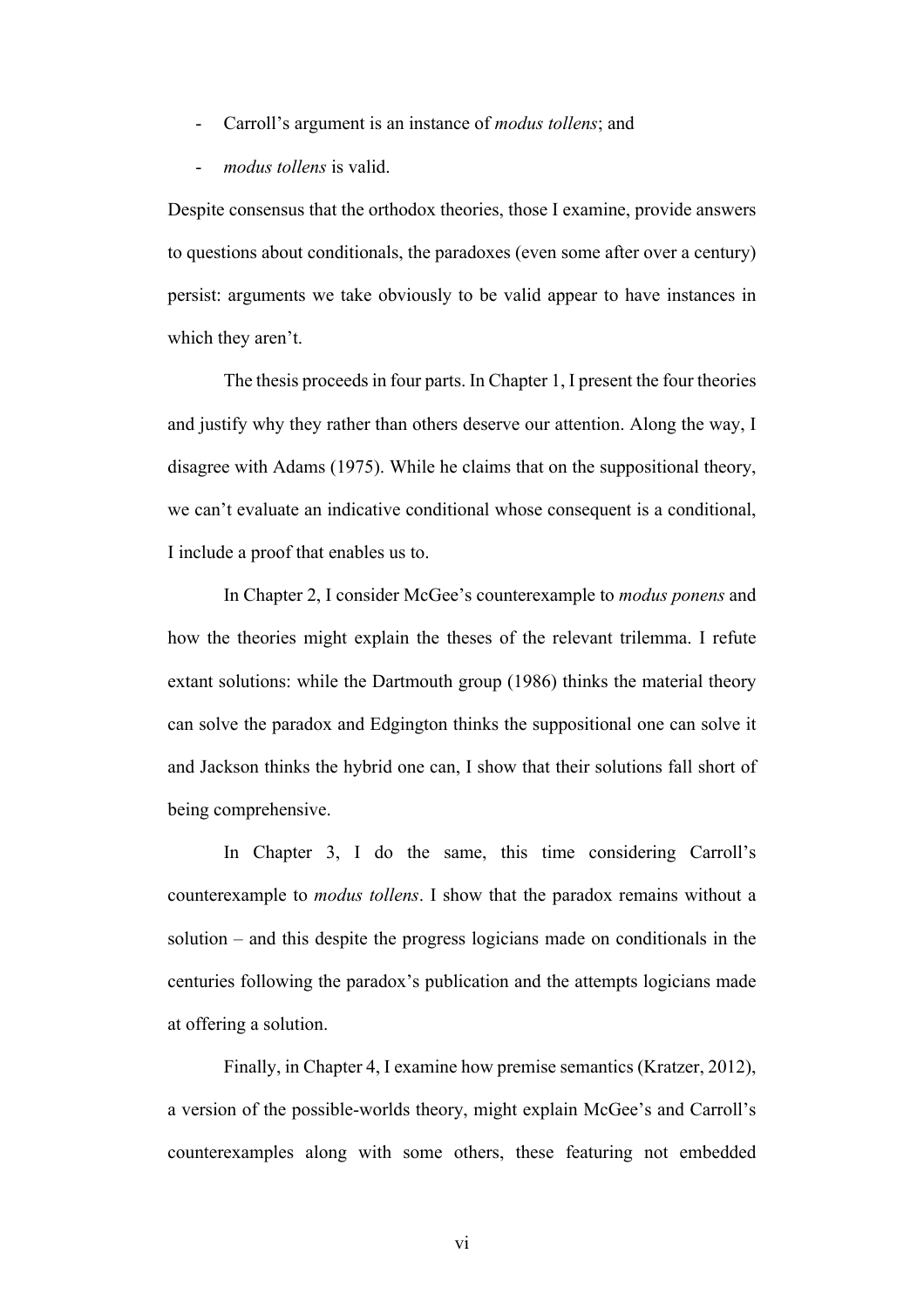conditionals but embedded modals. I argue that, when it comes to counterexamples to *modus ponens* and *modus tollens* with (overt) modal verbs and adverbs, the theory gives us some results we want (e.g. invalidating Kolodny and MacFarlane's *Miners* examples (2010)) and others we don't (e.g. validating Cantwell's *Lottery* (2008)) – a point which the literature previously overlooked.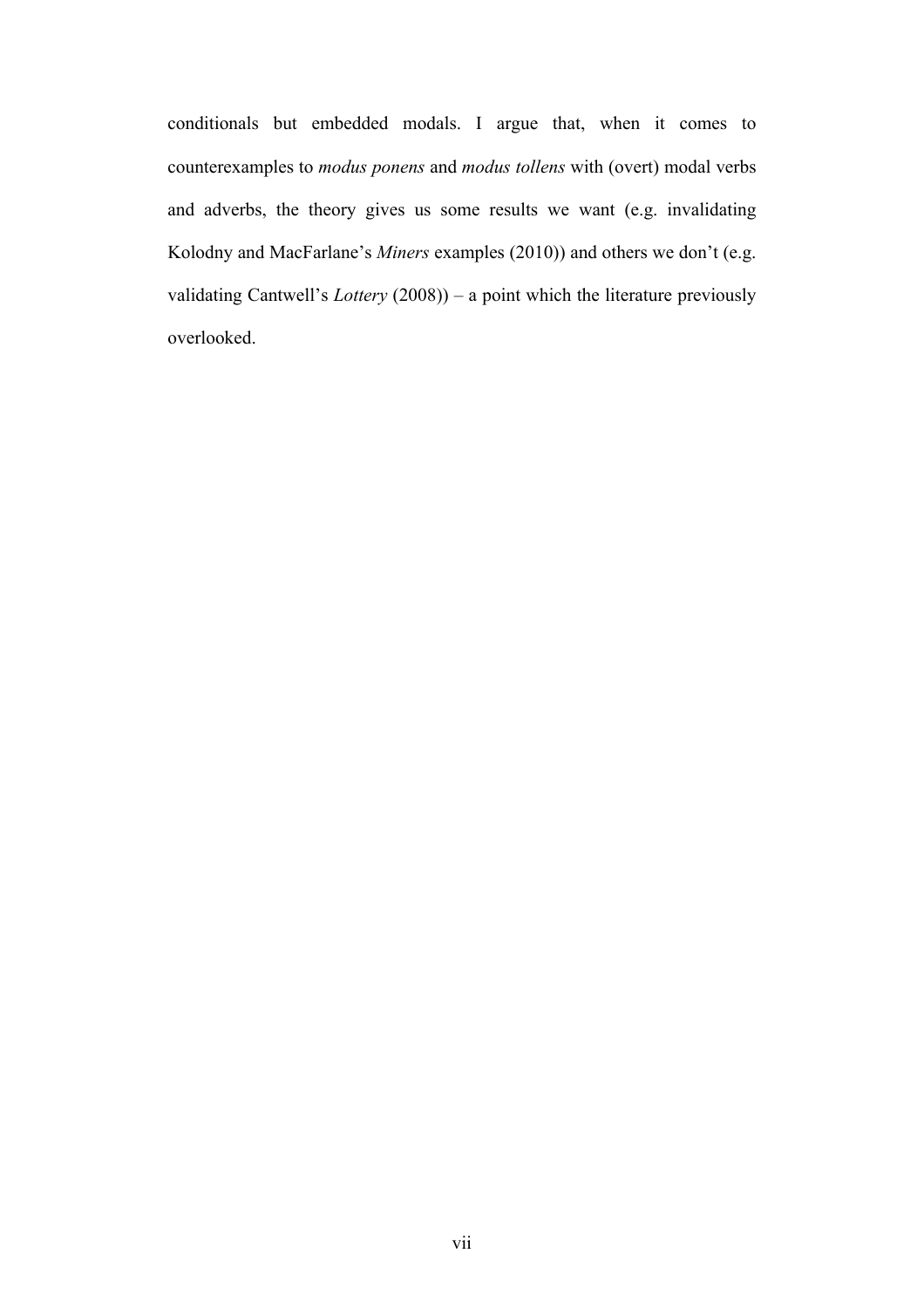#### LIST OF TABLES

Table 1: Truth conditions of the indicative conditional according to the material theorist

Table 2: Possible combinations for who, between Carter and Anderson, might win if Reagan doesn't

Table 3: Possible combinations for who, among the barbers, might be in/out

Table 4: Breakdown of the blue/red/big/small marbles in the urn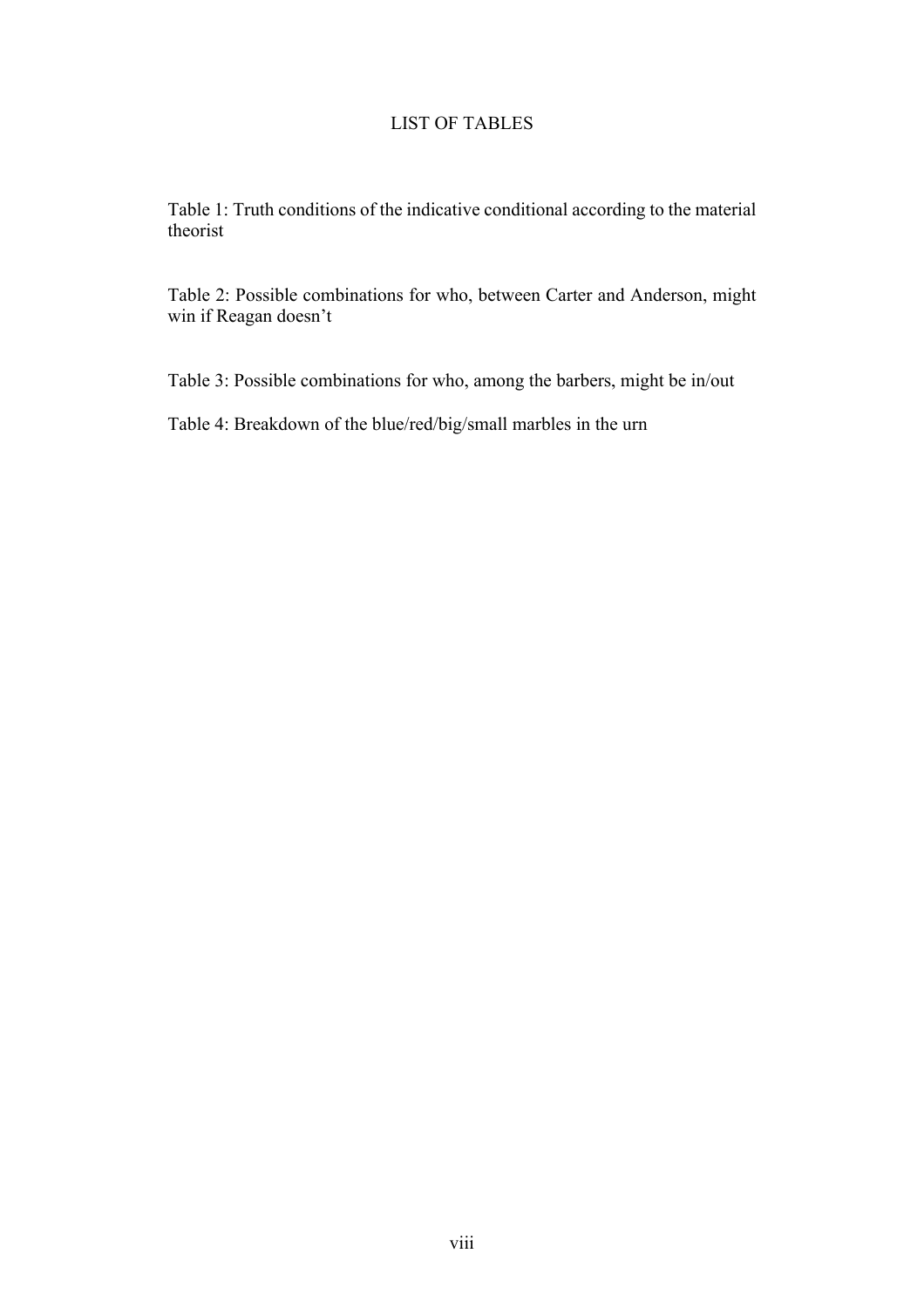## LIST OF FIGURES

Figure 1: Venn diagram of the Election Paradox

Figure 2: Venn diagram of the Barbershop Paradox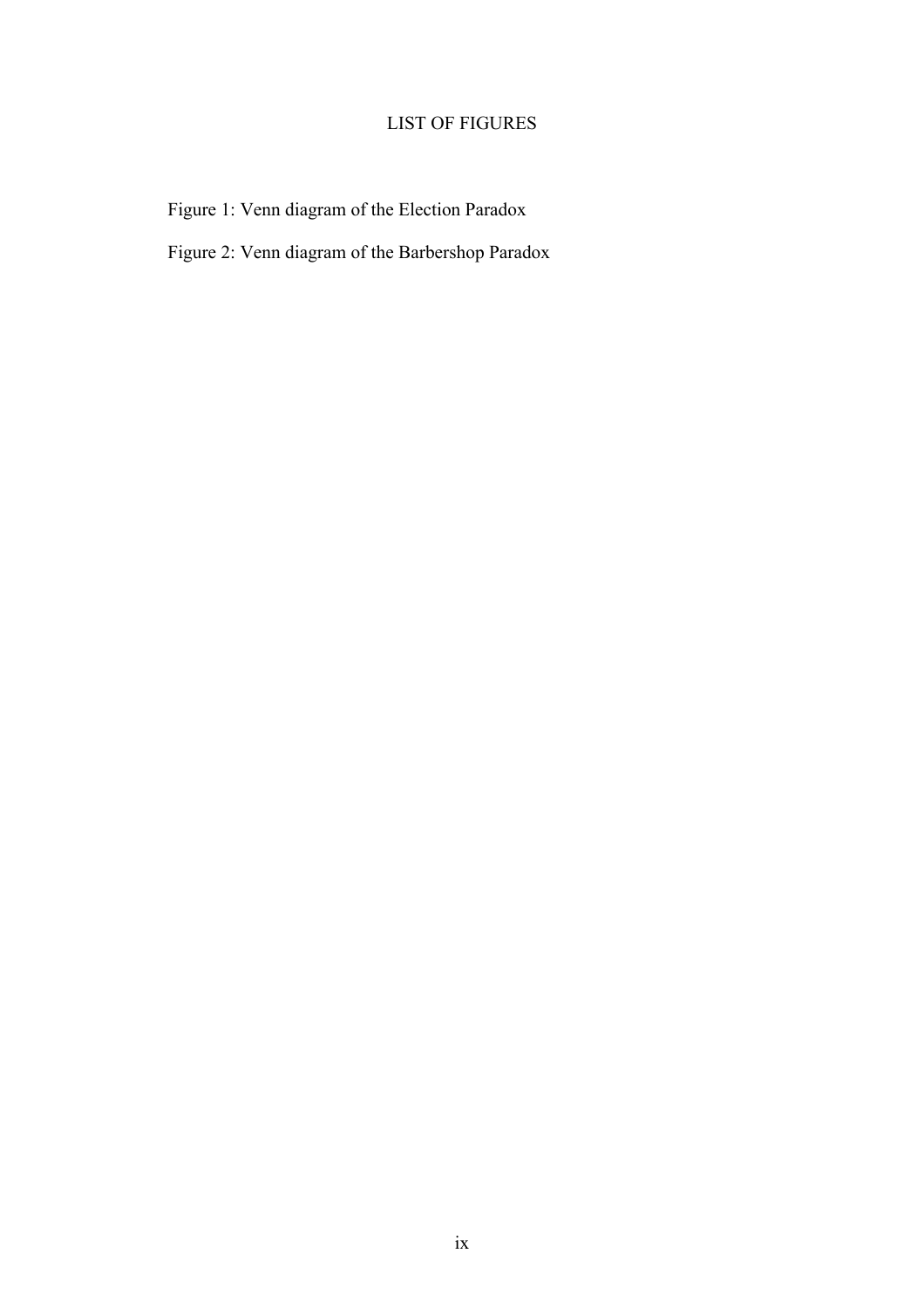## LIST OF SYMBOLS

- $\supset$  hook (material conditional)
- $\rightarrow$  arrow (indicative conditional)
- | given
- $\wedge$  and
- $\vee$  or
- ¬ not
- $\therefore$  therefore
- + plus
- minus
- $\times$  times
- ÷ divided by
- $=$  equals
- $\geq$  greater than or equal to
- $\leq$  less than or equal to
- $\cap$  intersection
- $\cup$  union
- $\epsilon$  element of
- {*p*} the singleton set containing *p*
- [[*p*]] the proposition which *p* expresses
- $\varnothing$  the empty set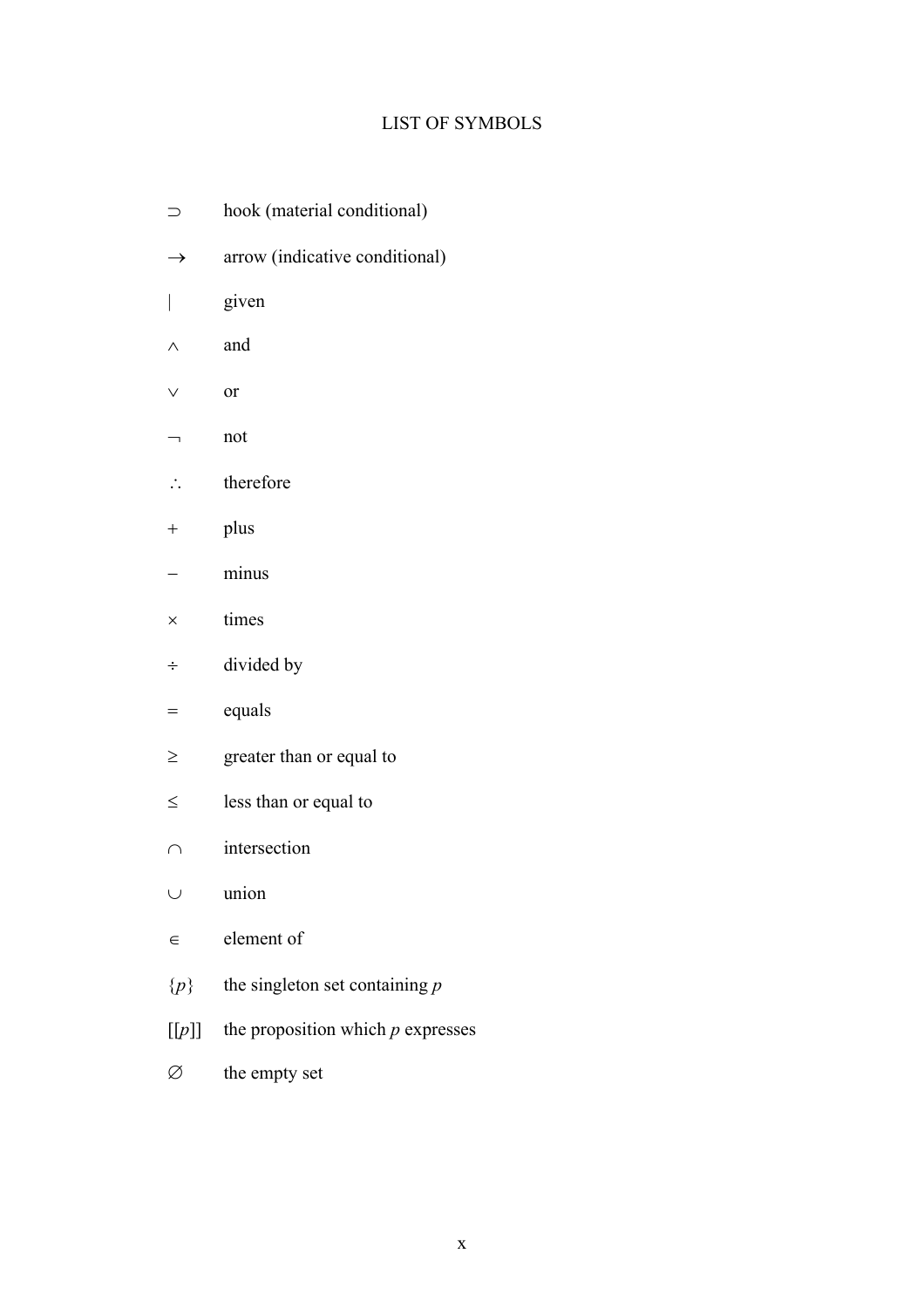#### INTRODUCTION

If you're reading this, then you're alive.

You're reading this.

Therefore, you're alive.

and

If you're Theresa Helke, then you wrote this example.

You didn't write this example.

Therefore, you aren't Theresa Helke.

are instances of *modus ponens* and *modus tollens* respectively. The arguments,

variations perhaps on the *cogito ergo sum*, have the following forms:

If *A*, then *B*.

*A*.

Therefore, *B*.

in the case of the *modus ponens* and

If *C*, then *D*.

Not-*D*.

Therefore, not-*C*.

in the case of the *modus tollens*.

The first premise in each is a conditional. Here, in our *modus ponens*, it's 'If *A*, then *B*'; and in our *modus tollens*, 'If *C*, then *D*'. The second premise and conclusion in each do different things. In a *modus ponens*, the second premise confirms the antecedent of the first, here *A*, and the conclusion confirms the consequent of the first, here *B*. In a *modus tollens*, on the other hand, the second premise contradicts the consequent of the first, here *D* (i.e.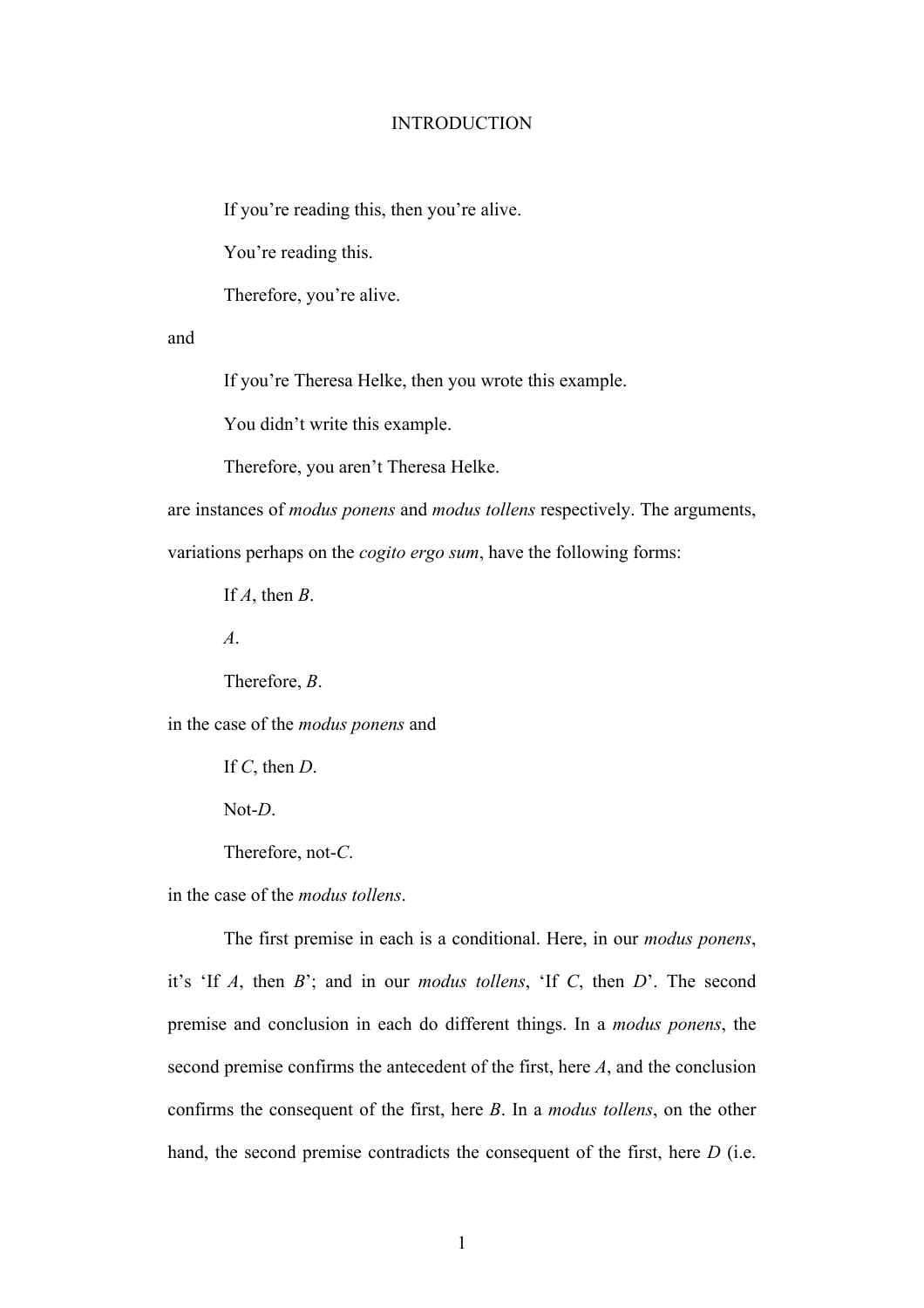confirms 'not-*D*') and the conclusion contradicts the antecedent of the first premise, here *C* (i.e. confirms 'not-*C*').

You might think the two argument forms are valid. When both the premises are true, so too must be the conclusion, i.e. when it's true both that if you're reading this, then you're alive *and* you're reading this, then it must be true that you're alive; likewise, when it's true both that if you're Theresa Helke, then you wrote the example *but* you didn't write the example, then it must be true that you aren't Theresa Helke.

Certainly, an introduction to Logic textbook would agree that *modus ponens* and *modus tollens* are valid. This thesis is about how they might not be: how arguments can have the forms we saw above and premises we'd accept but a conclusion we'd reject. (Maybe you aren't alive after all! Maybe you're me!) Indeed, the research project focuses on theories of the indicative conditional and apparent counterexamples to classically valid argument forms.

Specifically, it applies the material (inspired by Grice (1961, 1975 and 1989)), possible-worlds (inspired by Stalnaker (1981); Lewis (1976); and Kratzer (2012)), suppositional (inspired by Adams (1975) and Edgington (1995 and 2014)) and hybrid (inspired by Jackson (1987)) theories to try and solve Vann McGee's counterexample to *modus ponens* (1985) and Lewis Carroll's to *modus tollens* (1894).

Throughout, I understand an indicative conditional to be like the first – and not the second – of the Adams pair below:

(i) If Oswald didn't shoot Kennedy, then someone else did.

(ii) If Oswald hadn't shot Kennedy, then someone else would have (from Khoo (2015, p. 1) who draws on Adams (1970)).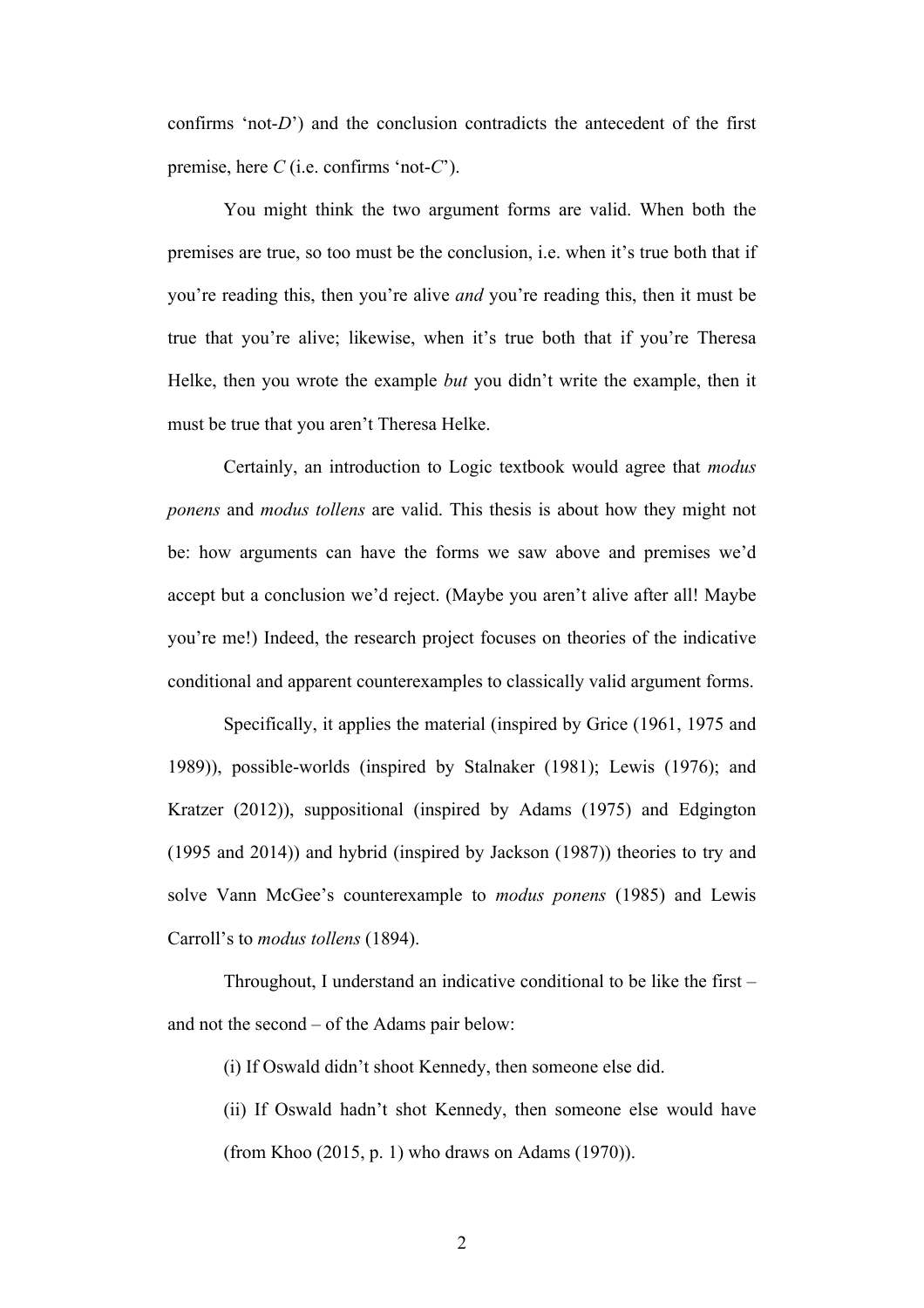I agree with Justin Khoo (2015) that '(i) is about how the world was, given what we *now* know plus the supposition of the antecedent; (ii) is about how the world would have been (now that we know about it) were its antecedent to have held (pp. 1-2, emphasis in original).

There are both syntactic and semantic differences between (i) and (ii), which I understand to be a subjunctive conditional. The syntactic difference lies in the 'extra layer of past tense' (which in English we mark morphologically with the past perfect 'had') which (ii) carries and the presence in the consequent of (ii) of the modal auxiliary verb 'would' (Khoo, 2015, p. 1).

The semantic difference between (i) and (ii), on the other hand, lies in their truth conditions. Indeed, (i) is true while (ii) is false. We know that someone shot Kennedy and that there was no backup shooter (assuming we're Warrenites) (Khoo, 2015, p. 1).

If I'm focusing on indicative rather than subjunctive conditionals, it's because the conditionals in the apparent counterexamples to *modus ponens* and *modus tollens* – the paradoxes – I want to analyse are not subjunctive but indicative $1$ 

My argument is that none of the theories I consider can explain successfully the individually plausible but jointly inconsistent theses that give rise to the apparent counterexamples. Despite consensus that the orthodox theories, those I examine, provide answers to questions about conditionals, the

 $<sup>1</sup>$  Note that beyond limiting the entire thesis to indicative conditionals, I limit</sup> much of it to indicative conditionals where neither the antecedent nor the consequent contains any (overt) modal. Indeed, it's only in Chapter 4 that I consider conditionals whose consequent contains an overt modal.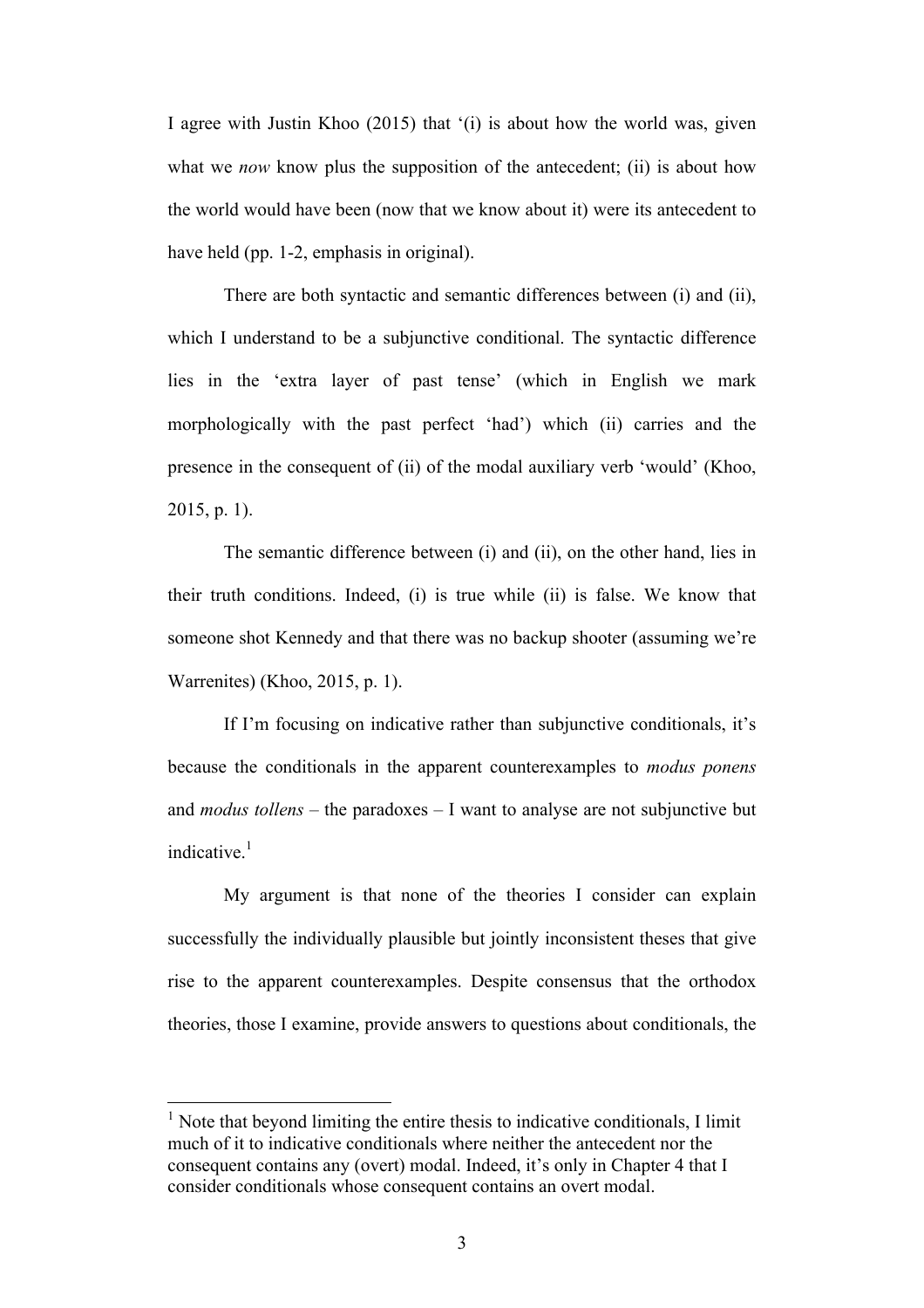paradoxes (even some after over a century) persist: arguments we take obviously to be valid appear to have instances in which they aren't.

In Chapter 1, I present the four theories and justify why they rather than others deserve our attention. In Chapter 2, I consider McGee's counterexample to *modus ponens* (the 'Election Paradox') and how the theories might explain the theses of the relevant trilemma. In Chapter 3, I do the same, this time considering Carroll's counterexample to *modus tollens* (the 'Barbershop Paradox'). And in Chapter 4, I examine how premise semantics, (Kratzer, 2012), might explain McGee and Carroll's counterexamples along with some others.<sup>2</sup>

 $2^2$  Note that throughout, I'll be evaluating the purported counterexamples as though a single speaker were uttering or considering the propositions. The results might be different if one evaluated each argument as – not a soliloquy but – a dialogue between two speakers. Thanks to mitcho Erlewine for pointing this out.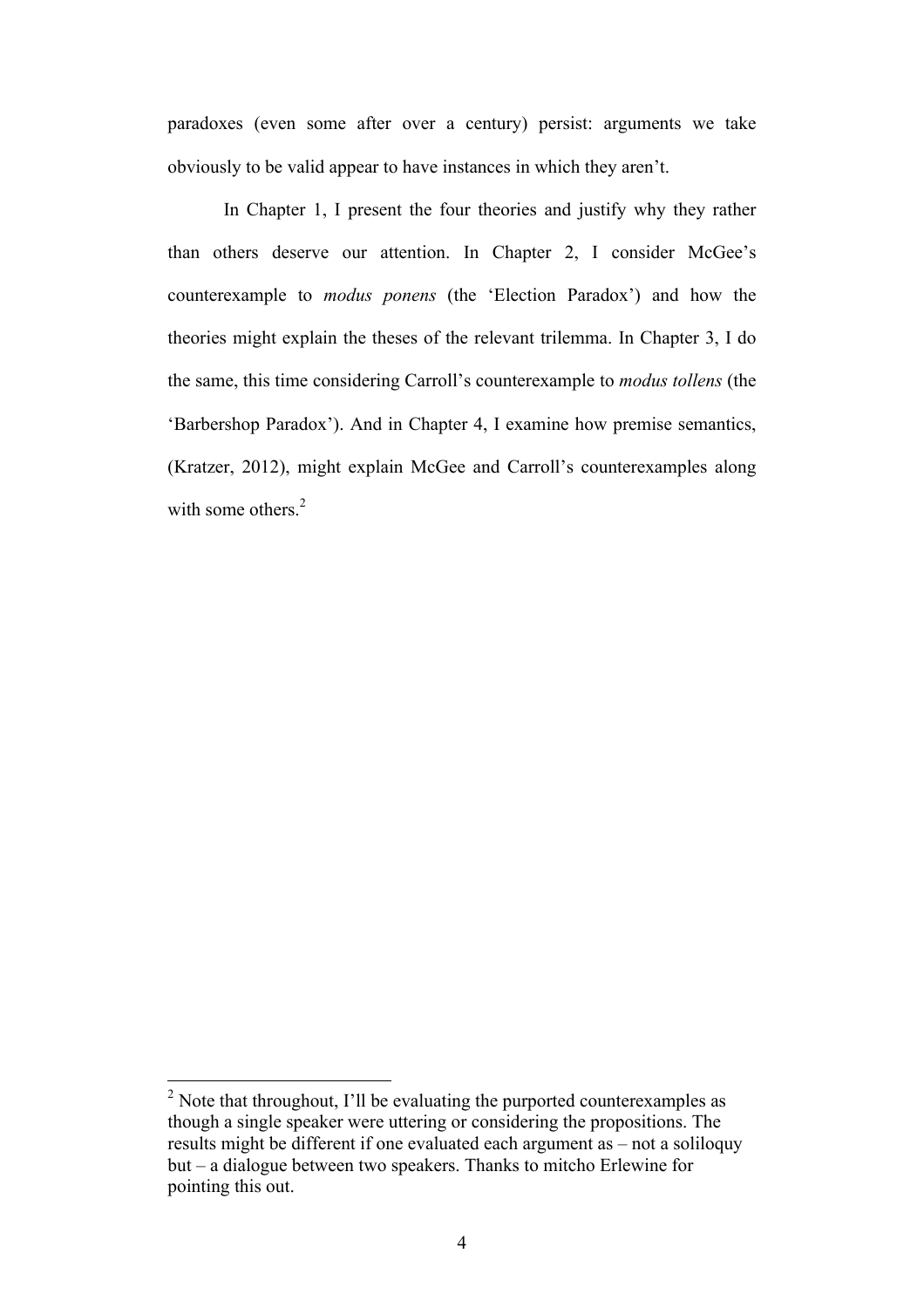#### CHAPTER 1

#### THE FOUR THEORIES

Consider the following two propositions:

The Equivalence Thesis: The indicative conditional is the material conditional; and

Adams' Thesis: The assertibility of 'If *Q*, then *R*' is equal to the conditional probability of *R* given *Q*.

For the time being, we understand assertibility of a sentence as the extent to which we are justified in asserting that sentence. We'll return to this concept in due course. Now, when it comes to accepting or rejecting these two propositions, there are four possibilities:

(i) Accept the Equivalence Thesis but reject Adams' Thesis;

(ii) Reject both the Equivalence Thesis and Adams' Thesis;

(iii) Reject the Equivalence Thesis but accept Adams' Thesis; and

(iv) Accept both the Equivalence Thesis and Adams' Thesis.

In this chapter, I consider in turn the four possibilities, each corresponding with a theory of the indicative conditional: (i) the material; (ii) the possibleworlds; (iii) the suppositional; and (iv) the hybrid theory. In sections 1 through 4, I'll outline their main tenets and note some merits and demerits – building a foundation for the chapters to come. In section 5, I conclude.

If these theories deserve our attention here, it's because they appear to be good candidates for solving the Election and Barbershop paradoxes we'll see later. The paradoxes challenge classical logic and the theories were built to explain a challenge to classical logic, i.e. that there appears to be some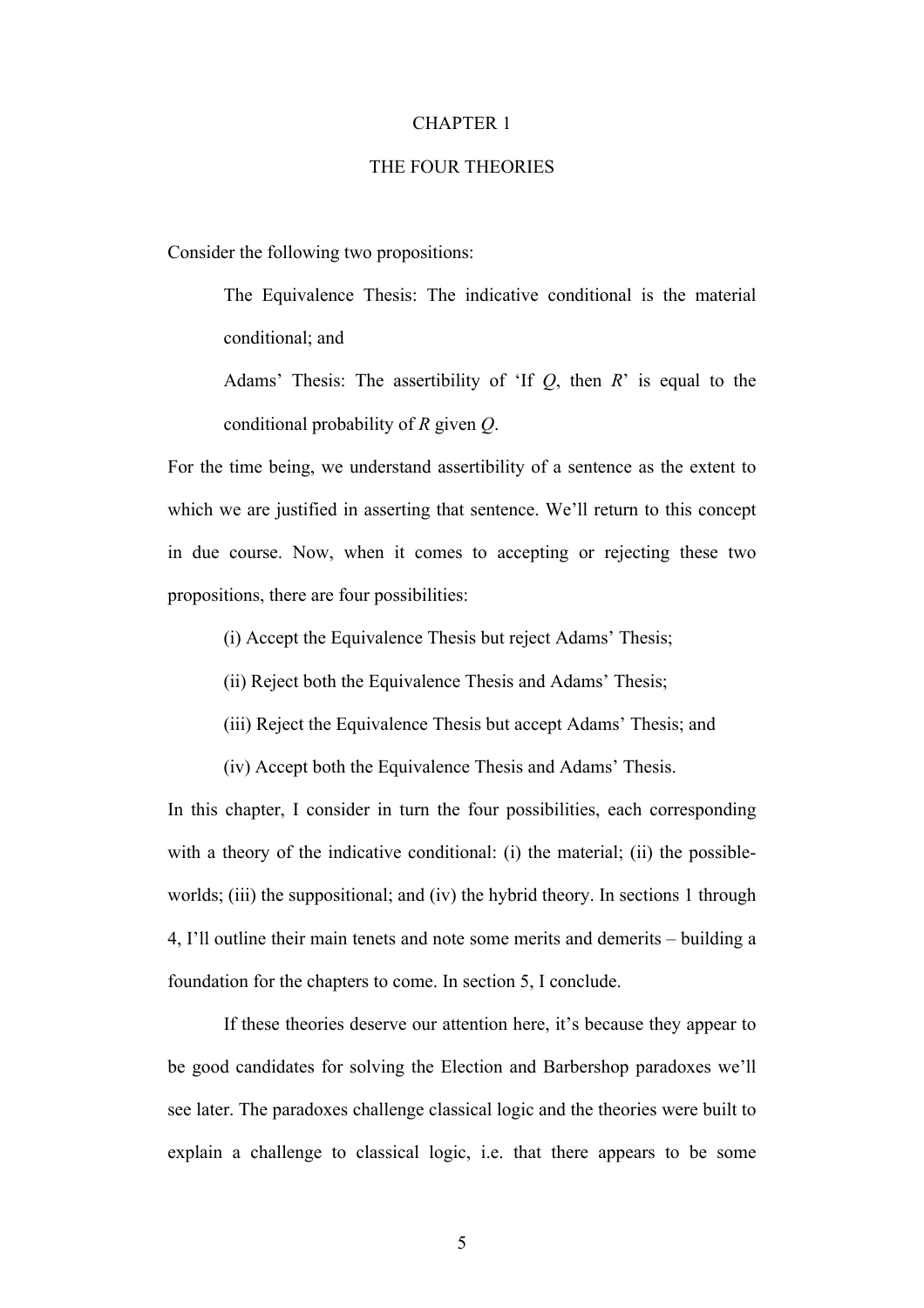difference between the material conditional we use to derive proofs and the indicative one we use in everyday speech. Of course, there are other theories: Cantwell (2008), Yalcin (2012), Bledin (2015) to mention only three. If I don't consider them here it's not because they don't deserve our attention. Rather, it's because considering them lies beyond the scope of this thesis.

#### *1. The material theory*

According to the material theorist, the Equivalence Thesis or the 'horseshoe analysis' holds: the indicative conditional (which I'll represent as the arrow  $\rightarrow$ ) is the material conditional (which I'll represent as the hook  $\supset$ ); an indicative conditional  $Q \rightarrow R$  is true if and only if the corresponding material conditional  $Q \supset R$  is true. In other words, 'If  $Q$ , then  $R$ ' is true if and only if  $Q$ is false or *R* is true. For example, let *Q* be 'Ben's on sabbatical' and *R* be 'he's in Australia'. The indicative conditional 'If Ben's on sabbatical, then he's in Australia' is true if and only if it's not the case that Ben's on sabbatical or it's the case that he's in Australia.

So, according to the material theorist, we can represent the truth conditions in the following truth table:

| $\overline{Q}$ | $\boldsymbol{R}$ | $Q \rightarrow R$ |
|----------------|------------------|-------------------|
| True           | True             | True              |
| True           | False            | False             |
| False          | True             | True              |
| False          | False            | True              |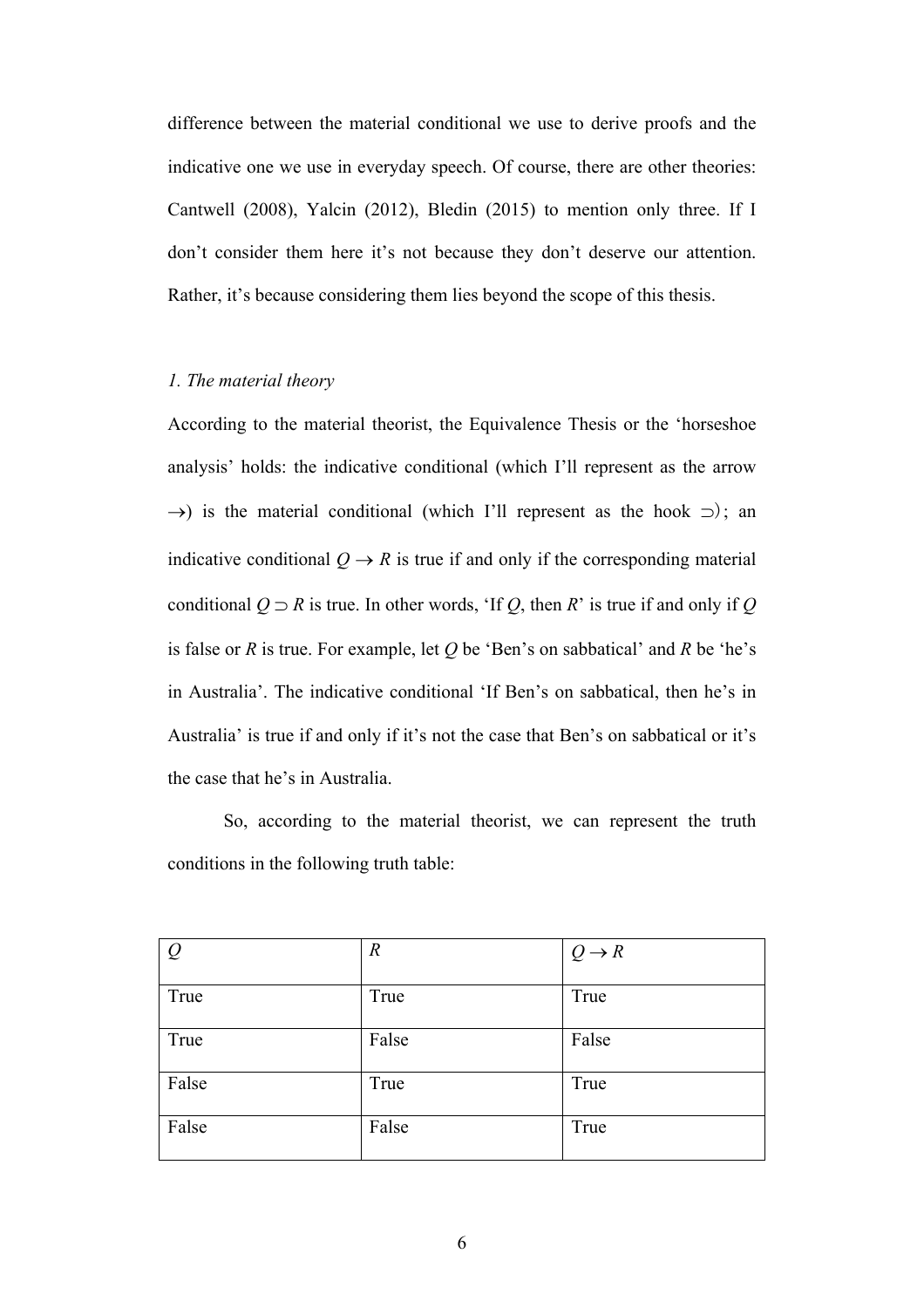Table 1: Truth conditions of the indicative conditional according to the material theorist

Looking at the table, one might think the truth conditions absurd: How can a conditional be true, say, when it has a false antecedent and true consequent? Or when both the antecedent and consequent are false? One way of making sense of the table is through the following story. Imagine one day I promise you 'If you bring me durian, then I'll pay you SGD 30'. The following day, when you bring me durian and I pay you SGD 30, I honoured the promise. When I said 'If you bring me durian, I'll pay you SGD 30', I spoke the truth. This accounts for the true-true case. When you don't bring me any fruit and I don't pay you any money, I didn't fail to honour the promise. In asserting the conditional, I spoke the truth. This accounts for the false-false case. Likewise, when you don't bring me any fruit but (out of magnanimity?) I decide to give you SGD 30, I didn't fail to honour the promise. In asserting the conditional, I spoke the truth. This accounts for the false-true case. But when you bring me durian and I don't pay you any money, *then* I fail to honour the promise. This accounts for the true-false case.

So yes, according to the material theory, an indicative conditional is true if and only if it's not the case that the antecedent is true and the consequent is false. In other words, an indicative conditional is true if and only if *Q* is false or *R* is true.

This point is important in our discussion in Chapters 2 through 4 of *modus ponens* and *modus tollens*. The validity of both argument forms relies on a conditional being false where it has a true antecedent and false consequent.

7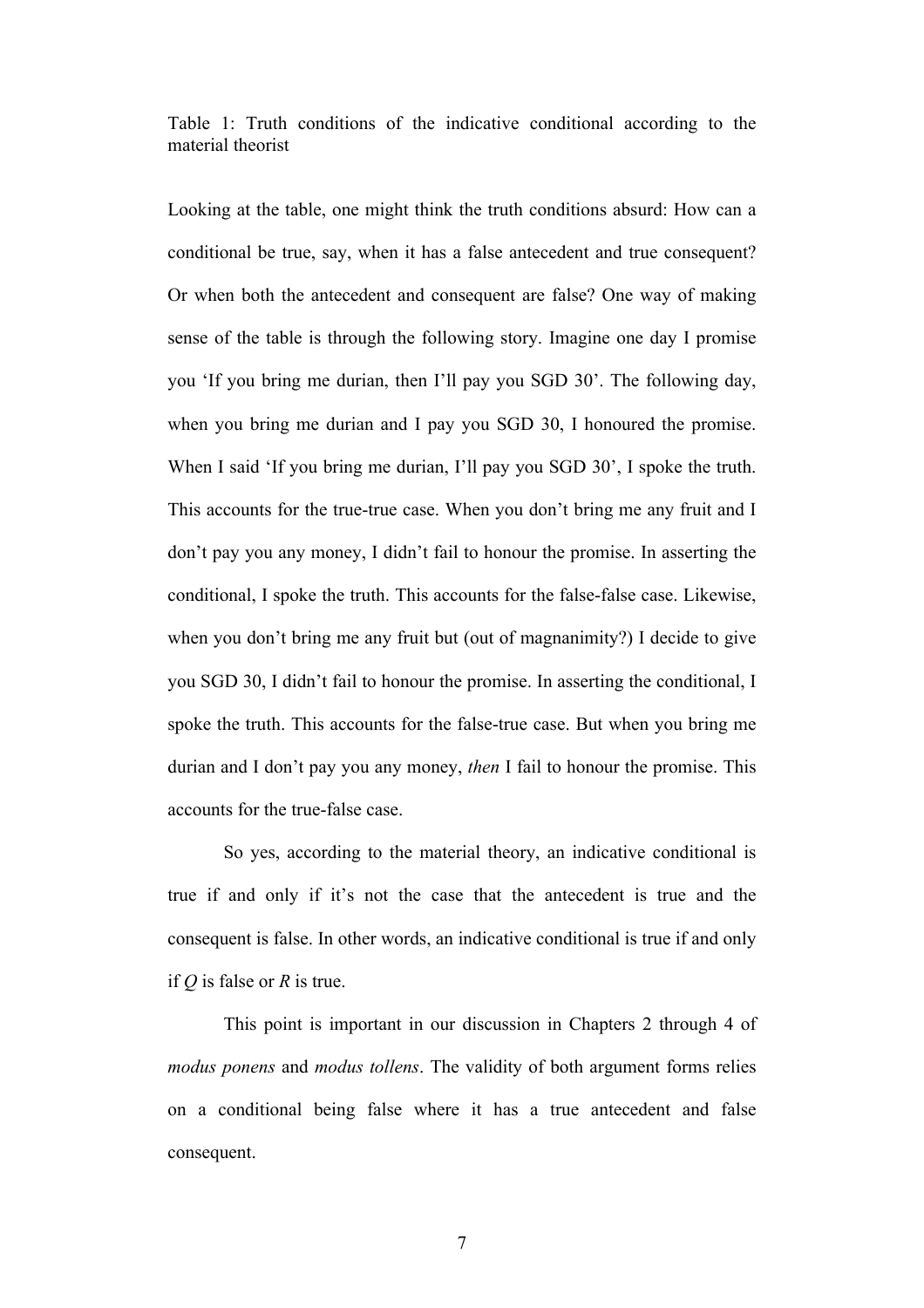Next, according to the material theorist, it's not the case that Adams' Thesis holds. The material theorist concerns herself with the truth of the antecedent and consequent, rather than the conditional probability of the one given the other. Now, there are two kinds of material theorists. On the one hand, there's the earlier theorist. According to her, assertability goes with truth: a conditional is assertable if and only if it's true (Russell, 1905). On the other hand, there's the later theorist. According to her, assertability doesn't go with truth.

Logicians developed the later theory in light of objections to the earlier one. The earlier theory faced problems not when it came to conditionals such as the following two:

*True*-*true* If 2 is divisible by 2, then 2 is an even number; and

*True*-*false* If 2 is divisible by 2, then 2 is an odd number.

Consistent with the theory, we might be prepared to assert the first which, with a true antecedent and consequent, is true. Likewise consistent with the theory, we wouldn't be prepared to assert the second which, with a true antecedent and false consequent, is false.

No, the earlier theory faced problems when it came to conditionals such as the following two:

*False-true* If Angela Merkel is the Prime Minister of Singapore, then Angela Merkel is the Chancellor of Germany.

*False-false* If Vienna is the capital of England, then Vienna is the capital of Switzerland.

8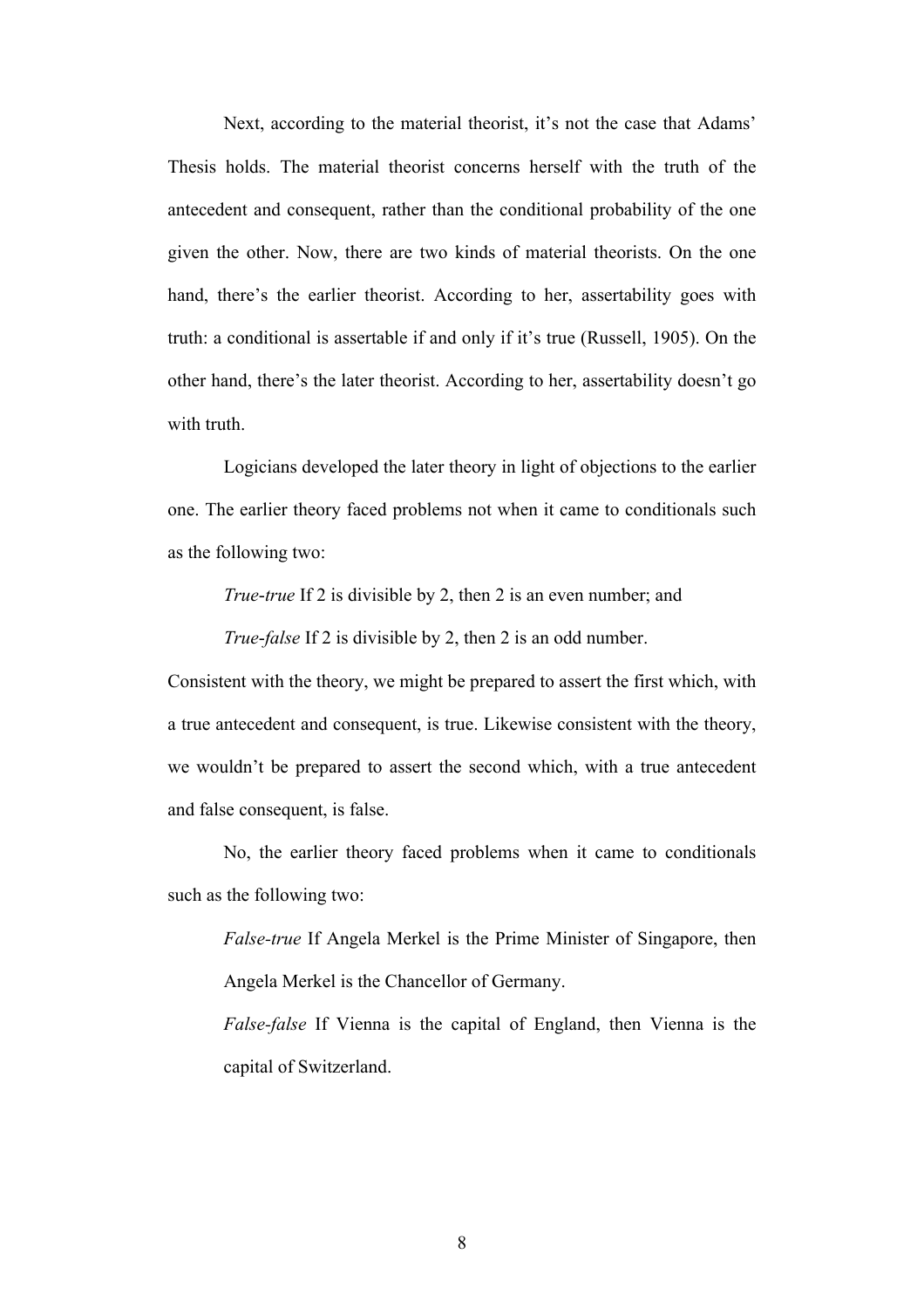Both conditionals are true, according to the earlier (and later) theorist on the grounds that both have a false antecedent. Nonetheless, contra the earlier theorist, we mightn't be prepared to assert either. We would sound absurd!

Considering these objections, later theorists hold that it's not the case that the truth of a conditional is necessary and sufficient for our being prepared to assert it. Indeed, we mightn't be prepared to assert some truth conditionals such as *False*-*true* or *False*-*false*. Rather, and central to the later theory, we're prepared to assert an indicative conditional when, doing so, we'd be abiding by the Cooperative Principle.

Before we turn to the principle, note that henceforth when I write 'material theorist', I'm referring to the later kind.

#### *1.1. The Cooperative Principle*

According to the Cooperative Principle, you must 'Make your conversational contribution such as is required, at the stage at which it occurs, by the accepted purpose or direction of the talk exchange in which you are engaged' (Grice, 1975, p. 45).

For example, suppose that you approach me in the street and ask me 'Where is the wet market?' To abide by the Cooperative Principle, I could respond: 'It is at the end of the street on the right', assuming that the market is indeed at the end of the street on the right. Here, I would be making a contribution such as is required (an answer); I would be doing so at the stage at which it occurs (right after you ask a question); by the accepted purpose or direction of the talk exchange in which we are engaged (addressing your specific question). Not to abide by the Cooperative Principle, I could respond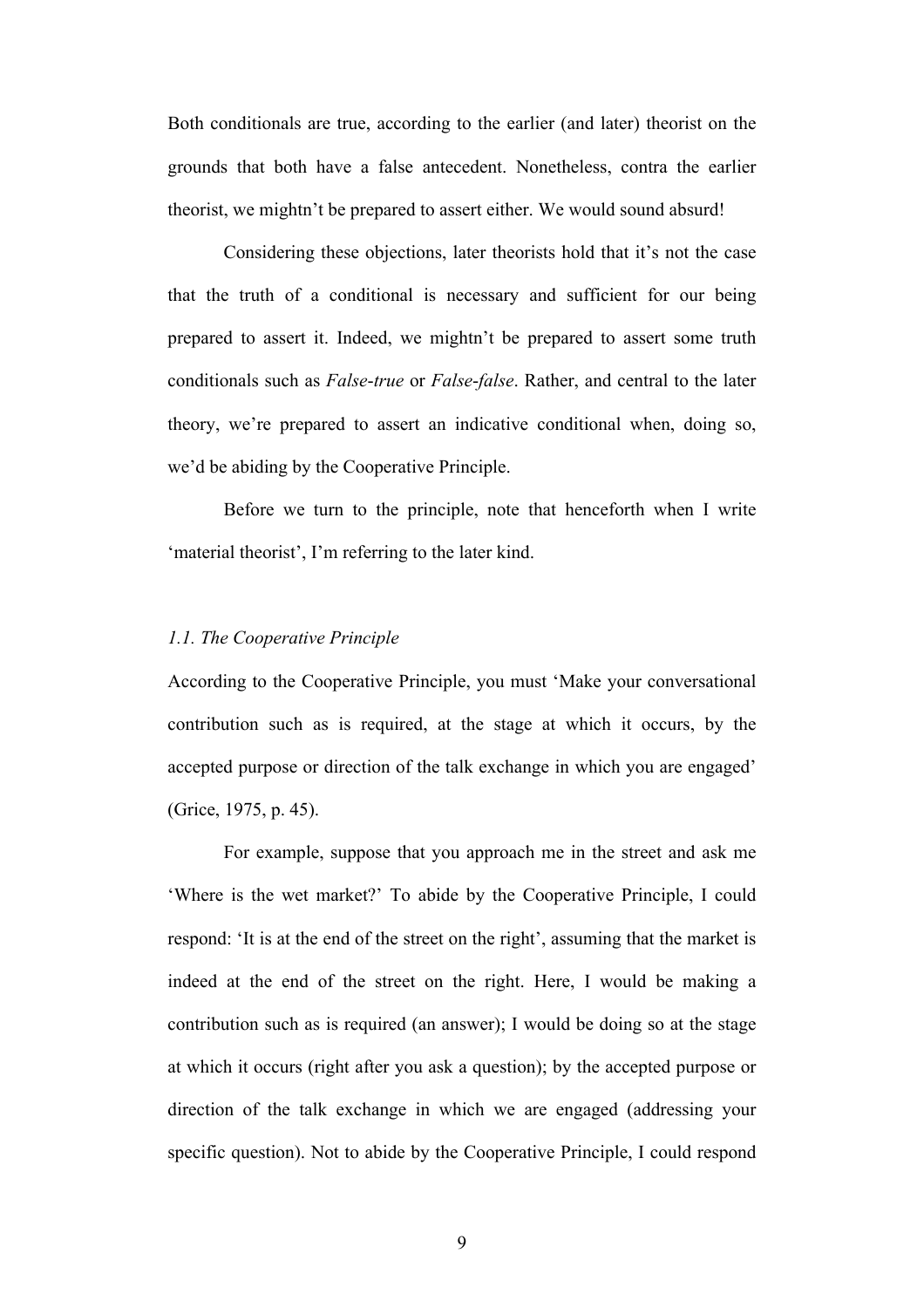instead: 'You could go down the street and turn *left*'. Here I might be contributing an answer right after you ask a question. However, I wouldn't be responding to your specific question. Rather, I'd be responding to the question: 'Where could I go?'

The material theorist is at pains to define the Cooperative Principle because of the existence of conversational implicature. *False-true* and *Falsefalse* aside, when speaking, I might make a true statement while implicating a false one. For example, I could say 'The banana seems yellow'. Assuming that the banana indeed seems yellow, I am speaking the truth. However, by using the verb 'to seem' rather than 'to be' ('The banana *seems* yellow' rather than 'The banana *is* yellow'), I am suggesting that the banana mightn't actually be yellow. I'm suggesting that the fruit might instead be a different colour.

When it comes to indicative conditionals, assuming that they're identical to material ones, it's easy to make true statements while implicating false ones. For example, I could say 'If the market is not on the left, then it is on the right'. According to the truth table of the material conditional, this statement is true. It has a true consequent. However, truth table aside, I'm implicating a false one. I'm suggesting that the market might be on the left when I know that it is on the right.

Likewise, given a certain scenario, 'You won't eat those and live' (Lewis, 1976, p. 306) is an example of a true but not assertable sentence. Imagine I utter the sentence while pointing at some non-toxic mushrooms and you, deferring to my apparent mycological knowledge, refrain from eating the mushrooms. I told no lie. Formally, the sentence is true. The sentence is a negated conjunction and one of the conjuncts is false ('you eat those'). Indeed,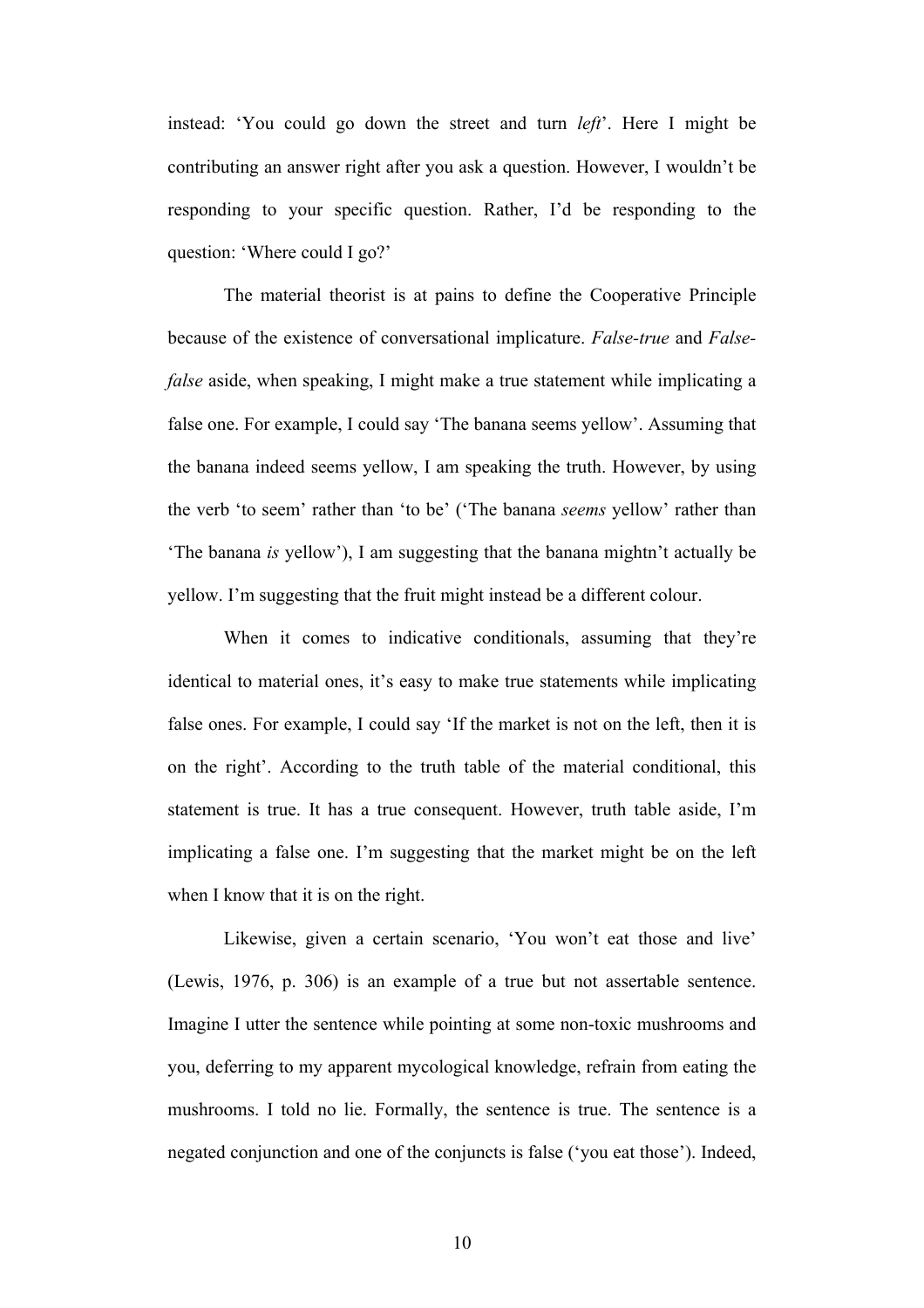it's not the case that you eat the mushrooms. Nonetheless, the original sentence isn't assertable. It wouldn't be a cooperative thing to say.

#### *1.1.1. Maxims*

Now, within the Cooperative Principle, there are four categories of maxims by which we abide: Quantity, Quality, Relation and Manner. For the purposes of this dissertation, the following two maxims, one falling under the category of Quality and the other of Manner, are the most relevant:

(i) Don't assert what you don't believe (Grice, 1975, p. 46); and

(ii) Assert the stronger rather than the weaker (Jackson, 1979, p. 566).

Let's look at each in turn.

#### (i) Don't assert what you don't believe

Grice's words are 'Do not say what you believe to be false' but I think the stronger maxim 'Don't assert what you don't believe' is desirable. Grice's maxim allows that, so long as we don't believe a sentence to be false, we may assert it. This means that according to the maxim, if I don't believe my mother is in Geneva but I don't believe my mother's not in Geneva (maybe she changed her plans and is in Geneva?), I could still assert 'My mother is in Geneva'. According to the stronger maxim, however, we couldn't assert 'My mother is in Geneva'. We'd be asserting something we don't believe.

#### (ii) Assert the stronger rather than the weaker

A sentence *Q* is logically stronger than another *R*, where *Q* entails *R* but not vice versa. For example, let *Q* be *S* and *R* be  $S \vee \neg S$ . Here, *S* entails  $S \vee \neg S$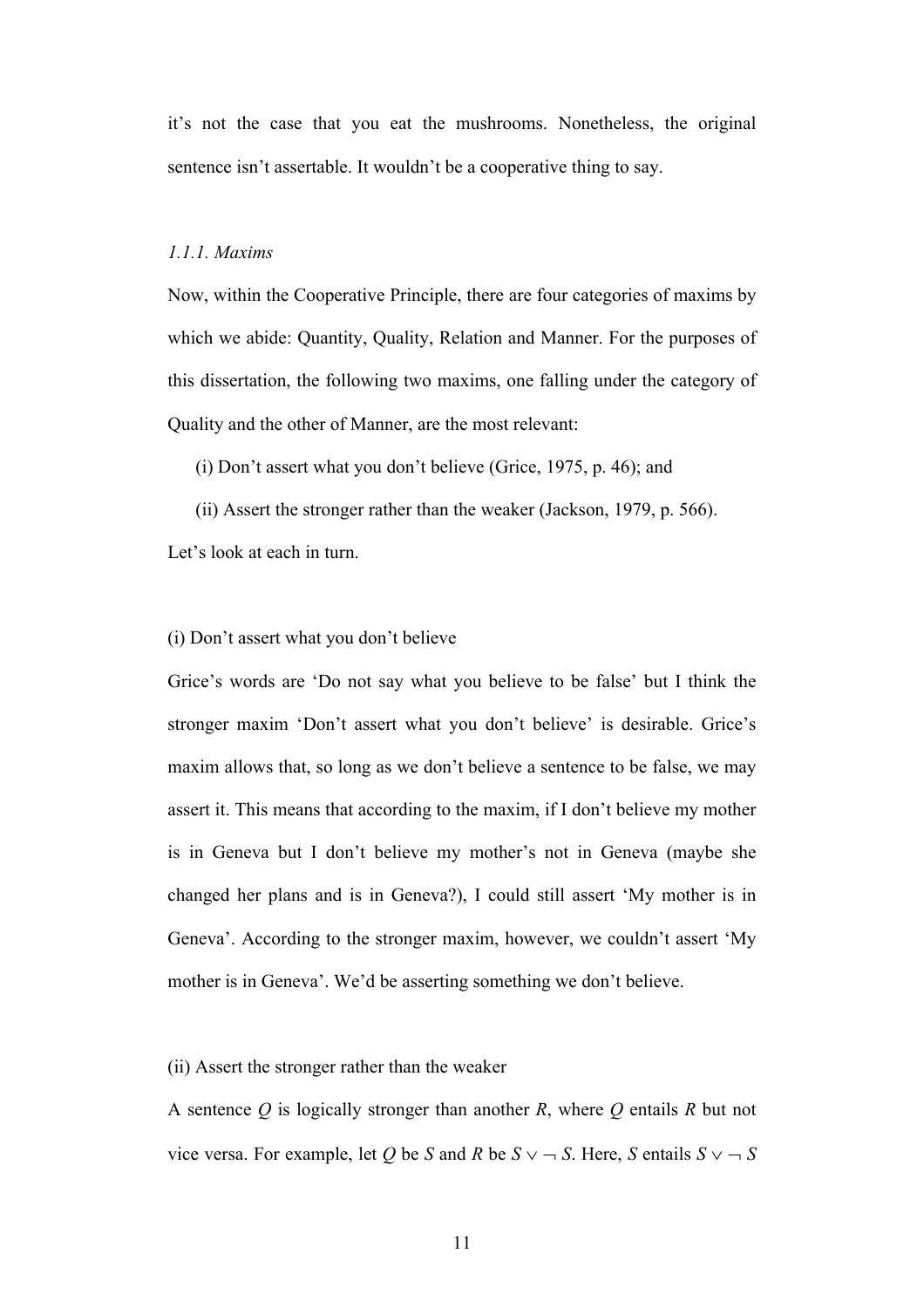but not vice versa. Suppose that *S* is '*x* is divisible by 2'. From this, it follows that '*x* is divisible by 2 or it is not divisible by 2'. However, from '*x* is divisible by 2 or it is not divisible by 2', it does not follow that '*x* is divisible by 2'. *x* could be an odd number. According to (ii), we ought to assert *S* rather than  $S \vee \neg S$ . *S* is logically stronger than  $S \vee \neg S$ .

Of course, there are many possible reasons for wanting to assert *R* rather than *Q*. For example, *Q* might not be true or believable. 'Hui Li is teaching' might not be true while 'Hui Li is teaching or Hui Li isn't teaching' is. Another reason for wanting to assert the weaker *R* rather than the stronger *Q* is that *Q* might be 'unduly blunt' (Jackson, 1979, p. 566). 'I may or may not fail you' is less unequivocal than 'I will fail you' and we might want to cultivate hope in our student. But abandoning the context of grading and focusing on epistemic and semantic considerations, there is, according to Jackson, no reason *not* to assert *Q*: 'There is no significant loss of probability in asserting [*Q*] and, by the transitivity of entailment, [*Q*] must yield everything and more than  $[R]$  does. Therefore,  $[Q]$  is to be asserted rather than [*R*], *ceteris paribus*' (Jackson, 1979, p. 566).

#### *1.2. Returning to* False-true *and* False-false

The material theorist uses the idea of logically weak and strong statements to explain away counterexamples such as *False-true* and *False-false*. When it comes to conditionals  $A \supset B$  where one of  $\neg A$  or *B* is highly probable, the material theorist says that you should come right out and assert the logically stronger statement, namely  $\rightarrow$  *A*' or  $\beta$ ' as the case may be (Jackson, 1979, pp. 566-7).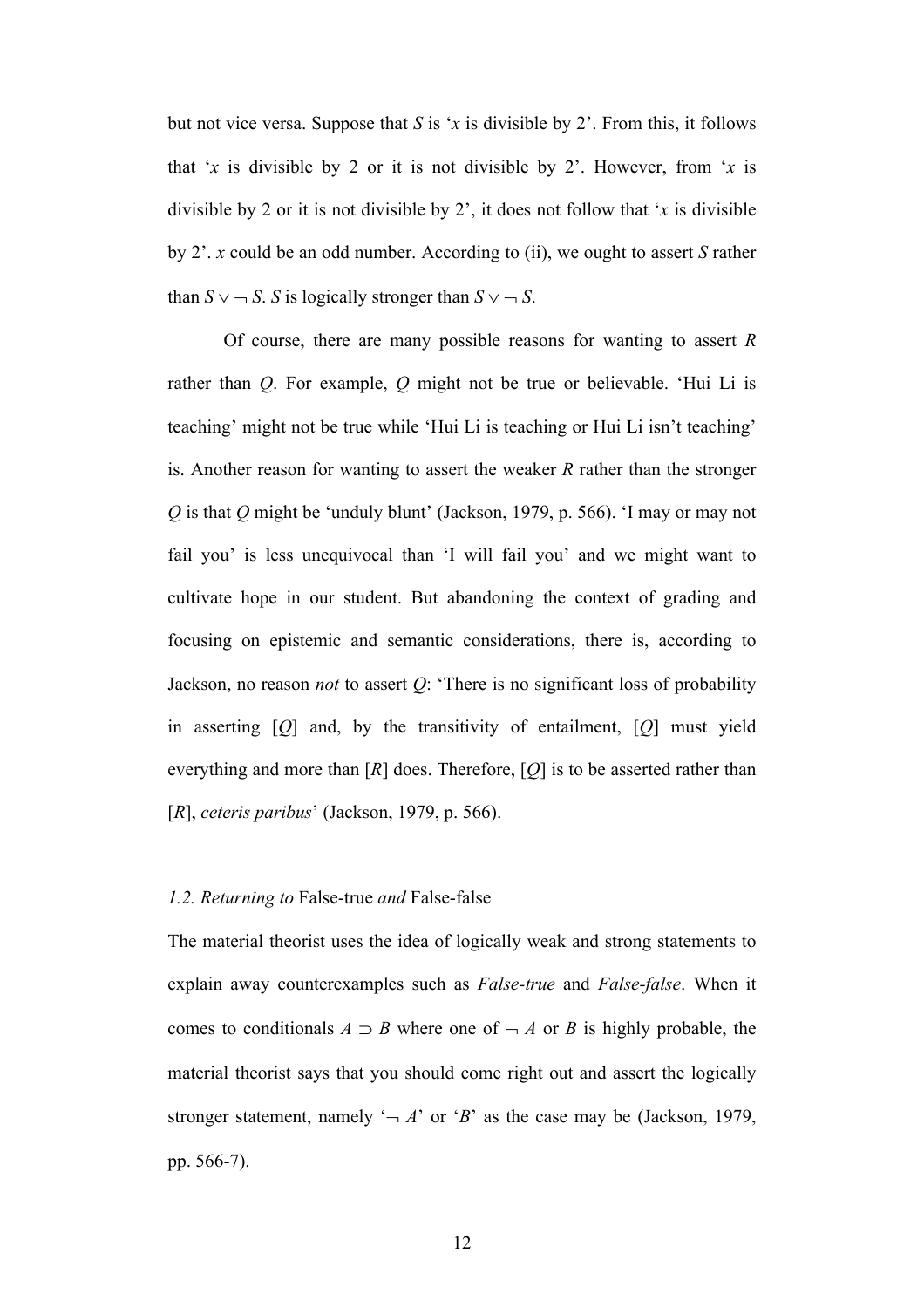For example, we should assert not *False-true* but only its consequent. We believe *False-true* inasmuch as we believe that the consequent is true. The statement 'Angela Merkel is the Chancellor of Germany' is logically stronger than 'If Angela Merkel is the Prime Minister of Singapore, then she is the Chancellor of Germany'. 'She is the Chancellor of Germany' entails 'If Angela Merkel is the Prime Minister of Singapore, then she is the Chancellor of Germany' but not vice versa. Granted, the conditional is true where the antecedent is false and the consequent true. On the equivalence thesis, however, we should assert only the true consequent.

Likewise, we should assert not *False-false* but only the negation of its antecedent. We believe *False-false* inasmuch as we believe that the antecedent is false. The statement 'It's *not* the case that Vienna is the capital of England' is logically stronger than 'If Vienna *is* the capital of England, then Vienna is the capital of Switzerland'. 'It's not the case that Vienna is the capital of England' entails 'If Vienna *is* the capital of England, then Vienna is the capital of Switzerland' but not vice versa. The conditional is true where both the antecedent and consequent are false. On the equivalence thesis, however, we should assert only the negation of the antecedent.

Another way of dismissing *False-true* and *False-false* is by saying that we wouldn't assert them because they are purposefully deceptive or confusing. *False-true* suggests that Angela Merkel is the Prime Minister of Singapore. *False-false* suggests that Vienna is the capital of England and Switzerland.

As we'll see in the Chapters 2 through 4, this theory faces challenges. Moving forward, we might reject the Equivalence Thesis. Accepting it

13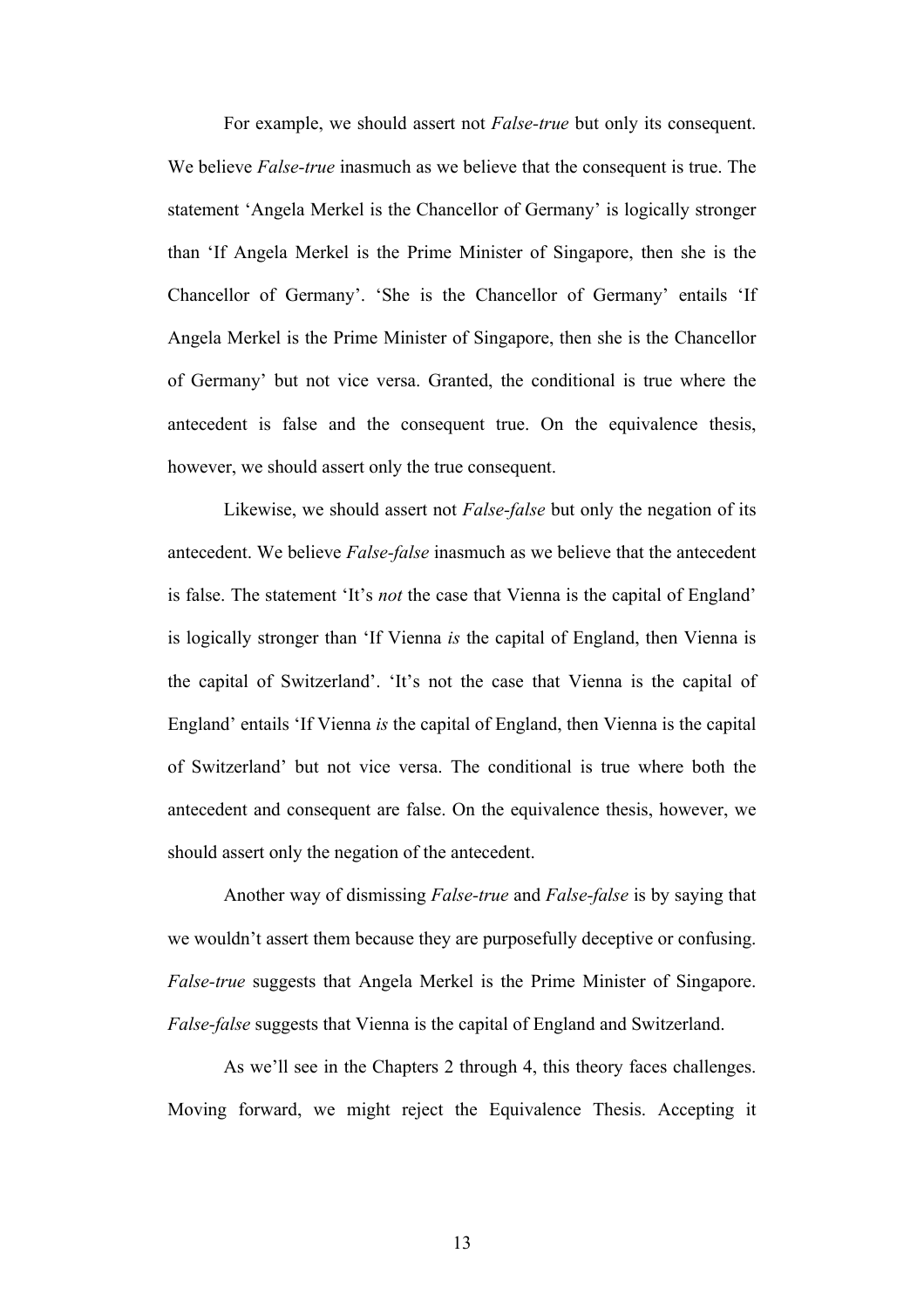required a principle to explain why we mightn't assert true conditionals. The possible-worlds theorist rejects the Equivalence Thesis. Let's turn to it next.

#### *2. The possible-worlds theory*

Like the material theorist and on the same grounds, the possible-worlds one rejects Adams' Thesis. She concerns herself with the truth of the antecedent and consequent, rather than the conditional probability of the one given the other. Unlike the material one, however, the possible-worlds theorist furthermore rejects the Equivalence Thesis.

According to the possible-worlds theorist, an indicative conditional 'If *Q*, then *R*' is true in a possible world *w* if and only if *R* is true in all the *Q*worlds which are most similar to *w* (and vacuously true when there's no *Q*world), where *Q*-world is one in which the antecedent *Q* is true (Stalnaker, 1981, pp. 46-7; see also Lewis, 1973, though as the title suggests and unlike us here, Lewis is talking about counterfactual rather than indicative conditionals). For example, the conditional 'If Nicholas is at the office, then he's in London' is true in the actual world just in case Nicholas is in London in all most-similar worlds in which Nicholas is at the office.

And according to the possible-worlds theorist, it's not the case that we're prepared to assert an indicative conditional when there's a high probability in the consequent given the antecedent. Rather, we're prepared to assert a conditional if and only if it's true in every antecedent-world mostsimilar to the actual world. $3$ 

 $3$  This isn't to say the possible-worlds theorist rejects the Equivalence Thesis so much as to say it's not applicable. The theorist doesn't use the Thesis to explain a difference between the material and indicative conditionals.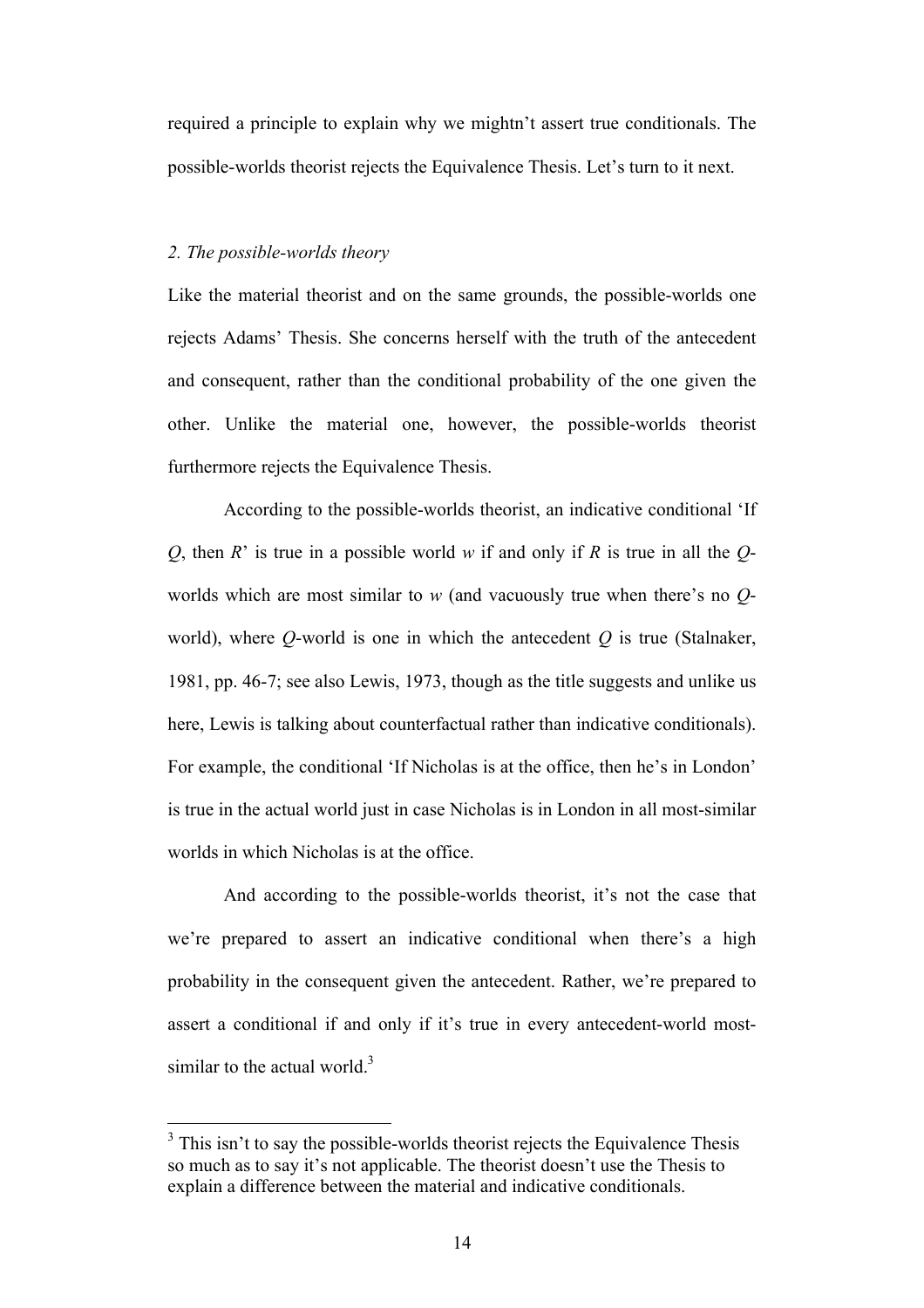Now, possible-worlds theorists disagree on the number of most-similar antecedent-worlds to any given possible world. Some such as Stalnaker (1981) hold that there can be only one (p. 46). Let's call them the single-world theorists. Others such as Lewis (1973) hold that there can be more than one (pp. 97-8). Let's call them the multiple-world theorists and look at each in turn, considering their merits and demerits. (As Lewis's theory is about counterfactual conditionals and here we are looking at indicative ones, the multiple-world theorist is an imagined version of Lewis.)

#### *2.1. Single-world theory*

Predictably perhaps, the single-world theorist does a good job accounting for conditionals where there's a single most-similar antecedent-world. Consider the truth of the conditional  $A \rightarrow B$  where, say, *A* is 'the train arrives late at 5:07pm' and *B* is 'I will miss the connecting 5:03pm train' and suppose that the train is due to arrive at 5:00pm. This conditional is true. We look at the most-similar *A*-worlds, those where it's true that the train arrives at 5:07pm. And in  $v$ , the *A*-world closest to  $w$ , the consequent is true. In  $v$ , everything is exactly the same as in *w* with the exception that the train arrives seven minutes late. The connecting train leaves on time at 5:03pm and I miss it. With a true antecedent and a true consequent in the antecedent-world closest to the actual one, the conditional is true.

Of course, there are other worlds in which the train arrives late, at 5:07pm, but I don't miss the connecting train. For example, in *u*, the connecting train might leave late, at 5:15pm, allowing me eight minutes to alight from the one train and board the other. In this world, the conditional is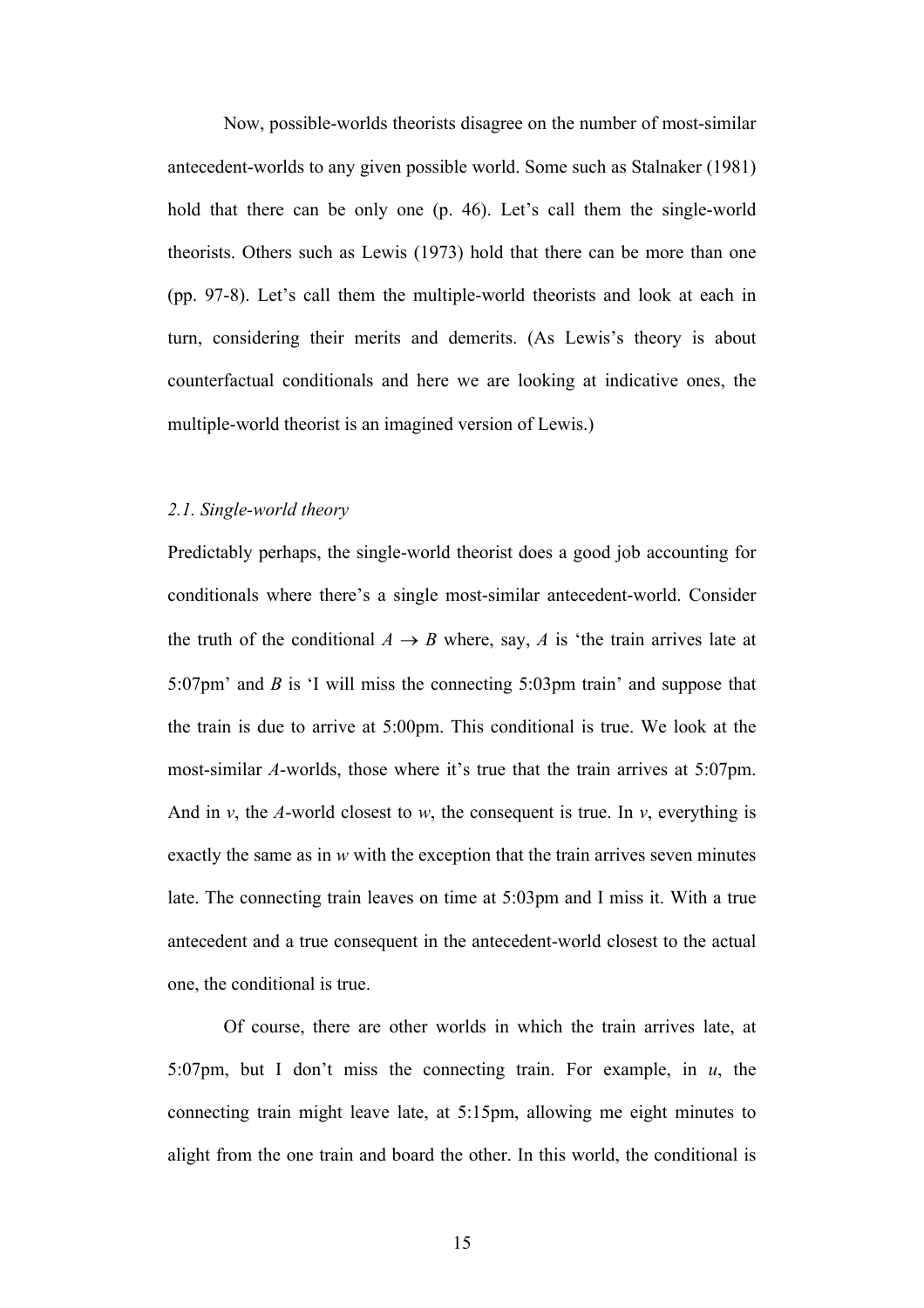false. It has a true antecedent but a false consequent. However, it doesn't make the conditional false in the actual world.  $\mu$  is not as close to  $w$  as  $\nu$  and we are concerned with the truth value of the conditional in the *A-*world closest to *w*. *u* is different not only in that the first train arrives seven minutes late but also in that the second train leaves 12 minutes late. Thus we need not worry about the truth value of the conditional in *u*, only in *v*.

The single-world theorist does less good a job accounting for conditionals where there's no most-similar antecedent-world. Such a scenario could arise for a couple of reasons: first, it may be that given any antecedentworld, there's another, more similar to the actual world; and second, it may be that two or more worlds are equally similar to the actual world and more similar to it than any other worlds (Lewis, 1973, p. 80).

Here are a couple of examples where there's no most-similar antecedent-world for each of those reasons.

(i) *Taller* (inspired by Edgington, 1995, p. 252)

If I'm taller than 2.5m, then I must pay to ride the bus.

In the case of the conditional above, for any given antecedent-world, there's another, more similar one. The more my height tends (from above) toward 2.5m in a possible world, the more similar that world is to the actual world, where I'm shorter than 2.5m. However, there'll be no most-similar world. For every antecedent-world where I am 2.55m tall, there's another, more similar world where I'm 2.525m tall. And for every antecedent-world where I'm 2.525m tall, there's another, even more similar one where I'm 2.5125m tall, etc. Without a most-similar possible world, the theory can't determine the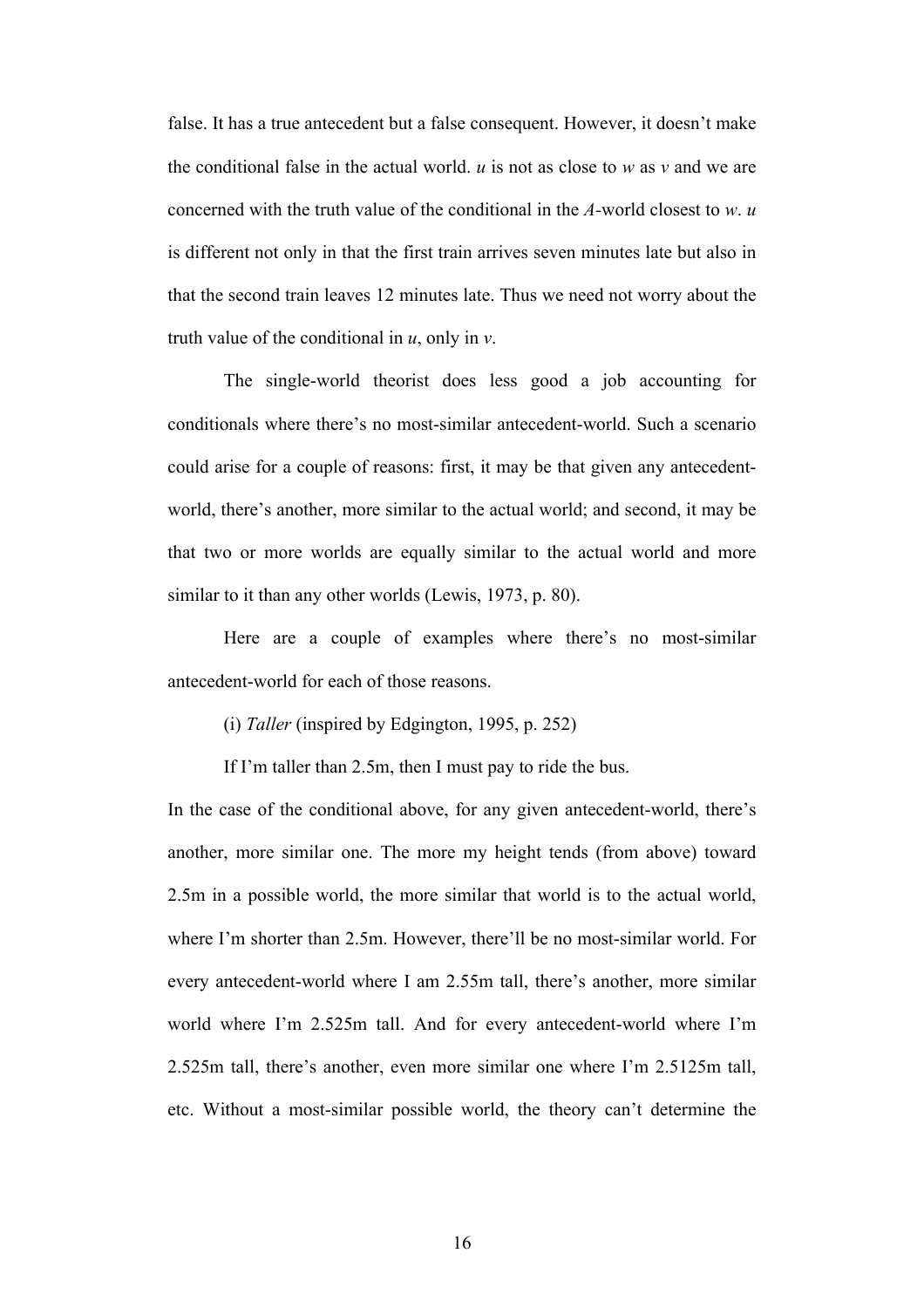truth value of the conditional and without a truth value, the theory can't determine whether we'd be prepared to assert the conditional.

(Of course, short of being able to determine the truth value, we might think this is a case where the conditional is vacuously true (no *Q*-world?) – but that isn't desirable either. As Edgington points out, it would follow that 'If were taller than I am, no one would know the difference' would come out as true (1995, p. 252). While this isn't an indicative conditional, it's relevant nonetheless as one with potentially no most-similar antecedent world.)

(ii) *Les compatriotes* and *I compatrioti*

If François and Italo are compatriots, then they're both French; and

If François and Italo are compatriots, then they're both Italian.<sup>4</sup>

In the case of each conditional in the pair above, there are two most-similar antecedent-worlds: the world in which Italo is French and the world in which François is Italian; and in all respects except the nationality of the relevant man, the two worlds are exactly the same as the actual world. With no single most-similar antecedent-world, the single-world theorist can't determine the truth value of the conditional and, thereby, can't determine whether we'd be prepared to assert it.

That said, the single-world theorist would take the disjunction of the two (i.e. where *Les compatriotes* and *I compatrioti* each form a disjunct) to be true. Indeed and unlike the multiple-world one, the single-world theorist can derive the principle of Conditional Excluded Middle, according to which (*Q*  $\rightarrow$  *R*)  $\vee$  (*Q*  $\rightarrow$   $\rightarrow$  *R*) is a tautology. This will prove valuable in explaining a

 <sup>4</sup> See Quine, 1952, p. 15 for the original pair of counterexamples with Bizet and Verdi; or Lewis, 1973, p. 80 for more recent a discussion.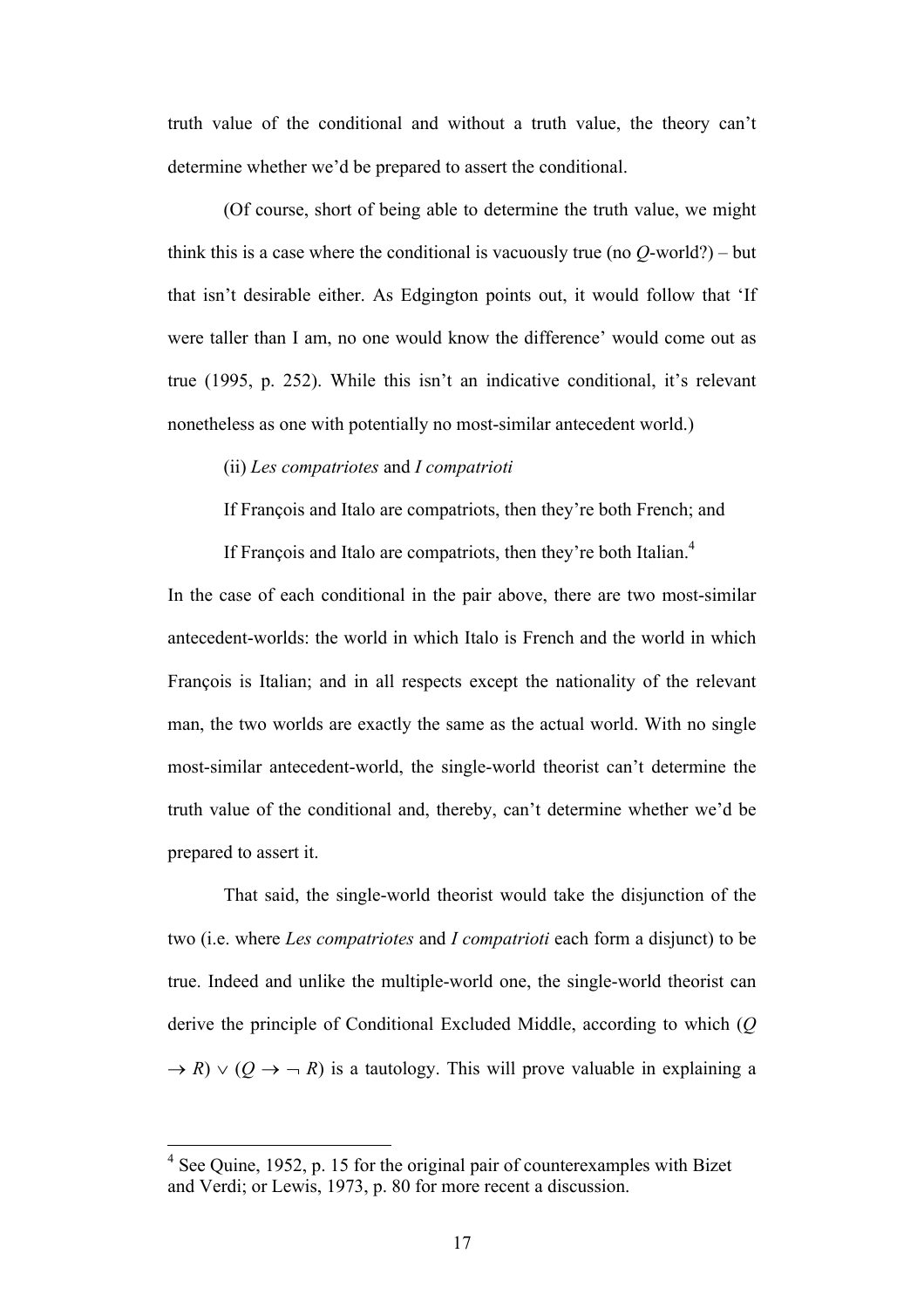thesis (#2) in Chapter 3 (subsection 2.2.). We'll save her proof of the principle until then.

#### *2.2. The multiple-world theory*

In contrast but still predictably perhaps, the multiple-world theorist does a good job accounting for the two cases above. According to her, both conditionals come out as false because for *each* there are two most-similar antecedent-worlds *each* assigning a different truth value to the consequent – and the theory considers such conditionals false. That said, the multiple-world theorist doesn't systematically do better than the single-world one as we'll see in Chapters 2 and 3. Indeed, her rejection of the principle of Conditional Excluded Middle prevents the multiple-world theorist from explaining a thesis (#2) which the single-world one can in Chapter 3.

Finally and briefly, there's a third kind of possible-worlds theorist: we'll call her the premise semanticist. I'll wait until Chapter 4 to give a full exegesis. The theory offers an account of statements with embedded modals and in that chapter we'll consider some.

#### *3. The suppositional theory*

The suppositional theorist rejects the Equivalence Thesis but accepts Adams' Thesis. According to her, conditionals are things we evaluate in terms of probabilities (Adams (1975) and Edgington (1995 and 2014)). Indeed, according to her, we're prepared to assert an indicative conditional  $Q \rightarrow R$ when there's a high conditional probability of the consequent *R*, on the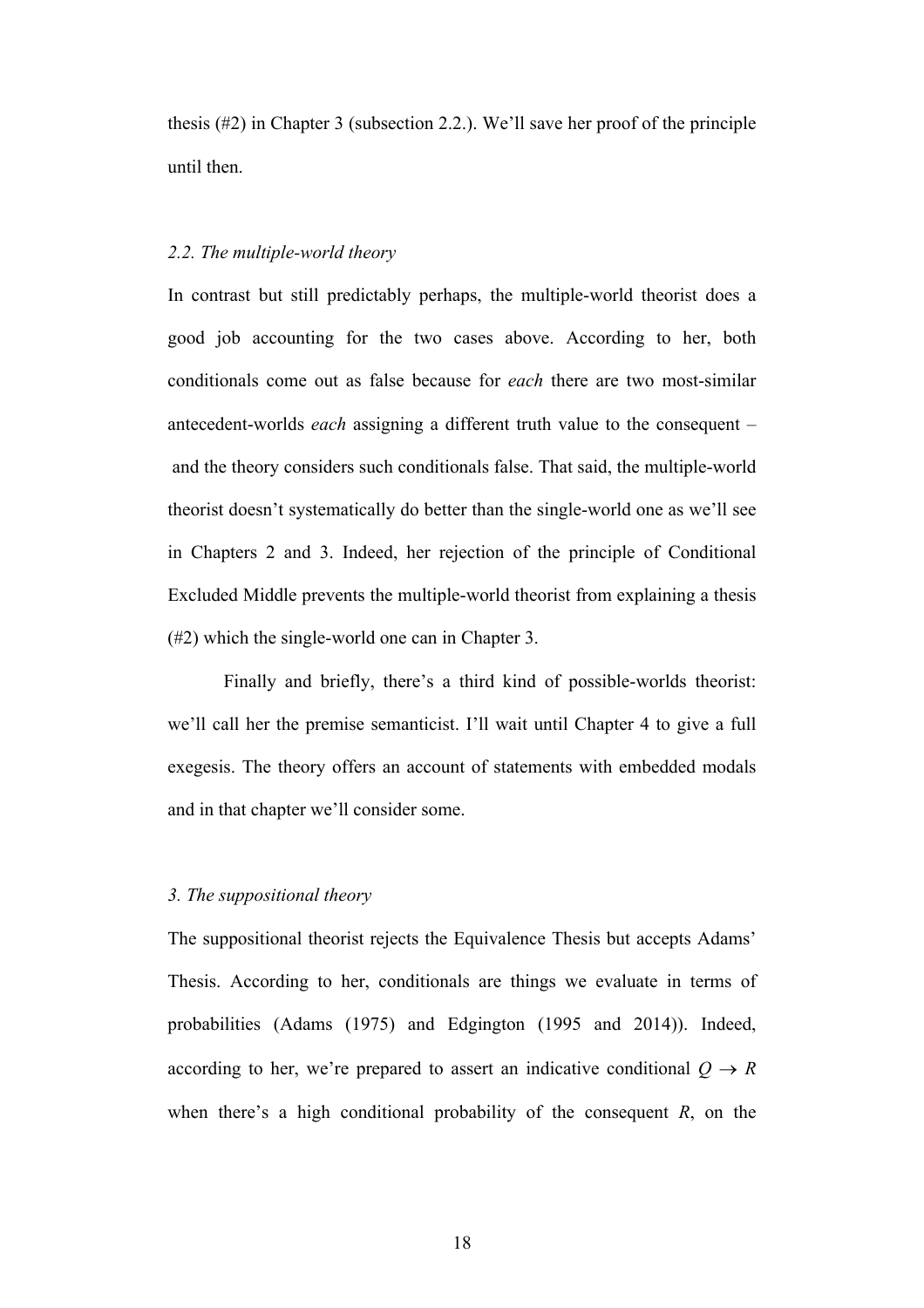supposition that the antecedent  $Q$  is true (so long as the probability of  $Q$  isn't equal to zero) – and the Equation holds true.

#### *3.1. The Equation*

According to the Equation, the probability of an indicative conditional  $Q \rightarrow R$ is equal to the conditional probability of the consequent *R*, on the supposition that the antecedent  $Q$  is true so long as the probability of  $Q$  isn't equal to zero. Formally, writing '*P*' for probability and '|' for given, we get the following:

$$
P(Q \rightarrow R) = P(R | Q)
$$
 provided that  $P(Q) \neq 0$ .

So, according to the Equation, the probability of the conditional 'If Josie's at home, then she's in New York' is equal to the conditional probability of 'Josie's in New York' given 'she's at home'.

Two things to note at this point:

(i) logicians disagree on the range of *Q* and *R* in the Equation. Some take *Q* and *R* to range over only propositions. Adams (1975) and McGee (1989) are cases in point. Others take *Q* and *R* to range over propositions and nonpropositions (i.e. sentences which don't necessarily have a truth value). (McGee allows right- but not left-nested conditionals (Hájek, 2012, pp. 150-1) and I'll side with him.) This disagreement is an important matter, as we'll see when deriving the Triviality Result below and when defining *modus ponens* and *modus tollens* in Chapters 2 and 3; and

(ii) the Equation is different from Adams' Thesis: while the Equation equates probability of a conditional with conditional probability, Adams' Thesis equates assertibility with conditional probability. In Chapter 2 (subsection 4.1), we'll see the difference prevent the hybrid theorist from adopting as it is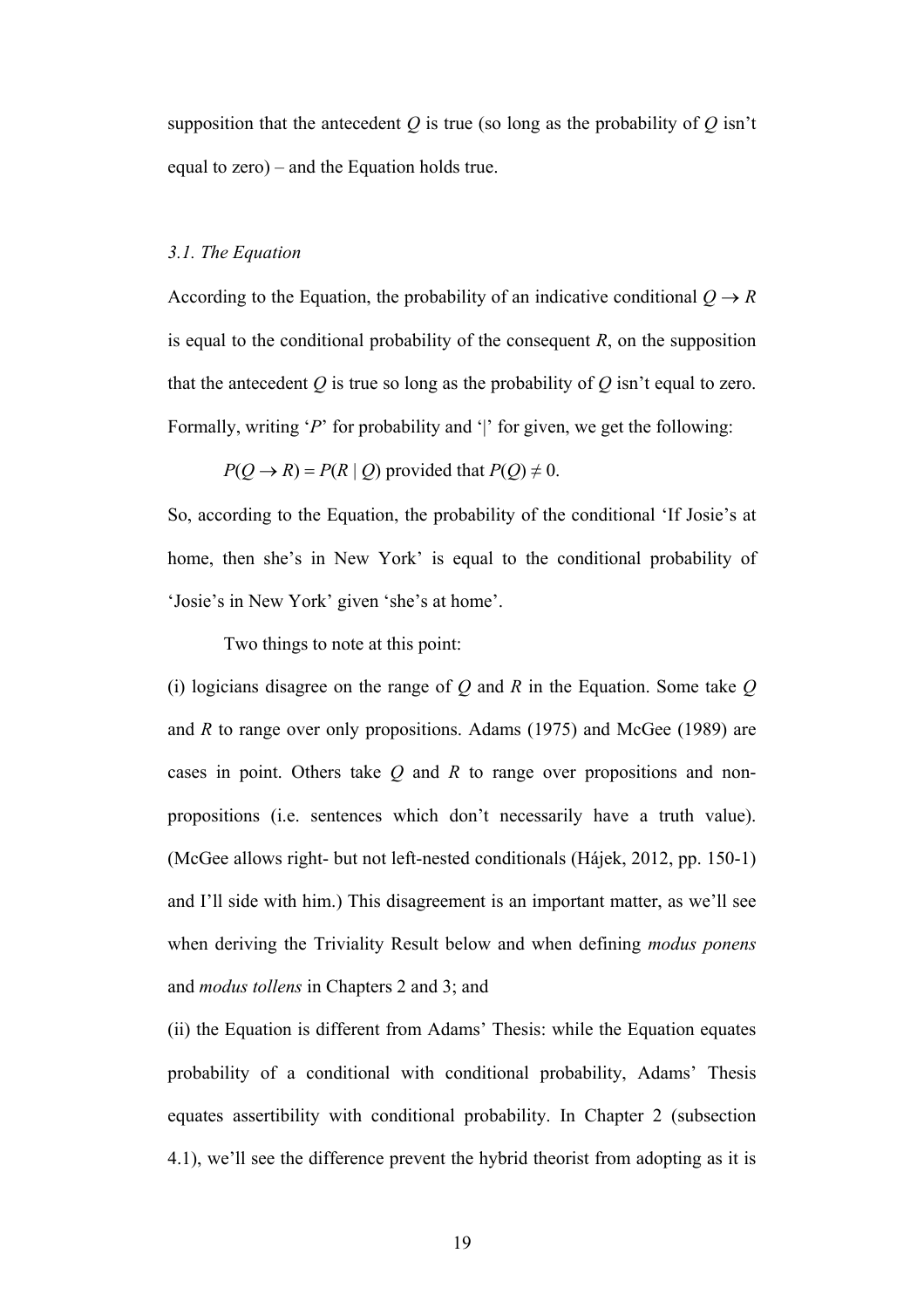a proof by the suppositional theorist. The proof relies on the Equation which, unlike the suppositional one, the hybrid theorist doesn't accept. Indeed, the difference will require the hybrid theorist to *adapt* the proof.

Now, to calculate the conditional probability of the consequent, given the antecedent, we rely on the Ratio Formula.

#### *3.2. The Ratio Formula*

According to the Ratio Formula, for any proposition *Q* and *R*, the conditional probability of *R* given *Q* equals the probability of the conjunction of *Q* and *R* divided by the probability of *Q* so long as the probability of *Q* isn't equal to zero (Hájek 273). Formally, we get

 $P(R | Q) = P(Q \wedge R) / P(Q)$  provided that  $P(Q) \neq 0$ .

So, the conditional probability of 'Josie's in New York' given 'she's at home' is equal to the probability of 'Josie's at home and she's in New York' divided by the probability of 'Josie's in New York'.

#### *3.3. Returning to* False-true *& co and evaluating the theory*

The suppositional theorist can account for the conditionals we've been considering. According to her, we aren't prepared to assert *False-true* because, assuming that Angela Merkel is the Prime Minister of Singapore, there won't be a high probability that she's the Chancellor of Germany. Among the facts of the world is the following one: Singapore and Germany are two different countries and no person is simultaneously the head of state in both.

We aren't prepared to assert *False-false* because assuming that Vienna is the capital of England, there won't be a high probability that Vienna is the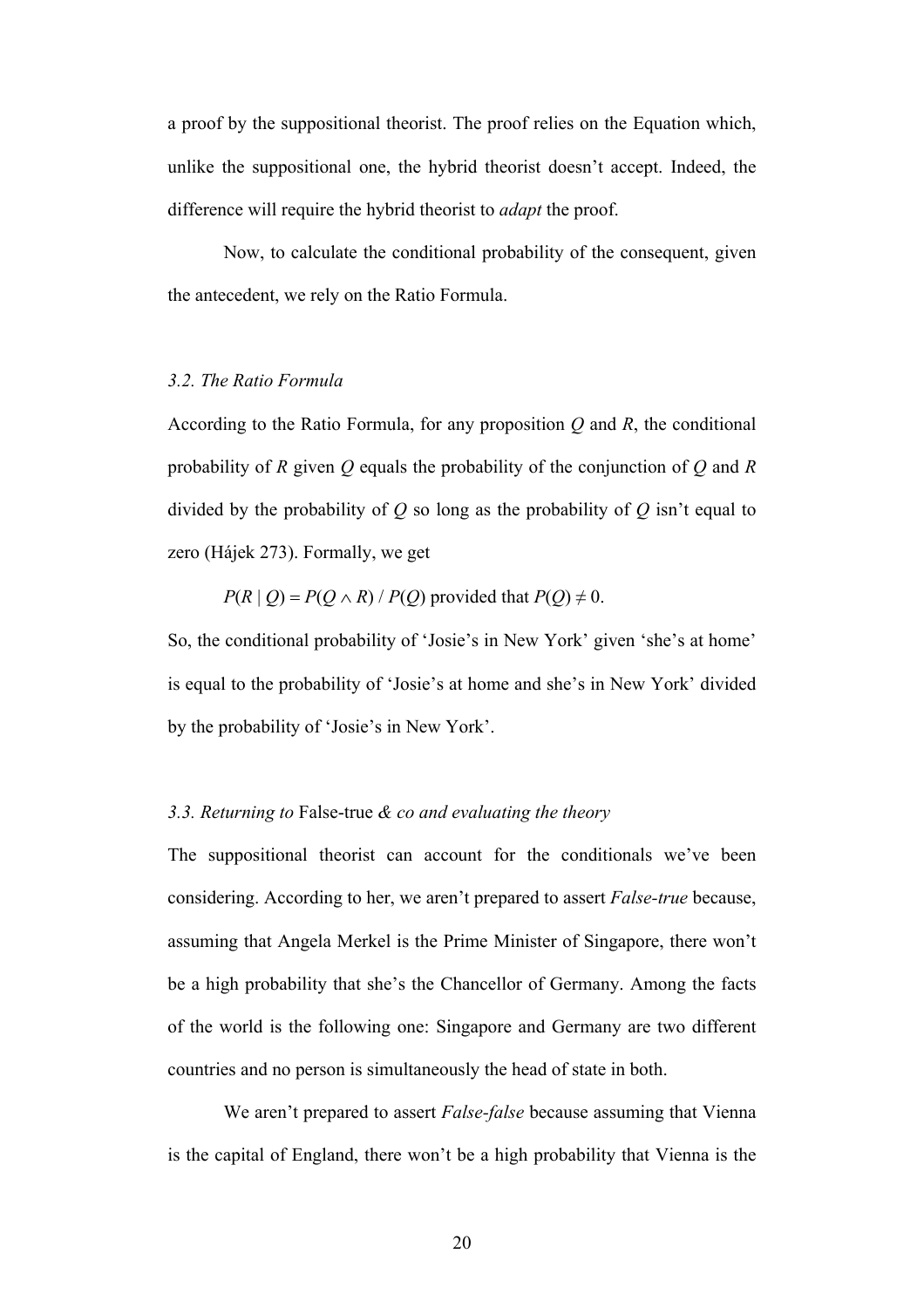capital of Switzerland. Also among the facts of the world is the following one: England and Switzerland are two countries and no city is simultaneously the capital of both.

The suppositional theory can account for *Taller* the same way in which it accounts for other conditionals. We'd evaluate the consequent of *Taller* on the *supposition* of the antecedent.

Finally, consistent with our intuition, we wouldn't be prepared to assert *Les compatriotes* or *I compatrioti*. Assuming François and Italo are compatriots, there wouldn't be a high probability that they were both French, or in the other case, that they were both Italian.

The suppositional theorist does a good job explaining why we would or wouldn't assert or could evaluate *False-true* and the other conditionals we've considered so far. However, the theory makes a serious departure from the notions of truth and validity of classical logic – which some might view as a demerit – and without that departure, the Triviality Result follows (Lewis, 1976).

#### *3.4. The Triviality Result*

The Equation in part implies that a conditional is non-propositional. Indeed, the Equation plus the assumption that a conditional is propositional would lead to absurdity: they imply that no change in any proposition's probability affects another's. For example, an increase in the probability that Roger Federer will win the Wimbledon final against Rafael Nadal (say, Roger's serving match point, leading six games to four in the third set and two sets to zero) doesn't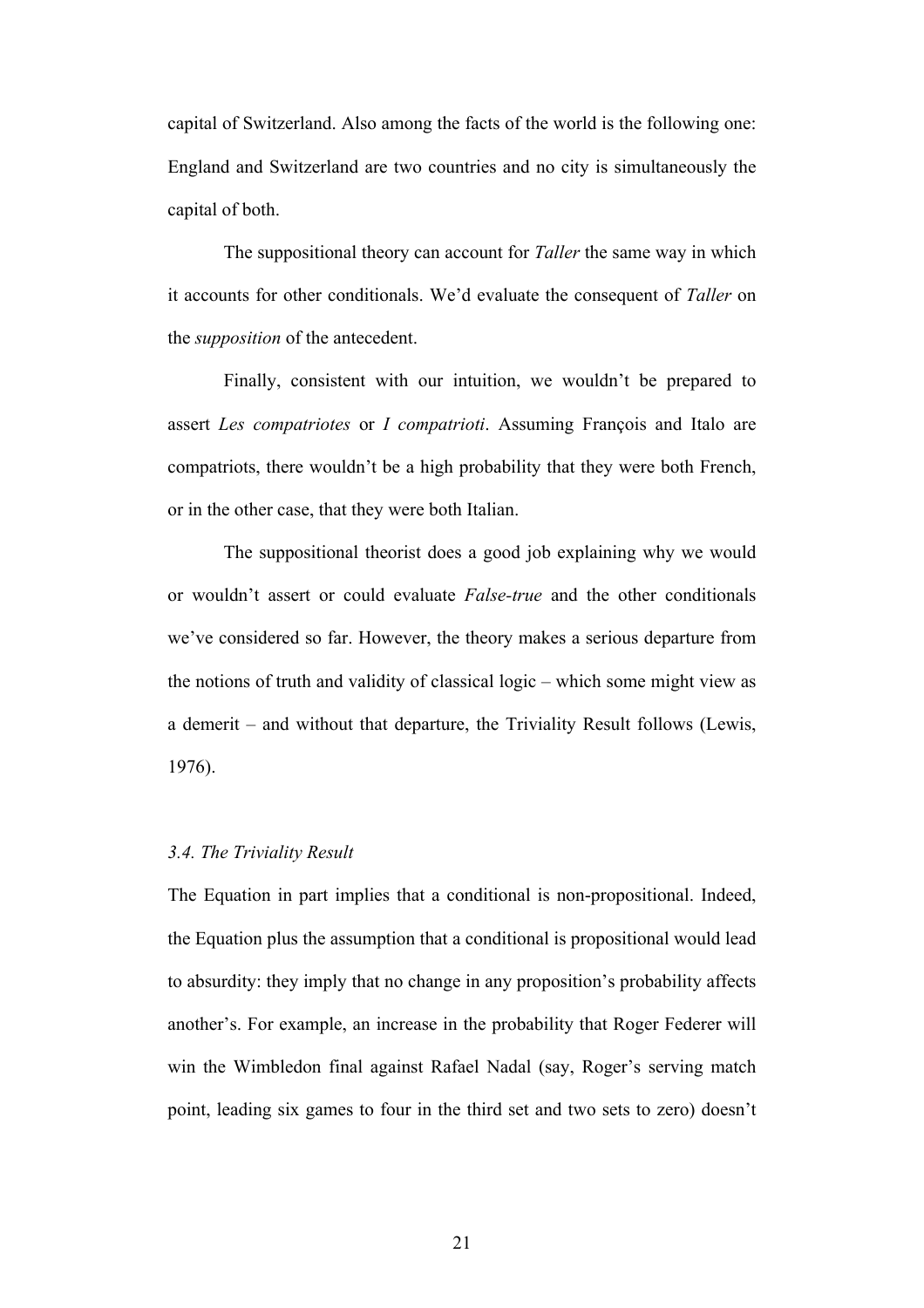affect the original probability that Rafael *will* win. Logicians call such a scenario, where no change affects any change, trivial.

Specifically, the scenario arises from the fact that conditionals could embed everywhere and the probability of any conditional would be the probability of its consequent. For any sentence 'Roger will win', we could create a conditional 'If *x*, then Roger will win' and no matter what we choose for *x*, the probability of the conditional will be that of the consequent 'Roger will win'. *x* could be 'Roger will lose' and that wouldn't affect the probability of the conditional. Absurdly, it would remain that of 'Roger will win'.

Now, to derive the Triviality Result, apart from relying on the Ratio Formula, the Equation and Conditionalisation (which we'll define), we rely on the following axioms and theorems:

#### *Axioms*

 $A1. P(A) \ge 0$ A2. If *T* is a tautology, then  $P(T) = 1$ A3.  $P(A \vee B) = P(A) + P(B)$  if *A* and *B* are inconsistent

#### *Theorems*

T1. If *C* is a contradiction, then  $P(C) = 0$ T2.  $P(A) = P(B)$  if *A* and *B* are equivalent

T3.  $P(A \wedge B) = P(A \mid B) \times P(B)$  provided that  $P(B) \neq 0$ 

We begin by proving a lemma – which will serve us not only in this proof but later.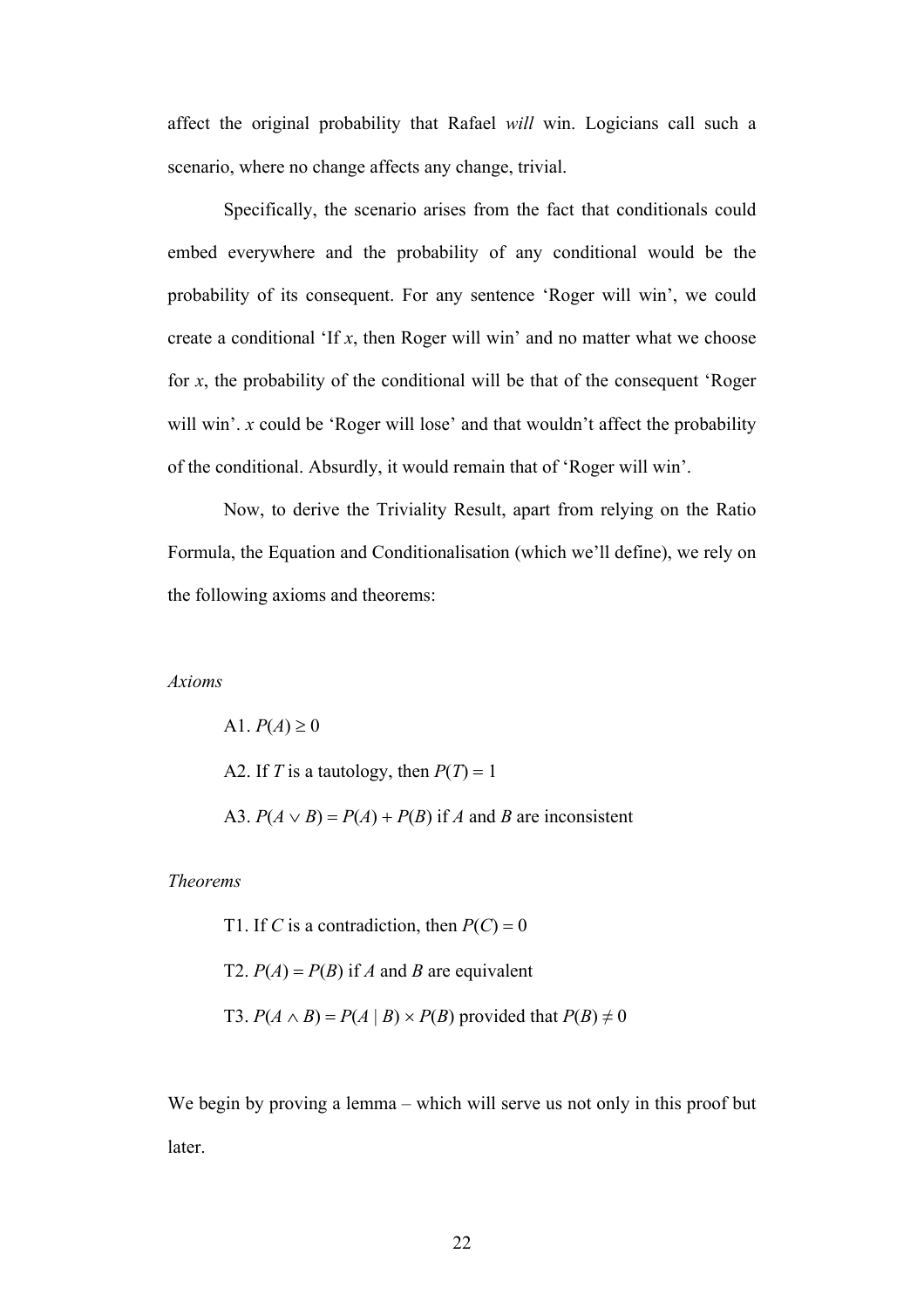#### *3.4.1. Import-Export*

We call Import-Export the rule of inference according to which we can derive  $Q \rightarrow (R \rightarrow S)$  from  $(Q \land R) \rightarrow S$  and vice versa. We'll also call Import-Export the probabilistic equivalence between the probabilities of those two sentences:  $P(Q \to (R \to S) = P((Q \land R) \to S)$ . Before we derive this equivalence, we note that Import-Export will prove important in this thesis.

In Chapter 2, for example, the possible-worlds theorist will appeal to her rejection of Import-Export to reject in turn the proposition according to which McGee's argument is an instance of *modus ponens*. While McGee formalises the first premise as having the form  $Q \rightarrow (R \rightarrow S)$ , the possibleworlds theorist would formalise it as having the form  $(Q \wedge R) \rightarrow S$  and, citing the invalidity of Import-Export according to her theory (i.e. rejecting that one can derive the one relevant conditional from the other), she would deny that McGee's argument is counterexample to *modus ponens*.

Also in that chapter, as in Chapter 3, the suppositional theorist will appeal to her acceptance of Import-Export to calculate the probability of the first premise in McGee and Carroll's respective arguments. Contra Adams (1975, pp. 30-3), I show that she can evaluate the probability of a conditional with a conditional as consequent: by evaluating the probability of the equivalent conditional with a conjunction as antecedent.

McGee notes that his argument suggests it's not the case *modus ponens* and Import-Export can both be valid where the conditional connective is stronger than  $\supset$ , as we'd expect  $\rightarrow$  to be (McGee, 1985, pp. 465-6). While we find both valid where the connective is the material conditional, '[w]e have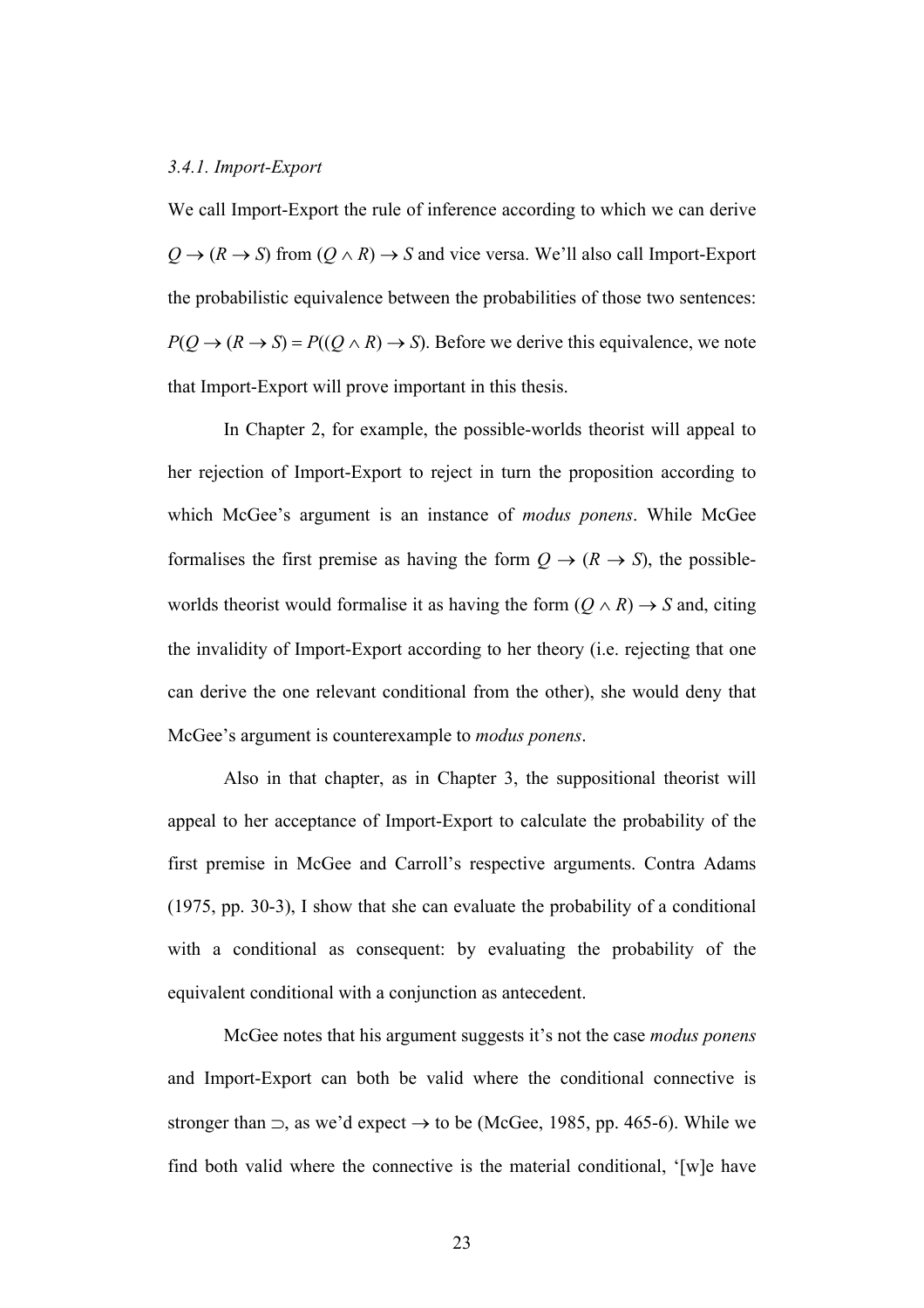explicit examples to show that the indicative conditional does not satisfy modus ponens', McGee writes (1985, p. 466). I'll dedicate Chapter 2 to examining one of the examples he offers.

Here, first, to prove the probabilistic equivalence of  $Q \rightarrow (R \rightarrow S)$  and  $(Q \wedge R) \rightarrow S$ , we rely on not only the Equation but also Conditionalisation.

#### *3.4.1.1. Conditionalisation*

According to Conditionalisation, for any formulae *Q* and *R*, the probability of *R* after we find out that *Q* is equal to the conditional probability of *R* given *Q*. Formally, we get the following equation, where  $P_Q(R)$  is the posterior probability of *R* after we discover *Q* (Lewis, 1976, p. p. 299):

$$
P_Q(R) = P(R | Q)
$$

So, according to Conditionalisation, the probability of 'Josie's in New York' after we find out that 'she's at home' is the conditional probability of 'she's in New York' given 'Josie's at home'.

Now, assuming  $P(Q \land R) \neq 0$  and using the Equation and Conditionalisation, we can prove that  $Q \rightarrow (R \rightarrow S)$  and  $(Q \land R) \rightarrow S$  are probabilistically equivalent (see Alan Hájek's proof in Bennett, 2003, p. 62):

1. 
$$
P(Q \to (R \to S)) = P((R \to S) | Q)
$$
 by the Equation

| $2 = P_O(R \rightarrow S)$                                            | from 1 by Conditionalisation |  |
|-----------------------------------------------------------------------|------------------------------|--|
| $3. = P_O(S   R)$                                                     | from 2 by the Equation       |  |
| $4. = P_O(S \wedge R) \div P_O(R)$                                    | from 3 by the Ratio Formula  |  |
| $5. = P((S \wedge R)   Q) \div P(R   Q)$                              | from 4 by Conditionalisation |  |
| $6. = [P(S \land R \land Q) \div P(Q)] \div [P(R \land Q) \div P(Q)]$ |                              |  |

from 5 by the Ratio Formula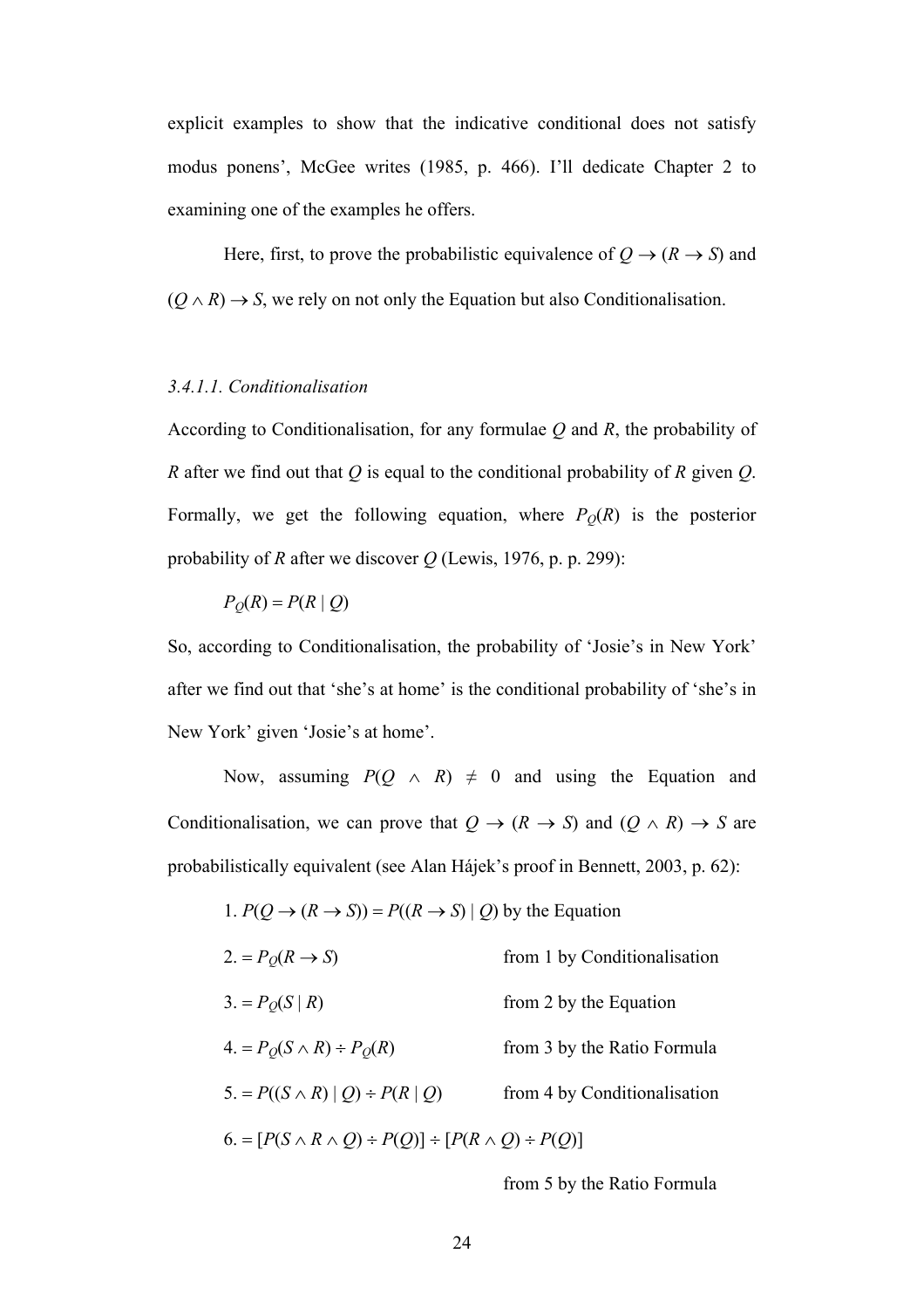| $7. = P(S \wedge R \wedge Q) \div P(R \wedge Q)$ | from 6 by cancellation of $P(Q)$ |
|--------------------------------------------------|----------------------------------|
| $8. = P(S   (Q \wedge R))$                       | from 7 by the Ratio Formula      |
| $9. = P((Q \wedge R) \rightarrow S)$             | from 8 by the Equation           |

Taking it from top to bottom and still assuming  $P(Q \wedge R) \neq 0$ ,

10. 
$$
P(Q \to (R \to S)) = P((Q \land R) \to S)
$$

from 1 and 9 by transitivity of identiy

which is Import-Export.

The suppositional theorist welcomes this result. The equivalence allows her to evaluate the probability of a conditional whose consequent is itself a conditional. Without the result, she couldn't as she can evaluate only a conditional whose antecedent and consequent are propositional, and a conditional isn't propositional.

Here, assuming the suppositional theorist can derive the proof, I disagree with Adams (1975). He claims that on the suppositional theory we can't evaluate conditionals whose consequents are conditionals (Adams, 1975, pp. 30-3). This proof gives us a means to do so.

Next, we turn to prove that for any conditional  $Q \rightarrow R$ , the probability of that conditional is equivalent to the probability of the consequent: the Triviality Result proper.

#### *3.4.2. Triviality*

Proof (from Bennett, 2003, p. 63. Bennet himself takes the proof from Blackburn, 1986, pp. 218-20):

11. 
$$
P(R | Q) = P(Q \rightarrow R)
$$
 by the Equation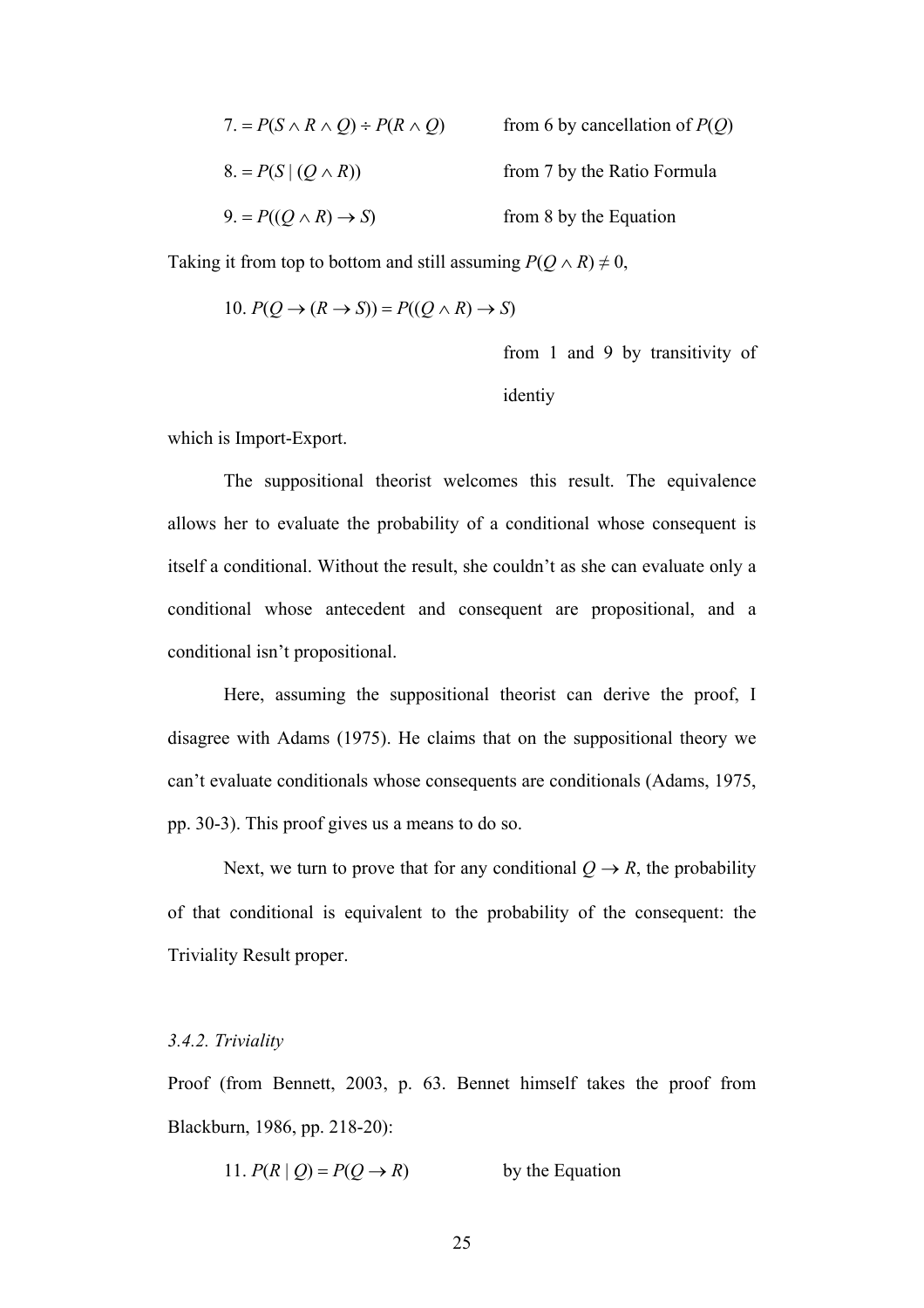$$
12. = P((R \land (Q \to R)) \lor (\neg R \land (Q \to R)))
$$

from 11 by T2

$$
13. = P(R \land (Q \to R)) + P(\neg R \land (Q \to R))
$$

from 12 by A3

14. = 
$$
[P((Q \rightarrow R) | R) \times P(R)] + [P((Q \rightarrow R) | \neg R) \times P(\neg R)]
$$
  
from 13 by T3

15. = 
$$
[P(R \rightarrow (Q \rightarrow R)) \times P(R)] + [P(\neg R \rightarrow (Q \rightarrow R)) \times P(\neg R)]
$$

from 14 by the Equation

$$
16. = [P((R \wedge Q) \rightarrow R) \times P(R)] + [P((\neg R \wedge Q) \rightarrow R) \times P(\neg R)]
$$

from 15 by Import-Export

$$
17. = [P(R | (R \wedge Q)) \times P(R)] + [P(R | (-R \wedge Q)) \times P(\neg R)]
$$

from 16 by the Equation

18. = 
$$
[(P(R \wedge R \wedge Q) \div P(R \wedge Q)) \times P(R)] + [(P(R \wedge \neg R \wedge Q) \div P(\neg R \wedge Q)) \times P(\neg R)]
$$

from 17 by the Ratio Formula  
\n19. = 
$$
[1 \times P(R)] + [0 \times P(\neg R)]
$$
 from 18 by algebra, T1 and T2  
\n20. =  $P(R)$  from 19 by algebra

### *3.4.3. Avoiding the result*

Now, to avoid the Triviality Result while still holding onto the Equation, the suppositional theorist has various options, some more attractive than others. One option is to reject 1. She might say the Equation doesn't hold where *Q* and *R* ranger over non-propositions and here there's nothing preventing *Q* or *R* from being indicative conditionals.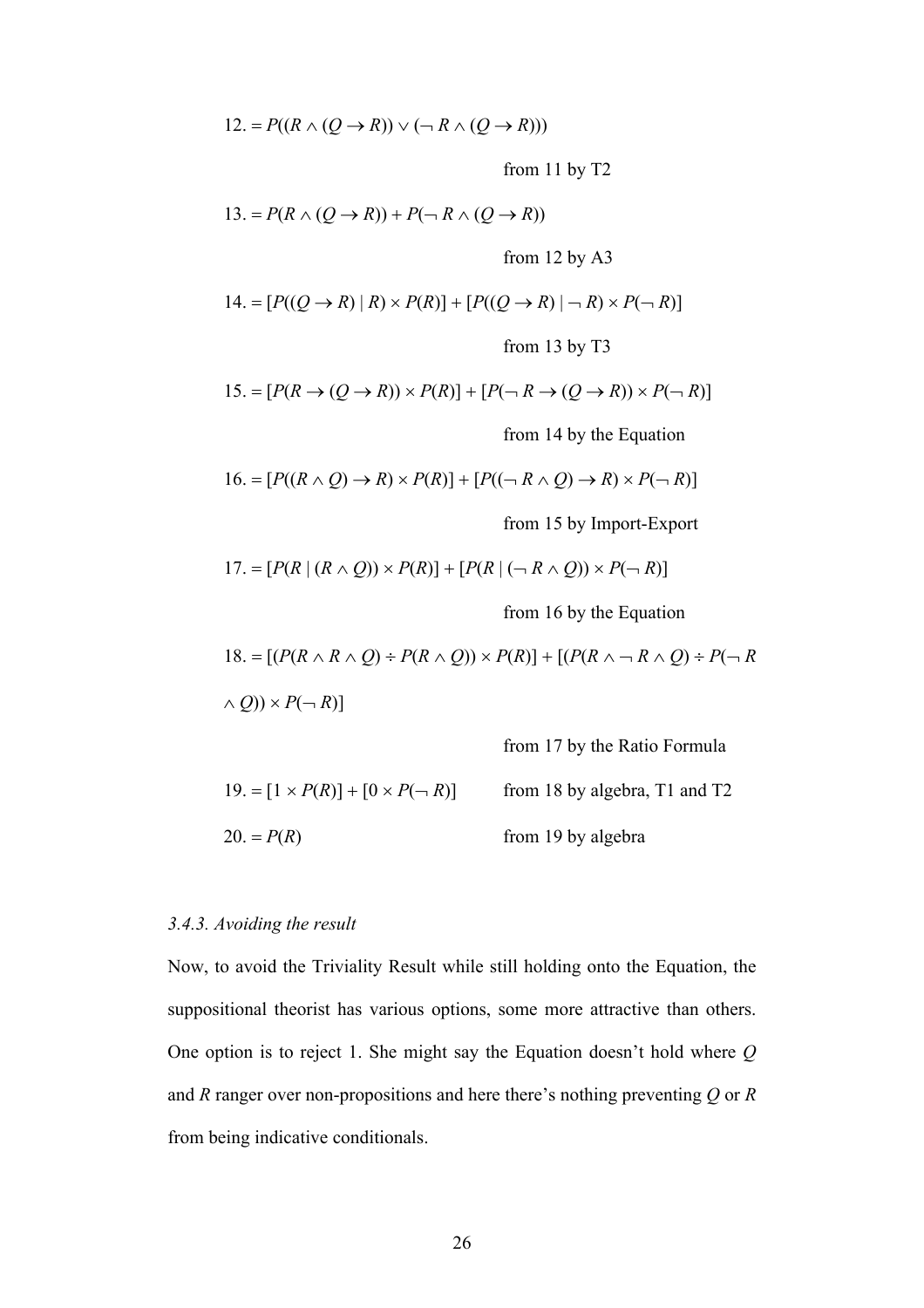Another option is to reject the move from 11 to 12. This step seems to assume that a conditional is propositional and the suppositional theorist rejects that assumption. The step assumes that the probability theorem T2 applies but, for the theorem to apply, the conditionals would have to be logically equivalent and in 11 they're merely probabilistically so, meaning the theorem doesn't apply.

A third option to avoid the Triviality Result is to reject the move from 12 to 13. This step also seems to assume that a conditional is propositional. The step assumes that the probability axiom A3 applies but, for the axiom to apply, the conditionals would have to be logically inconsistent and here they're merely probabilistically so, meaning the axiom doesn't apply. To be logically inconsistent, the conditionals would have to have truth values and, according to the suppositional theorist, they don't.

Here, the second and third options are more attractive than the first. While rejecting 1 prevents the suppositional theorist from deriving the proof of Import-Export, rejecting the move from 11 to 12 or 12 to 13 doesn't – and Import-Export will serve the suppositional theorist later, as we'll see in Chapters 2 and 3, when she tries to explain our intuitions in the case of apparent counterexamples to *modus ponens* and *modus tollens*.

Either way, according to the suppositional theorist, two propositions don't combine into a single proposition we judge as probably true when we judge the second to be probably true on the supposition of the first (Edgington, 1995, p. 305). So, according to the suppositional theory it's not the case that 'If Josie's at home, then she's in New York' can be true or false.

27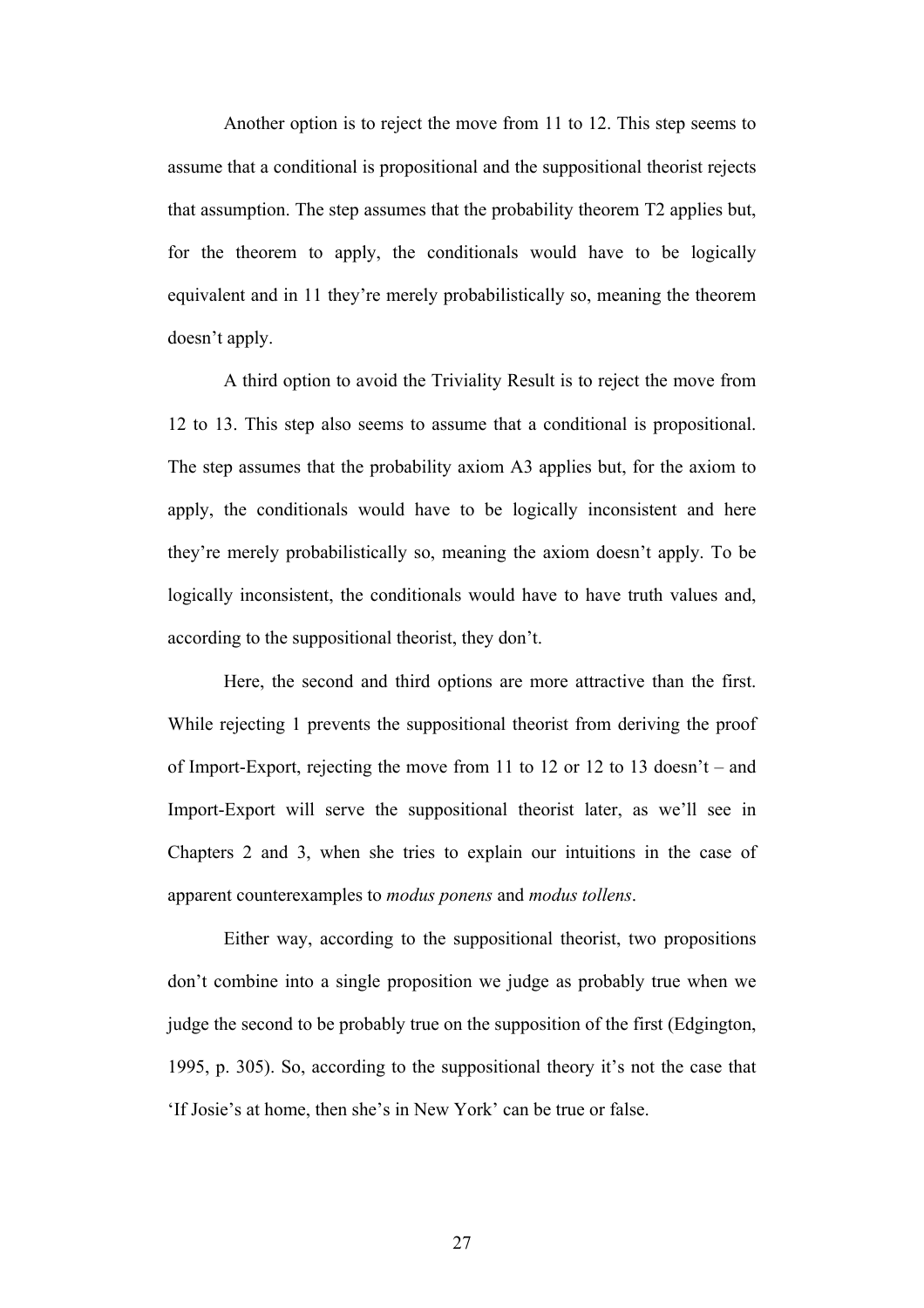Likewise, according to the suppositional theorist, it's not the case that classical validity is relevant when we're talking about arguments with indicative conditionals. Classical validity concerns itself with truthpreservation and here we're taking indicative conditionals to be nonpropositional. Rather, when we're talking about arguments with indicative conditionals, probabilistic validity is relevant.

To define probabilistic validity, we define uncertainty. We define the uncertainty of a formula *Q* as one minus the probability of *Q* (Adams, 1975, p. 3). Formally, writing '*U*' for uncertainty, we get

 $U(Q) = 1 - P(Q)$ 

Using this definition of uncertainty, we define an argument as probabilistically valid when the uncertainty of the conclusion can't exceed the sum of the uncertainties of the premises (Bennett, 2003, p. 129; Adams, 1975, pp. 1-2). In contrast to classical validity which bars falsity from entering 'along the way from the [true premises] to the conclusion', probabilistic validity bars improbability from entering along the way (Bennett, 2003, p. 129).

The departure from notions of truth and validity we know in classical logic will prove helpful for the theory when explaining the intuitions we might have when it comes to the Election and Barbershop paradoxes, as we'll see in Chapters 2 and 3. Still, some might view the departure as a demerit for the theory, given the consequences we've seen above.

# *4. The hybrid theory*

According to the hybrid theorist, the Equivalence Thesis and Adams' Thesis both hold true. The hybrid theory combines elements from the material theory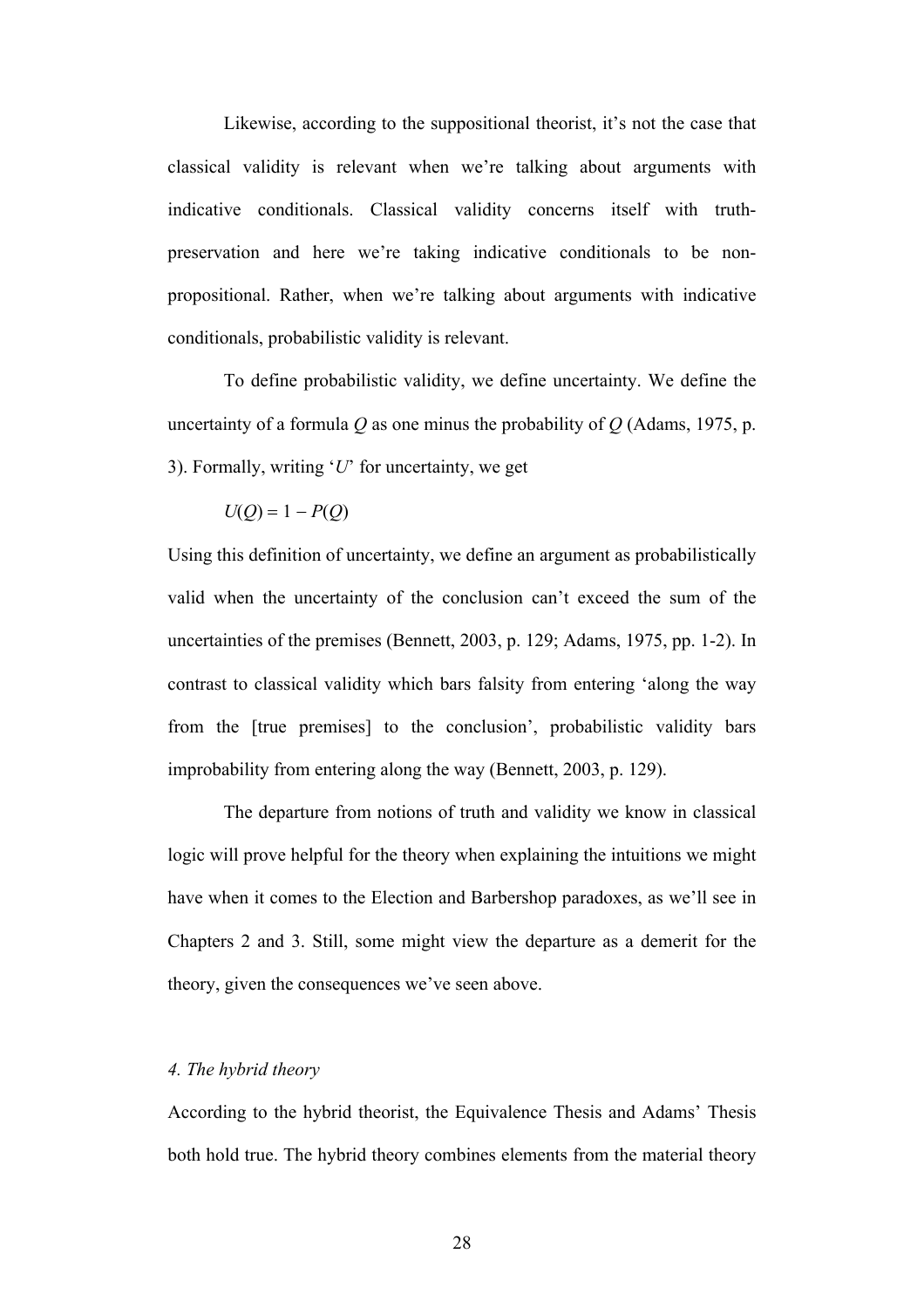and the suppositional theory. On the one hand, like the material theory, the hybrid one concerns itself with truth. On the other hand, like the suppositional one, the hybrid theory concerns itself with probability. For example, an indicative conditional is true where the corresponding material one is; and it's assertible where the conditional probability of the consequent given the antecedent is high. The hybrid theorist speaks of an assertible conditional as being robust: it's such that we wouldn't abandon belief in it upon learning that its antecedent is true (Jackson, 1979, pp. 569-70).

### *4.1. Assertibility*

Note that the material theory's concept of assertability with an 'a' and the hybrid theory's concept of assertibility with an 'i' aren't the same. The difference in vowels reflects a difference in meaning. The assert-a-bility of a sentence depends on 'local' factors: 'how important and relevant is the information to present concerns, is the information already widely known, and so on and so forth?' (Jackson, 1987, p. 11). In contrast, the assert-i-bility of a sentence depends on factors 'governing when it is justified or warranted – in the epistemological sense, not in a purely pragmatic one – to assert it, or, as this comes in degrees, to what extent it is justified to assert it under the circumstances' (Jackson, 1987, p. 8). $5$ 

While assertibility and probability of truth go hand in hand for many sentences, they don't for many others, notably indicative conditionals. Let's

 $<sup>5</sup>$  For those familiar with the Gricean contrast between conversational</sup> implicature and conventional implicature, I'll add that assertability is related to conversational implicature while assertibility is related to conventional implicature. So here in the hybrid theory subsection, I'm talking about conventional implicature.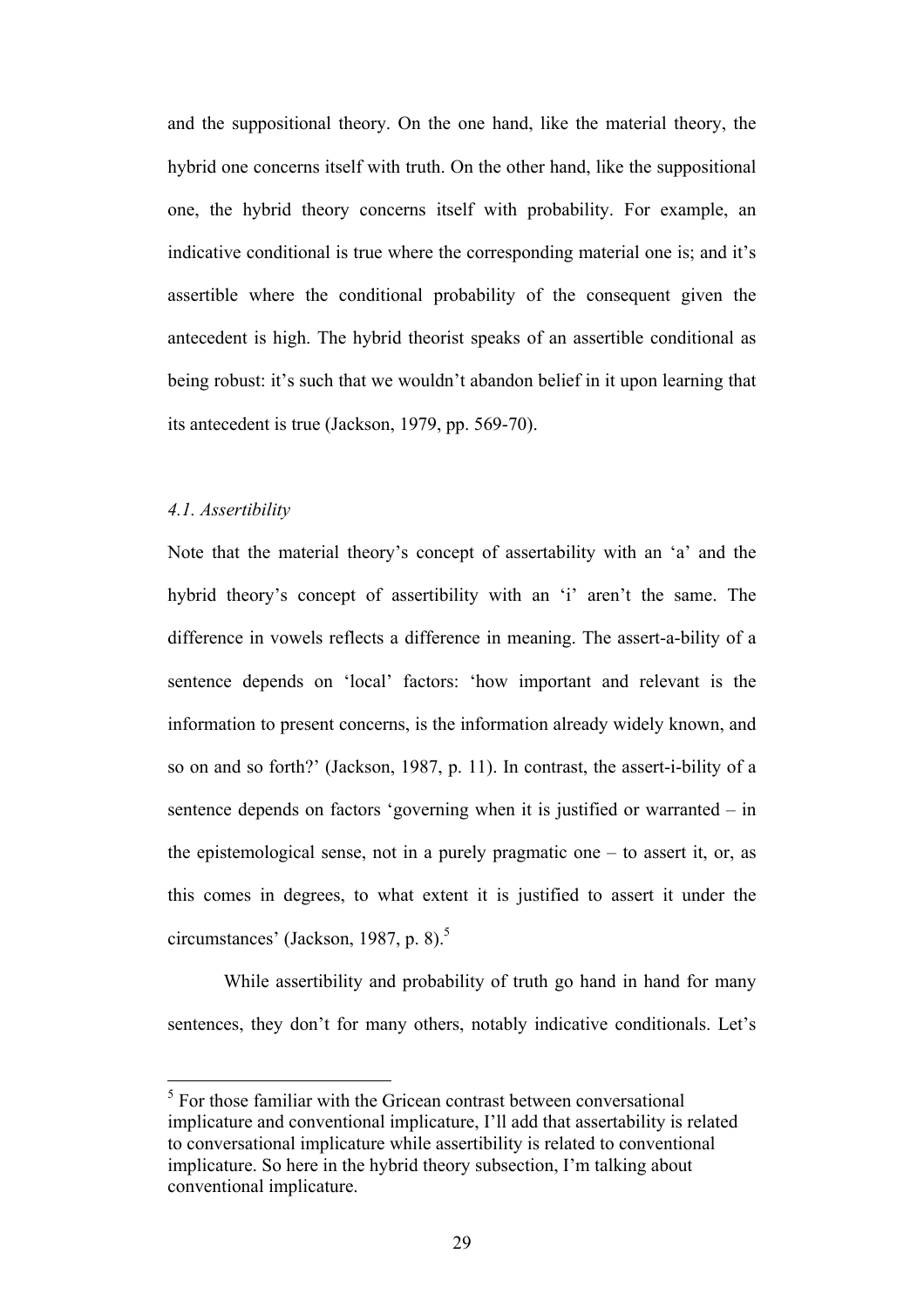take a simpler example – one whose main connective is not a conditional but a conjunction – first. Consider the following sentence:

Ming Bin is a good student even though he's intelligent.

The sentence has a low assertibility but a high probability: it has a high probability if and only if the conjunction 'Ming Bin is a good student and is intelligent' has a high probability – and arguably, it does. The sentence has a low assertibility, however, given the presence of 'even though'. The phrase places an 'additional [assertibility] requirement' on the sentence, over and above the probability requirement – and the additional requirement isn't satisfied here (Jackson, 1987, p. 60).

As in the example, in the case of indicative conditionals, assertibility doesn't go hand in hand with probability. The assertibility of an indicative conditional depends on the *conditional* probability of its consequent given its antecedent (Jackson, 1987, p. 11). Formally, we get Adams' Thesis, which we saw at the very beginning and according to which the assertibility of  $Q \rightarrow R$  is equal to the conditional probability of *R* given *Q* so long as the probability of *Q* isn't equal to zero.

If this weren't the case (i.e. if the assertibility of indicative conditionals *did* go hand in hand with probability), then the assertibility of 'If it's not the case that it's raining, then it's raining' would be whatever the probability of rain were, since the probability of the conditional would be the probability of the disjunction 'It's raining or it's raining' which in turn would be the probability of the disjunct 'it's raining'.

As it is, the assertibility of the conditional 'If it's not the case that it's raining, then it's raining' is zero. The conditional probability of 'it's raining'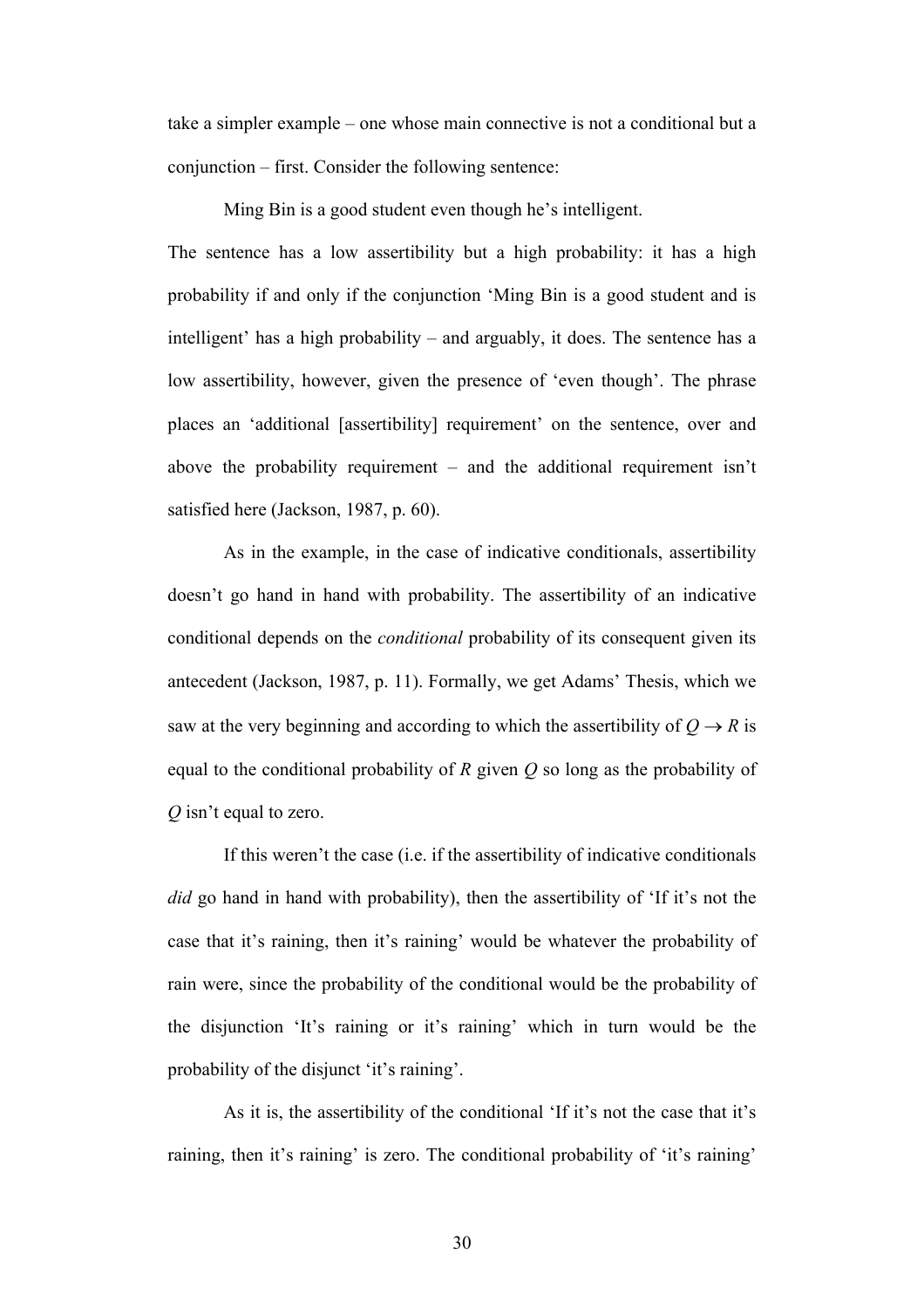given 'it's not the case that it's raining' is zero, since according to the Ratio Formula, the probability of the consequent given the antecedent is equal to the probability of 'it's not the case that it's raining and it's raining' divided by 'it's raining'. Here, since the numerator is the probability of a contradiction, it has a probability of zero and, regardless of the denominator, the quotient (i.e. the conditional probability of 'it's raining' given 'it's not the case that it's raining') will be zero.

Note further that, in certain contexts, a conditional might be assert-ible but not assert-a-ble. In a silent reading room, 'If my birth certificate is correct, Jill is my mother' is a case in point. Granted, generally, it might make sense for me to say it because there's a high probability that Jill is my mother, given that my birth certificate is correct. However, it wouldn't make sense for me to say it in a room where I'm not permitted to speak (Jackson, 1987, pp. 10-1).

# *4.2. Returning to* False-true *& co and evaluating the theory*

According to the hybrid theory, we can dismiss both *False-true* and *Falsefalse* on the grounds that they aren't robust. We would abandon belief in *False-true* upon learning that its antecedent is true. Supposing it true that Angela Merkel is the Prime Minister of Singapore, we would not believe that she is also the Chancellor of Germany. Singapore and Germany are two different countries and one person is not simultaneously the head of state in both. Likewise, we'd abandon belief in *False-false* upon learning that its antecedent is true. Supposing it true that Vienna is the capital of England, we would not believe that Vienna is also the capital of Switzerland. England and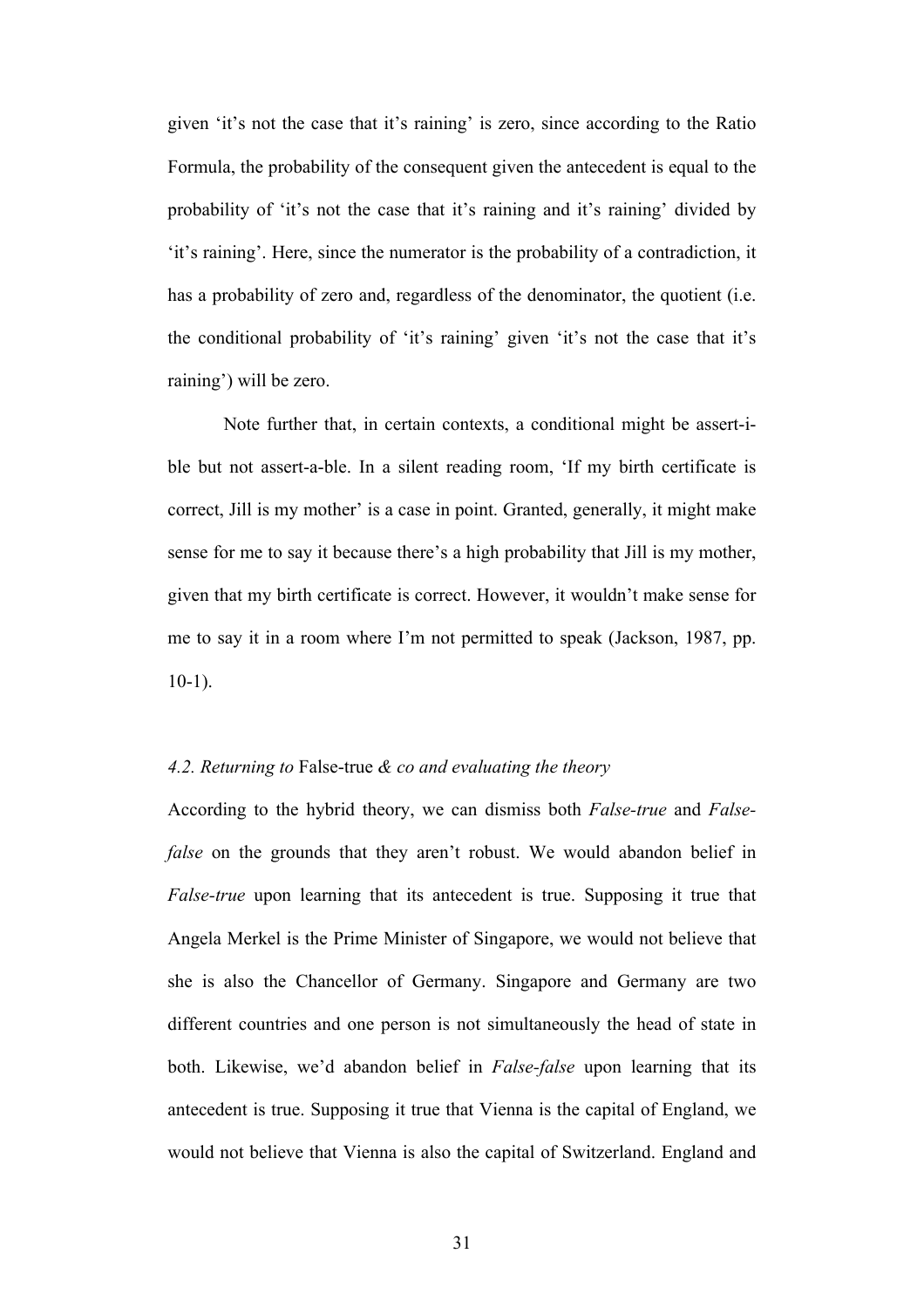Switzerland are two different countries and one city is not simultaneously the capital of both.

As to *Taller*, *Les compatriotes* and *I compatrioti*, the hybrid theorist would evaluate them in the same way as a suppositional one.

Among the merits of the theory are the following two: first, of course, it can explain the sentences; and second, it aligns with the truth-conditional theory of meaning. Indeed, it doesn't face the problem the suppositional theory did when it comes to aligning with the truth-conditional theory of meaning. According to the hybrid theory, an indicative conditional can be true – and so, on the truth conditional-theory of meaning, it *is* possible for us to know its meaning. We need only know the conditions under which the conditional is true.

As to the demerits, there's the following one: it requires the seemingly ad hoc adoption of rules to account for Import-Export preserving assertibility (i.e. the idea that the assertibility of  $Q \rightarrow (R \rightarrow S)$  is equivalent to the assertibility of  $(Q \wedge R) \rightarrow S$ ). I discuss this as the matter arises in Chapters 2 and 3.

# *5. Concluding*

In this chapter, I outlined the topic of the thesis: theories of the indicative conditional and apparent counterexamples to classically valid argument forms; and I considered in turn four possible positions when it comes to accepting or rejecting the Equivalence Thesis or Adams' Thesis, each position corresponding with a theory of the indicative conditional: the material; the possible-worlds; the suppositional; and the hybrid theory.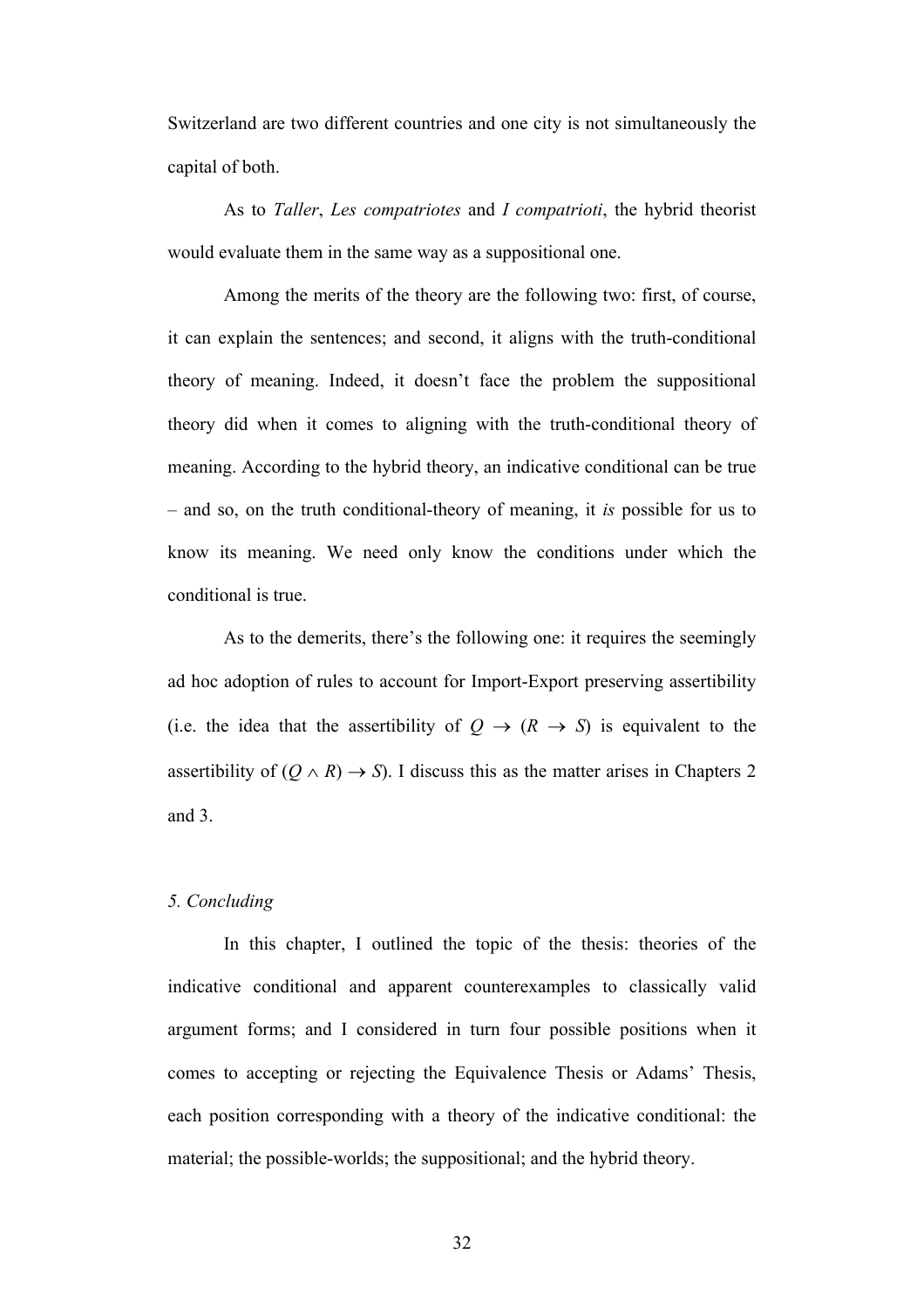Along the way, I disagreed with Adams (1975). While he claims that on the suppositional theory, we can't evaluate an indicative conditional whose consequent is a conditional, I included a proof that enables us to.

Next, we turn to Chapter 2.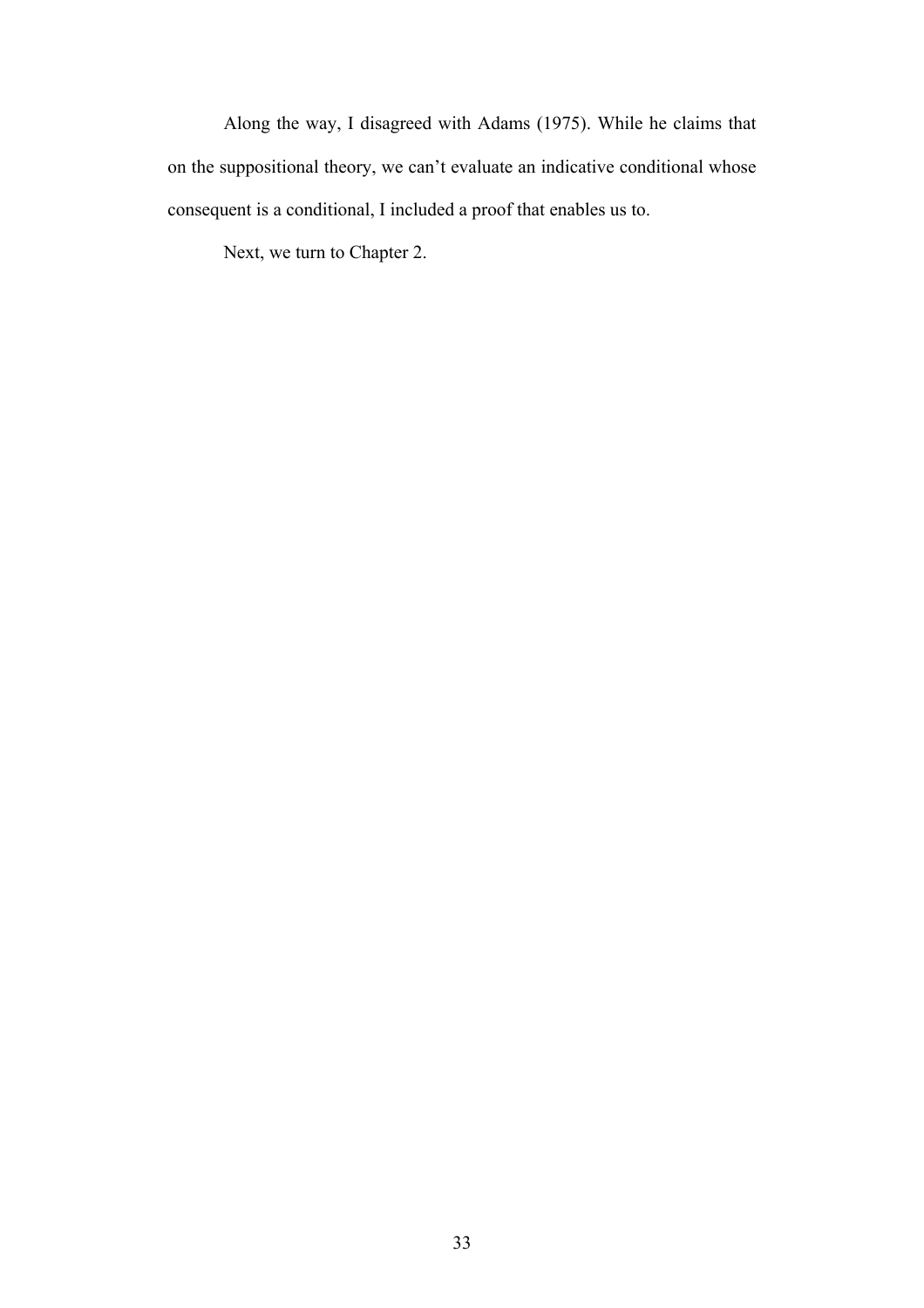#### CHAPTER 2

### THE ELECTION PARADOX

So far, we've seen various theories of the indicative conditional coming under four headings: the material, possible-worlds, suppositional and hybrid theories. Next, we turn to apply those theories to an alleged counterexample to an apparently valid argument form. In this chapter, I proceed largely from first principles in analysing Vann McGee's alleged counterexample to *modus ponens* (1985). I focus on responses the theories would offer to the trilemma McGee's argument presents.

The counterexample takes as context the 1980 US presidential election. Shortly before voting day, opinion polls reveal five things:

(i) the Republican Ronald Reagan is in first place;

(ii) the Democrat Jimmy Carter is in second;

(iii) another Republican John Anderson is in third;

(iv) Reagan is substantially ahead of Carter; and

(v) Carter is substantially ahead of Anderson.

Intuitively, the following two premises seem true:

If a Republican wins the election, then if it's not Reagan who wins it will be Anderson; and

A Republican will win the election.

The first seems true inasmuch as there are two Republicans in the race; and, logically, if a Republican wins and the one Republican loses, the other one will win. Moreover, the second premise seems true inasmuch as the polls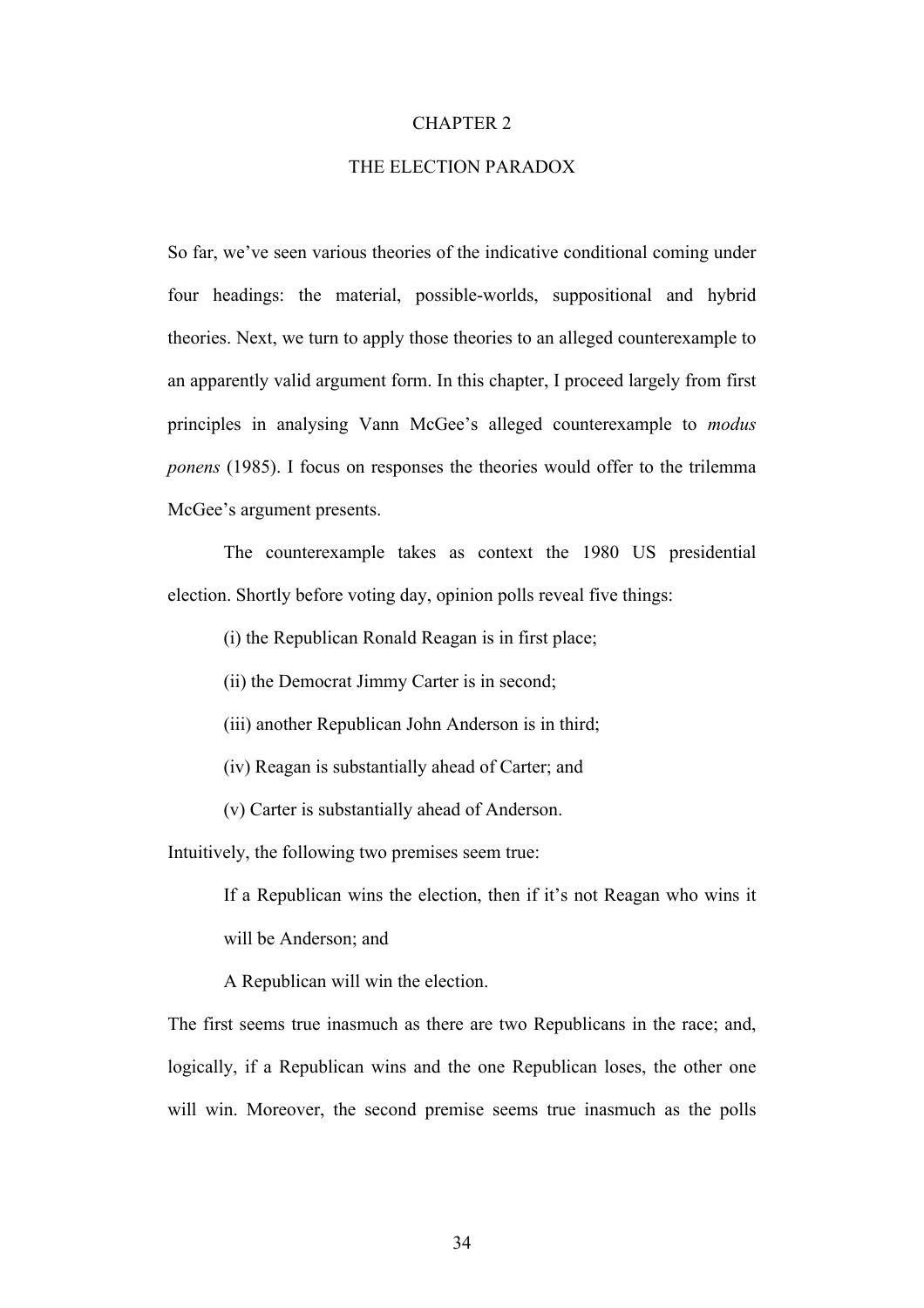show the Republican Reagan in first place and far ahead of Democrat Carter in second.

Also intuitively, however, the conclusion seems false even though it follows by *modus ponens* from the two premises:

If it's not Reagan who wins, it will be Anderson (McGee, 1985, p.

462).

The conclusion seems false inasmuch as the polls show Carter in second position – not Anderson. If Reagan loses, then presumably Carter, in second position, would win.

This appears to be a counterexample to *modus ponens*. Writing *A* for 'a Republican wins', *B* for 'Reagan doesn't win', *C* for 'Anderson wins', ' $\rightarrow$ ' for the indicative conditional connective and  $\therefore$  for 'therefore', we get the following argument<sup>6</sup>:

 $A \rightarrow (B \rightarrow C)$ *A*  $\therefore B \rightarrow C$ 

The premises seem true and the second premise *A* is the antecedent of the first premise  $A \rightarrow (B \rightarrow C)$ . The conclusion  $B \rightarrow C$ , however, seems false even though it's the consequent of the first premise. Indeed, there are two possible combinations if Reagan doesn't win and between those two, it's not necessarily the case that it will be Anderson:

 $6$  Here, I'm departing from McGee's original wording. I'm saying e.g. the consequent of the conclusion is 'Anderson wins' rather than 'it will be Anderson'. I *don't* depart from the wording everywhere henceforth and, even if I did, I don't think the departure has any significant implication except, perhaps for the reader, ease of understanding.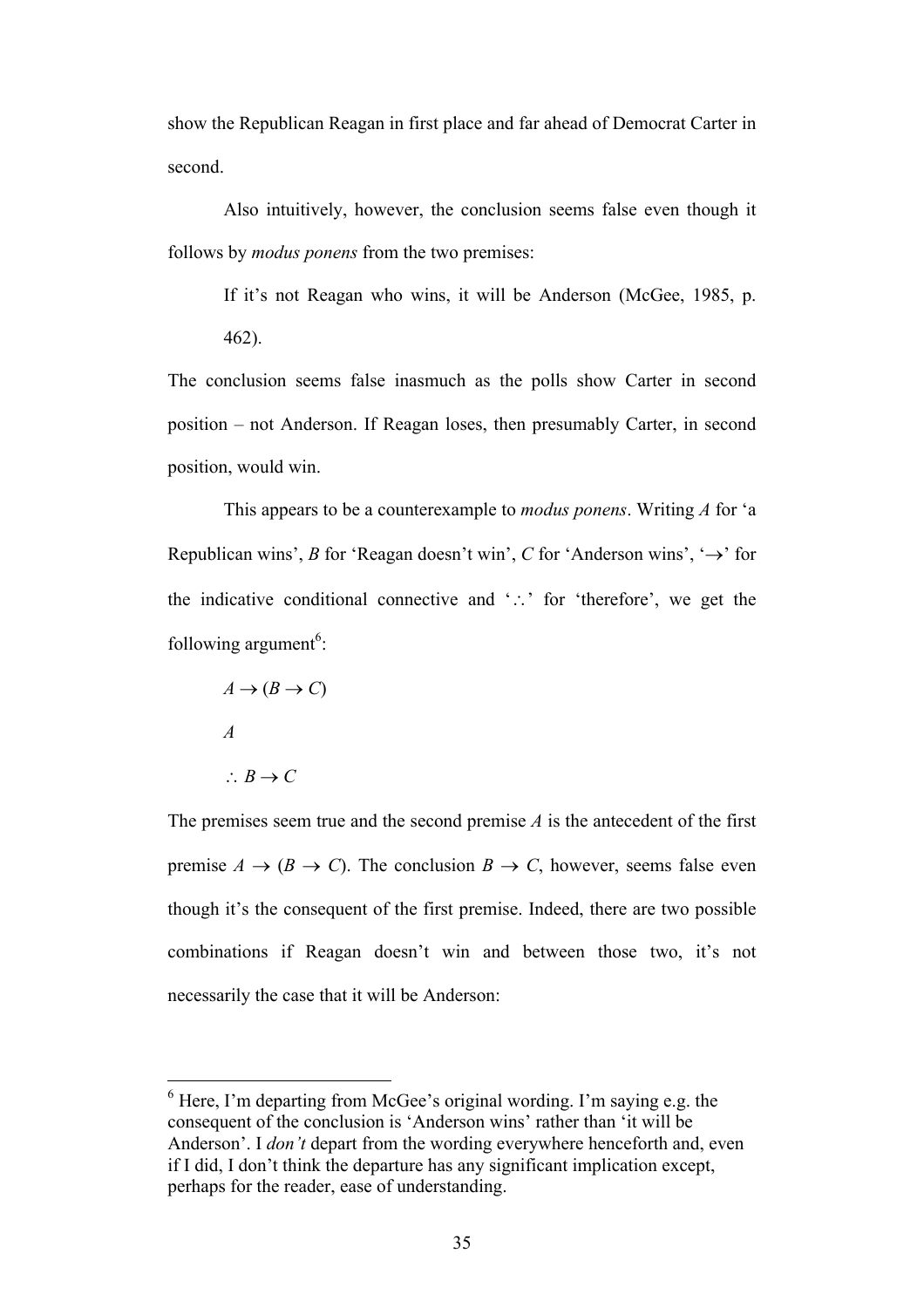| Reagan | Carter | Anderson |
|--------|--------|----------|
| Loses  | Wins   | Loses    |
| Loses  | Loses  | Wins     |

Table 2: Possible combinations for who, between Carter and Anderson, might win if Reagan doesn't

It's possible – and, given the results of the poll, likely – that if it's not Reagan who wins, it will be Carter.

I'm not alone in offering a discussion of McGee. Walter Sinnott-Armstrong, James Moor and Robert Fogelin (1986) (later 'the Dartmouth group'), E.J. Lowe (1987), Christian Piller (1996), Bernard D. Katz (1999), Joseph S. Fulda (2010) and most recently Justin Bledin (2015) do so too. I'll cite or discuss some where relevant. That said, I won't discuss Bledin's positive view, for example, as his informational theory of logic doesn't fit within the theories of conditionals I'm considering.

In this chapter, I refute extant solutions: while the Dartmouth group thinks the material theory can solve the paradox and Edgington thinks the suppositional one can solve it and Jackson thinks the hybrid one can, I'll show that their solutions fall short of being comprehensive.

I proceed by considering McGee's argument in light of four theories of the indicative conditional: the material (inspired by Grice 1961, 1975 and 1989), possible-worlds (inspired by Stalnaker (1981) and Lewis (1976)), suppositional (inspired by Adams (1975) and Edgington (1995 and 2014)) and hybrid (inspired by Jackson (1987)). Specifically, I examine how the theories would solve an inconsistent triad. The three individually plausible but jointly inconsistent theses are the following: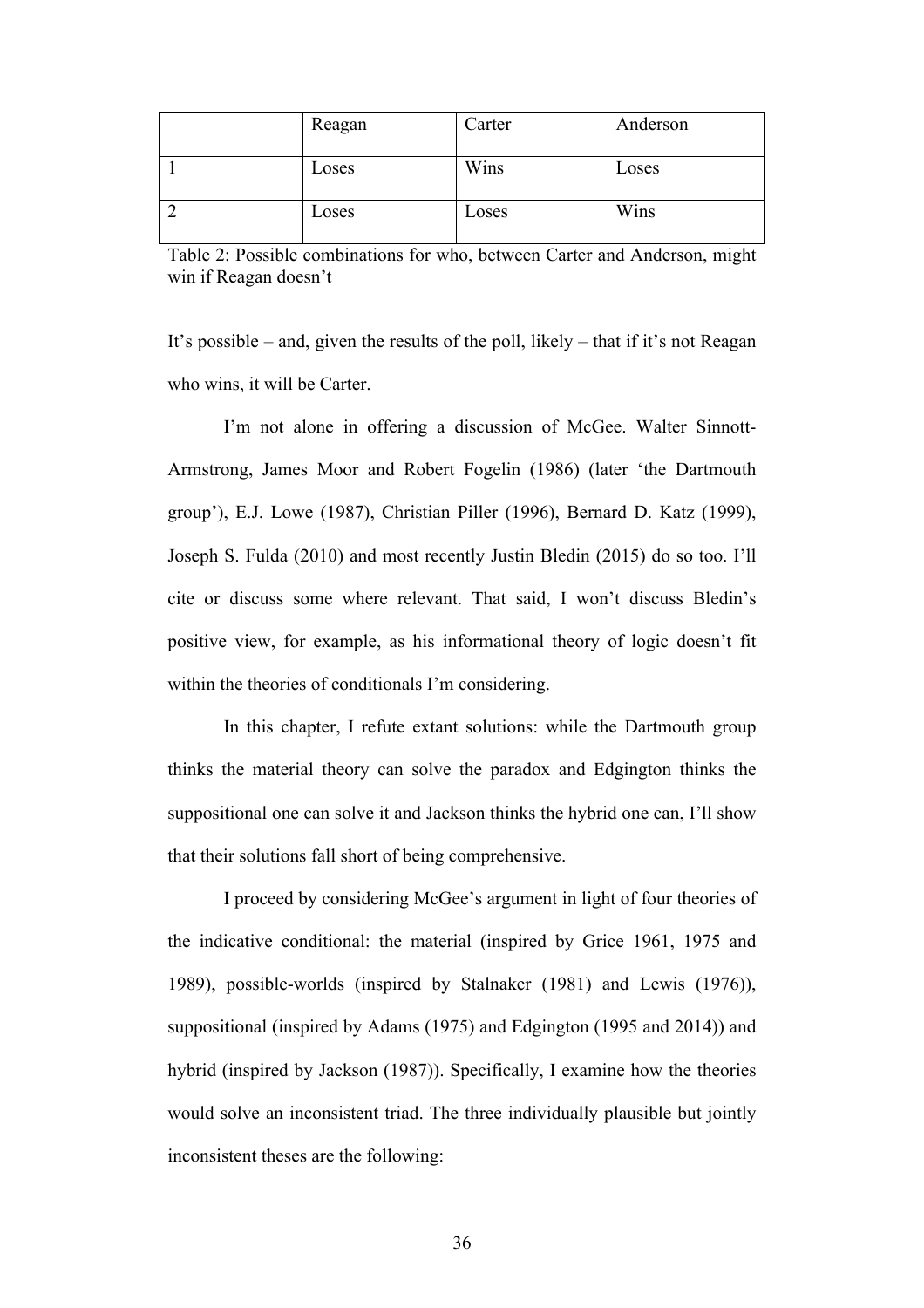#1 the premises are true and the conclusion is false;

#2 the argument is an instance of *modus ponens*, i.e. is one with the form  $Q \rightarrow R$ ;  $Q$ ;  $\therefore R$ , where one has replaced the letters with propositions; and

#3 *modus ponens* is valid, i.e. in any argument with the form  $Q \rightarrow R$ ;  $Q$ ;  $\therefore$   $R$ , the truth of the premises guarantees the truth of the conclusion.

As we'll see, not all theories can explain the plausibility of all three theses at once – and to solve the trilemma they must. Moreover, the theories which can explain all three theses face problems of their own.

In section 1, I present the material theory and show that it rejects  $#1$ but can't explain the plausibility of the thesis without undermining itself. In section 2, I show that the possible-worlds theory rejects #1 too but can't explain its plausibility. In section 3, I present the suppositional theory and show that it rejects all three theses but can explain at most the plausibility of two. In section 4, I present the hybrid theory and show that while it rejects #1, it can explain the plausibility of the thesis and while the theory accepts #2 and #3, it fails in its original mission. In section 5, I conclude.

# *1. The material theory*

Recall that according to the material theorist, an indicative conditional  $Q \rightarrow R$ is true if and only if the corresponding material conditional  $Q \supset R$  is true. In other words, 'If *Q*, then *R*' is true if and only if *Q* is false or *R* is true. For example, let *Q* be 'Ben's on sabbatical' and *R* be 'he's in Australia'. The indicative conditional 'If Ben's on sabbatical, then he's in Australia' is true if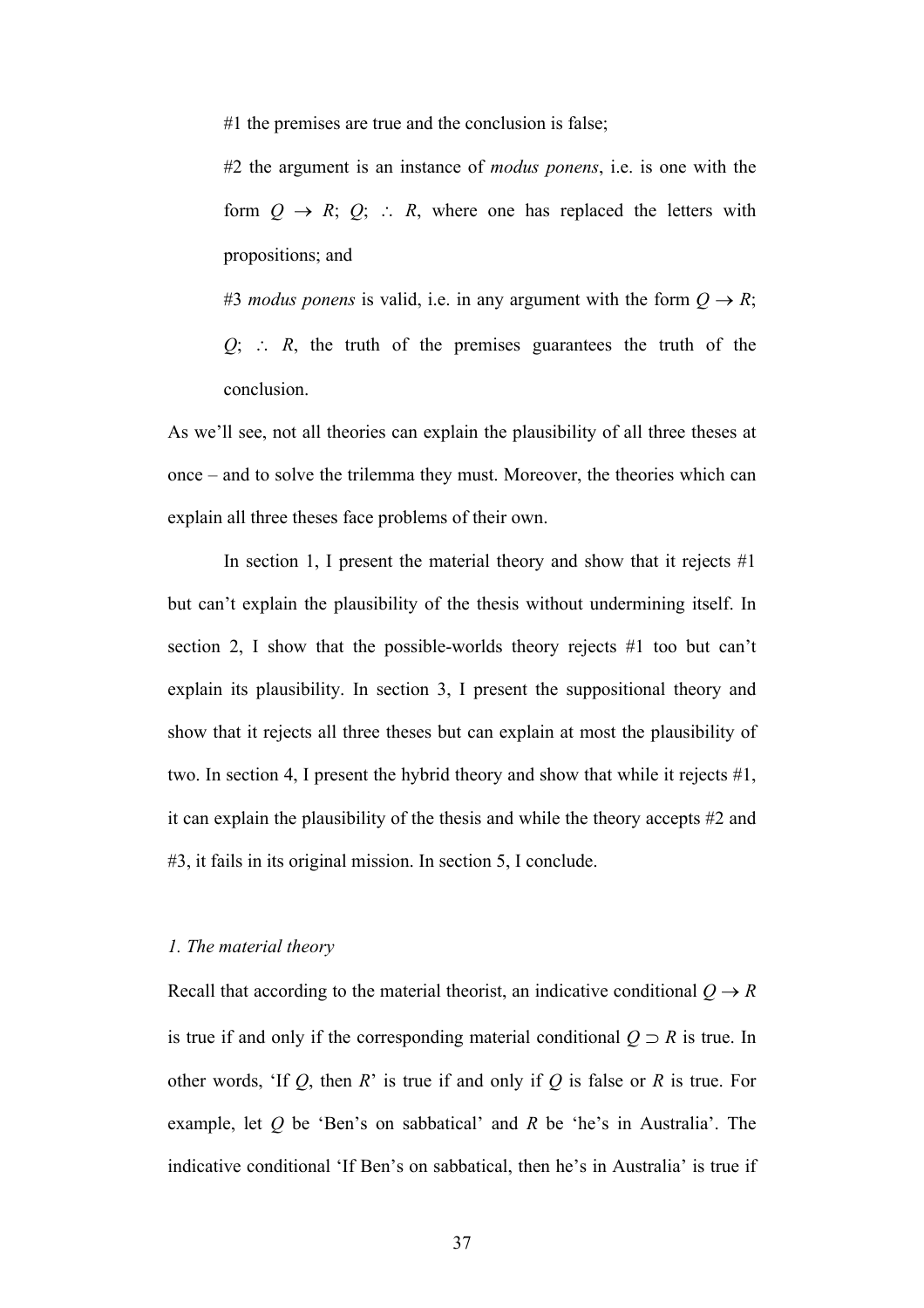and only if it's not the case that Ben's on sabbatical or it's the case that he's in Australia.

In this section, I show how the material theory accepts Theses #2 as well as  $#3$  but rejects  $#1$  and can explain its plausibility. I show also that in explaining the plausibility of #1, the material theory deals itself a blow: it finds unassertable a sentence we might assert.

# *1.1. Accepting #2 and #3 but rejecting #1*

According to the material theorist, the following holds true:

- the argument is indeed an instance of *modus ponens*. We can reduce it to the form  $Q \rightarrow R$ ;  $Q$ ;  $\therefore R$ ;
- *modus ponens* is valid. It's impossible for the premises to be true and the conclusion false; and
- both premises are true and so is the conclusion. Given the results of the poll, the second premise is true. So is the conclusion inasmuch as the antecedent of the conditional is false. And the first premise is true inasmuch as the consequent of the conditional is true: it's the conclusion and, as we've just seen, the conclusion is true.

The material theorist can explain nonetheless the plausibility of Thesis #1 by appealing to the concept of assertability. Recall from Chapter 1 that according to the Cooperative Principle, some sentences are true but not assertable. Given a certain scenario, 'You won't eat those and live' is a case in point (Lewis, 1976, p. 306). Imagine I say the sentence while pointing at some non-toxic mushrooms and you, deferring to my apparent mycological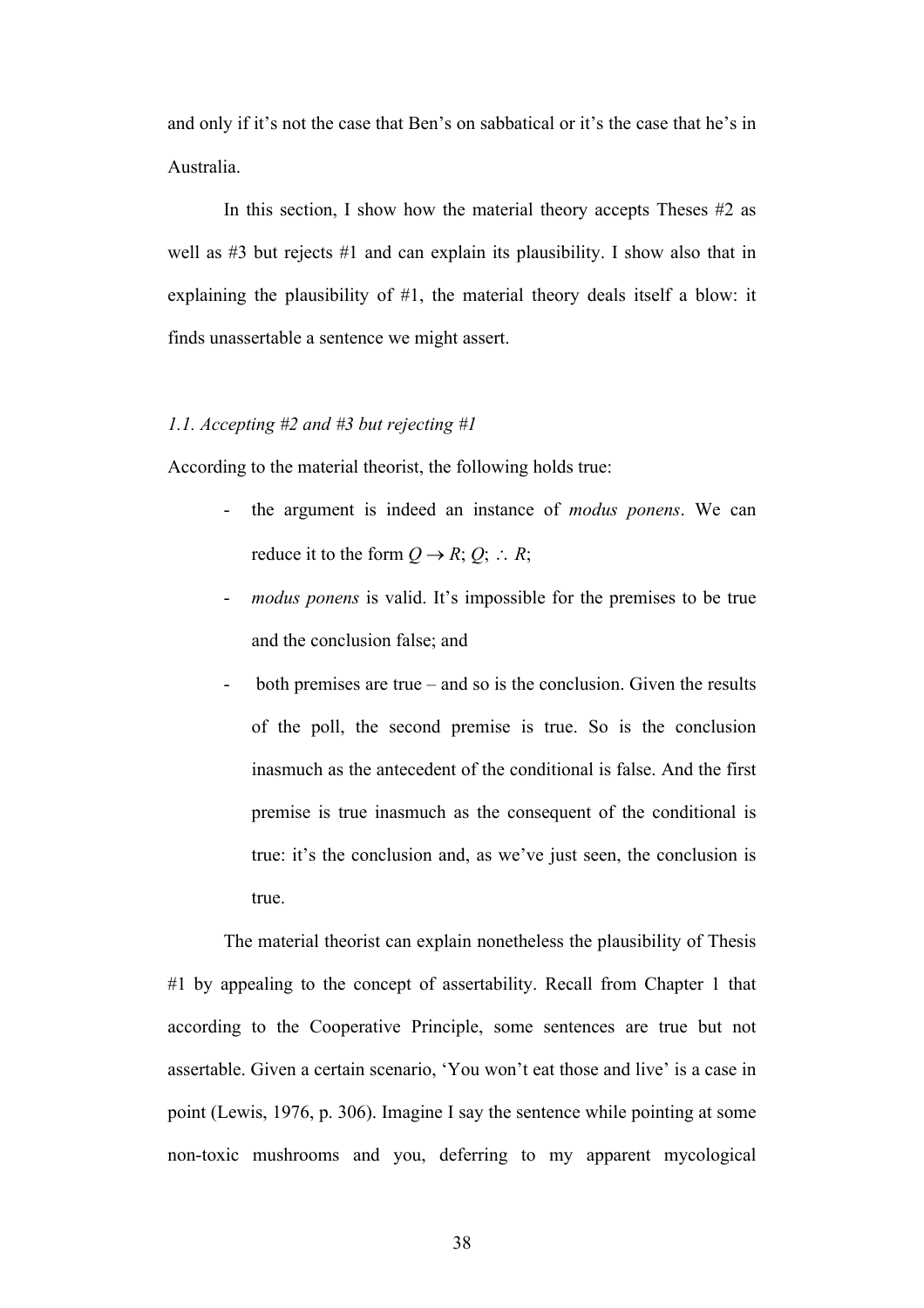knowledge, refrain from eating the mushrooms. I told no lie. Formally, the sentence is true. The sentence is a negated conjunction and one of the conjuncts (viz. 'you eat those') is false. Indeed, it's not the case that you eat the mushrooms. Nonetheless, the original sentence isn't assertable. It wouldn't be a cooperative thing to say.

Looking at McGee's argument, a material theorist would argue we take the conclusion to be false because it's unassertable. Again, it wouldn't be a cooperative thing to say. According to a maxim of cooperative communication, one must 'Assert the stronger rather than the weaker' and here I'd be asserting a weaker sentence when I could be asserting a stronger one (Grice, 1961, p. 132). If I'm asserting the conditional because I know it has a false antecedent, I might as well assert the negation of the antecedent. Here, 'It's Reagan who wins' is a stronger statement. 'It's Reagan who wins' implies the conditional while 'If it's not Reagan who wins, it will be Anderson' doesn't imply the negation of the antecedent.

Moreover, the material theorist's solution to a paradox of material implication commits her to saying that the conclusion is unassertable. The paradox arises from the fact that, according to the material theory, the following argument is valid:  $\neg Q$ ;  $\therefore Q \rightarrow R$  – yet this contradicts our intuition. For example, where  $Q$  is 'I live until 120' and  $R$  is 'I die at 36', we get

It's not the case that I live until 120.

Therefore, if I live until 120, then I die at 36.

Here, we might accept the premise but reject the conclusion, even though it follows by a valid rule of inference. The material theorist solves the paradox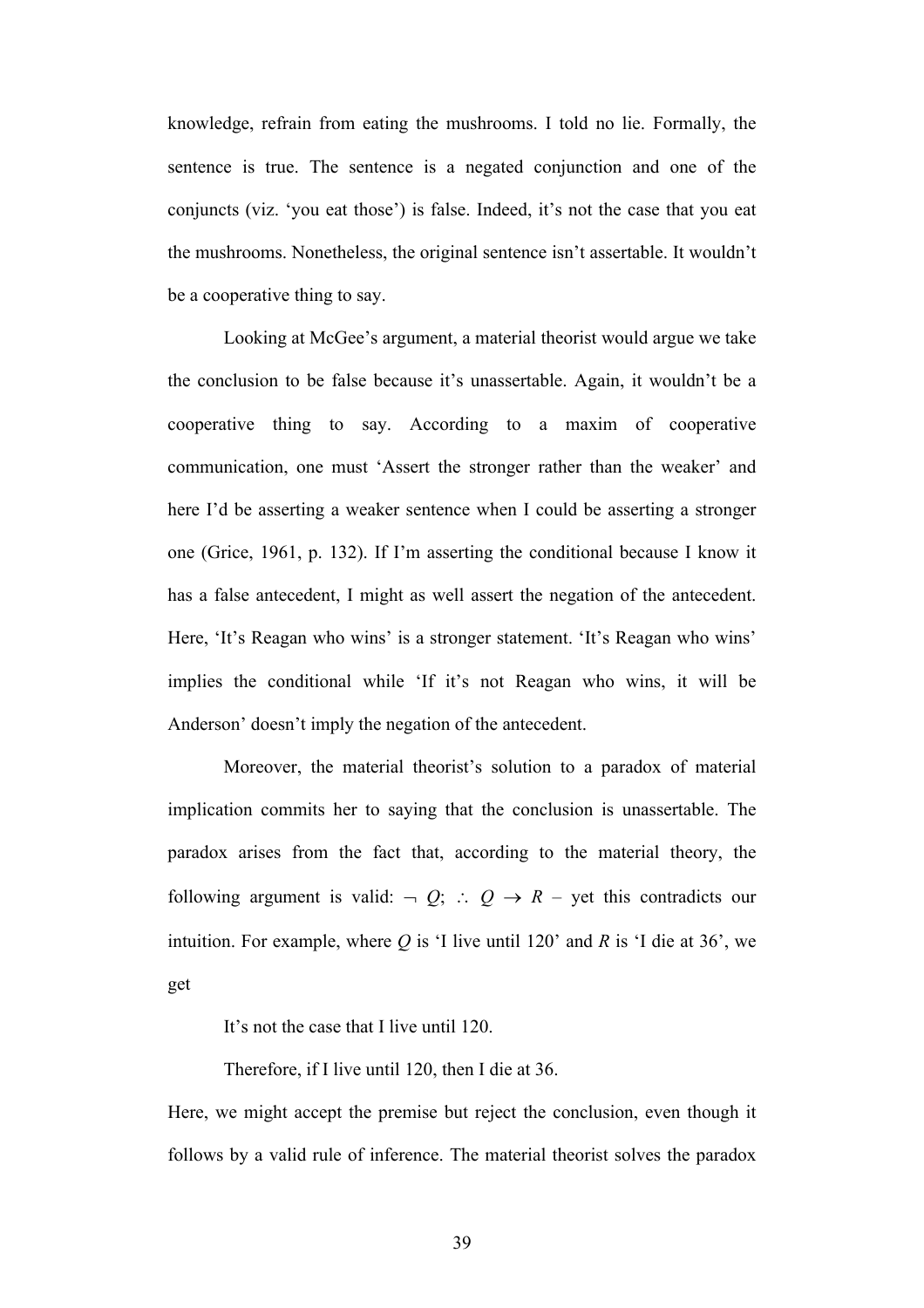by saying the conclusion isn't assertable. When it comes to the truth values of the antecedent and consequent, the conclusion corresponds to the *False-true* conditional we saw in Chapter 1:

If Angela Merkel is the Prime Minister of Singapore, then Angela Merkel is the Chancellor of Germany.

While *False-true* and the conclusion – 'If I live until 120, then I die at 36' – are true, we'd only assert them because we knew that they had a false antecedent. In each case, we might as well assert the negation of the antecedent. So too in the case of the conclusion of McGee's argument.

The Dartmouth group notes that the conclusion might be true while unassertable but fails to note the following: unfortunately for the material theorist, her solution to another paradox of material implication commits her to saying the first premise isn't assertable either (Sinnott-Armstrong et al., 1986, p. 296). This paradox arises from the fact that, according to the material theory, the following argument is valid:  $R$ ;  $\therefore$   $Q \rightarrow R$  – yet this contradicts our intuition. For example, keeping *Q* as 'I live until 120' and *R* as 'I die at 36', we get the following argument:

I die at 36.

Therefore, if I live until 120, then I die at 36.

Here, we might accept the premise but reject the conclusion, even though it follows by a valid rule of inference. The material theorist solves the paradox by saying the conclusion isn't assertable. Asserting it would mean flouting the 'Assert the stronger' maxim (as we saw in Chapter 1, the maxim's wording comes from Jackson, 1979, p. 566). While the conditional is true, we'd assert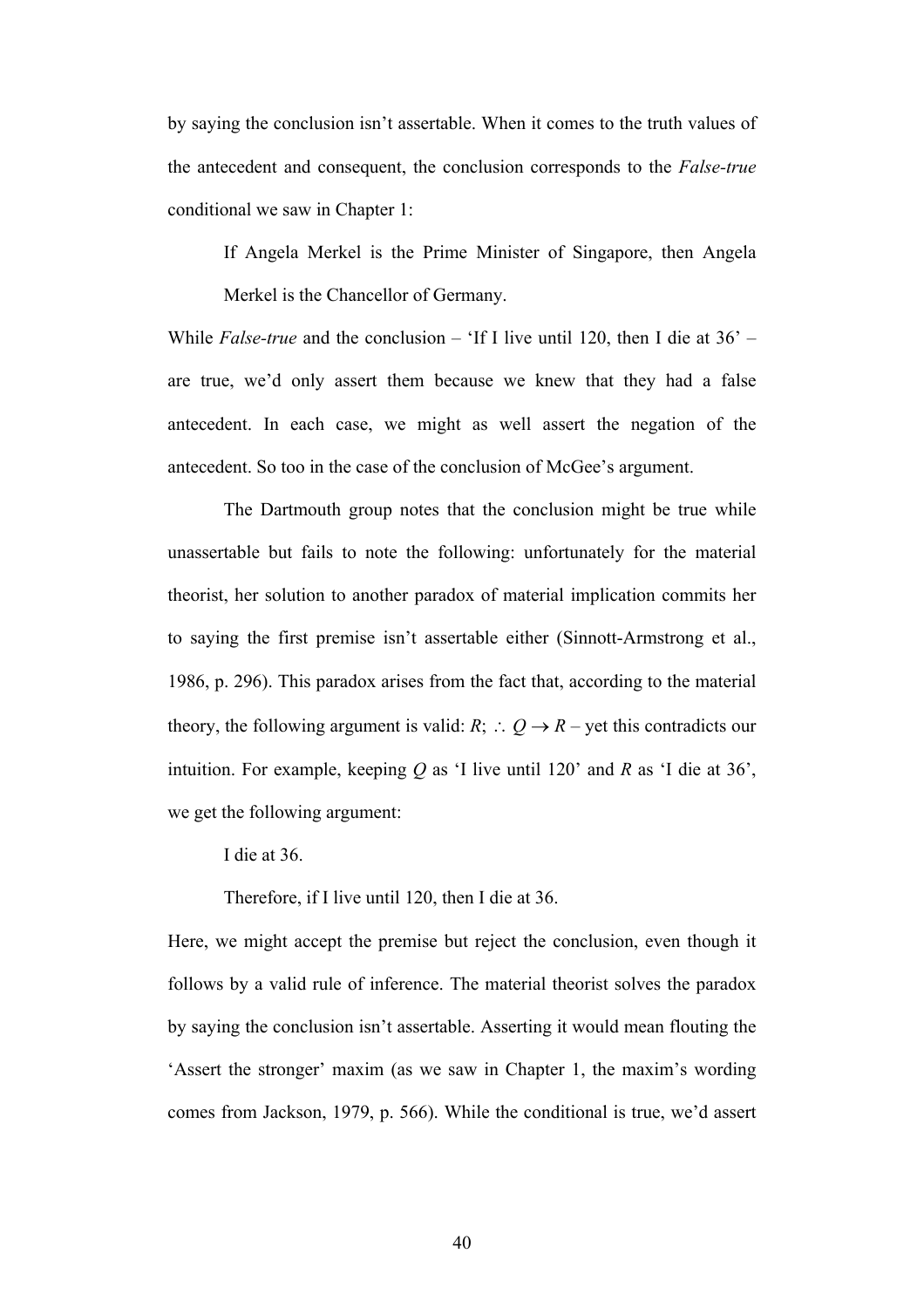it only because we knew it had a true consequent. In this case, we must assert just the consequent.

Similarly, in asserting the first premise of McGee's argument, we'd be flouting that maxim. The whole conditional is true but the consequent is stronger than the whole conditional. 'If it's not Reagan who wins, it will be Anderson' implies 'If a Republican wins the election, then if it's not Reagan who wins it will be Anderson'. 'If it's not Reagan who wins it will be Anderson' is true and thus implies any conditional which takes it as consequent.

Moreover, the negation of the antecedent of the embedded conditional is stronger than the whole embedded conditional. 'It's not the case that it's not Reagan who wins' or, when we eliminate the double negation, 'It's Reagan who wins' is true and thus its negation, the original 'It's not Reagan who wins', implies any conditional which takes it as antecedent. So, in the case of the first premise and to abide by the maxim of cooperative communication, we'd have to assert the negation of the antecedent of the embedded conditional. Asserting it would be asserting something stronger than not only the embedded conditional but the whole conditional.

(Note that the other maxim we saw in Chapter 1 isn't relevant here. In asserting the premises, we wouldn't be flouting the 'Don't assert what you don't believe' maxim. Given the results of the poll, we might believe that 'If a Republican wins the election, then if it's not Reagan who wins it will be Anderson' and 'If it's not Reagan who wins, it will be Anderson'.)

We see that the material theorist rejects the thesis according to which the conclusion is false while explaining its plausibility. Yet, in introducing the

41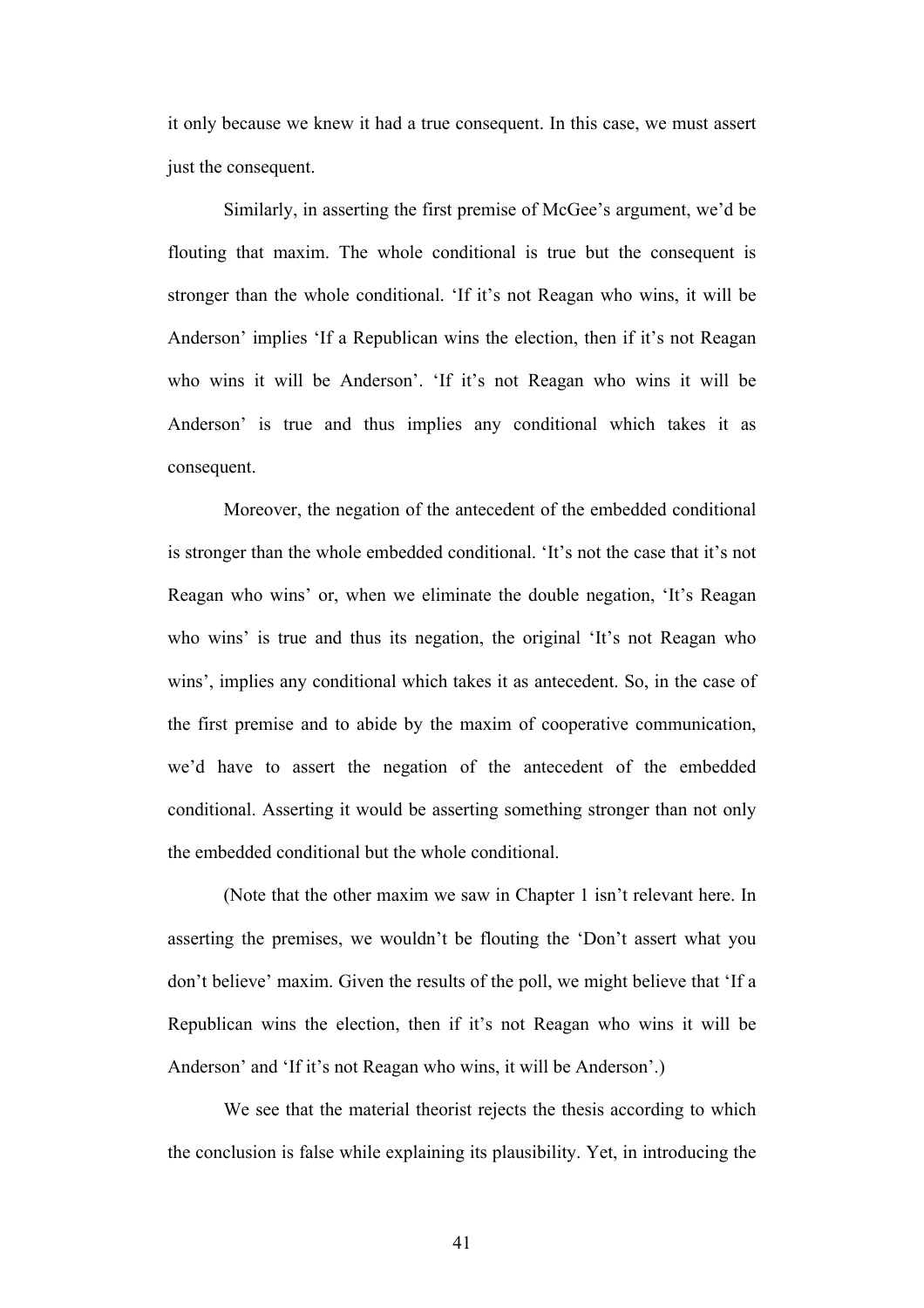concept of assertability to explain the plausibility, the theory faces new problems: namely, it finds unassertable a sentence we might assert.

### *2. The possible-worlds theory*

Recall that according to the possible-worlds theorist, an indicative conditional 'If *Q*, then *R*' is true in a possible world *w* if and only if *R* is true in all *Q*worlds which 'differ minimally' from *w* (and vacuously true when there's no *Q*-world) (Stalnaker, 1981, pp. 46-7; see also Lewis, 1973).

A *Q*-world is one in which the antecedent *Q* is true. For example, the conditional 'If Nicholas is at the office, then he's in London' is true in the actual world just in case Nicholas is in London in all most-similar worlds in which Nicholas is at the office.

In this section, I show how the possible-worlds theory accepts Theses #2 and #3 and rejects #1 but can't explain its plausibility.

### *2.1. Accepting Thesis #3:* modus ponens *is valid*

According to the possible-worlds theorist, *modus ponens* is valid. It's impossible for the premises to be true while the conclusion is false. Suppose that the premises are true and the conclusion is false in the actual world. This means that in all most-similar worlds in which the antecedent of the first premise is true, the consequent of the first premise is also true. Here, since the second premise is true and the second premise is the antecedent of the first premise, the most-similar world in which the antecedent of the first premise is true is the actual world.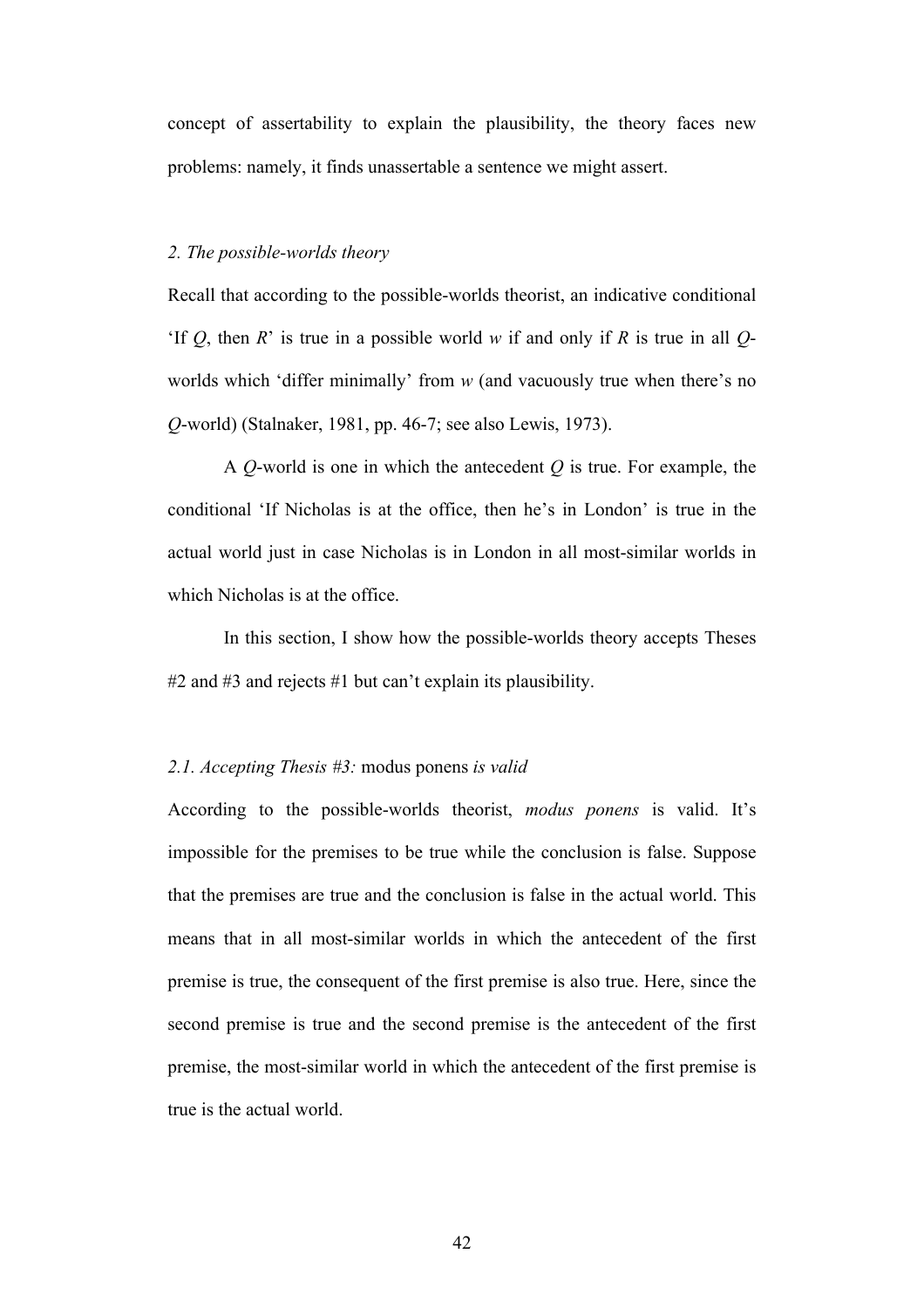This leads us, however, to a contradiction. Since in the actual world the consequent of the first premise is the conclusion and the conclusion is false, the consequent of the first premise is also false. So, the first premise is both true and false. We see that, according to the possible-worlds theory, in the case of *modus ponens*, it's impossible for the premises to be true while the conclusion is false.

### 2.2. Accepting Thesis #2: the argument is an instance of modus ponens

Here, the possible-worlds theorist agrees with the material theorist. Yes, the argument as we've formalised it is an instance of *modus ponens*. Having said that, the possible-worlds theorist might argue that, in fact, the argument has another form, namely

 $(A \wedge B) \rightarrow C$ *A*  $\therefore B \rightarrow C$ 

We can't reduce this to an instance of *modus ponens*. According to the possible-worlds theorist, Import-Export isn't valid. Indeed, from  $(A \wedge B) \rightarrow C$ , we can't necessarily derive  $A \rightarrow (B \rightarrow C)$  – and to reduce the new argument form to an instance of *modus ponens*, we'd need to.

Let *A* be true in the actual world. Let *A* and *C* be false in all mostsimilar *B*-worlds. And let *C* be true in all most-similar  $(A \wedge B)$ -worlds.  $(A \wedge B)$  $\rightarrow$  *C* would come out as true in the actual world. Since in all most-similar (*A*  $\land$ *B*)-worlds *C* is true, the conditional  $(A \land B) \rightarrow C$  is true.  $A \rightarrow (B \rightarrow C)$ , however, would come out as false in the actual world. Since a most-similar *A*-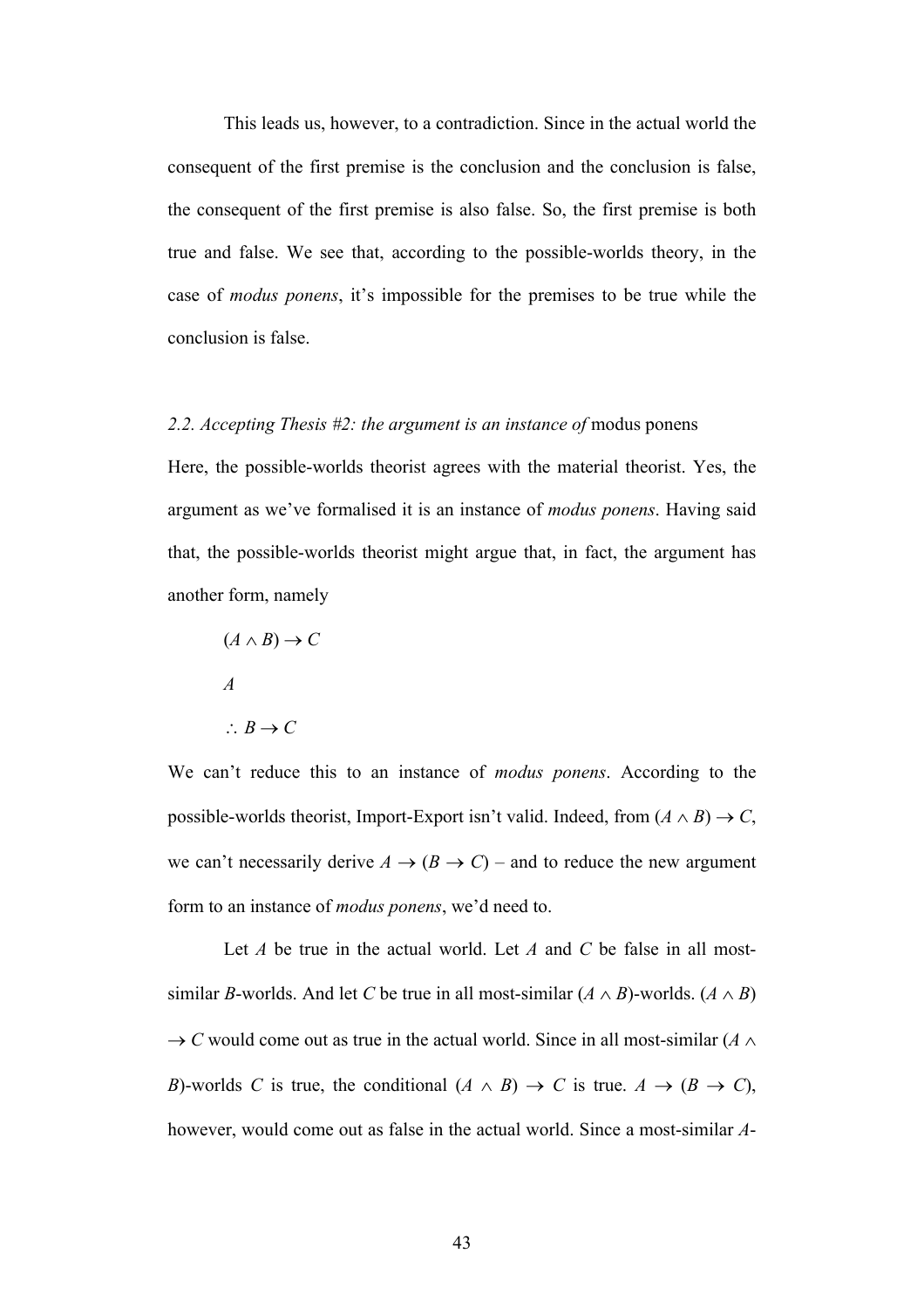world is the actual world and, in all most-similar *B*-worlds *C* is false, the whole conditional  $A \rightarrow (B \rightarrow C)$  has a true antecedent and a false consequent.

Moreover, this new argument with a conjunction embedded in the antecedent of the first premise is invalid according to the possible-worlds theory. We can build a counterexample. We want in the actual world the premises to be true but its conclusion to be false. For the first premise to be true in the actual world, it must be the case that, in all most similar  $(A \wedge B)$ worlds, *C* is true. For the second premise to be true, it must be the case that, in the actual world, *A* is true. And for the conclusion to be false, it must be the case that, in the most-similar *B*-world, *C* is false.

Using the same truth-values as those we used above to show that  $(A \wedge$ *B*)  $\rightarrow$  *C* and *A*  $\rightarrow$  (*B*  $\rightarrow$  *C*) weren't logically equivalent, we get a counterexample. The first premise is true. In all most-similar  $(A \wedge B)$ -worlds, *C* is true. The second premise is true. *A* is true in the actual world. The conclusion, however, is false. In the most-similar *B*-world, *C* is false.

If the possible-worlds theorist can successfully argue the first premise in McGee's argument has an embedded conjunction in the antecedent, she can reject #1 yet explain its plausibility – it appears to be a *modus ponens* because it appears to have an embedded conditional in the consequent. But short of providing a positive reason for reformulating the premise, she can't explain the plausibility of #1.

### *2.3. Rejecting Thesis #1: the premises are true and the conclusion is false*

According to the possible-worlds theorist, the conclusion is false. The conditional 'If it's not Reagan who wins, it will be Anderson' is true in the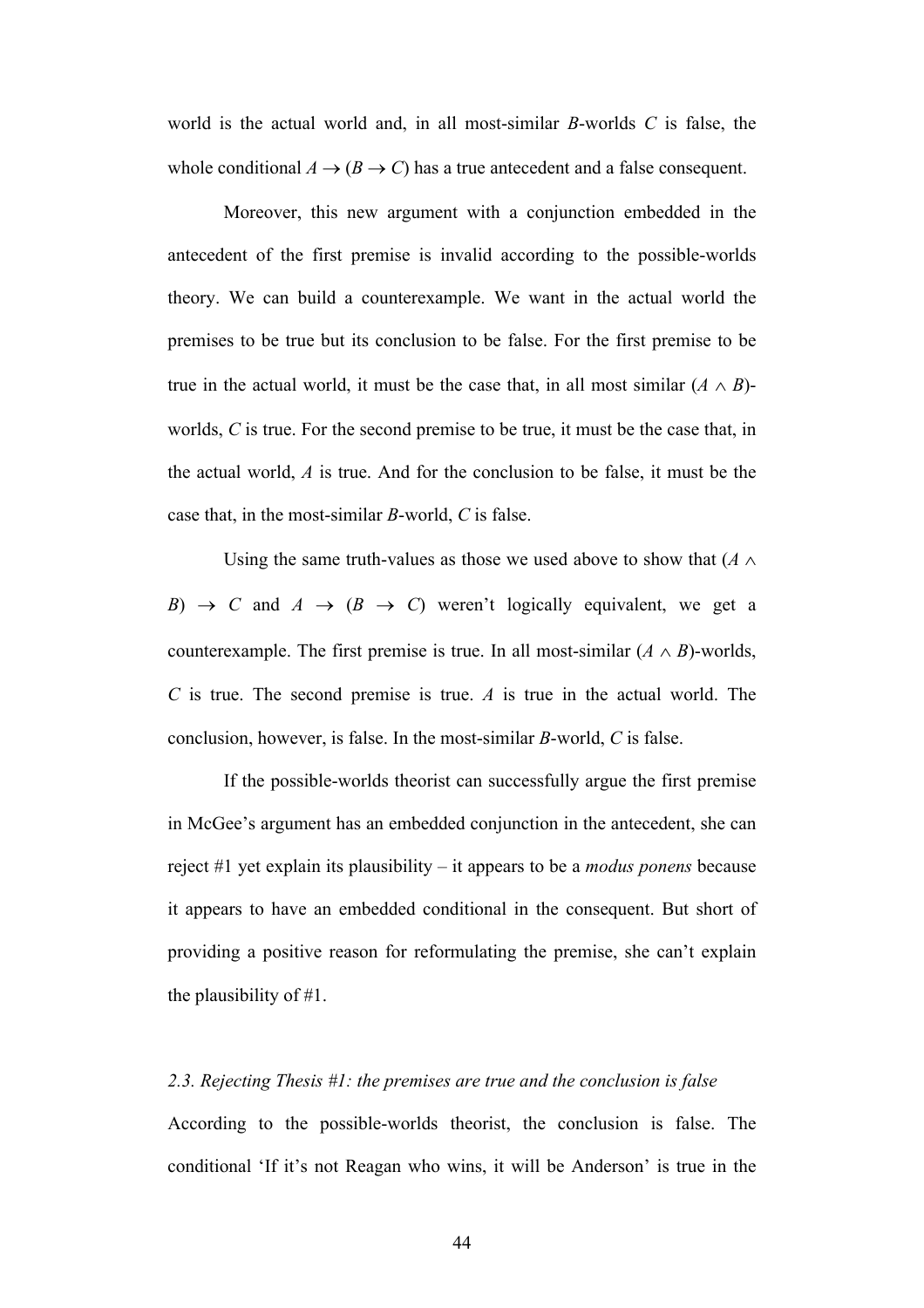actual world just in case it'll be Anderson who wins in all most-similar worlds in which it's not Reagan who does. In all most-similar worlds in which it's not Reagan who wins, however, it's Carter who does. He was in second place. With a false consequent in a most-similar antecedent-world, the conclusion is false.

According to the possible-worlds theory, however, it's not the case the premises are true. While the second premise (viz. 'A Republican will win the election') is true, the first isn't. The conditional 'If a Republican wins the election, then if it's not Reagan who wins it will be Anderson' is true in the actual world just in case if it's not Reagan who wins it'll be Anderson in all most-similar worlds in which a Republican wins the election.

Now, the most-similar world in which a Republican wins the election is the actual world itself. However, in that world, it's not the case that if it's not Reagan who wins it'll be Anderson. In a most-similar antecedent-world to the actual world in which it's not Reagan who wins, it'll be Carter who does. So, with a false consequent, the first premise is false. It's not the case that both premises are true (McGee, 1985, pp. 466-7).

As Thesis #1 stands, the possible-worlds theory can't explain its plausibility. The theory can't, for example, appeal to the concept of assertability as the material theory did. That concept explained the situations where sentences were true but not assertable. Here, in contrast, we have a sentence which the theory finds to be false yet nonetheless we'd assert.

#### *3. The suppositional theory*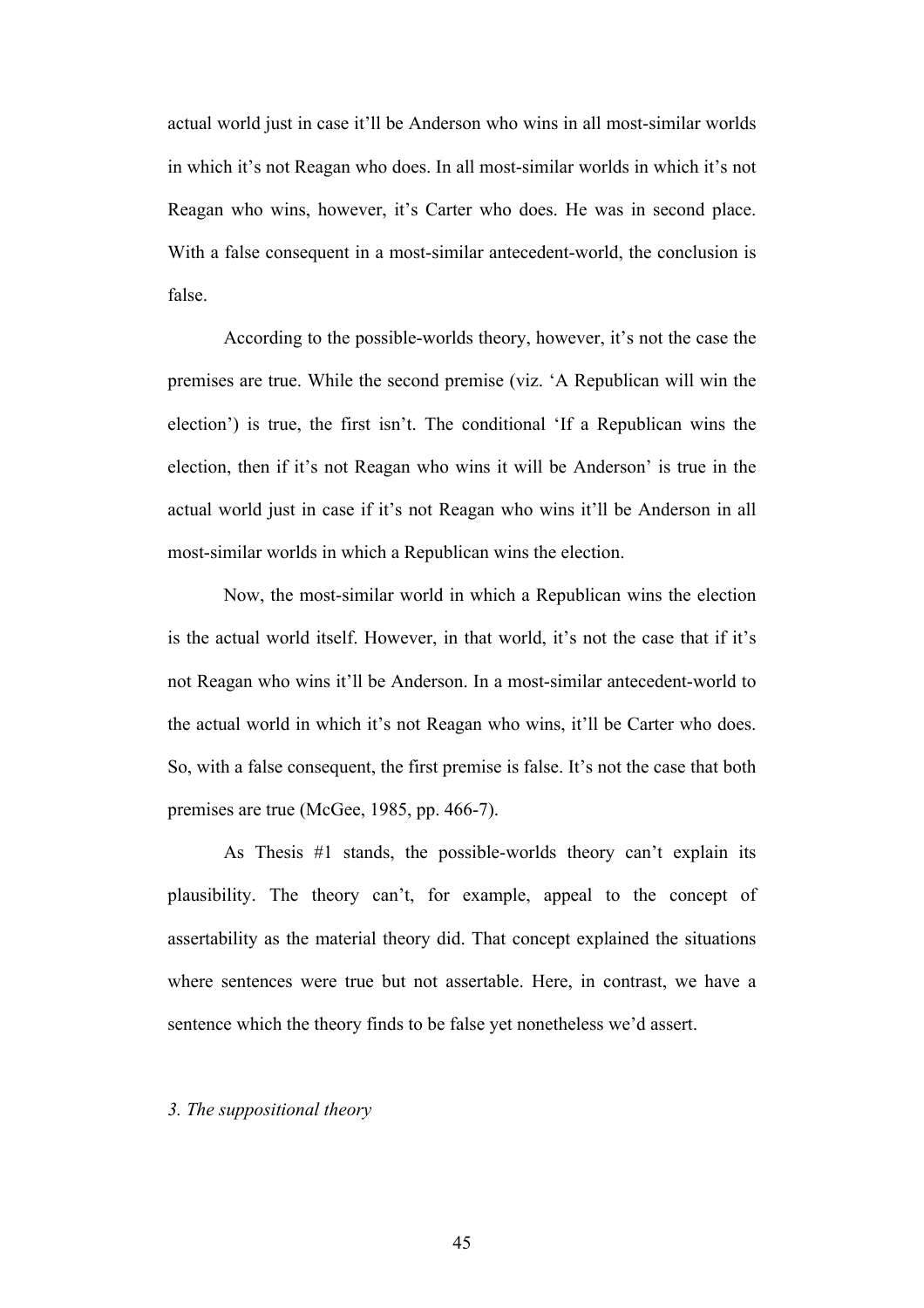Recall that according to the suppositional theorist such as Adams and Edgington, conditionals are things we evaluate in terms of probabilities. Indeed, according to her, the probability of a conditional  $Q \rightarrow R$  is equal to the conditional probability of the consequent *R*, on the supposition that the antecedent *Q* is true so long as the probability of *Q* isn't equal to zero. In Chapter 1, we called this the Equation.

Since the suppositional theorist takes the indicative conditional to be non-propositional, it's clear that she'll reject Theses #1, #2 and #3. They imply that conditionals are propositional. She can, however, explain the plausibility of #1 using the definition of Import-Export.

In this section, I show how the suppositional theorist does so and why she faces a dilemma between explaining #2 and #3.

### *3.1. Rejecting Thesis #1: the premises are true and the conclusion is false*

The suppositional theorist would explain the plausibility of #1 by saying the uncertainty of the conclusion exceeds the sum of the uncertainties of the premises.

To know the uncertainty of the premises, we need to know their probabilities. To know the probability of the first premise, we calculate the probability of 'If a Republican wins *and* it's not Reagan who does it will be Anderson'. As we saw in Chapter 1, this formula is probabilistically equivalent to the first premise, where two formulae are probabilistically equivalent if and only if necessarily they have the same probability. Formally, we get

$$
P(A \to (B \to C)) = P((A \land B) \to C)
$$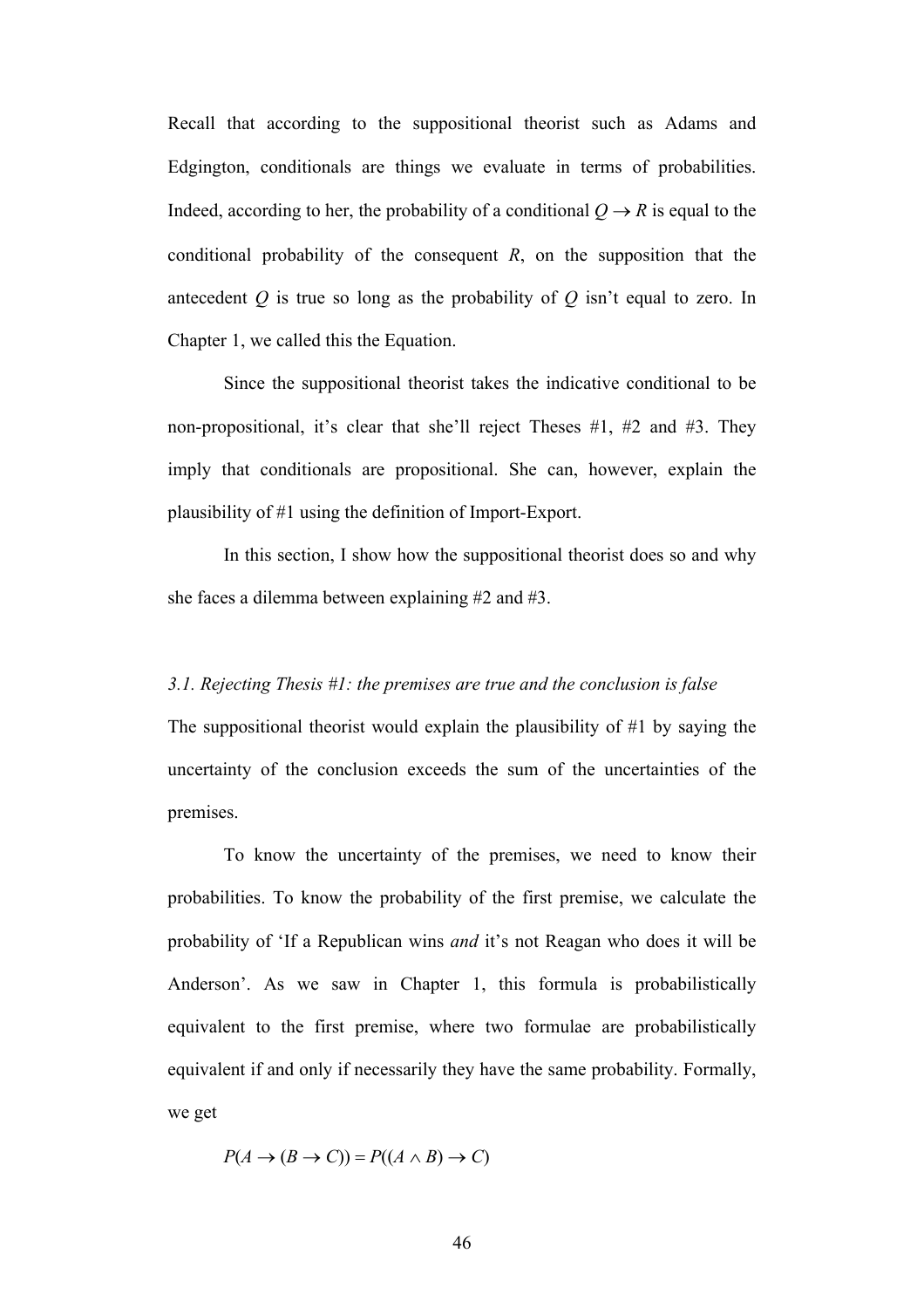This equivalence, which in Chapter 1 we called Import-Export, enables us to calculate the probability of a conditional whose consequent is also a conditional. Using it to calculate the probability of the first premise, we can see that McGee's argument isn't probabilistically valid. Let's look at a possible probability assignment, calculate the probability of the first premise and conclusion (we need not calculate that of the second premise as its probability will be whatever figure we assign *A*) before calculating the uncertainty of the premises and conclusion.

We know there's a high probability that a Republican will win the election so let  $P(A) = 0.80$ . We know there's a low probability that it's not Reagan who wins so let  $P(B) = 0.24$ . We know there's also a low probability that it'll be Anderson who wins. Moreover, we know this probability is even lower than the probability that it's not Reagan who wins because if it's not Reagan who wins it'll be – not Anderson but – Carter so let  $P(C) = 0.04$ . We know the probability that a Republican wins *and* it's not Reagan is low and is close to the probability that a Republican wins and it's not Reagan but Anderson. The probability of a Republican other than Reagan winning is close to zero so let  $P(A \wedge B) = 0.04$  and  $P(A \wedge B \wedge C) = 0.04$  as well. Finally, we know the probability of it being not Reagan who wins but Anderson is also close to zero so let  $P(B \wedge C) = 0.04$ .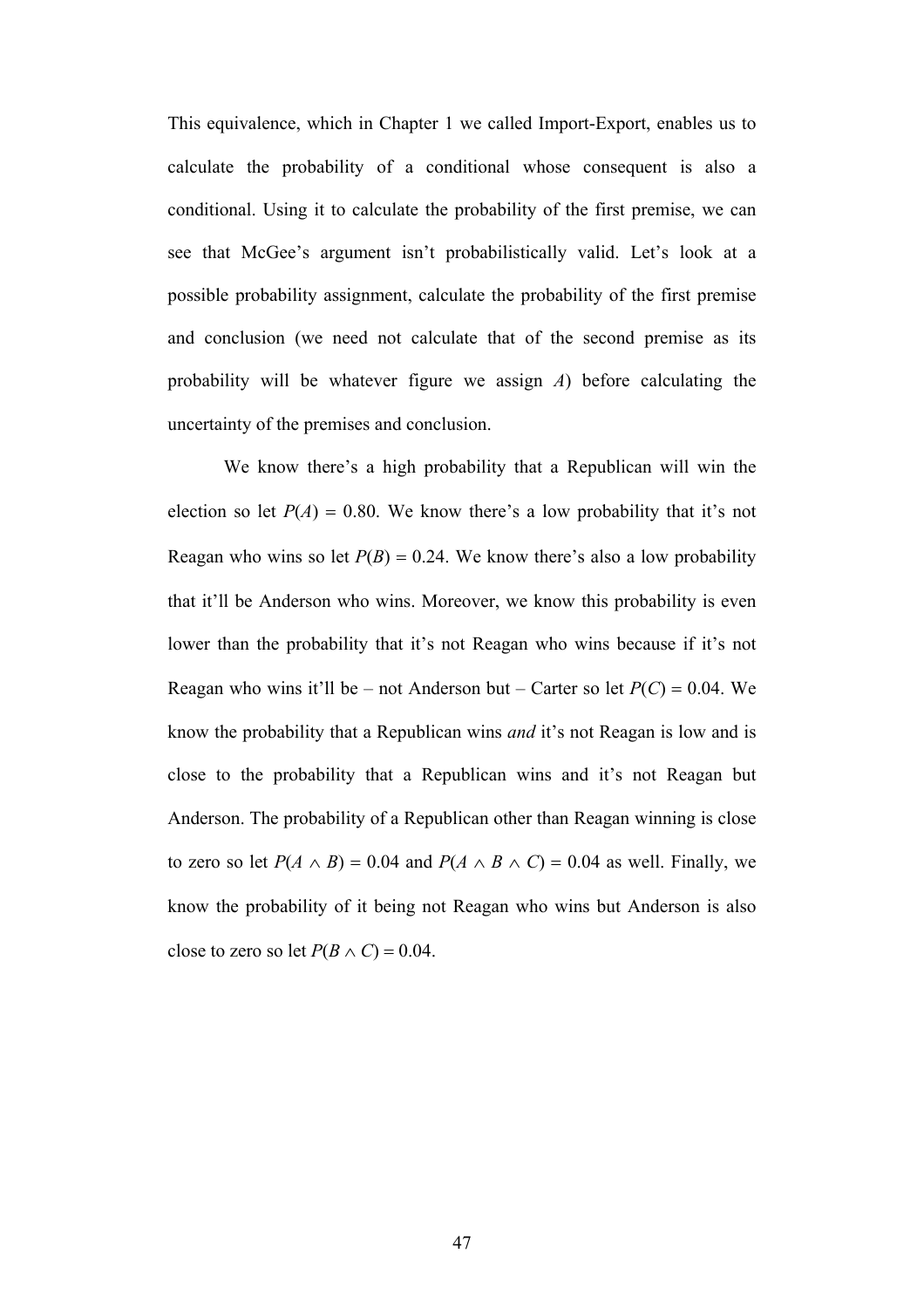

Figure 1: Venn diagram of the Election Paradox

If I'm letting  $P(C)$ ,  $P(A \wedge B)$ ,  $P(A \wedge B \wedge C) P(B \wedge C)$  each to be equal to 0.04, it's because I'm taking the probability of a Republican other than Reagan or Anderson winning to be zero – and so I'm taking 'Anderson wins', 'A Republican wins and it's not Reagan', 'A Republican wins and it's not Reagan but it's Anderson' and 'It's not Reagan who wins but Anderson wins' to be the same.

Now, turning to the first premise: from Import-Export and the Equation, we know that  $P(A \to (B \to C))$  is equal to  $P(C | (A \land B))$ . From this and the Ratio Formula, we know that  $P(C | (A \wedge B))$  is equal to  $P(A \wedge B \wedge C)$  ÷ *P* ( $A \wedge B$ ). Introducing our numbers, we find that the probability of the first premise is 1. This is consistent with our intuition that the first premise has a high probability.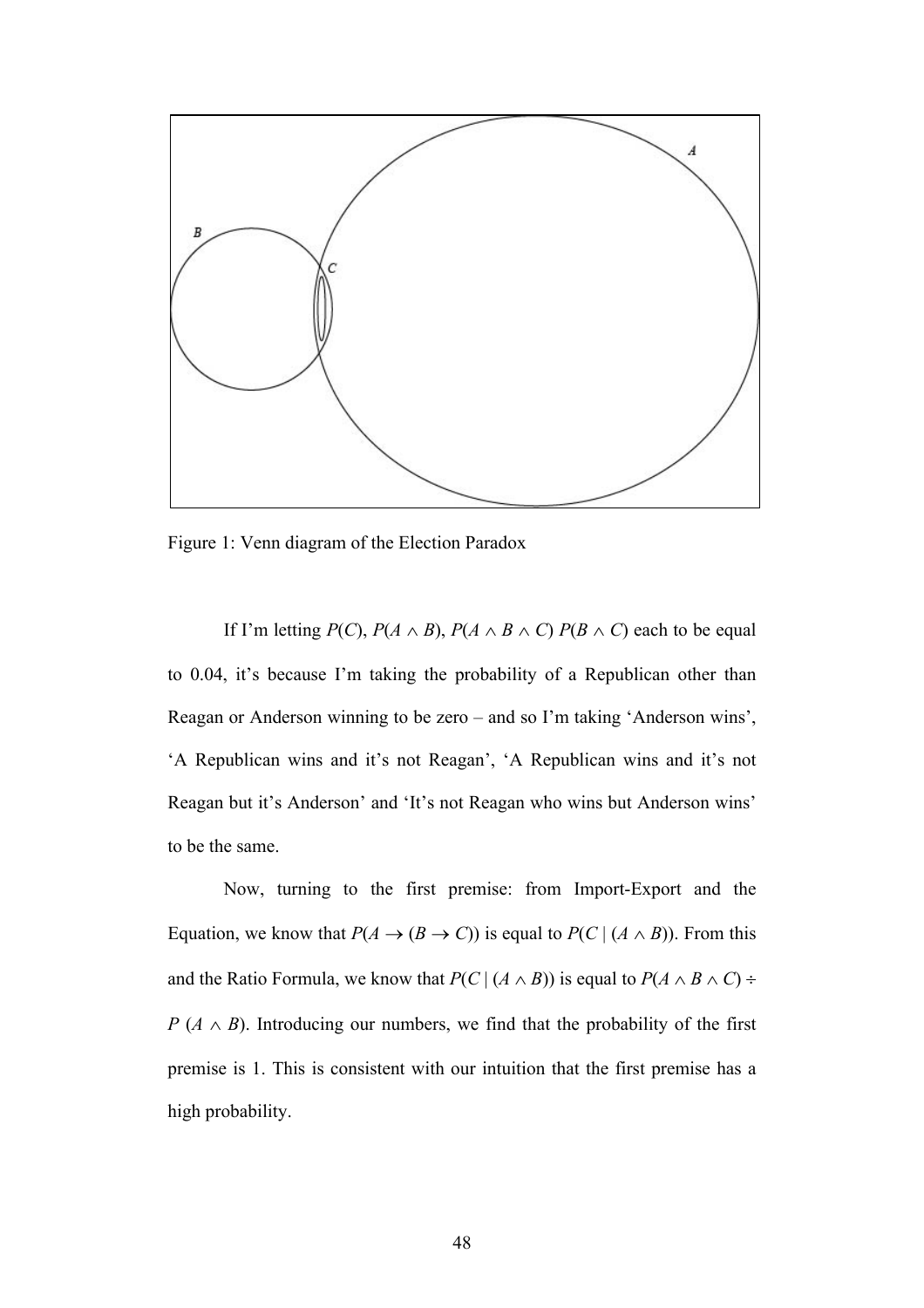Next, turning to the conclusion: from the Equation, we know that *P*(*B*   $\rightarrow$  *C*) is equal to *P*(*C* | *B*). From this and the Ratio Formula, we know that *P*(*C*) | *B*) is equal to  $P(B \wedge C) \div P(B)$ . Introducing our numbers, we find that the probability of the conclusion is 0.17. This is consistent with our intuition that the conclusion has a low probability.

Finally, we move to calculating the uncertainty of the premises and conclusion. From our definition of uncertainty, the uncertainty of the first premise is  $1 - P(A \rightarrow (B \rightarrow C)) = 0$ , that of the second is  $1 - P(A) = 0.20$  and that of the conclusion is  $1 - P(B \rightarrow C) = 0.83$ . We see that the argument isn't probabilistically valid. The uncertainty of the conclusion  $(= 0.83)$  exceeds the sum of the uncertainties of the premises  $(= 0 + 0.2 = 0.2)$ . This being so, the suppositional theorist can explain the plausibility of #1. We might take the premises to be true and the conclusion false because the uncertainty of the conclusion can exceed the sum of the uncertainties of the premises.

#### *3.2. Rejecting Thesis #3:* modus ponens *is valid*

Depending on how she defines *modus ponens*, the argument form is or isn't *probabilistically* valid according to the suppositional theorist. If she defines it as requiring necessarily that we replace each of the letters in  $Q \rightarrow R$ ; *Q*;  $\therefore R$ with a proposition (i.e. a formula with a truth-value/not containing an indicative conditional), then it's probabilistically valid. Let's call the argument meeting the definition 'simple *modus ponens*'. To prove the validity of simple *modus ponens*, we derive the following lemma:

Lemma: Conditional Contradiction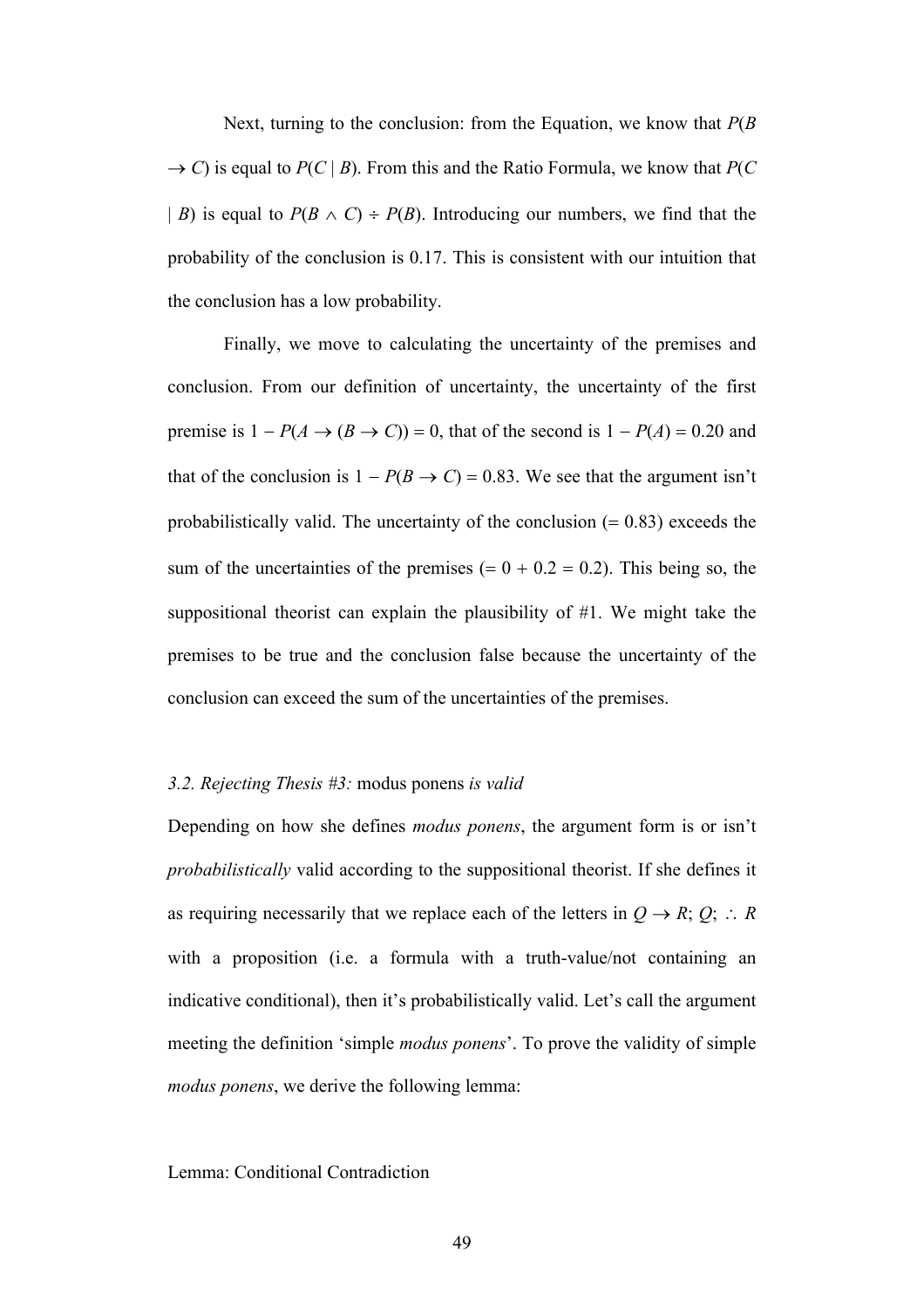Assuming  $P(Q) \neq 0$ , the probability of  $\neg R$  given Q is equal to one minus the probability of *R* given *Q*:

1. 
$$
P(Q) \div P(Q) = 1
$$
 by algebra

2.  $[P((Q \wedge R) \vee (Q \wedge \neg R))] \div [P(Q)] = 1$ 

from 1 by T2 (which we saw in Chapter 1 subsection 3.4. and according to which  $P(A) = P(B)$ if and only if *A* and *B* are equivalent)

3.  $[P(Q \land R) + P(Q \land \neg R)] \div [P(Q)] = 1$ 

from 2 by Finite Additivity

4. 
$$
[P(Q \wedge R) \div P(Q)] + [P(Q \wedge \neg R) \div P(Q)] = 1
$$

from 3 by algebra

| 5. $P(R   Q) + P(\neg R   Q) = 1$ | from 4 by the Ratio Formula |
|-----------------------------------|-----------------------------|
| 6. $P(\neg R   Q) = 1 - P(R   Q)$ | from 5 by algebra           |

Using this lemma and still assuming that *P*(*Q*) isn't zero, we prove the probabilistic validity of *modus ponens* where the conclusion is a proposition (i.e. doesn't contain an indicative conditional). The first step is to prove the uncertainty of an indicative conditional is equal to the quotient of the uncertainty of the corresponding material conditional divided by the probability of the antecedent. To do so, we appeal to not only Conditional Contradiction but also Uncertainty, the Ratio Formula and the equivalence of  $Q \supset R$  and  $\neg (Q \wedge \neg R)$ :

1. 
$$
U(Q \rightarrow R) = 1 - P(Q \rightarrow R)
$$
 by Uncertainty  
2. = 1 -  $P(R | Q)$  from 1 by the Equation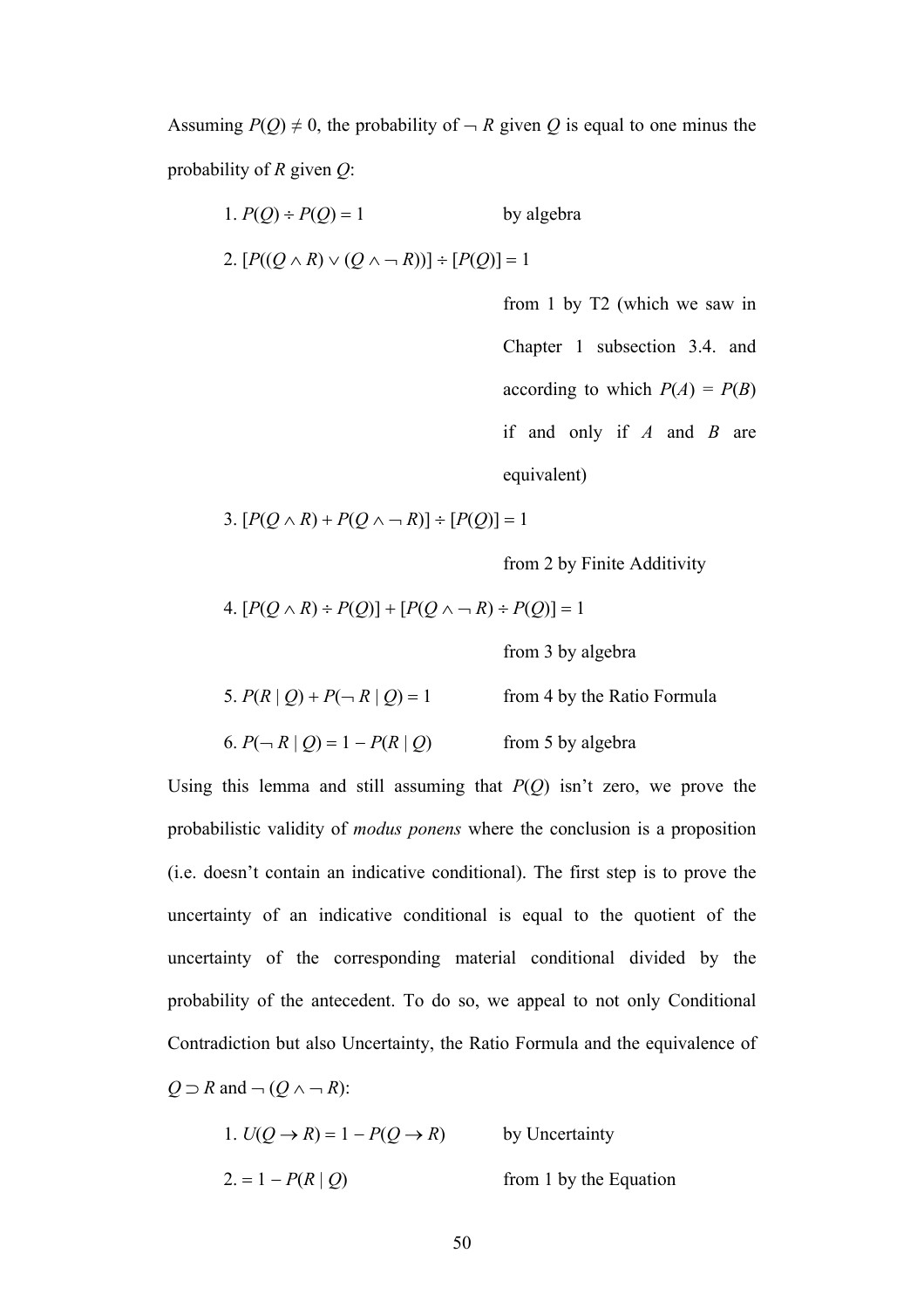3. =  $P(\neg R | Q)$ 

|                                                  |                         |  | from 2 by Conditional |
|--------------------------------------------------|-------------------------|--|-----------------------|
|                                                  | Contradiction           |  |                       |
| $4 = [P(Q \land \neg R)] \div [P(Q)]$            | from 3 by Ratio Formula |  |                       |
| $5 = [1 - P(\neg (Q \land \neg R))] \div [P(Q)]$ |                         |  |                       |
|                                                  | from $4$ by             |  | Conditional           |
|                                                  | Contradiction           |  |                       |
| $6 = [U(\neg (Q \land \neg R))] \div [P(Q)]$     | from 5 by Uncertainty   |  |                       |
| $7 = [U(Q \supset R)] \div [P(Q)]$               | from $6$ by $T2$        |  |                       |

Taking it from top to bottom,

8. 
$$
U(Q \rightarrow R) = [U(Q \supset R)] \div [P(Q)]
$$

from 1 and 7 by transitivity of identity (this corresponds to Bennett's 'fourth result' (2003, p. 134)).

So far, we've proved the uncertainty of an indicative conditional is equal to the quotient of the uncertainty of the corresponding material conditional divided by the probability of the antecedent. Building on the first step, the second is to prove that an indicative conditional probabilistically entails a material one. In other words, the uncertainty of a material conditional  $Q \supset R$  can't exceed the uncertainty of the corresponding indicative one  $Q \rightarrow$ *R*. To prove this, we appeal to algebra:

9.  $[U(Q \rightarrow R)] \times [P(Q)] = U(Q \supset R)$  from 8 by algebra 10.  $U(Q \rightarrow R) \geq U(Q \supset R)$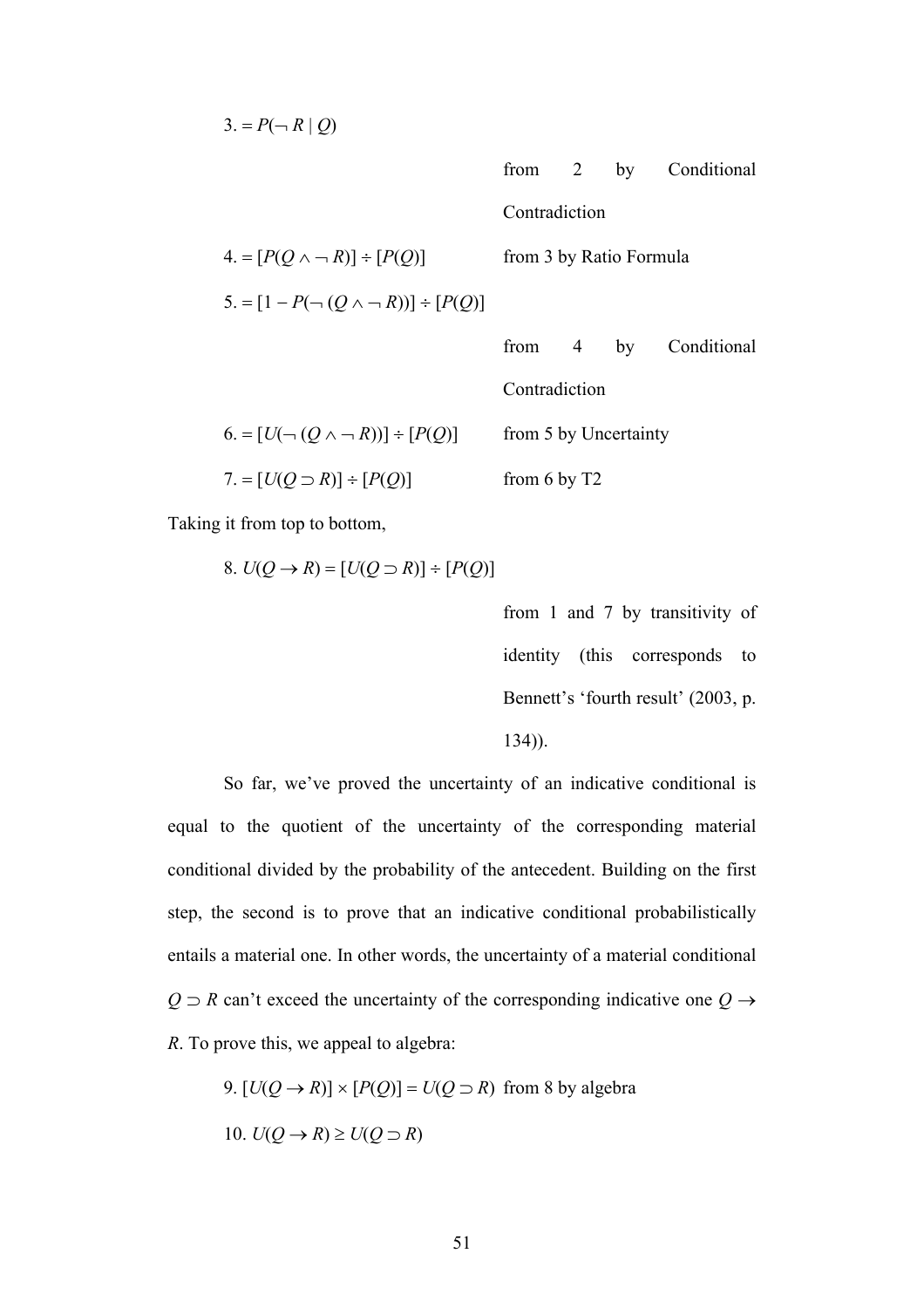### from 9 by algebra (because *P*(*Q*)

is less than or equal to 1)

By now, we've proved that an indicative conditional probabilistically entails a material one. Building on this previous step, the final one is to prove that an indicative conditional and its antecedent probabilistically entail the consequent. In other words, the uncertainty of the consequent can't exceed the sum of the uncertainties of the conditional and the antecedent. To prove this, we appeal to algebra again:

| 11. $U(Q) + U(Q \supset R) \ge U(R)$     | because Q and $Q \supset R$ entail R |
|------------------------------------------|--------------------------------------|
| 12. $U(Q \supset R) \ge U(R) - U(Q)$     | from 11 by algebra                   |
| 13. $U(Q \rightarrow R) \ge U(R) - U(Q)$ | from 10 and 12 by algebra            |
| 14. $U(Q \rightarrow R) + U(Q) \ge U(R)$ |                                      |

from 13 by algebra (this verifies Bennett's 'Security Thesis' (2003, p. 141))

And now we've proved what we wanted to prove. Line 14 says *modus ponens* is probabilistically valid for the indicative conditional according to the suppositional theorist at least when the conclusion is propositional, i.e. simple *modus ponens*. It tells us it's not the case the uncertainty of the conclusion in a *modus ponens* can be greater than the sum of the uncertainties of the premises.

If, however, the suppositional theorist defines *modus ponens* as not requiring necessarily a propositional conclusion (i.e. allowing that we substitute a conditional in place of *R* in the argument  $Q \rightarrow R$ ;  $Q$ ;  $\therefore R$ ), then it isn't probabilistically valid. Let's call the argument which this definition includes but that of simple *modus ponens* doesn't 'complex *modus ponens*'.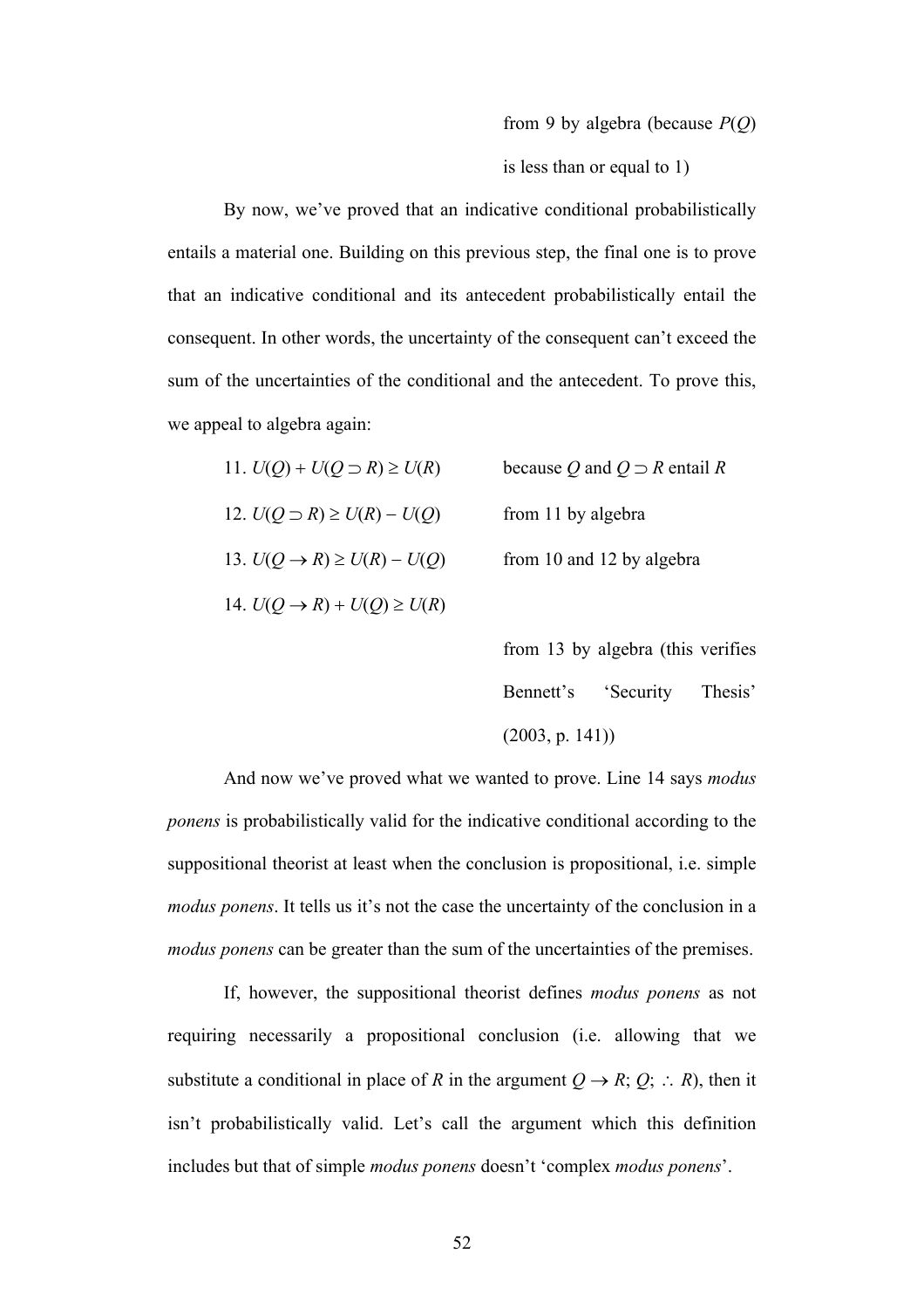As we saw, McGee's argument – a complex *modus ponens* with its conclusion being a conditional – isn't probabilistically valid. It's possible for the uncertainty of the conclusion to exceed the sum of the uncertainties of the premises. McGee's argument would be a counterexample to the probabilistic validity of *modus ponens*.

While we might think we could adapt the proof we've just seen to prove the probabilistic validity of an argument where the conclusion is an indicative conditional, we'd be wrong. The non-propositional nature of indicative conditionals bars us from doing so. Specifically, it bars us from adapting Conditional Contradiction on which the proof relies. Consider the first three lines of the lemma where we've replaced *R* with  $R \rightarrow S$ :

1. 
$$
P(Q) \div P(Q) = 1
$$
 by algebra  
2.  $[P((Q \land (R \rightarrow S)) \lor (Q \land \neg (R \rightarrow S)))] \div [P(Q)] = 1$ 

from 1 by the logical equivalence

theorem T2

3. 
$$
[P(Q \wedge (R \rightarrow S)) + P(Q \wedge \neg (R \rightarrow S))] \div [P(Q)] = 1
$$

from 2 by Finite Additivity

2 no longer follows from 1 by T2. *Q* is a proposition but  $(Q \land (R \rightarrow S)) \lor (Q \land$  $\neg$  ( $R \rightarrow S$ )) isn't because it contains indicative conditionals and indicative conditionals aren't propositional. This being so, *Q* and  $(Q \land (R \rightarrow S)) \lor (Q \land$  $\neg (R \rightarrow S)$ ) can't be logically equivalent and we can't derive  $(Q \land (R \rightarrow S))$  $(Q \land \neg (R \rightarrow S))$  from *Q* by T2.

Similarly, 3 no longer follows from 2 by Finite Additivity.  $Q \wedge (R \rightarrow$ *S*) and  $Q \land \neg (R \rightarrow S)$  contain conditionals and conditionals aren't propositional. Strictly speaking, then, they can't be logically inconsistent and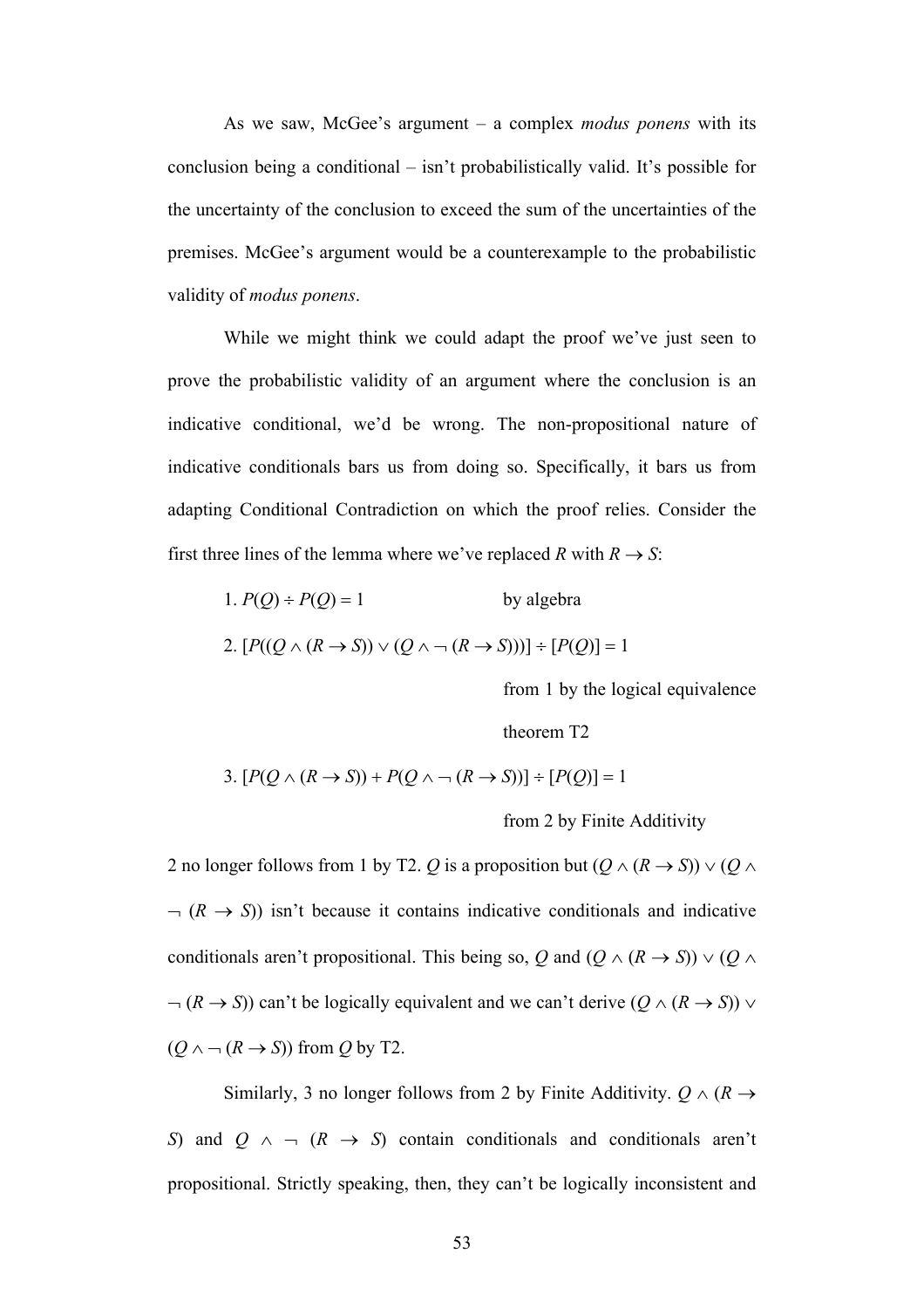so we can't derive  $[P(Q \land (R \rightarrow S)) + P(Q \land \neg (R \rightarrow S))]$  from  $[P((Q \land (R \rightarrow S))]$ *S*))  $\vee$  (*Q*  $\wedge$   $\rightarrow$  (*R*  $\rightarrow$  *S*)))] by Finite Additivity because that rule applies to logically inconsistent statements.

So here, we see a significant divergence between the classical logician's conception of *modus ponens* and the suppositional theorist's. For the classical logician, *modus ponens* is valid, whether the conclusion is itself a conditional or not. For the suppositional theorist, on the other hand, whether *modus ponens* is valid depends on whether she limits her definition to simple or complex instances.

If she defines *modus ponens* as allowing that the conclusion be a conditional, i.e. allowing a non-propositional conclusion, then she'll find *modus ponens* probabilistically invalid. If she defines it as barring that the conclusion be a conditional, i.e. barring a non-propositional conclusion, then she'll find *modus ponens* probabilistically *valid*.

## *3.3. Rejecting Thesis #2: the argument is an instance of* modus ponens

The suppositional theorist rejects #2. It's not that she denies the second premise is the antecedent of the first or the conclusion is the consequent of the first. Rather, it's that #2 implies that the conclusion of McGee's argument – one with the form  $Q \rightarrow R$ ;  $Q$ ;  $\therefore R$  – as being a proposition and here, being a conditional, the conclusion isn't a proposition.

So, according to the suppositional theorist, McGee's argument is no more an instance of *modus ponens* than the following argument, in which the conclusion is an imperative:

If it's sunny, then go outside!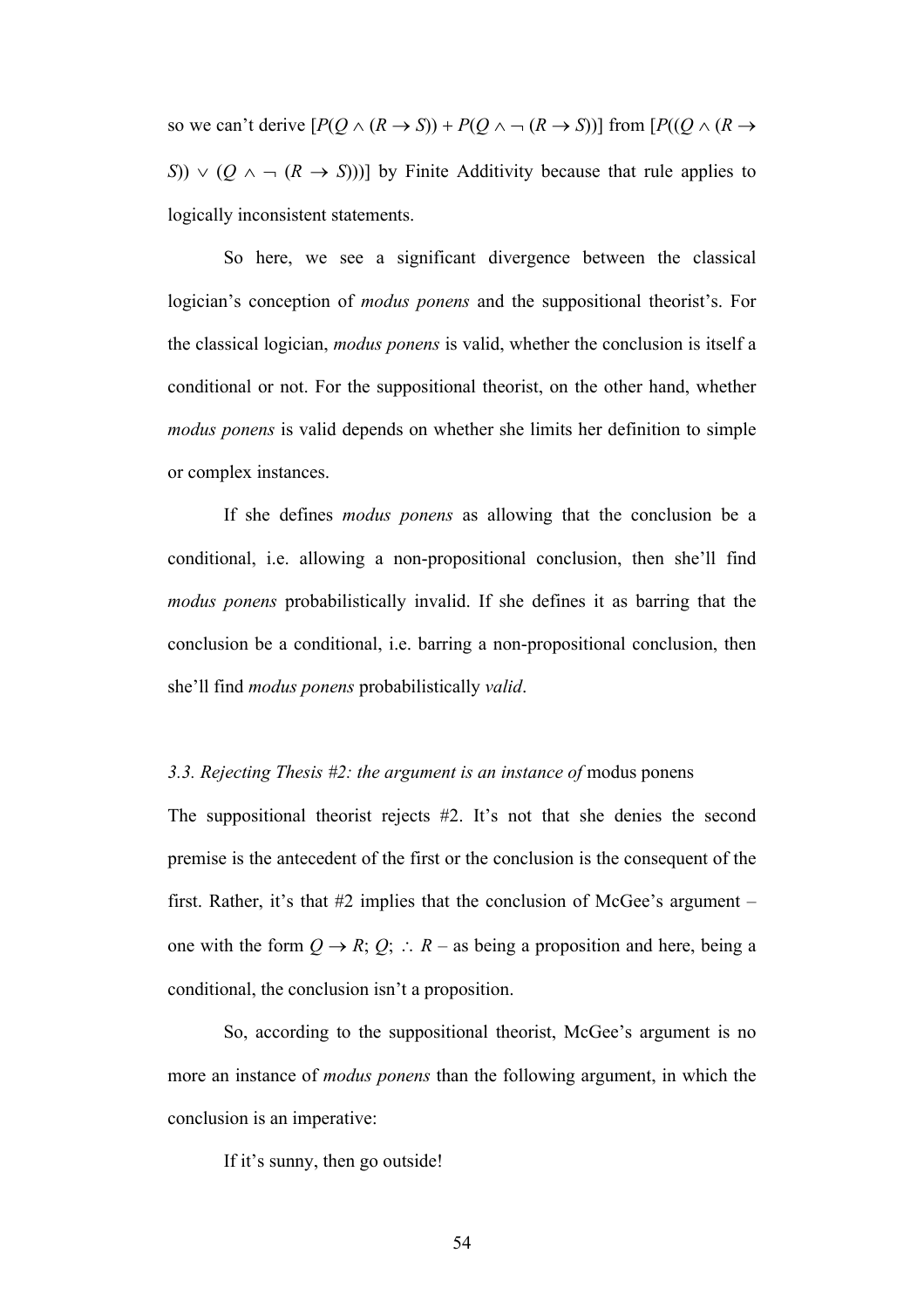It's sunny.

Therefore, go outside!

Here, again, the conclusion – 'Go outside!' – is non-propositional and so the whole argument can't be an instance of *modus ponens* according to the definition which #2 offers.

To be clear, the suppositional theorist here and that in Piller (1996) each reject #2 for a different reason. The suppositional theorist here rejects #2 on the grounds that it requires the conclusion in a *modus ponens* to be propositional and that in McGee's argument isn't. The suppositional theorist in Piller (viz. she who subscribes to the 'Adams-Appiah theory'), however, rejects #2 on the grounds that the second premise isn't the antecedent of the first and thus McGee can't apply *modus ponens* 'in the way he intended to' (Piller, 1996, p. 40).

Indeed, according to her, the second premise is *A* and the antecedent of the first is  $A \wedge B$ . Piller's suppositional theorist claims that 'what seems to be an embedded conditional is, in fact, no embedded conditional. McGee's premise seems to be of the form "If *A*, then if *B*, then *C*" but is in fact of the form "If *A* and *B*, then *C*"' (Piller, 1996, p. 40 [I've changed the letters]). (Edgington agrees (1995, p. 284 and 2014).) This is because there is no formula to calculate the probability of an embedded conditional and this with good reason: 'Conditionals cannot be embedded in other conditionals. The parts of a conditional, its antecedent and its consequent, must have truthvalues. But because conditionals do not have truth-values, conditionals cannot be part of conditionals' (Piller, 1996, p. 40).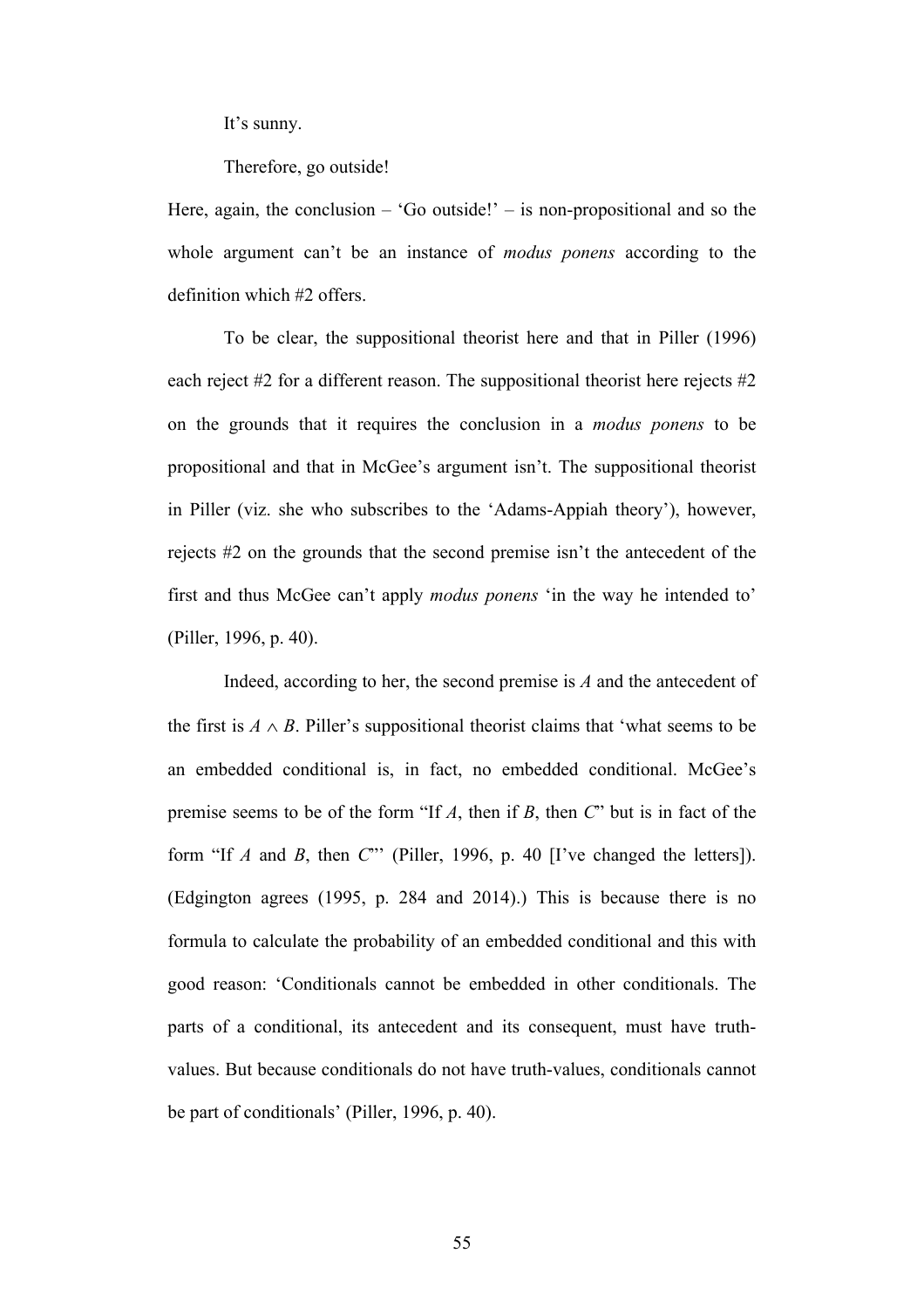Since Piller (1996) published his paper, there have been developments. We know now how to calculate the probability of an embedded conditional. As we've seen above, the probability of  $A \rightarrow (B \rightarrow C)$  is equal to the probability of  $(A \wedge B) \rightarrow C$  – and there's a formula for calculating the probability of the latter. So here, rather than reject #2 on the grounds that the conditionals can't embed and the second premise isn't the antecedent of the first, *our* suppositional theorist rejects it on the grounds that the conclusion of a *modus ponens* must be propositional and the conclusion in McGee's argument isn't.

Now, depending on how she defines *modus ponens*, our suppositional theorist here will find that the argument is or isn't an instance of *modus ponens*. If she defines *modus ponens* as having the form  $Q \rightarrow R$ ;  $Q$ ;  $\therefore$  *R* and allowing the embedding of conditionals, then she'll find that McGee's argument *is* equivalent to *modus ponens*. Indeed, the argument would meet the definition.

If, however, she defines *modus ponens* as having the from  $Q \rightarrow R$ ; *Q*;  $\therefore$  *R* and barring the embedding of conditionals, then she'll find McGee's argument *isn't* equivalent to *modus ponens*. Indeed, in his argument, the *R* is a conditional.

And now she faces a dilemma. If she chooses the more-inclusive definition, then she can explain the plausibility of #2: it mightn't be the case that we're replacing  $Q \to R$ ;  $Q$ ;  $\therefore$  R with propositions but we do, according to her theory, have a *modus ponens*. In choosing the more-inclusive definition, however, she bars herself from explaining the plausibility of #3. As we saw, *modus ponens* with embedded conditionals is probabilistically invalid.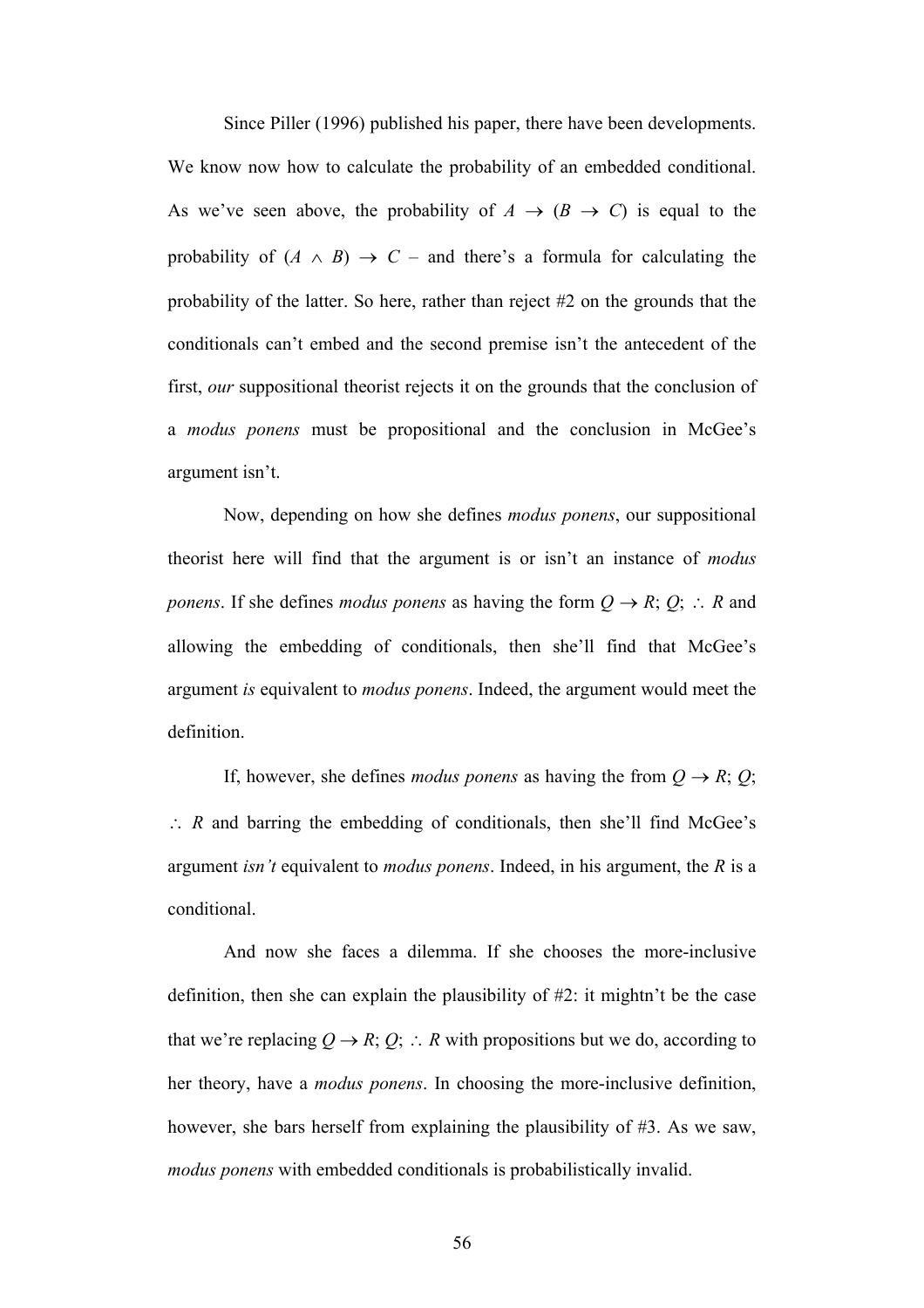If, conversely, she chooses the less-inclusive definition, then she can definition, then she can explain the plausibility of #3. She has a proof that *modus ponens* without embedded conditionals is valid. Similarly, however, in choosing the less-inclusive definition, she bars herself from explaining the plausibility of #2.

We see that the suppositional theorist rejects  $#1, #2$  and  $#3$  and while she can explain #1, she must choose between explaining #2 and #3.

# *4. The hybrid theory*

Recall that the hybrid theory combines elements from the material theory and the suppositional theory. On the one hand, like the material theory, the hybrid one concerns itself with truth. On the other hand, like the suppositional theory, the hybrid one concerns itself with probability. For example, an indicative conditional is true where the corresponding material one is; and it's assertible where the conditional probability of the consequent given the antecedent is high. Also recall that assertibility is different from assertability (see Chapter 1).

Now, in this section, I show that the hybrid theorist accepts Theses #2 as well as #3 but rejects #1 while explaining its plausibility.

### *4.1. Rejecting Thesis #1: the premises are true and the conclusion is false*

The hybrid theorist takes the first conjunct in #1 to be true. Indeed, according to her, the premises *are* true – and this for the same reason as the material theorist takes them to be true. Moreover, just as the premises are probable according to the suppositional theory, they are assertible according to the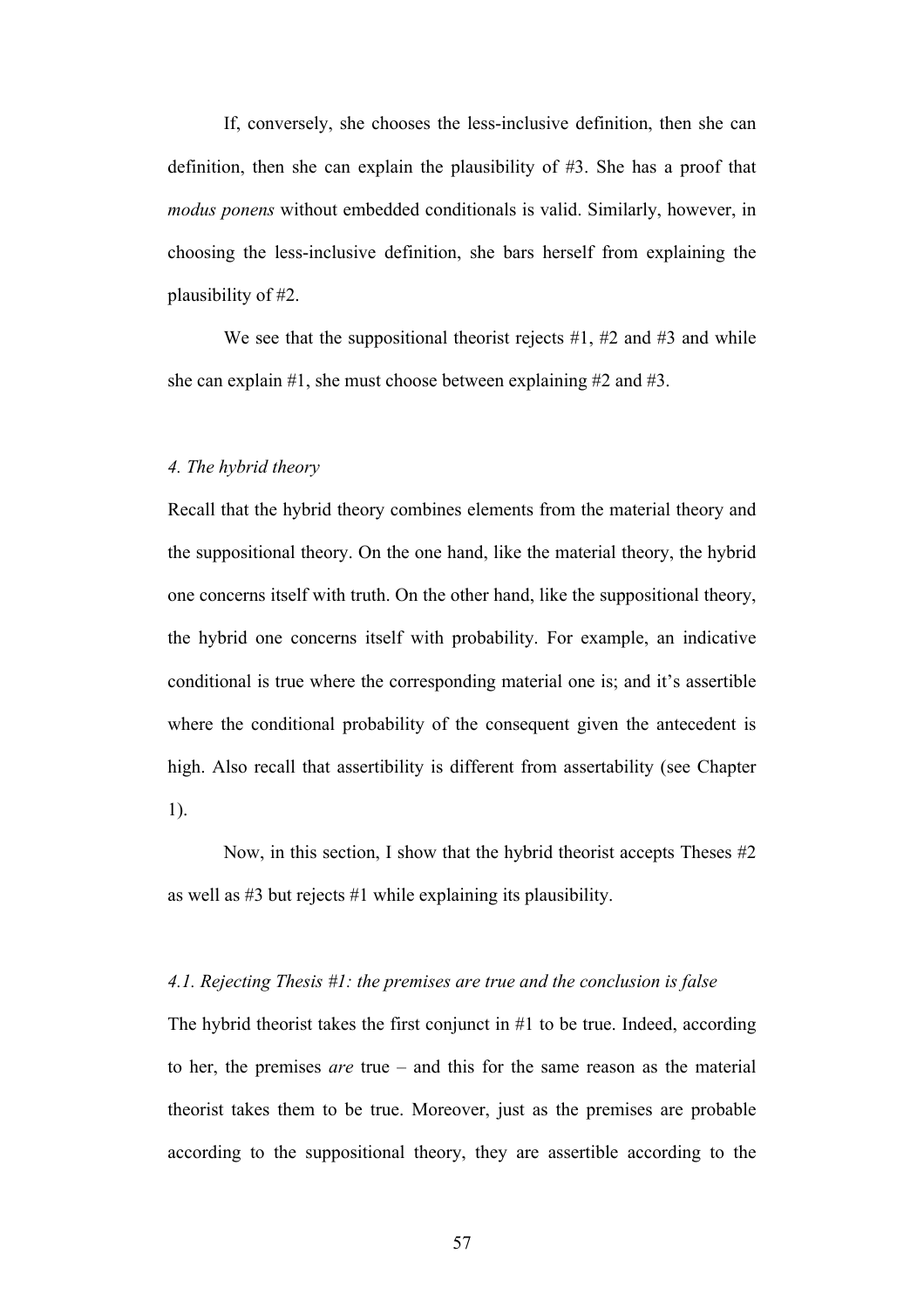hybrid one. The assertibility of  $Q \rightarrow (R \rightarrow S)$  is exactly the same as that of the corresponding sentence of the form  $(Q \land R) \rightarrow S$  (Jackson, 1987, p. 130). According to the hybrid theory, Import-Export preserves not only truth but also assertibility.

The adoption of Import-Export might seem ad hoc. Treating conditionals with the form  $Q \rightarrow (R \rightarrow S)$  requires the introduction of extra rules. As Jackson admits,

There is no obvious, inevitable answer as to what supplemented equivalence theorists [who believe that  $\rightarrow$  and  $\supset$  are not identical in meaning inasmuch as  $\rightarrow$  carries a 'conventional signal' which  $\supset$ doesn't] should say about ordinary language occurrences of indicative conditionals within the scope of indicative conditionals. The matter needs further investigation which, if all goes well, will lead to a further, *detachable*, bit of theory designed to handle the more complex constructions. (1987, p. 128, emphasis in original)

In contrast, the suppositional theory could more easily account for Import-Export thanks to Conditional Contradiction.

The hybrid theorist can't just rely on truth-functional equivalences and say that since  $\supset$  is equivalent to  $\rightarrow$  and  $Q \supset (R \supset S)$  is equivalent to  $(Q \wedge R) \supset$ *S*, the assertibility of  $Q \rightarrow (R \rightarrow S)$  is equivalent to the assertibility of  $(Q \land R)$  $\rightarrow$  *S*. The theorist denies the possibility of relying on them in the case of simple conditionals. 'If *Q*, then *R*' and 'Not-*Q* or *R*' might have the same truth table but there's a difference in practice between the two. In practice, we'll assert 'If *Q*, then *R*' when the probability of *R* given *Q* is high. The same isn't true about 'Not-*Q* or *R*'.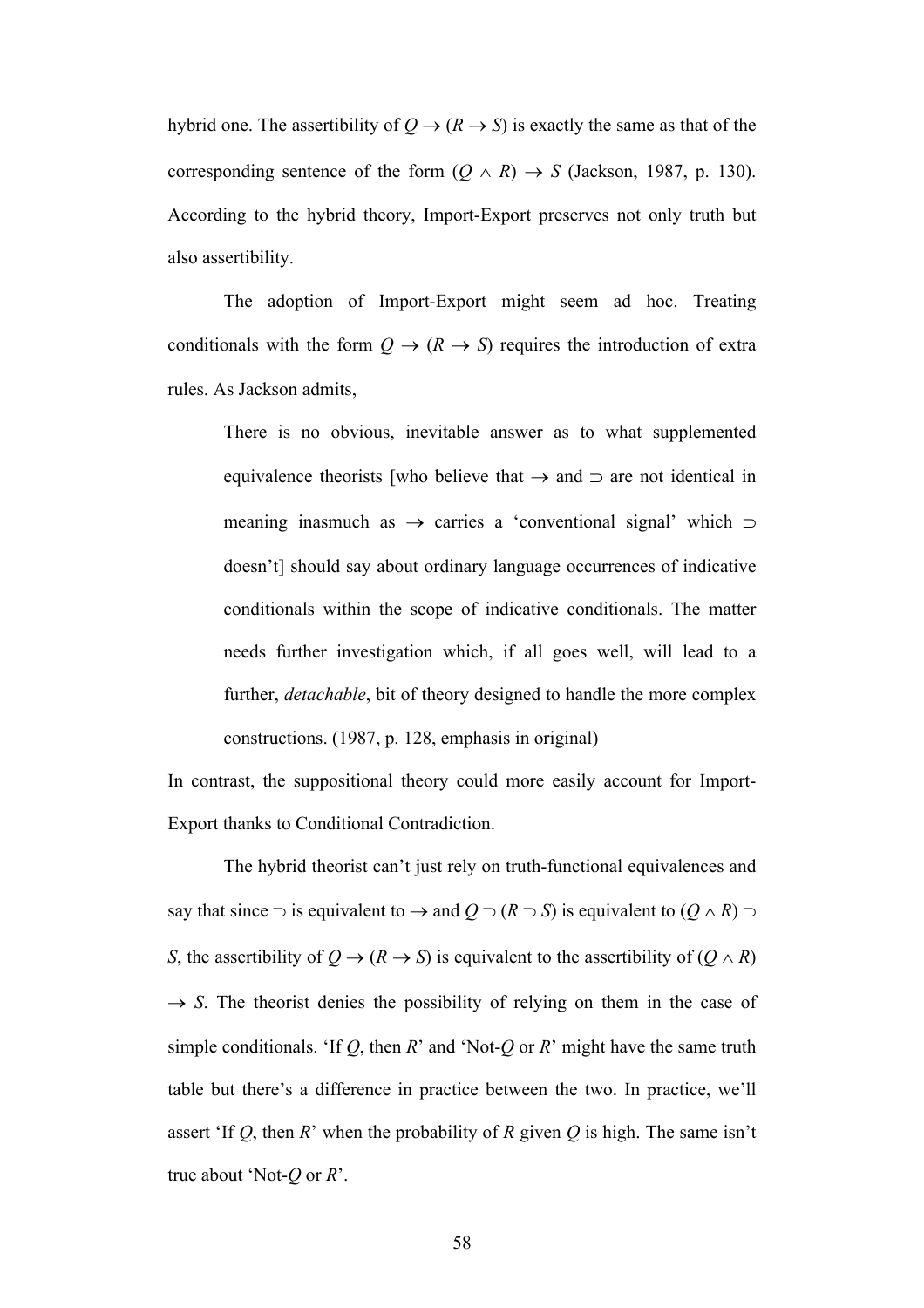Likewise, the hybrid theorist can't just claim the embedded conditional is material. Jackson acknowledges this: 'Sometimes there is no theory to be had for an "if" in the scope of an "if"; other times there is a theory, and one consonant with the supplemented equivalence theory, but it is not obtained by simply treating the " $\rightarrow$ " of smallest scope as " $\supset$ " (Jackson, 1987, p. 129). We'll return to this point when discussing #2 and a suggestion Lowe (1987) makes.

Now, Jackson reaches the conclusion that Import-Export preserves assertibility based on the fact that he can't find a counterexample. He sets out to look for one in 'the place to look for [them]', namely, 'the cases where  $(Q \wedge$  $R$ )  $\rightarrow$  *S* is highly assertible, *Q* is highly assertible, but ( $R \rightarrow S$ ) is highly unassertible' in vain (Jackson, 1987, pp. 130-1; see also Bennett, 2003, pp. 99- 100).

That said, the hybrid theorist might be able to adapt the suppositional theorist's proof of Import-Export. To do so, the hybrid theorist must edit lines 1, 2, 3 and 9 such that the proof relies on not the Equation (which the hybrid theory doesn't assume) but Adams' Thesis (which it does):

Line 1 will equate the assertibility of  $A \rightarrow (B \rightarrow C)$  with the probability of  $B \to C$  given *A*, citing Adams' Thesis as justification;

Line 2 will derive the posterior assertibility of  $B \to C$  after we discover *A* from 1 by Conditionalisation;

Line 3 will derive the posterior probability of *C* given *B* after we discover *A* from 2 by Adams' Thesis; and

Line 9 will derive the assertibility of  $(A \wedge B) \rightarrow C$  from 8 by Adams' Thesis.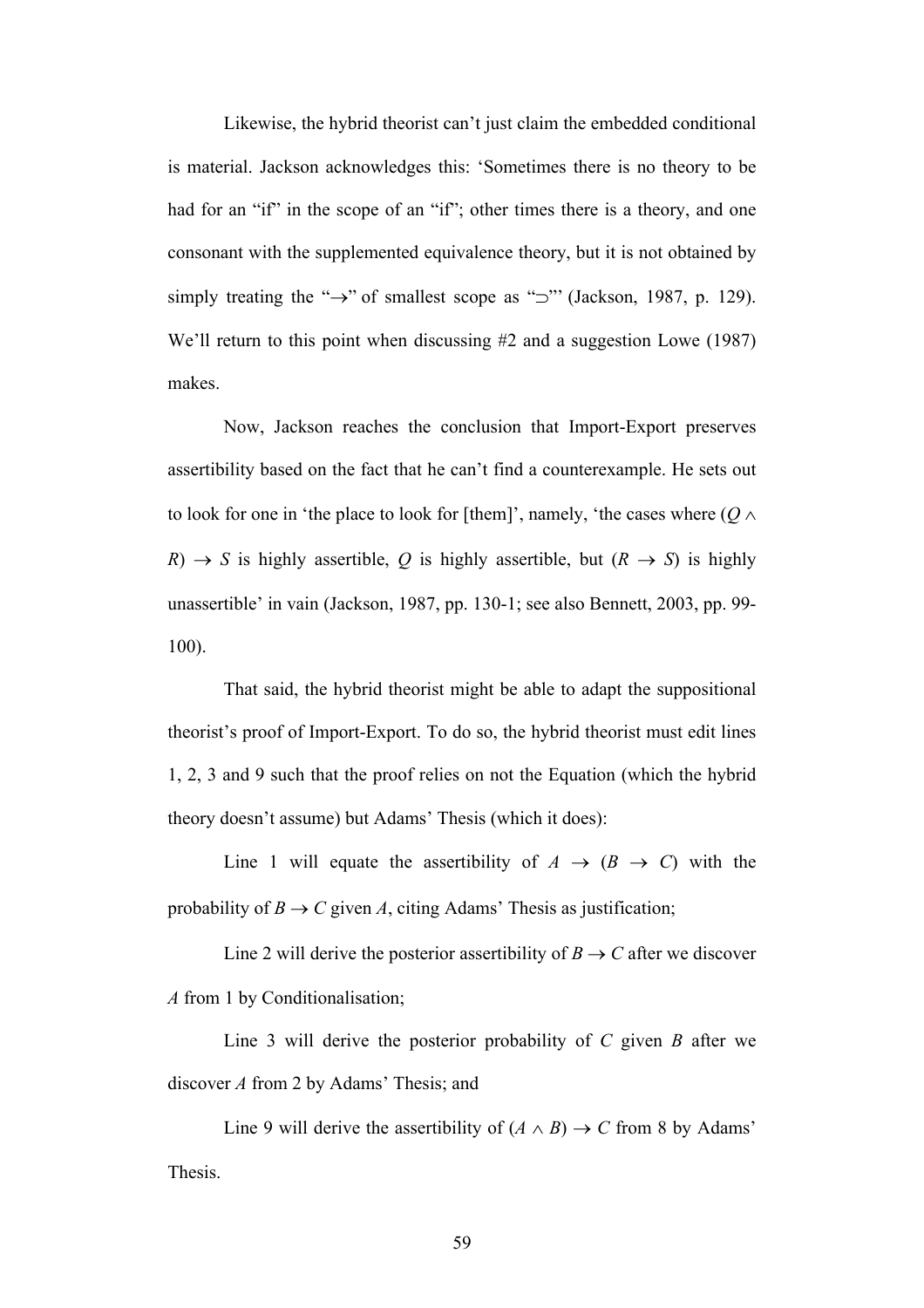Of course, the proof assumes the current assertibility of  $A \rightarrow (B \rightarrow C)$ is equal to the future assertibility of  $B \to C$  after we find out that *A*. In other words, the proof assumes we can rely on Conditionalisation when talking about not probability but assertibility: we are saying the assertibility of  $B \to C$ after we find out that *A* is equal to the conditional probability of  $B \to C$  given *A*. Whether the hybrid theorist would assume this is unclear. But it seems plausible that she might, because assertion is the outward expression of belief – and if she does assume this, she can show that the premises are assertible.

Next, the hybrid theorist takes the second conjunct in #1 to be false. Indeed, according to her, it's not the case that the conclusion is false. Like the material theorist, the hybrid one takes the conclusion to be true, because it has a false antecedent. Nonetheless, the hybrid theorist can explain the plausibility of the thesis. While the conclusion might be true, it isn't assertible. As the suppositional theorist showed, the consequent has a low probability given the antecedent. From this and Adams' Thesis, we know that the conclusion has a low assertibility (Piller, 1996, p. 43).

# *4.2. Accepting Thesis #3:* modus ponens *is valid*

The hybrid theorist agrees that *modus ponens* preserves truth. She would have to concede, however, that it doesn't preserve assertibility (Piller, 1996, p. 44). While the suppositional theorist choosing the less-inclusive definition could say that McGee's argument, although probabilistically invalid, wasn't a true counterexample to *modus ponens*, the hybrid theory can't. Strictly speaking (and we'll return to this in subsection 4.3), McGee's argument is an instance of *modus ponens*. The conclusion is a proposition and true. Thus the hybrid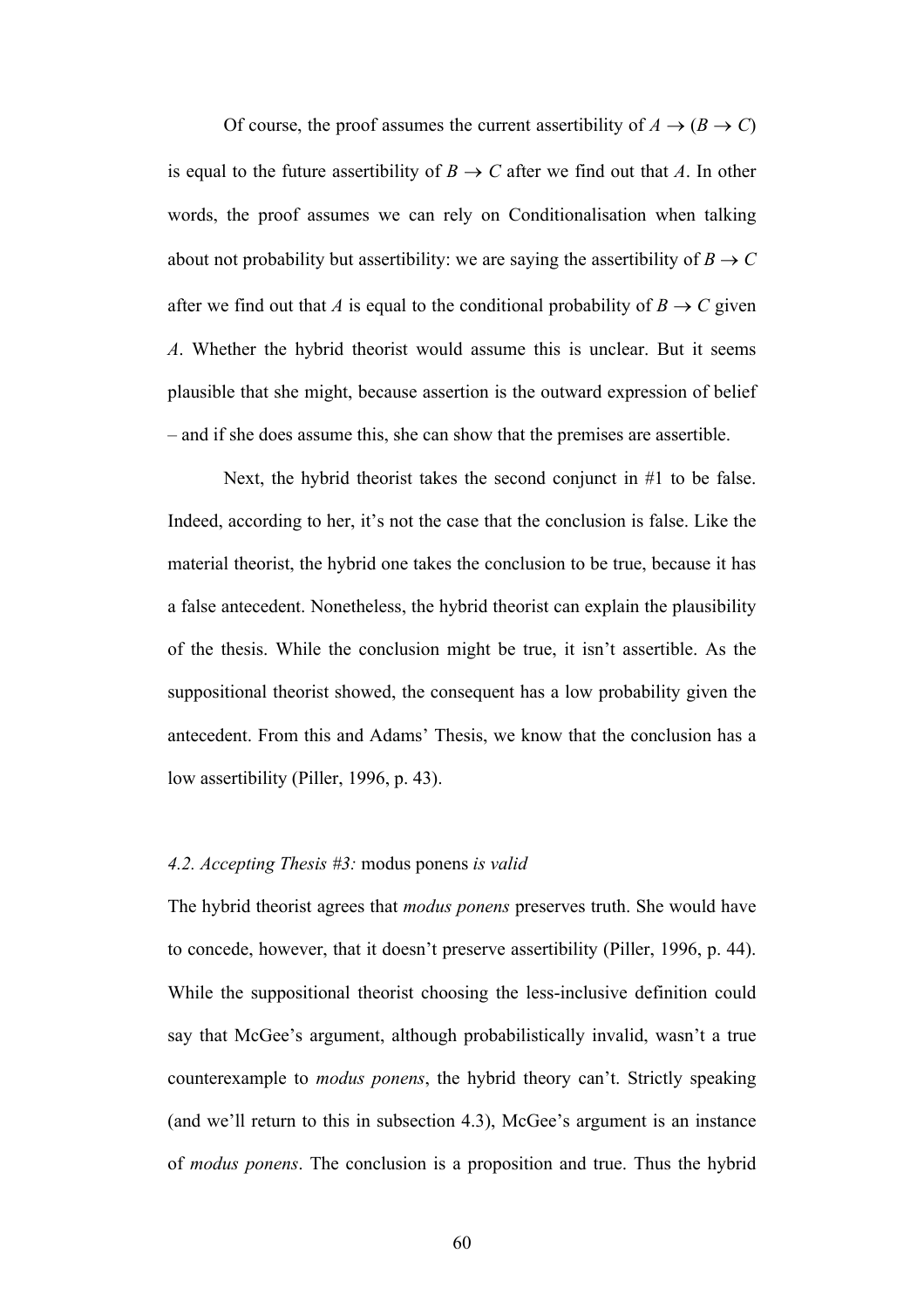theorist must say that McGee's argument, despite not showing that *modus ponens* fails to preserve truth, shows that *modus ponens* fails to preserve assertibility.

The hybrid theorist can't adapt the suppositional one's proof that *modus ponens* preserves probability such that it proves *modus ponens* preserves assertibility. Dashing any hope of this is the fact that we can't equate unassertibility with uncertainty. Granted, rather than define uncertainty, we can define unassertibility as follows:

Assuming that one is the maximum degree of assertibility, for any formula *Q*, the unassertibility of *Q* is equal to the remainder of one minus the assertibility of *Q*.

Moreover, we can edit the lemma such that it's about unassertibility and line 7 equates the assertibility of  $Q \rightarrow -R$  with the remainder of one minus the assertibility of  $Q \rightarrow R$ , citing Adams' Thesis. And we can edit the proof such that:

Line 1 equates the unassertibility of  $Q \rightarrow -R$  with the remainder of one minus the assertibility of  $Q \rightarrow R$ , citing the definition of unassertibility;

Line 2 derives the remainder of one minus the assertibility of *R* given *Q* by Adams' Thesis rather than the Equation;

Line 3 derives the assertibility of  $Q \rightarrow -R$ , from 1 by Unassertibility; Line 4 cites again Adams' Thesis rather than the Equation;

Line 9 equates the unassertibility of  $Q \rightarrow R$  with the quotient of the uncertainty of  $Q \supset R$  divided by the probability of  $Q$ ;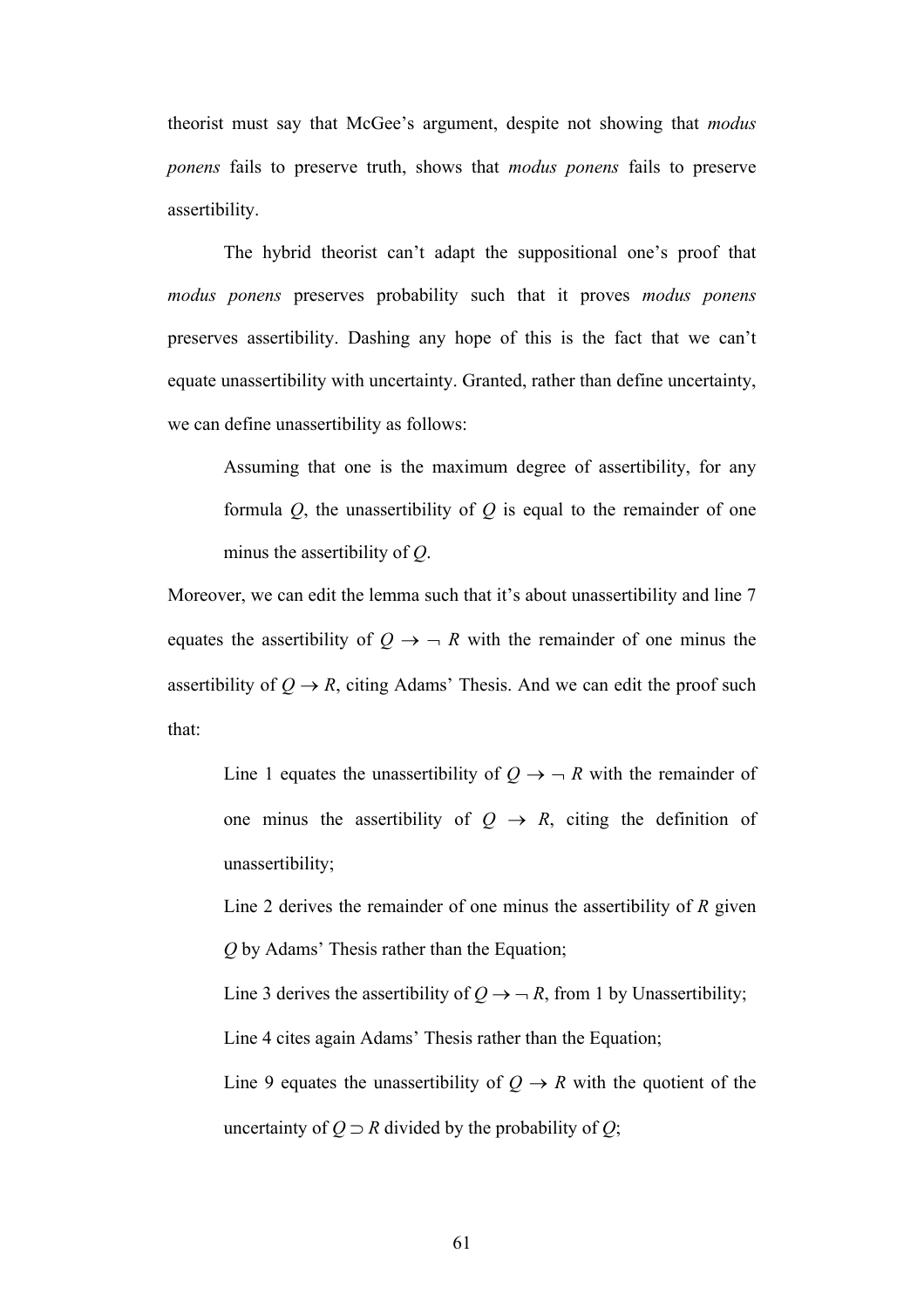Line 10 equates the product of the unassertibility of  $Q \rightarrow R$  multiplied by the probability of *Q* with the uncertainty of  $Q \supset R$ ; and

Line 11 finds the unassertibility of  $Q \rightarrow R$  to be greater than or equal to the uncertainty of  $Q \supset R$ .

The problem is that we've proved something other than what we want. We want line 11 to find the unassertibility of  $Q \rightarrow R$  to be greater than or equal to the unassertibility of  $Q \supset R$ . Instead, we've proved the unassertibility of  $Q \rightarrow$ *R* to be greater than or equal to the *uncertainty* of  $Q \supset R$ .

The hybrid theorist might try to patch up her theory by saying that the uncertainty of  $Q \supset R$  is equal to the unassertibility of  $Q \supset R$ . But this would be a false start. We know uncertainty and unassertibility can come apart. Just as probability of truth and assertibility don't go hand in hand for indicative conditionals, neither do their counterparts uncertainty and unassertibility. So in line 11, because *R* itself is an indicative conditional (as the conclusion is in McGee's argument), the unassertibility of  $Q \supset R$  might well be greater than the uncertainty of  $Q \supset R$ .

### *4.3. Accepting Thesis #2: the argument is an instance of* modus ponens

According to the hybrid theorist, the argument is an instance of *modus ponens* – and this, again, for the same reason as the material theorist takes it to be an instance of *modus ponens*.

Granted, like the suppositional theory, the hybrid one concerns itself with conditional probability, taking a conditional to be assertible where the conditional probability of the consequent given the antecedent is high. Unlike the suppositional theory, however, the hybrid one concerns itself also with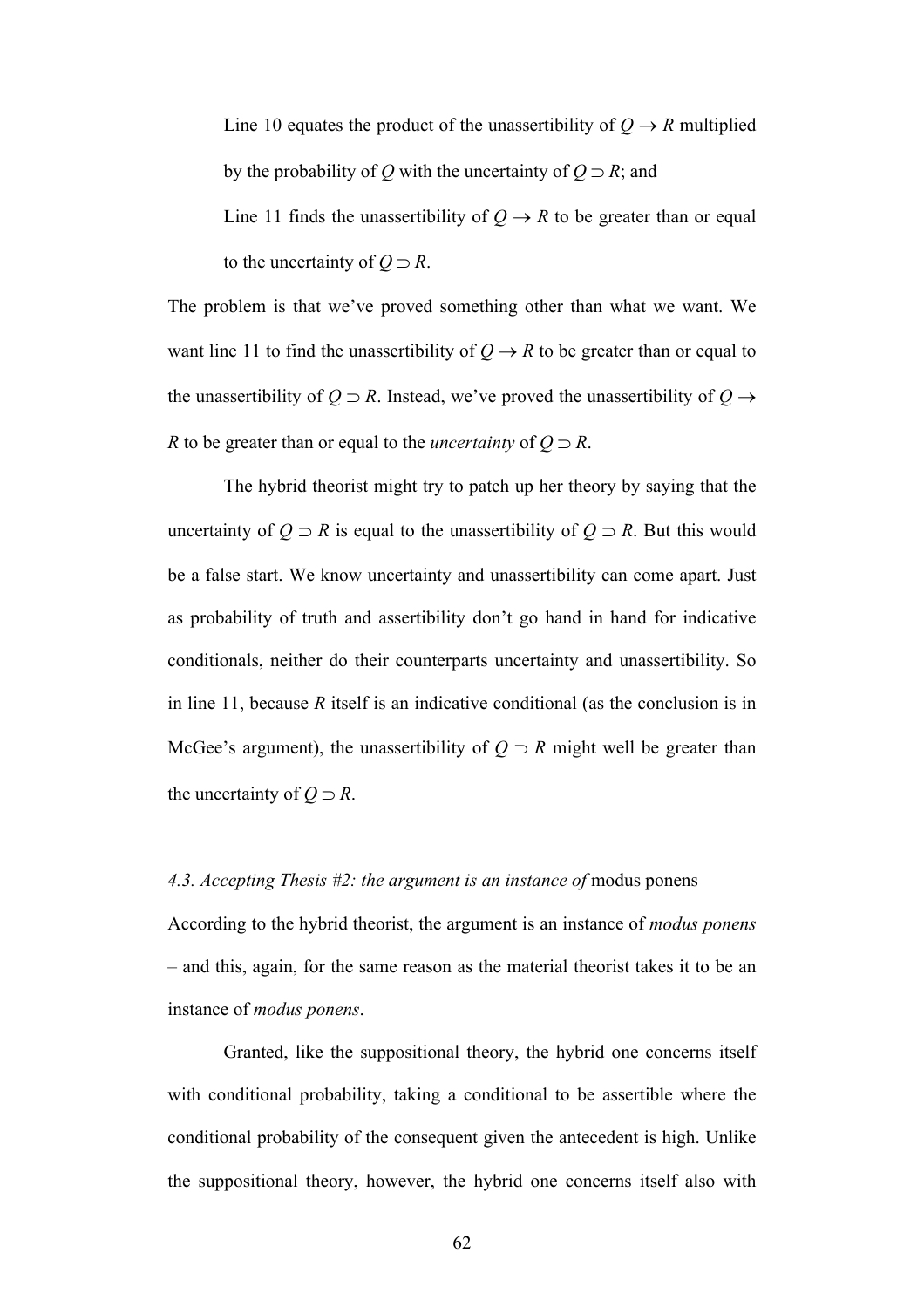truth, taking an indicative conditional to have the truth value of the corresponding material conditional. And because of this, McGee's argument with its conditional conclusion meets the definition of *modus ponens* in #2.

We can see the tenet according to which conditionals are propositional as endowing the hybrid theory with an advantage and a disadvantage. On the one hand, it allows the theory to be consistent with the truth-conditional theory of meaning. Unlike the suppositional theory, it can say that to know the meaning of a conditional is to know what it takes for that conditional to be true. On the other, it prevents the theory from dismissing McGee's argument as a counterexample to *modus ponens*. McGee's argument constitutes an instance of *modus ponens* and fails to preserve assertibility.

The hybrid theorist can't escape the problem by saying:

The best reply, in my view, to this argument points out that we sometimes need to do a certain amount of massaging of surface linguistic structure in order to display logical form. … Now it is plausible that the second premise of the putative counter-example should strictly be written as 'If a Republican wins and Reagan does not win, then Anderson will.' The sentence whose surface form is  $A \rightarrow (B \bullet \mathbb{R})$  $\rightarrow$  *C*) has logical form  $(A \wedge B) \rightarrow C$ . Hence, the alleged counterexample is not really an instance of modus ponens. (Jackson, 2006, p.

216, [I've edited the symbols for consistency])

The claim that a sentence whose surface form is  $A \rightarrow (B \rightarrow C)$  has the logical form  $(A \wedge B) \rightarrow C$  is ad hoc. Nonetheless, the hybrid theorist takes the two propositions to be logically equivalent – and, in doing so, doesn't help the hybrid theory. If the two *are* logically equivalent, then it remains for the

63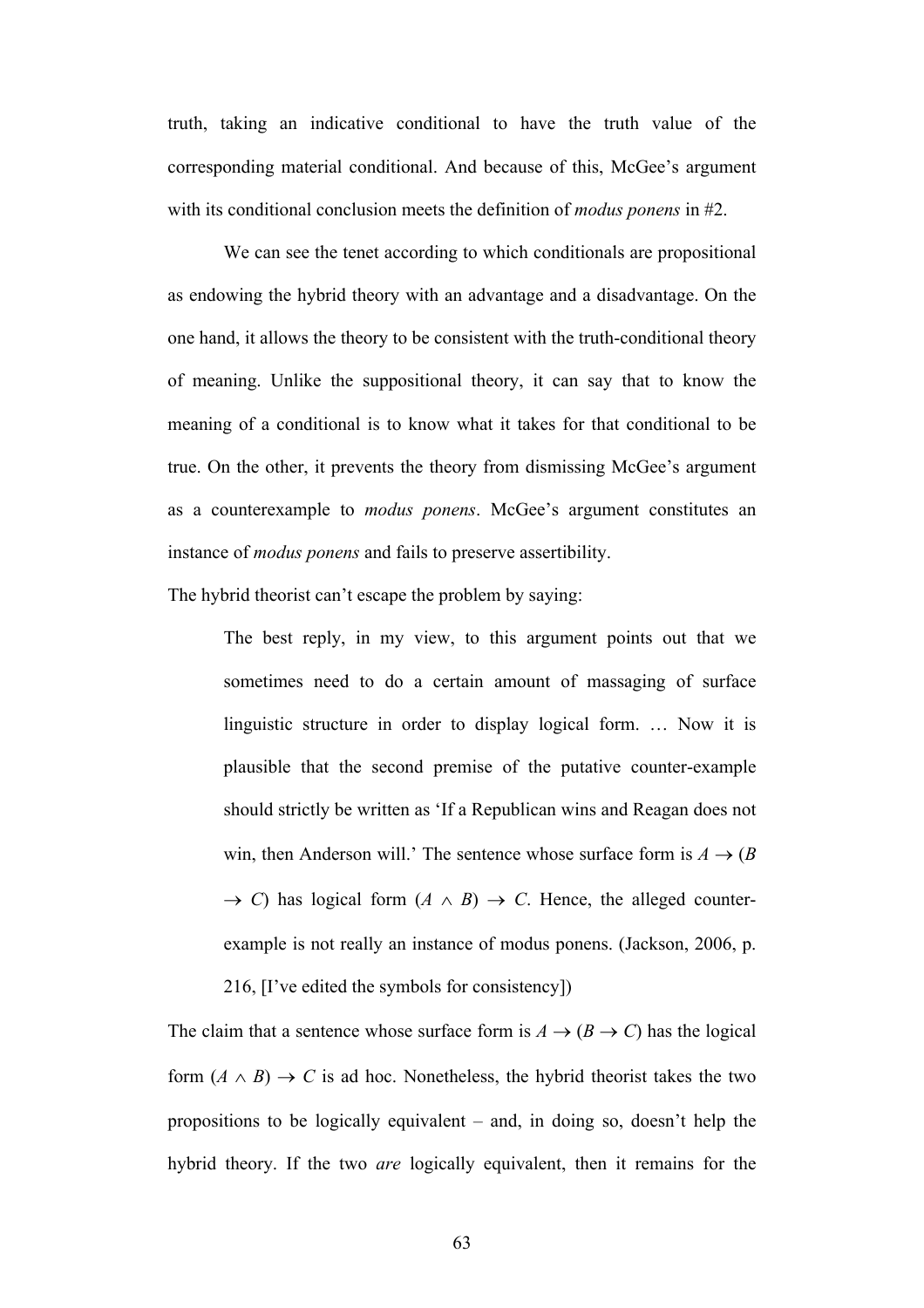theorist to explain McGee's argument as a counterexample to *modus ponens*. Strictly speaking, an argument whose first premise is  $(A \wedge B) \rightarrow C$ , second is *A* and conclusion is  $B \to C$  is logically equivalent to a *modus ponens*: relying on the logical equivalent of  $(A \wedge B) \rightarrow C$  and  $A \rightarrow (B \rightarrow C)$ , we can derive an argument whose second premise is the antecedent of the first and whose conclusion is the consequent of the first.

This is a particularly hard blow for the theory because one of its raisons d'être was to ensure that *modus ponens* preserved assertibility (Jackson, 1987, p. 29). Yet here we see that *modus ponens* doesn't. Efforts to save the theory by saying that the first premise wasn't assertible in the first place would be in vain. The probability of the consequent given the antecedent is high. Moreover, we take the premise to be assertible. (Here, I go further than Piller who wrote before Jackson published his self-described 'best reply' to McGee (Jackson, 2006, p. 216). Piller says Jackson can solve the paradox, assuming his theory is correct. I say Jackson can't without abandoning one of the most important motivations for devising his theory.)

Now, one might think that the hybrid theorist might have a way out. The response above, of course, assumes that, according to the hybrid theory, we can embed indicative conditionals in indicative conditionals. If we reject the idea, however, we would reject Thesis #2. Instead of seeing the conclusion as the consequent of the first premise, we might, as Lowe does, see the conclusion as an indicative conditional and the consequent of the first as a material one:

 $A \rightarrow (B \supset C)$ *A*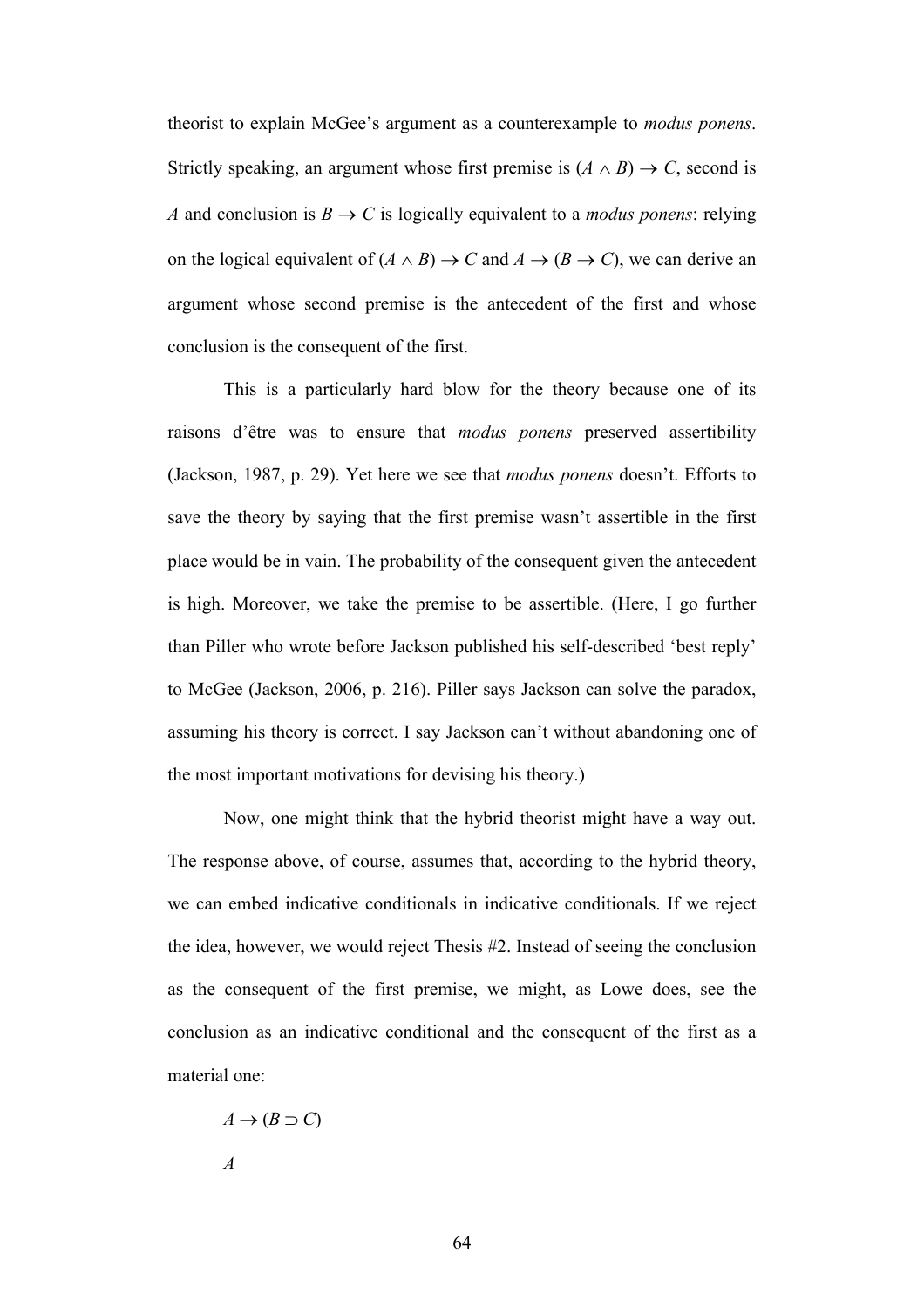$\therefore B \rightarrow C$ 

Note that, in what follows, I'll be talking about a fictional Lowe. While the real one makes no mention of probability, I'm casting the fictional one as a hybrid theorist who will, as we'll see in a counterexample, appeal to Adams' Thesis. Think 'A New Lowe', if you will.

Now, one reason, perhaps, for rejecting the embedding of indicative conditionals is that they carry implicatures and implicatures don't survive all embeddings. For example, if we say 'He's good at maths but not chess', we're committed to the implicature according to which there's a contrast between being good at maths and being good at chess. However, if we say 'He believes he's good at maths but not chess', we're not committed to that implicature. Similarly, then, when we say 'If *B*, then *C*', we might be committed to a set of implicatures while when we say 'If *A*, then if *B*, then *C*' we are not committed to the same set.<sup>7</sup>

That said, implicatures do survive some embeddings. For example, if we say 'She knows she's good at maths but not chess', we're committed to the implicature to which we weren't committed in 'He believes he's good at maths but not chess'. Namely, we're committed to the implicature according to which there's a contrast between being good at maths and being good at chess.

Now, coming back to Lowe where we left him, i.e. before I tried to reconstruct his motivation for rejecting the embedding of indicative

<sup>&</sup>lt;sup>7</sup> Note that some theorists – such as e.g. Christopher Potts – classify 'but' as a conventional implicature, and think that one distinguishing feature of conventional implicatures is that they do project out of pretty much all embeddings. I don't think this affects the larger points here but the interested reader can turn to Potts (2004).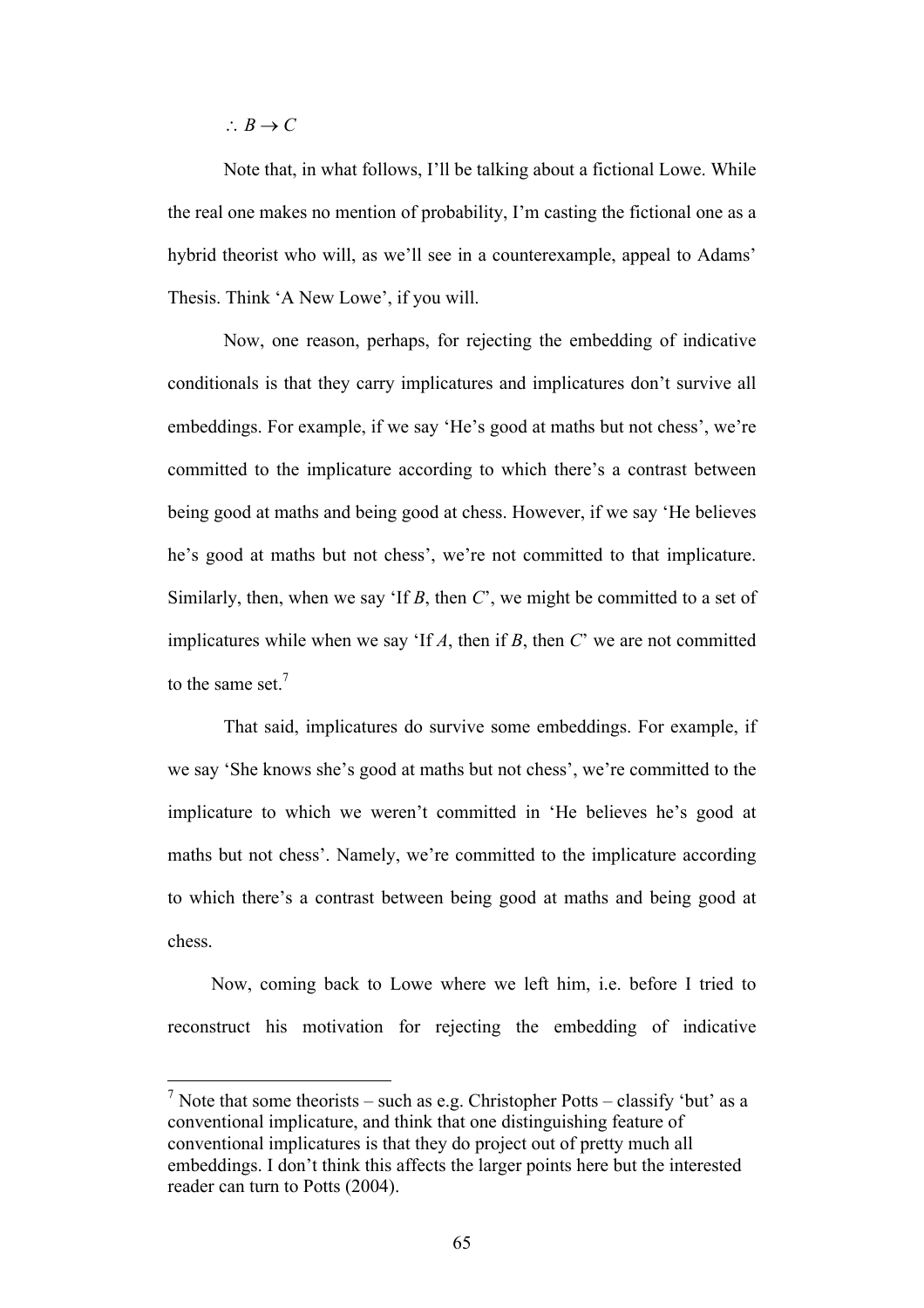conditionals – he does not argue that the first premise has the form  $A \rightarrow (B \supset$ *C*). Instead, he claims, the burden of proof is on McGee's shoulders to show that the first premise does *not* have this form. For Lowe,

it is enough that  $A \rightarrow (B \supset C)$  is not a patently implausible interpretation. … The burden of proof lies rather with McGee to show that his first premise genuinely *is* of the form  $A \rightarrow (B \rightarrow C)$ , since it is he who is relying on this assumption in order to challenge a deeply rooted principle of deductive inference. (1987, p. 46 [I've changed the letters])

As far as Lowe sees,

a reasonable degree of logical conservatism entitles us to see in McGee's example not a breakdown of *modus ponens* but rather a demonstration that the English indicative conditional is sometimes interpretable as a material conditional and sometimes not. (1987, p. 46)

There's a problem with this response. The burden of proof *does* lie with Lowe and he doesn't discharge it. To reject #2 and prove that McGee's argument isn't a *modus ponens*, it is not enough to provide an interpretation of the first premise which is not patently implausible. Just because it's not patently implausible that I'm currently at the library doesn't undermine the fact that I'm not. To begin to defend *modus ponens* as an argument which preserves assertibility, Lowe must provide some positive reason for believing that the first premise has the form  $A \rightarrow (B \supset C)$ . Not having done so, Lowe fails to respond to McGee.

If he *could* provide a reason, then one might think his theory an attractive one. He could explain the plausibility of the other two Theses. He'd

66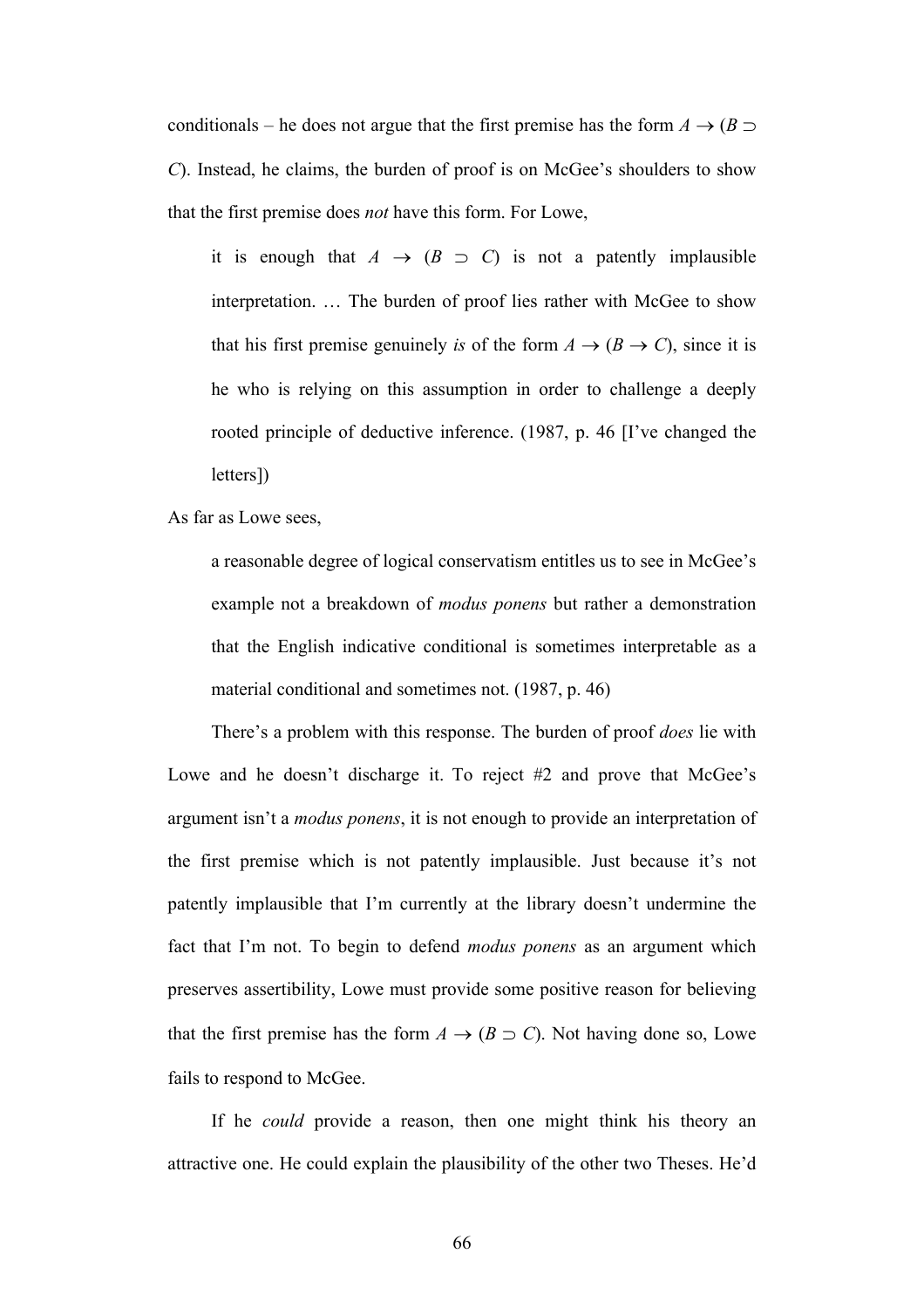accept #1 according to which the premises are true and the conclusion false. He finds the first premise assertable inasmuch as, on his formulation, it corresponds to 'If a Republican wins the election, then either it will be Reagan who wins or it will be Anderson' (Lowe, 1987, p. 45). He gives no reason to find the second premise unassertible but does give one to find the conclusion so:

no conversational point is normally served by *asserting* something of the form  $B \supset C$  where *B* and *C* are reasonably believed to be false, any more than it is by asserting something of the equivalent form  $\neg B \lor C$ . This is indeed why, although the circumstances of McGee's example it would be *reasonable to believe* the disjunction

Either it will be Reagan who wins the election or it will be Anderson,

it would not be conversationally appropriate to *assert* this. (Lowe, 1987,

p. 46, emphases in original)

Considering probabilities, we can bear out Lowe's position – finding the premises assertible but the conclusion not so, where the embedded connective in the first premise is a material conditional but the main connective in the conclusion is an indicative one. Adopting where necessary the numbers we used in the suppositional theory section (subsection 3.1), we can calculate the following probabilities for the premises and conclusion.

Turning to the first premise: from Adams' Thesis, we know that the assertibility of  $A \rightarrow (B \supset C)$  is equal to  $P((B \supset C) | A)$ . From material implication, we know that  $P((B \supset C) | A)$  is equal to  $P((\neg B \vee C) | A)$ . After all,  $(B \supset C)$  is logically equivalent to  $(\neg B \lor C)$ . Next, applying the Ratio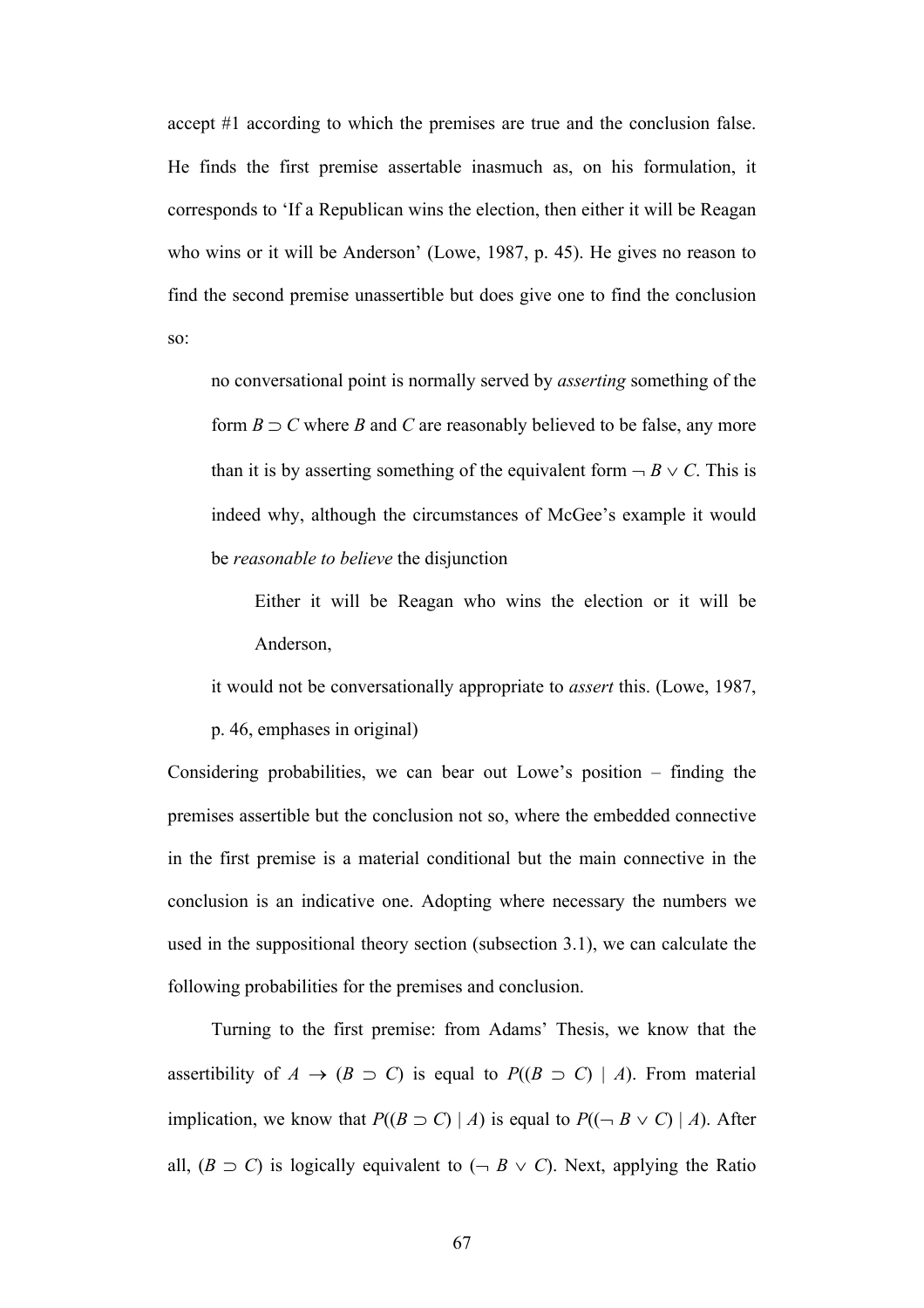Formula, we know that  $P((\neg B \lor C) \mid A)$  is equal to  $P((\neg B \lor C) \land A) \div P(A)$ . From the stipulation that  $\neg B \lor C$  is equal to *A*, we know that  $P((\neg B \lor C) \land$  $A$ ) ÷ *P*(*A*) is equal to *P*(*A*  $\land$  *A*) ÷ *P*(*A*). This stipulation that the probability that 'Reagan wins or Anderson does' is equivalent to the probability that 'A Republican wins' isn't controversial: there are two Republicans running in our scenario, Reagan and Anderson. And applying algebra, we calculate that *P*(*A*  $\wedge$  *A*) ÷ *P*(*A*) is equal to *P*(*A*) ÷ *P*(*A*).

Taking it from top to bottom, by artithmetic, the assertibility of  $A \rightarrow (B \bullet \mathbb{R})$  $\supset C$ ) is equal to  $P(A) \div P(A)$ . So, whatever  $P(A)$  (so long as it isn't zero), the probability of the first premise is 1.

Turning to the second premise: its probability is 0.8. The second premise is *A* to which, in subsection 3.1. of this chapter, we'd assigned this high probability.

And turning to the conclusion: its probability is 0.17. The conclusion is  $B \to C$  which, as we calculated in subsection 3.1. of this chapter also, has a low probability.

Lowe would accept #3 according to which *modus ponens* is valid. As he writes, 'it is more reasonable to appeal to the validity of *modus ponens* to show that McGee has misinterpreted the form of one of the sentences he invokes in his example' (Lowe, 1987, p. 46). Still, Lowe would have to provide a positive reason for believing that the first premise has the form  $A \rightarrow$  $(B \supset C)$ .

But Lowe's theory is no more attractive than that of his hybrid theorist colleague who took the argument to have the form  $A \rightarrow (B \rightarrow C)$ ;  $A$ ;  $\therefore B \rightarrow$ *C*. Lowe can't say *modus ponens* preserves assertibility either. If McGee's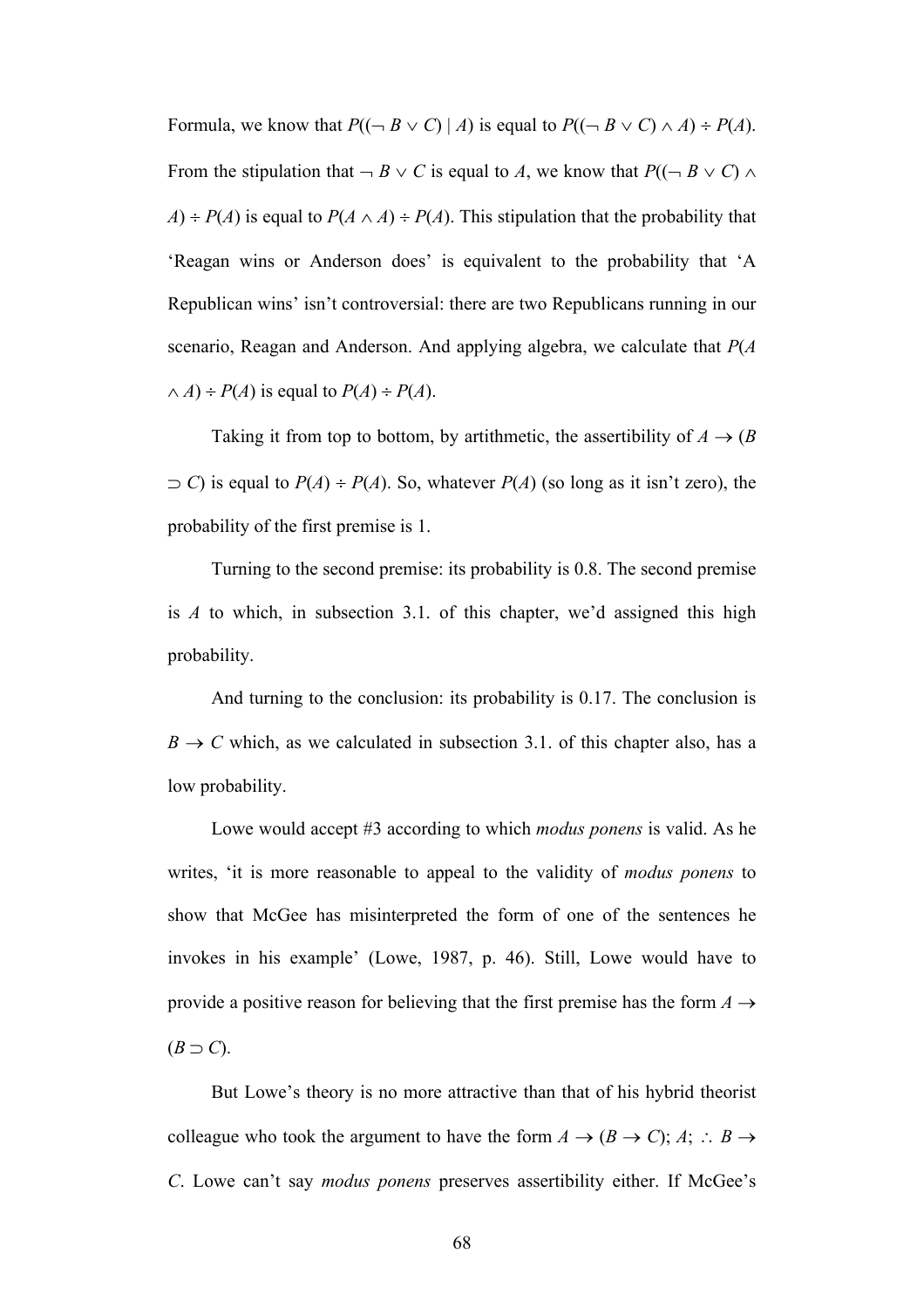argument were a *modus ponens* (i.e. the connective in the conclusion were not  $\rightarrow$  but  $\equiv$  and thereby the same connective as that in the consequent of the first premise), then the assertibility of the conclusion could be low still while those of the premises were high. Line 1 of the counterexample would say that the assertibility of  $(B \supset C)$  is equal to the probability of *C* given *B* and from here the calculation would be the same as that for the other hybrid theorist. (Even the non-fictional version of Lowe, as we saw earlier in this subsection, finds that it wouldn't be appropriate to assert the disjunction version of the conclusion.)

## *5. Concluding*

In this chapter, I sought to analyse largely from first principles Vann McGee's alleged counterexample to *modus ponens*. I focused on responses the material, possible-worlds, suppositional and hybrid theories of the indicative conditional would offer to the trilemma McGee's argument presents. The theses of the trilemma were:

#1 the premises are true and the conclusion is false;

#2 the argument is an instance of *modus ponens*; and

#3 *modus ponens* is valid.

We saw that the material theorist respond by rejecting #1. According to her, the conclusion is true inasmuch as it had a false antecedent. In trying to explain the plausibility of #1 by defending a surrogate thesis, however, the theorist introduced new problems.

Similarly, the possible-worlds theorist responded by rejecting #1. According to her, the first premise isn't true. In trying to explain the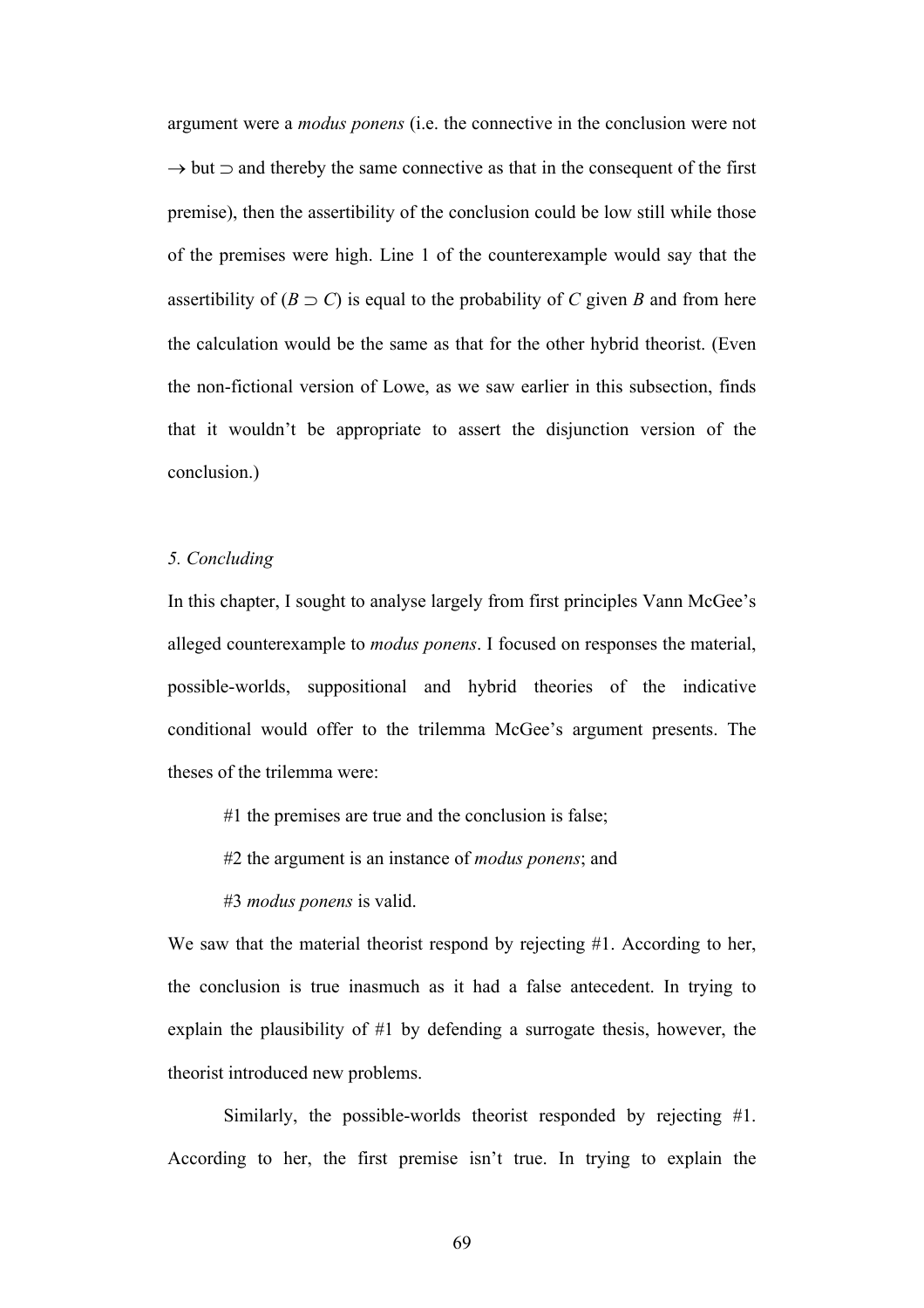plausibility of #1, however, the theorist offered a new formulation of the first premise but gave no positive reason for our accepting that new formulation.

The suppositional theorist responded to the trilemma by rejecting all theses. As she takes indicative conditionals to be non-propositional, she finds it's not the case that the premises are true or the conclusion false, that the argument is an instance of *modus ponens*, or that *modus ponens* preserves truth. While she could explain the plausibility of #1, she had to choose between explaining #2 and #3. Prevent her from explaining all three was the fact that however she defined *modus ponens*, her definition barred her from finding either that *modus ponens* is probabilistically valid or McGee's argument is an instance of *modus ponens*.

And the hybrid theorist responded by rejecting #1. For the same reason as the material theorist, the hybrid one finds the conclusion to be true: it has a false antecedent. The theory's tenet according to which conditionals are propositional proved an advantage and a disadvantage. On the one hand, it allowed the theory to remain consistent with the truth-functional account of meaning. On the other hand, however, it implied an unwelcome result: according to the theory, McGee's argument was an instance of *modus ponens* and probabilistically invalid – and this, when one of the theory's raisons d'être was to guarantee the probabilistic validity of *modus ponens*.

Along the way, I disagreed with Piller (1996) and a fictional Lowe (1987). While Piller's suppositional theorist rejects #2 on the grounds that the second premise in McGee's argument (viz. *A*) isn't the antecedent of the first (viz.  $A \wedge B$ ), mine does so – if at all – on the grounds that the conclusion and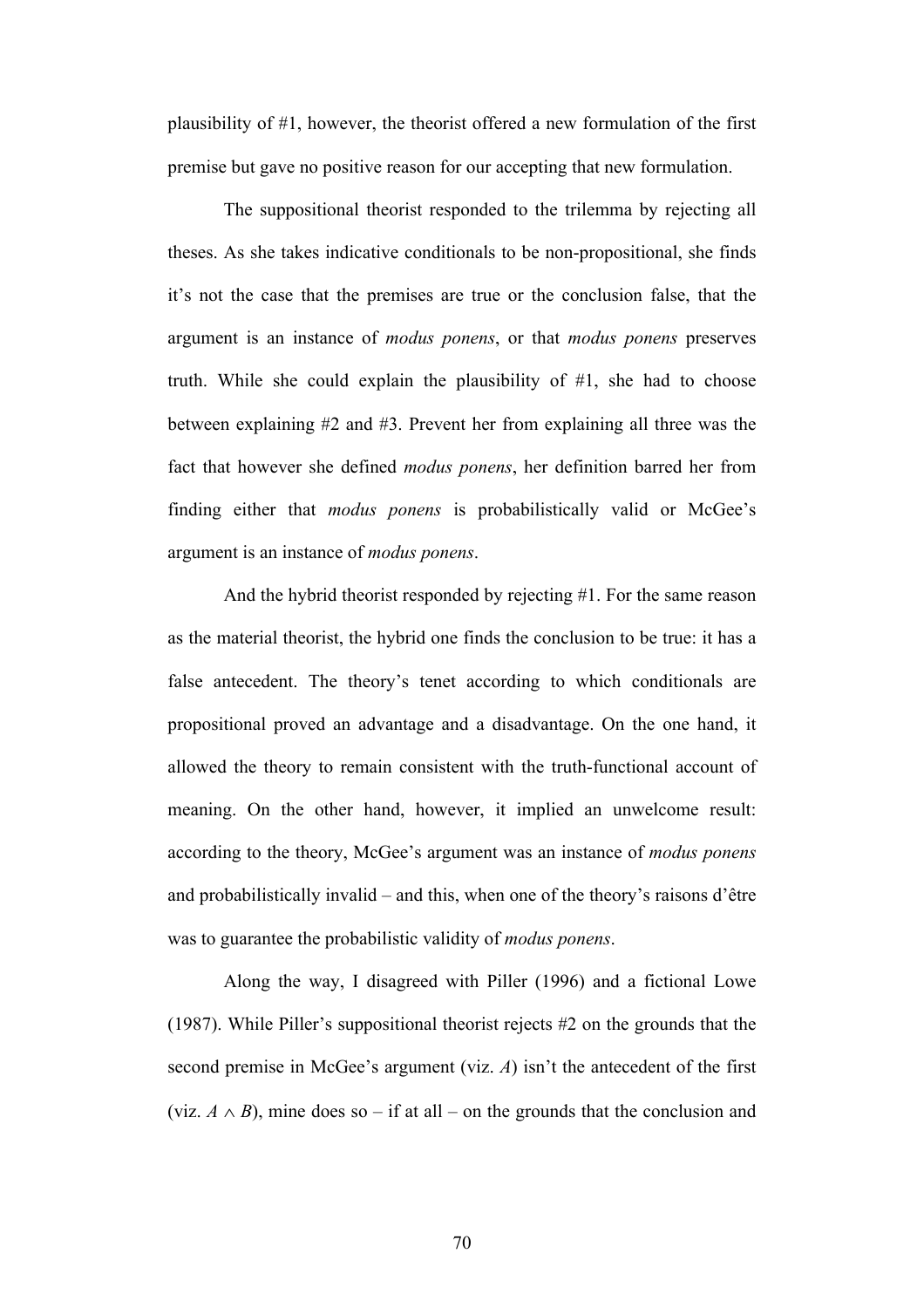consequent of the second premise aren't propositional. And while Lowe takes the hybrid theory to solve the paradox, I showed a flaw in his argument.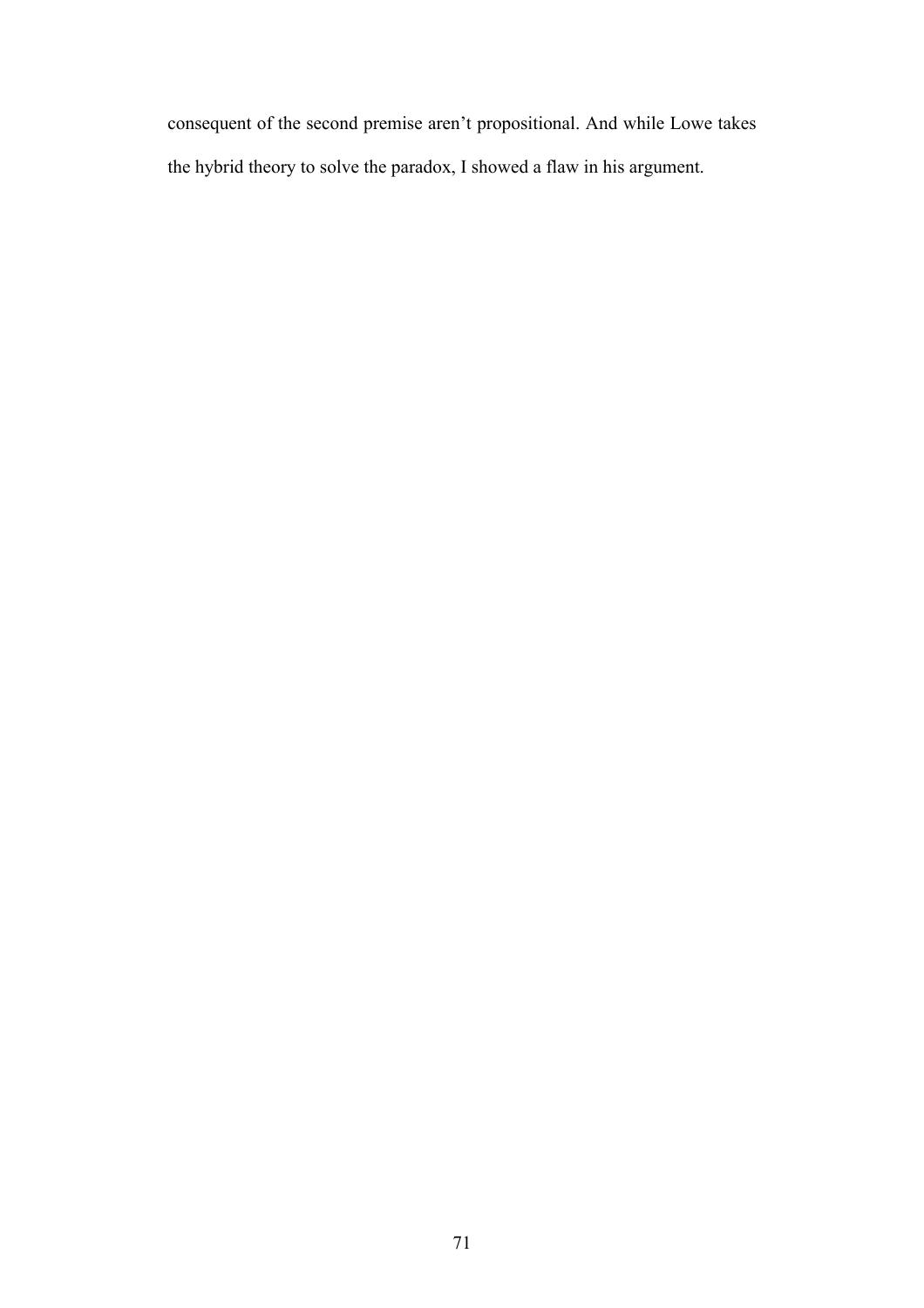#### CHAPTER 3

#### THE BARBERSHOP PARADOX

"'What, *nothing* to do?' said Uncle Jim. 'Then come along with me down to Allen's. And you can just take a turn while I get myself shaved'" (Carroll, 1894, p. 436). So begins Lewis Carroll's 'ornamental presentment' of an apparent counterexample to the validity of *modus tollens*.

Despite the progress logicians made on conditionals in the centuries following its publication and the attempts logicians made at offering a solution, the paradox remained without one. In this chapter, as I did in the case of McGee's in the previous one, I proceed largely from first principles in analysing Carroll's argument. I focus on the responses four theories of the indicative conditional would offer to the trilemma Carroll's argument presents.

Allen's is a shop where three barbers work: the eponymous Allen, Brown and Carr. The narrator, the young 'Cub', heads there with his two uncles, Jim and Joe. On the way, Uncle Joe makes a claim: 'Carr's *certain* to be in' and proceeds to prove it (Carroll, 1894, p. 436).

First, he submits that 'If Carr is out, it follows that if Allen is out Brown *must* be in' (Carroll, 1894, p. 436, emphasis in original). Uncle Jim grants this conditional: 'Of course he must … or there'd be nobody to mind the shop' (Carroll, 1894, p. 436). Next, Uncle Joe submits that 'the Hypothetical "if Allen is out Brown is out" is *always* in force' (Carroll, 1894, p. 437, emphasis in original). Again, Uncle Jim grants the conditional: 'ever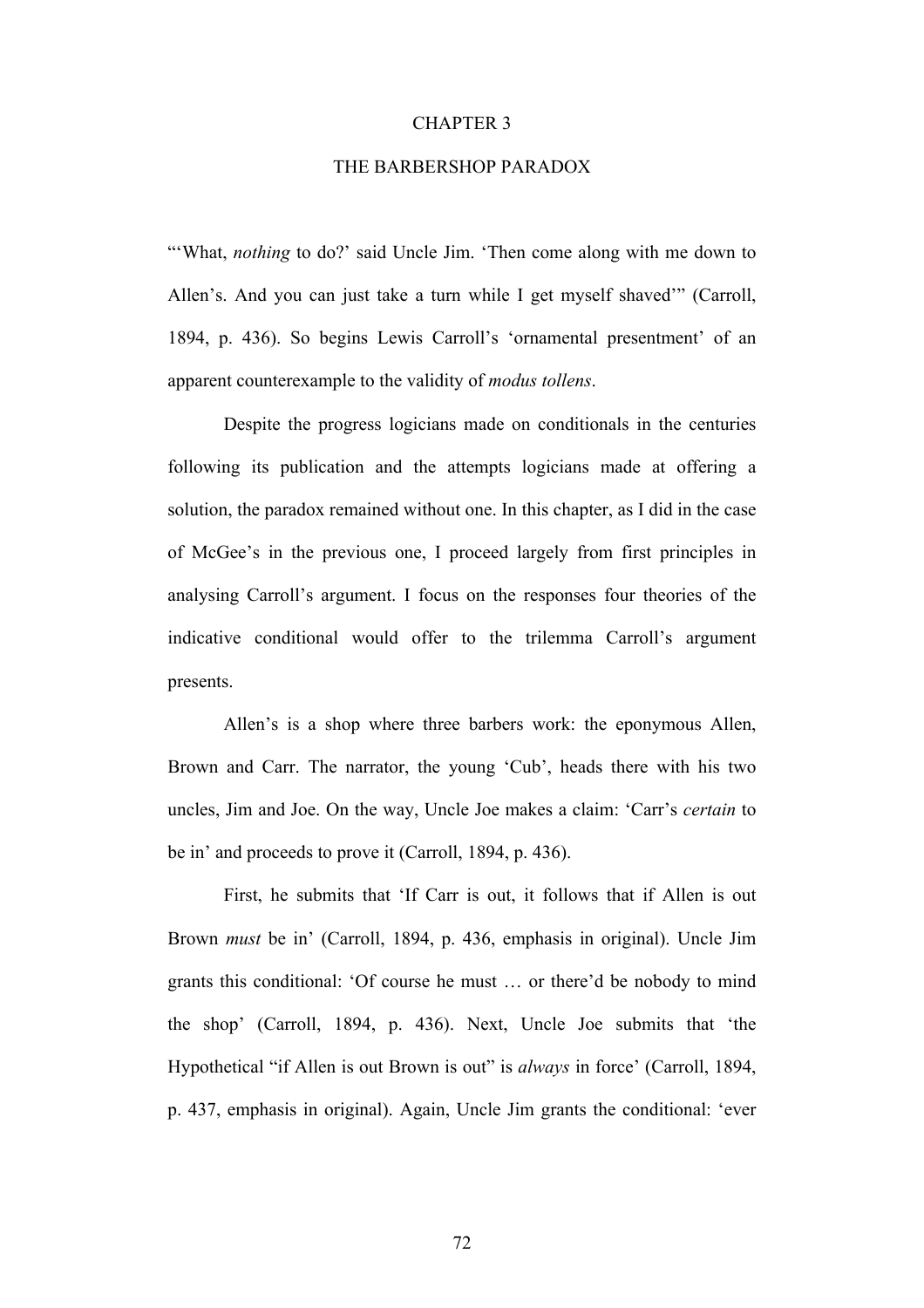since he had that fever [Allen]'s been so nervous about going out alone, he always takes Brown with him' (Carroll, 1894, p. 437).

From these two conditionals, ostensibly by *modus tollens*, Uncle Joe concludes 'Therefore Carr *cannot* be out' (Carroll, 1894, p. 437, emphasis in original). This leaves Uncle Jim looking 'thoroughly puzzled' (Carroll, 1894, p. 437).

Now, if we formalise the argument without modals and let *C* be 'Carr is out', *A* be 'Allen is out', *B* be 'Brown is *in*', we get:

$$
C \to (A \to B)
$$

$$
(A \to \neg B)
$$

$$
\therefore \neg C
$$

Of course, according to classical logic, this isn't an instance of *modus tollens*. While the conclusion might be the contradictory of the antecedent of the first premise, the second premise isn't the contradictory of the consequent of the first. To transform the argument into a *modus tollens* while maintaining the formalisation of the first premise, we'd rewrite the second as

$$
\neg (A \rightarrow B)
$$

If I'm not formalising the second premise in this way, i.e. if I'm formalising the negation as taking not wide but narrow scope, it's for three reasons:

(i) the negation in Carroll's original argument takes narrow scope. Uncle Joe says 'If Allen is out Brown is out' or in other words 'If Allen is out Brown is not in' (narrow). He doesn't say 'It's not the case that if Allen is out Brown is in' (wide). And I want to remain true to the scope Carroll used in his original argument;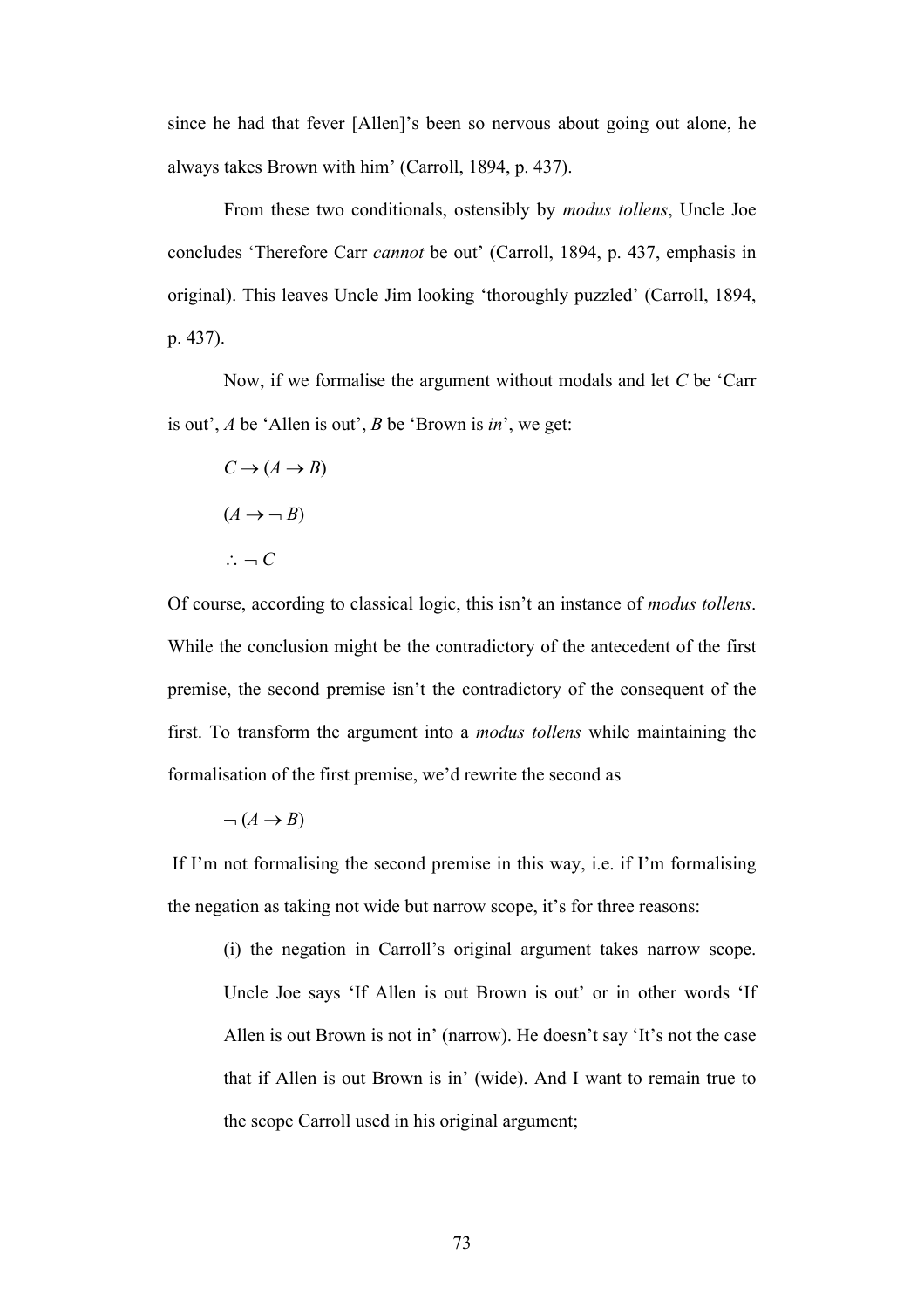(ii) if we assume the negation takes wide scope, we might not look further into Carroll's argument. With the negation taking wide scope, Carroll's argument would be similar to McGee's, which we've already examined: Carroll's second premise would have the form of the negation of McGee's conclusion and Carroll's conclusion the form of the negation of McGee's second premise. If we didn't look further into Carroll's argument, we'd miss out on the opportunity to make some interesting findings about how different theories of the indicative conditional grapple with negation – and I want not to miss out on that opportunity; and

(iii) for some of the theories we'll consider, namely the single-world and suppositional ones,  $A \rightarrow \neg B$  and  $\neg (A \rightarrow B)$  *are* equivalent, assuming *A* is possible or probable. So if we go ahead and formalise the negation with wide scope, we'd be foreclosing the possibility of considering a question under debate, namely 'Is Carroll's argument equivalent to a *modus tollens*?' – and I want not to foreclose that possibility.

Carroll isn't alone in offering a counterexample to *modus tollens*. James Williams Forrester (1984), Frank Veltman (1985), John Cantwell (2008), Niko Kolodny and John MacFarlane (2010), and Seth Yalcin (2012) do so too. I won't discuss Veltman explicitly as the argument he presents doesn't raise any question I don't answer in this chapter or the previous one. Veltman's argument is similar to Carroll's inasmuch as one premise contains an embedded conditional; and it's similar to McGee's inasmuch as there's no question about the scope of negation (Veltman's negation takes wide scope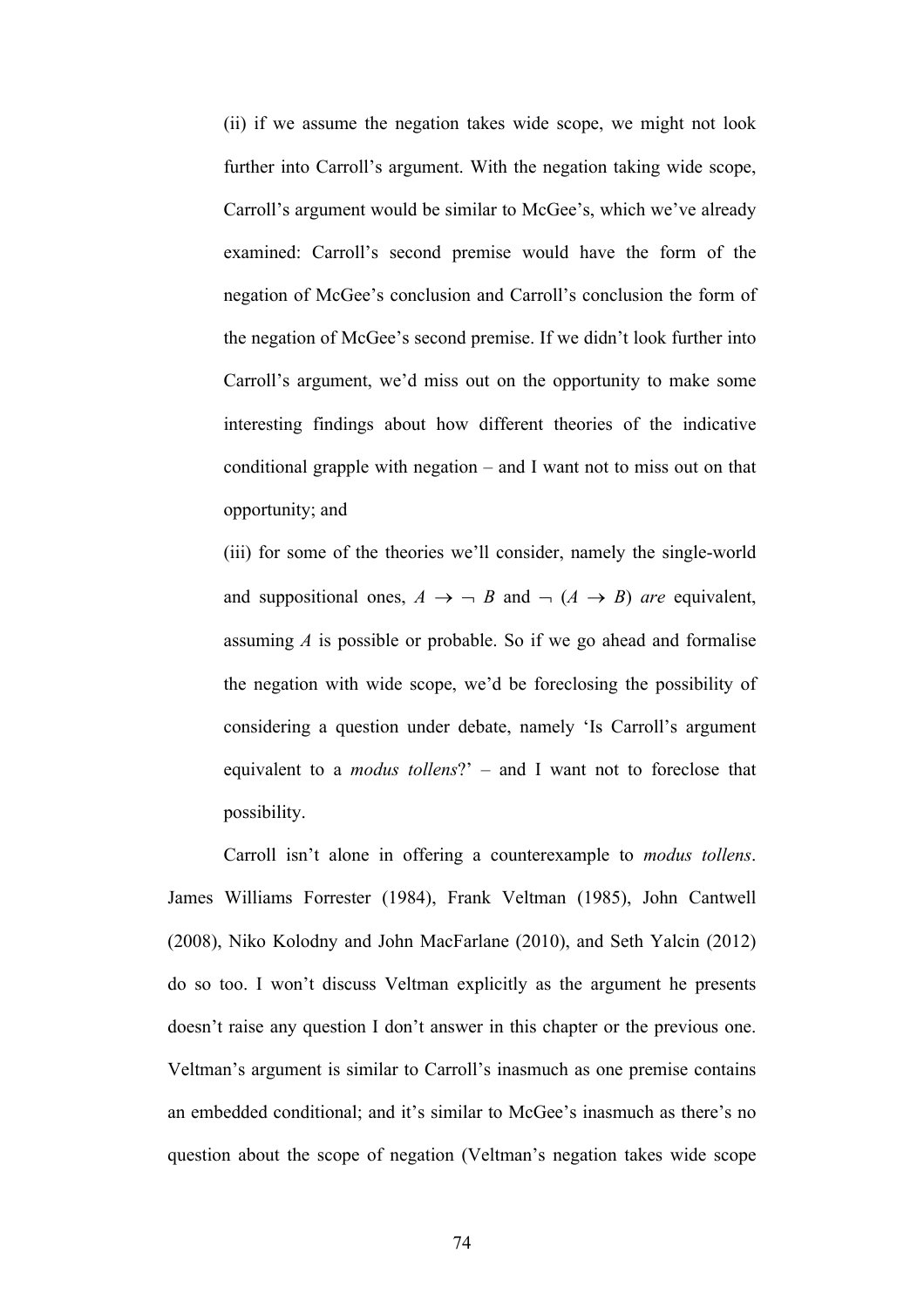(1985)). I'll discuss Forrester (1984), Cantwell (2008), Kolodny and MacFarlane (2010) and Yalcin (2012) in Chapter 4, as the arguments they present contain – not embedded conditionals but – embedded modals.

Likewise, I'm not alone in offering a discussion of Carroll. Alfred Sidgwick (1894), William Johnson (1894), Bertrand Russell (1905), Pavel Florensky (1914/1997), Arthur Burks and Irving Copi (1950) and, more recently, Michael Rhodes (2012) do so too. None of the initial respondents had modern theories of indicative conditionals at their disposal; and Rhodes focuses on comparing two of the earlier twentieth-century solutions rather than discussing modern theories.

In this chapter, I consider Carroll's argument in light of the material (inspired by Grice (1961, 1975 and 1989)), possible-worlds (inspired by Stalnaker (1981) and Lewis (1976)), suppositional (inspired by Adams (1975) and Edgington (1995 and 2014)) and hybrid (inspired by Jackson (1987)) theories. Specifically, I examine how the theories respond to an inconsistent triad of the following three individually plausible but jointly inconsistent theses:

#1 the argument is invalid, i.e. it's possible that the premises are true, while the conclusion is false;

#2 the argument is equivalent to an instance of *modus tollens*, i.e. the second premise of the argument is the contradictory of the consequent of the first, and the conclusion is the contradictory of the antecedent or since it's plausible that  $A \rightarrow \neg B$  is equivalent to  $\neg (A \rightarrow B)$ ; and #3 *modus tollens* is valid, i.e. any argument in which the second premise is the contradictory of the consequent of the first and the

75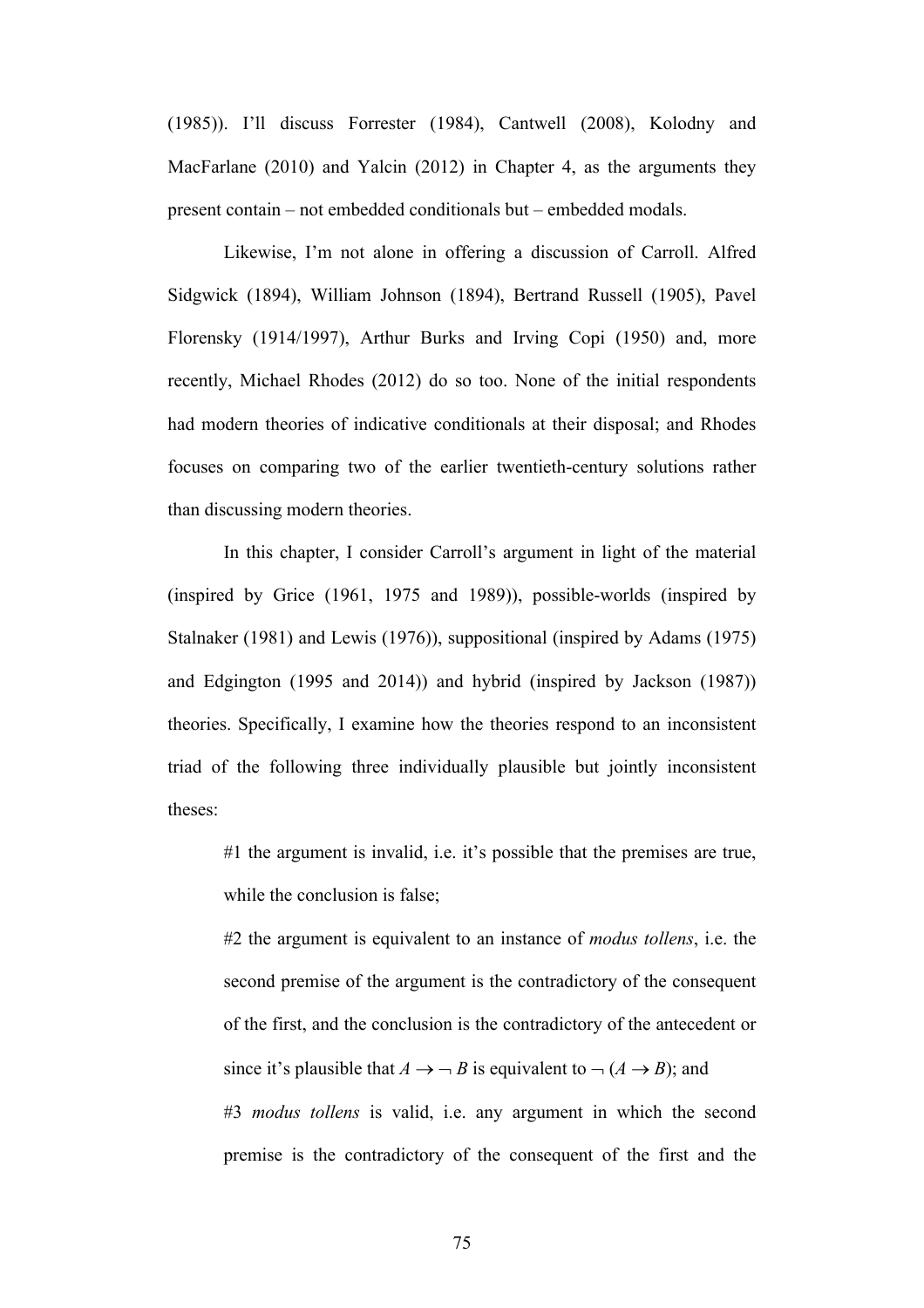conclusion is the contradictory of the antecedent of the first premise is valid.

Of course and again, according to classical logic, #2 isn't true. But part of the challenge for the theories is to explain why it might be plausible. As we'll see, not all theories can explain the plausibility of all three theses at once – and to solve the trilemma they must. Moreover, the theories which can explain the plausibility of all three theses at once face problems of their own.

In section 1, I present the material theory and show that it rejects Thesis #2 and can explain at most the plausibility of two theses. In section 2, I present the possible-worlds theory and show that it rejects Thesis #1 but can't explain its plausibility. In section 3, I present the suppositional theory and show that it rejects all theses and, like the material theorist when it comes to – not the theses but – the total, can explain at most two theses. In section 4, I present the hybrid theory and show that it rejects Thesis #2 and can explain its plausibility. In section 5, I conclude.

# *1. The material theory*

Recall that according to the material theorist, an indicative conditional  $Q \rightarrow R$ is true if and only if the corresponding material conditional  $Q \supset R$  is true. In other words, 'If *Q*, then *R*' is true if and only if *Q* is false or *R* is true. For example, let *Q* be 'Ben's on sabbatical' and *R* be 'he's in Australia'. The indicative conditional 'If Ben's on sabbatical, then he's in Australia' is true if and only if it's not the case that Ben's on sabbatical or it is the case that he's in Australia.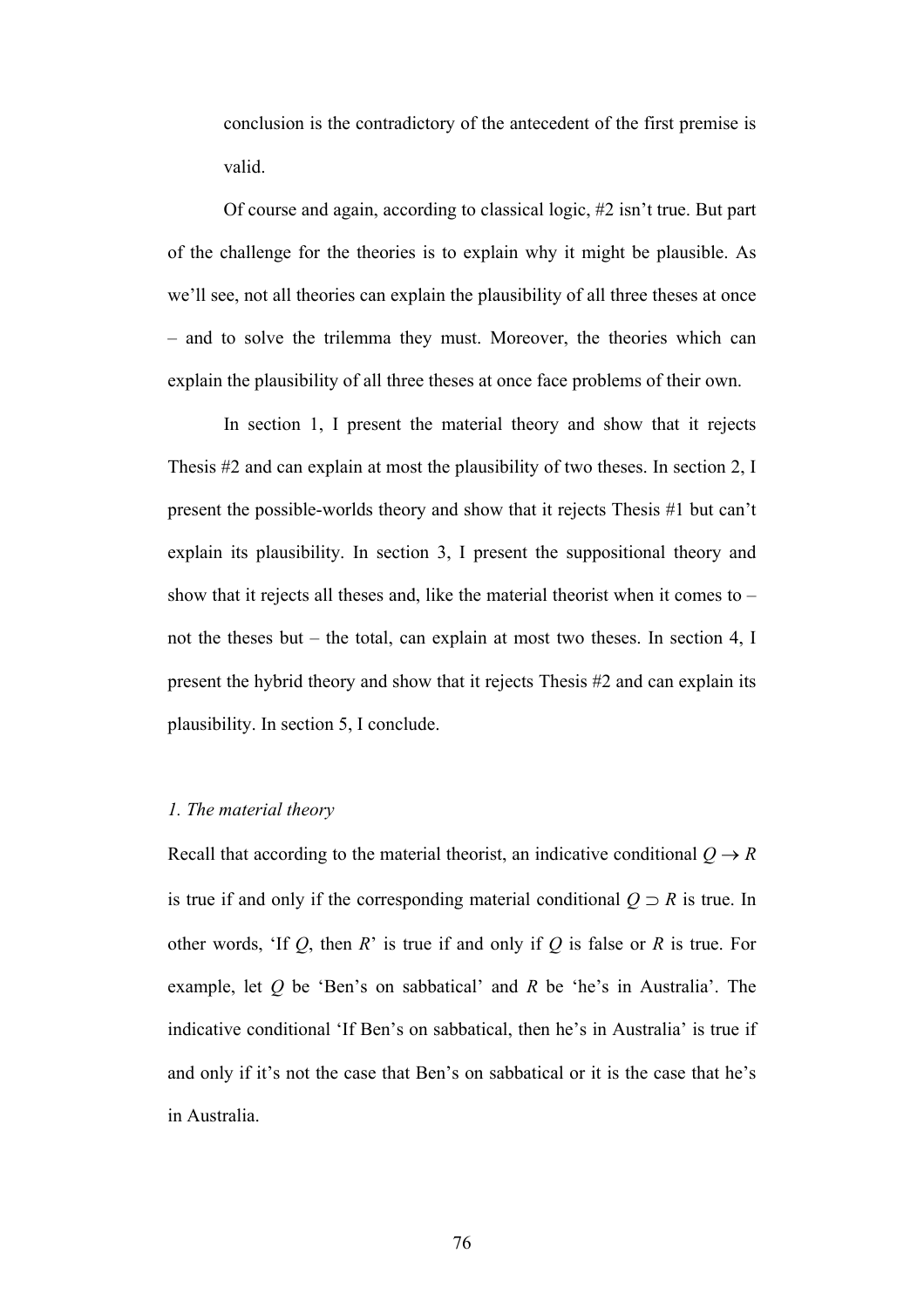Now, considering Carroll's story, the material theorist might see the following fact as the source of Uncle Jim's puzzlement: among the viable combinations of who might be in/out, it's not necessarily the case that Carr is in. Indeed, there are the following eight *possible* combinations =  $2<sup>3</sup>$ .

|                | $\boldsymbol{A}$ | $\boldsymbol{B}$ | $\cal C$ |
|----------------|------------------|------------------|----------|
| $\mathbf{1}$   | In               | In               | In       |
| $\overline{2}$ | $\rm{In}$        | Out              | In       |
| $\overline{3}$ | Out              | In               | In       |
| $\overline{4}$ | Out              | Out              | In       |
| 5              | $\rm{In}$        | In               | Out      |
| 6              | $\rm{In}$        | Out              | Out      |
| $\tau$         | Out              | $\rm{In}$        | Out      |
| 8              | Out              | Out              | Out      |

Table 3: Possible combinations for who, among the barbers, might be in/out

And among those eight, only five are viable in Carroll's scenario. The second premise rules out possible combinations #3 and #7. Each suggests that Allen is out and Brown is in. Similarly, the first premise rules out possible combination #8. It suggests that all barbers are out. And among the five viable combinations, #5 and #6 have Carr out.

In this section, I show how the material theory can explain Thesis #3. I also show how the theory must choose between explaining Theses #1 and #2.

*1.1. Explaining Thesis #3:* modus tollens *is valid*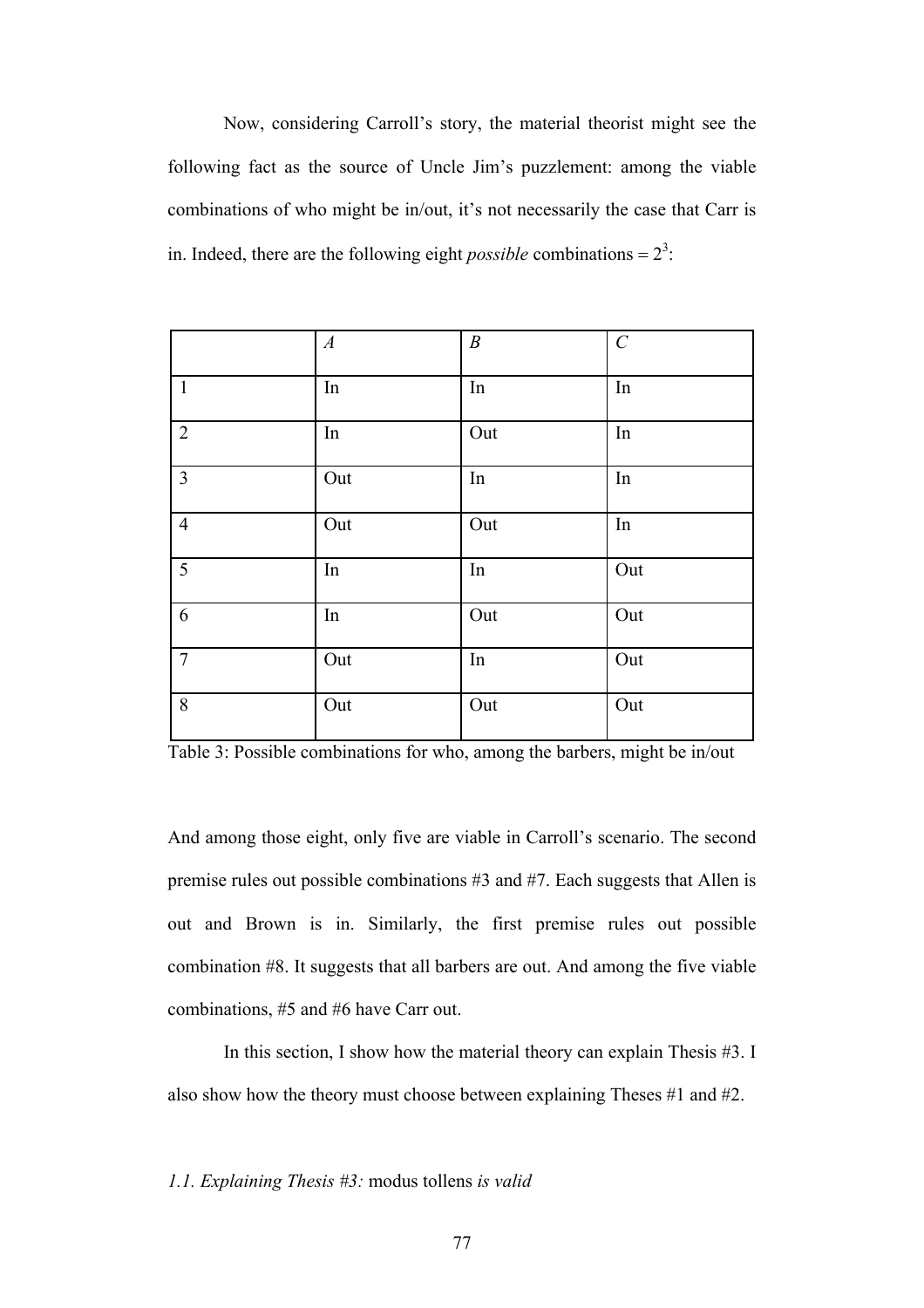According to the material theory, Carroll's argument doesn't falsify Thesis #3. There's no question whether *modus tollens* is valid, i.e. where the premises of an argument are those of a *modus tollens* and true, the conclusion will necessarily also be true.

Suppose that both premises of a *modus tollens* argument are true. Then the consequent of the first must be false. The second premise is true and the contradictory of the first. But then, according to the material theory, the antecedent of the first premise must be false. To be true, a conditional with a false consequent must have a false antecedent. It follows that the conclusion must be true, since the antecedent of the first premise is false and the contradictory of the conclusion.

Carroll's argument isn't a counterexample to this. Its premises aren't those of a *modus tollens* (Russell, 1905). According to the material theory, the premises have the form:

$$
C \supset (A \supset B)
$$

$$
A \supset \neg B
$$

On the material account, the second premise  $A \supset \neg B$  isn't the contradictory of the consequent of the first  $A \supset B$ . As we have seen, according to the account, an indicative conditional  $Q \rightarrow R$  is true if and only if the corresponding material conditional  $Q \supset R$  is true. And it isn't the case that  $A \supset B$  is true if and only if  $A \supset -B$  is false. For example, where *A* is false, both conditionals are true. With the second premise not being the contradictory of the consequent of the first, Carroll's argument doesn't justify worries about *modus tollens* not being truth-preserving, since it isn't an instance of *modus tollens*.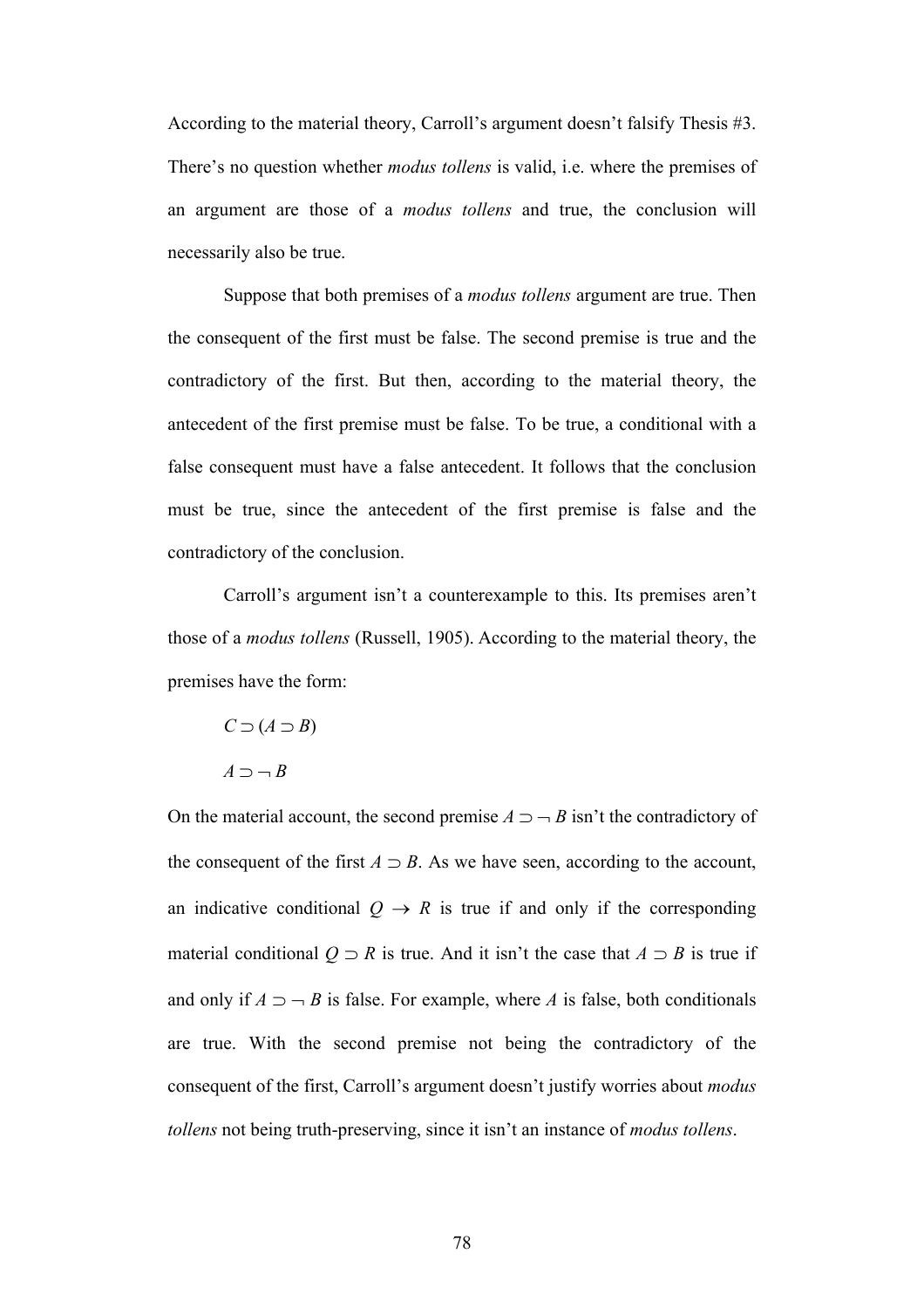Moreover, it doesn't justify worries about valid argument forms not being truth-preserving either, since it's not classically valid. The argument can have true premises and a false conclusion. Just let *A* be false and *C* be true. Here, the truth value of *B* doesn't matter. Where *C* is true and *A* is false, the first premise will be true. The main connective is a conditional which has a true antecedent and true consequent. Where *A* is false, the second premise is also true. The main connective is a conditional which has a false antecedent. And where *C* is true, the conclusion is false. The main connective is a negation whose argument is true.

Even if we avoid the scenario where the second premise seems to be the contradictory of the consequent of the first, though logically it isn't, the material theorist faces problems. One way to avoid the scenario is to reformulate the second premise such that it's the logical contradictory of the consequent of the first:

# $\neg$   $(A \supset B)$

Now, the new premise reads 'It's not the case that if Allen is out, then Brown is in' and  $\neg$  (*A*  $\supset$  *B*) is much stronger an assertion than the original *A*  $\supset$   $\neg$  *B* 'If Allen is out, then Brown is out'. According to the material theorist, the new formulation is equivalent to  $A \wedge \neg B$  'Allen is out and Brown is out' – a conjunction rather than a conditional and one we wouldn't accept. We don't know whether either conjunct is true, whether Allen or Brown is out (Veltman, 1985, p. 26).

#### *1.2. Distinguishing between truth and assertability*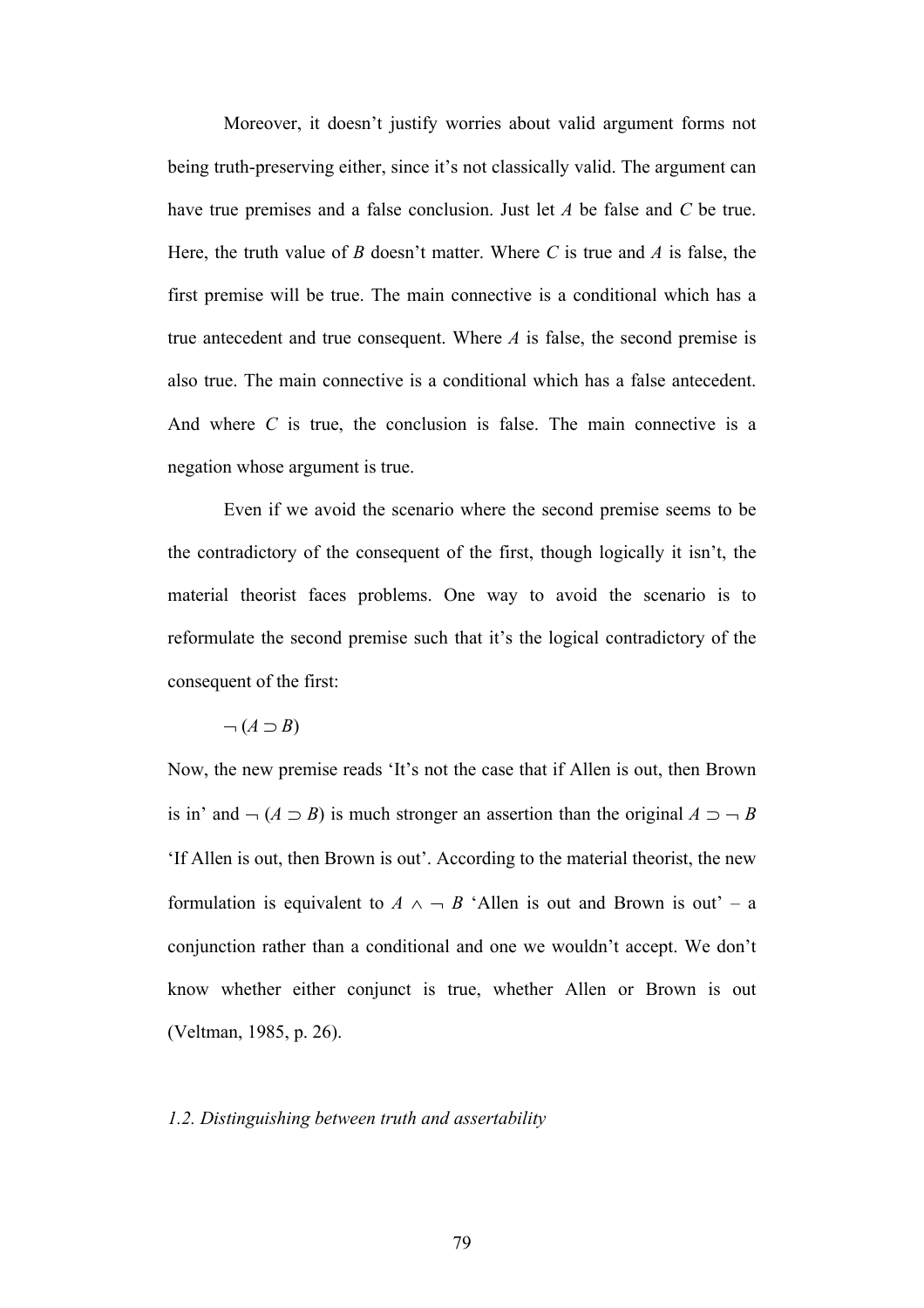So far, the material theory has a virtue: it explains the thesis according to which the argument is invalid. The theory shows that the conclusion doesn't follow from the premises. The theory has a failing, however: it doesn't explain Thesis #2 according to which the second premise is the contradictory of the consequent of the first. We take 'If Allen is out, then Brown is out' to deny 'If Allen is out, then it's not the case that Brown is out' yet the theory maintains that the one doesn't contradict the other (as we saw in passing in subsection 1.1.). Both conditionals can be true when it's not the case that Allen is out.

Drawing on the concept of assertability we saw in Chapter 1, a material theorist would argue that we take the second premise of Carroll's argument to be the contradictory of the consequent of the first not because they can't both be true – as we've seen, they can be – but rather because the one is assertable if and only if we can deny the other. In normal circumstances, again, saying both 'If Allen is out, then Brown is out', and also 'If Allen is out, then it's not the case that Brown is out' wouldn't be reasonable. However, as we'll see, in introducing the concept of assertability, the material theorist faces a dilemma.

## *1.3. Framing the dilemma*

Having introduced the concept of assertability, the material theorist now faces a dilemma: show that  $A \supset \neg B$  denies  $A \supset B$  or not. Either way, she can't explain Thesis #1 or Thesis #2.

Reformulating them in the relevant terms for the material theorist: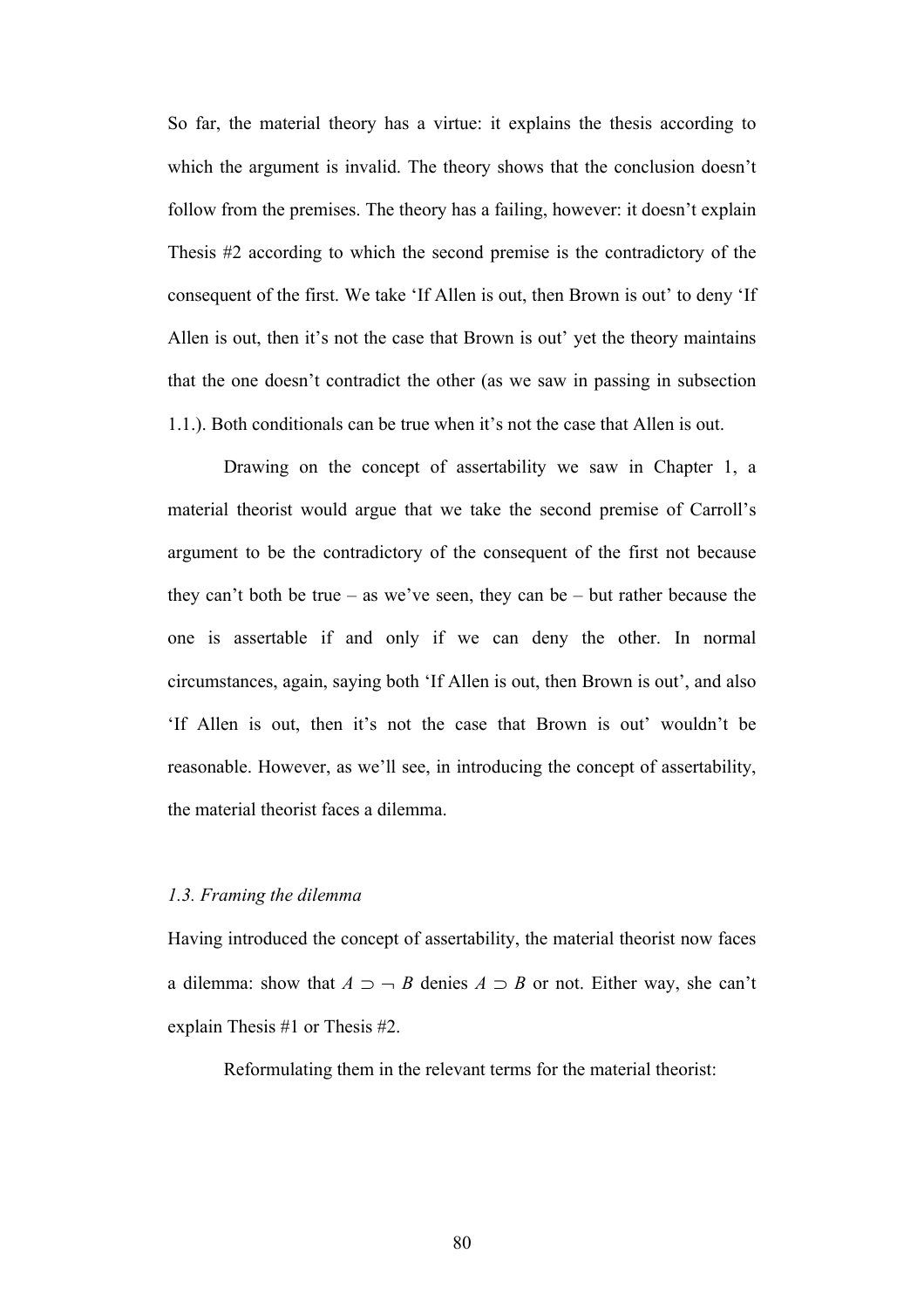Thesis #1: the argument doesn't preserve assertability, i.e. while the premises are such that we might assert them, the conclusion is such that we wouldn't.

Thesis #2: the second premise in Carroll's argument denies the consequent of the first. In other words, 'If Allen is out, then Brown is out' denies 'If Allen is out, then Brown is in'.

If the theorist can show that  $A \supset \neg B$  denies  $A \supset B$ , then she can explain Thesis #2 but not #1. And if she can't show that  $A \supset \neg B$  denies  $A \supset B$ , then she can explain #1 but not #2. Let's consider each horn in turn, taking the second first.

Note, before we do, that the dilemma which the material theorist faces here is different from that which the suppositional theorist faced in Chapter 2. The suppositional theorist had to choose between explaining the plausibility of – not #1 and #2, i.e. that *the argument under consideration is invalid* and *it has the form of a classically valid argument form* but – #2 and #3, i.e. *the argument under consideration has the form of a classically valid argument form* and *the classically valid argument is valid*.

*1.4. Trying to explain reformulated Thesis #2: the second premise denies the consequent of the first*

To explain Thesis #2, the material theorist would deny

(i)  $A \supset B$  is true if and only if  $A \supset B$  isn't

and argue

(ii) we can assert  $A \supset B$  if and only if we can deny  $A \supset B$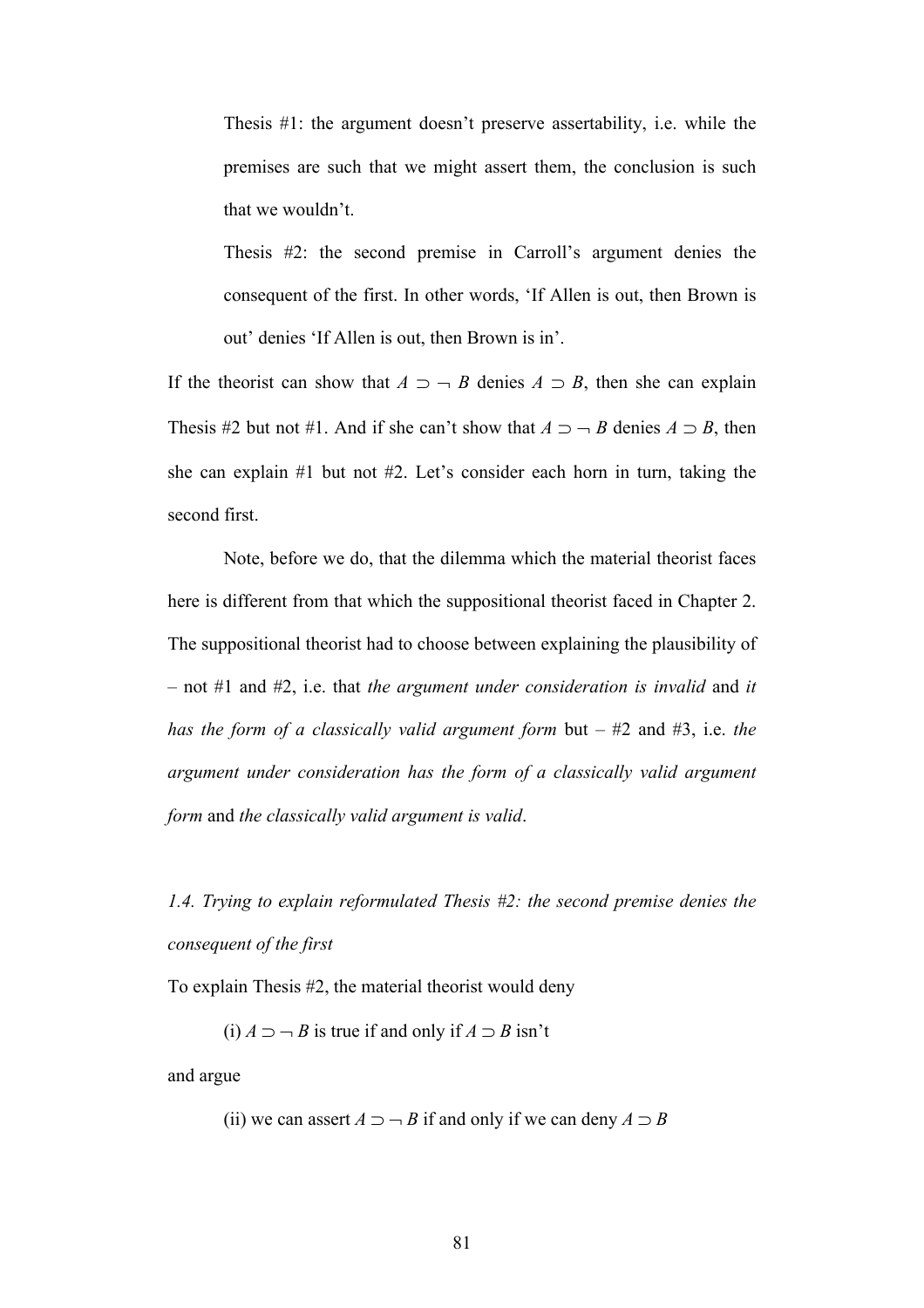claiming that the thesis supports (ii) and not (i). But there's a difference between the thesis the theorist wants to prove (ii) and, as we'll see, the thesis the theorist can prove (iii):

(iii) we can assert  $A \supset B$  only if we cannot assert  $A \supset B$ 

The difference is twofold: she wants to prove a biconditional (if and only if, i.e. that the one side is a necessary and sufficient condition for the other) but can prove only a conditional (only if, i.e. that the one side is a necessary – but not sufficient – condition for the other); and she wants to prove that if we can assert  $A \supset \neg B$ , then we can deny  $A \supset B$  but can prove only that we cannot assert  $A \supset B$ .

To *try* to show that the thesis supports (ii) and not (i), the material theorist could seek to prove that  $A \supset \neg B$  and  $A \supset B$  are not co-assertable. The proof relies on two maxims of conversation:

Assert the stronger rather than the weaker (Grice, 1961, p. 132); and

Don't assert what you don't believe (Grice, 1975, p. 46).

(See Chapter 1 (subsections 1.1.1. and 1.2.) for discussion of these maxims.)

Suppose  $A \supset \neg B$  and  $A \supset B$  *are* co-assertable. This implies that we believe both conditionals to be true. If we didn't believe  $A \supset B$  and  $A \supset B$  to be true, they wouldn't be assertable. In saying them, we would be saying something we didn't believe to be true. This in turn implies that we believe *A* to be false. If *A* were true, then according to the truth table of the material conditional, one conditional would be false. But if we believe *A* to be false, then neither conditional is assertable. In asserting the conditionals, we would be asserting weaker sentences when we could be asserting a stronger one. We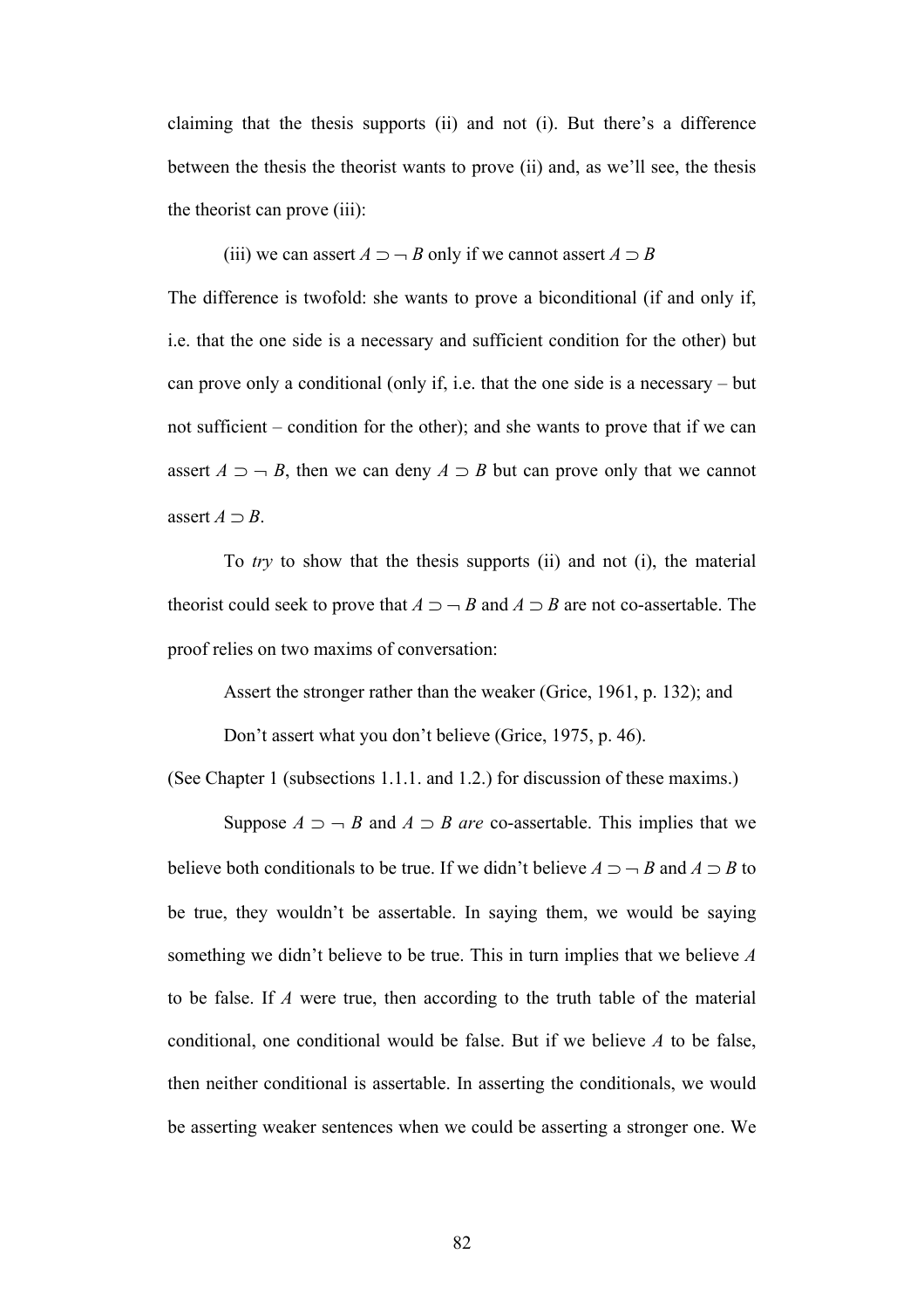could assert  $\neg A$ . It entails  $A \supset \neg B$  and  $A \supset B$  but not vice versa. So we must abandon our initial supposition that  $A \supset B$  and  $A \supset B$  can be co-assertable.

This proof doesn't help the theory. The proof shows that the second premise isn't assertable when the consequent of the first one is and vice versa (iii). It doesn't show, however, that the second premise denies the consequent of the first and vice versa – and to explain Thesis  $\#2$  it must. From the fact that, when we assert the second premise, we can't assert the consequent of the first it doesn't follow that, when we assert the second premise, we can deny the consequent of the first. (Here, I understand 'denying *p*' as being equal to 'asserting not-*p*'.) Just because, not knowing where Mike is, I can't assert 'Mike is in the USA' doesn't mean I can deny 'Mike is in the USA'. He might very well be there, I don't know!

Here, to explain Thesis #2, the material theorist must be able to show that when we can assert the second premise, we can deny the consequent of the first. Showing that the two aren't co-assertable is not sufficient. In other words, the proof shows something weaker than we want here. It shows (iii) rather than (ii).

While showing (iii) if not (ii) gives the material theorist a partial solution, one needn't think she's in better a position than other theorists. While the material theorist might receive a pass here, she'd receive a fail elsewhere. Recall that, in the previous chapter, the material theorist found unassertable a sentence we might assert.

*1.5. Trying to explain reformulated Thesis #1: the argument doesn't preserve assertability*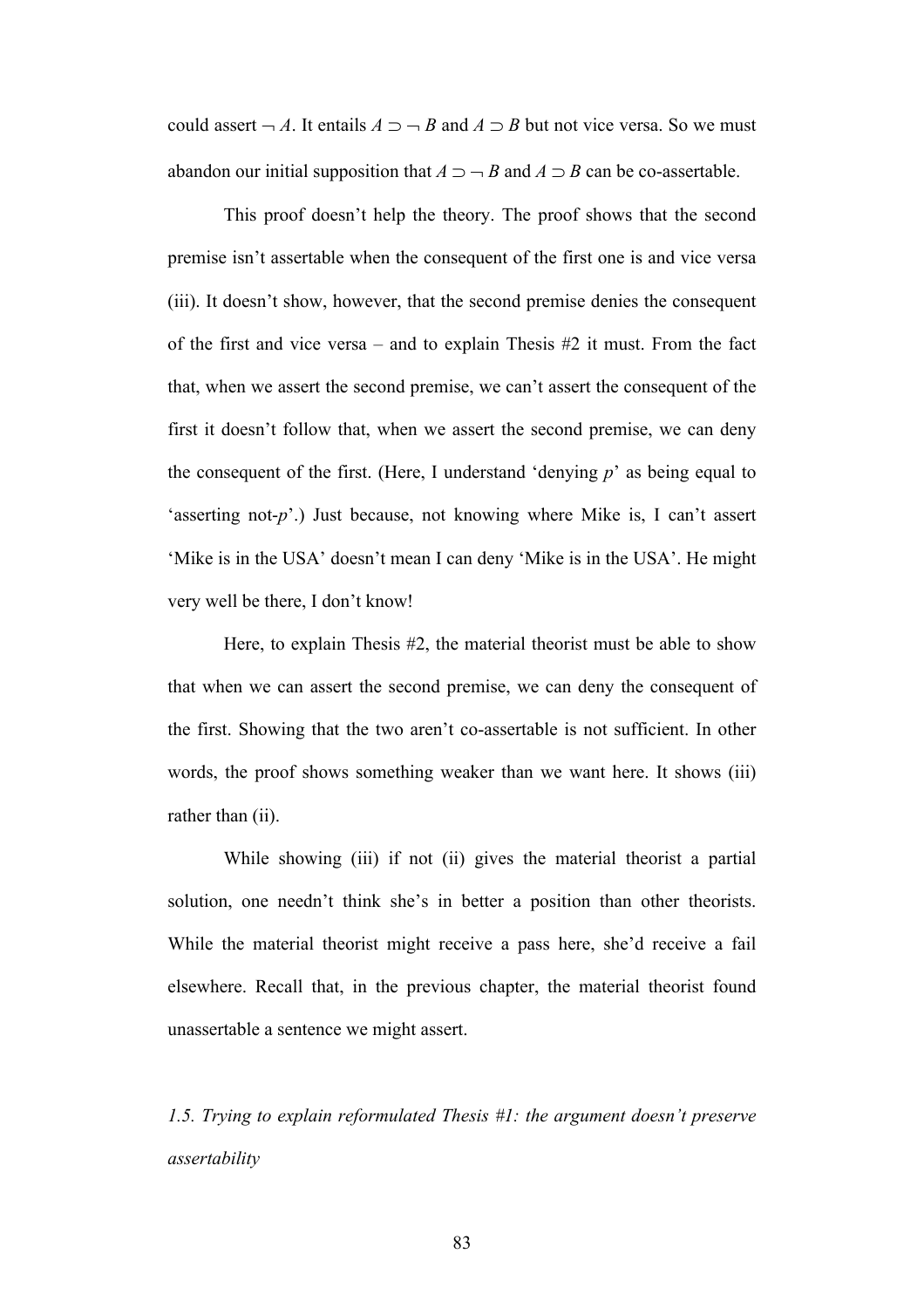Moreover, a successful explanation of Thesis #2 would bar the material theorist from explaining Thesis #1, according to which the conclusion is such that we wouldn't assert it. Given that the material theorist has explained Thesis #2, and shown that the second premise denies the consequent of the first, the following two principles of assertability would commit the material theorist to saying that the conclusion must also be assertable:

Principle #1

If we can assert a conditional and deny its consequent, then we must be able to deny its antecedent.

Principle #2

We can deny a statement if and only if its negation is assertable.

Briefly on Principle #1 – assuming the material theorist accepts *modus tollens* and wants to have a surrogate for Thesis #3, she will accept Principle #1. It's just a reformulation of *modus tollens* in terms of assertability rather than validity. Granted, the material theorist wouldn't say that every argument which is valid preserves assertability. One of the paradoxes of material implication – *Q*; Therefore, if *R*, then  $Q$  – is a counterexample. But it doesn't follow that the material theorist would say that *modus tollens* doesn't preserve assertability. *Modus tollens* is different from the paradoxical argument. The paradox is (materially) valid but seems invalid. In contrast, *modus tollens* is (materially) valid and seems valid.

Now if, as we have seen, we can assert  $C \supset (A \supset B)$  and can deny  $A \supset$ *B*, then, by Principle #1, we will be able to deny *C*. And if we can deny *C*, then, by Principle #2, we will be able to assert  $\neg C$ .  $\neg C$  will be assertable – despite the thesis that it isn't.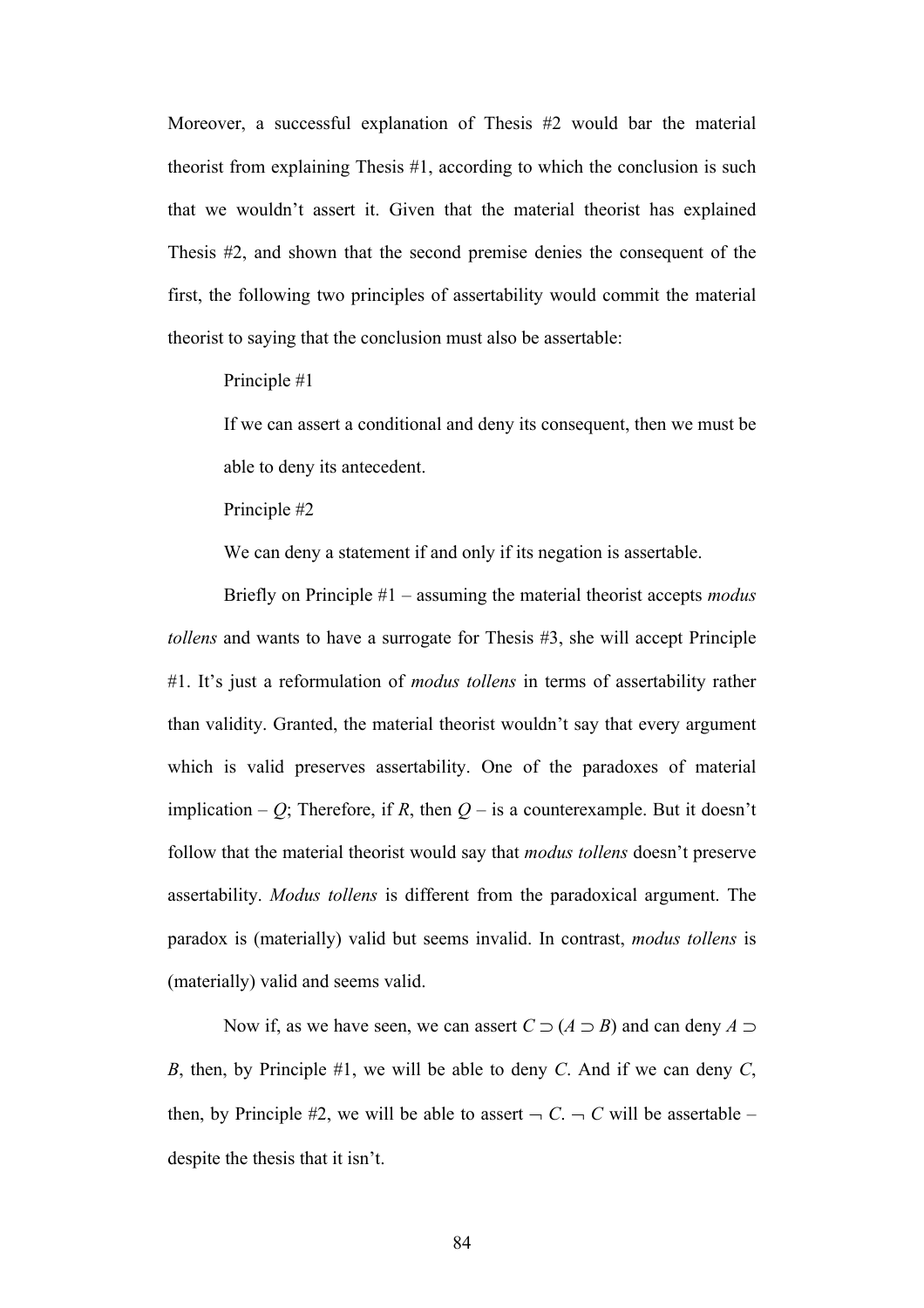Note that the principles aren't controversial. For example, if we can assert 'If Elena isn't in the Grad Room, then she's at the library' and can deny that she's at the library, then we can deny that she isn't in the Grad Room (Principle #1). Furthermore, if we can deny that she isn't in the Grad Room, then we can assert 'Elena's in the Grad Room' (Principle #2).

Now, the material theorist can explain the thesis that the conclusion isn't assertable and avoid undermining the main tenet by abandoning the claim that  $A \supset \neg B$  denies  $A \supset B$ . By doing so, she allows a scenario where we can assert  $A \supset \neg B$  and  $C \supset (A \supset B)$  without having to deny *C*. While we can't assert  $A \supset B$  in this scenario, it doesn't follow from the fact that we can't assert  $A \supset B$  that we can deny it, and so Principle #1 need not apply.

This doesn't, however, help the theory either. Granted, it enables the material theorist to explain Thesis #1. However, obviously, in abandoning the explanation that  $A \supset \neg B$  denies  $A \supset B$ , the theorist can no longer even begin to explain Thesis #2.

## *1.6. Making Carroll's argument classically valid*

Even if we avoid the scenario where the second premise fails logically to contradict the consequent of the first, the material theorist faces problems. One way to avoid the scenario is to reformulate the second premise such that it's the logical contradictory of the consequent of the first:

$$
\neg(A \supset B)
$$

Now, the new premise reads 'It's not the case that if Allen is out, then Brown is in' and  $\neg$  (*A*  $\supset$  *B*) is much stronger an assertion than the original *A*  $\supset$   $\neg$  *B* 'If Allen is out, then Brown is out'. According to the material theorist, the new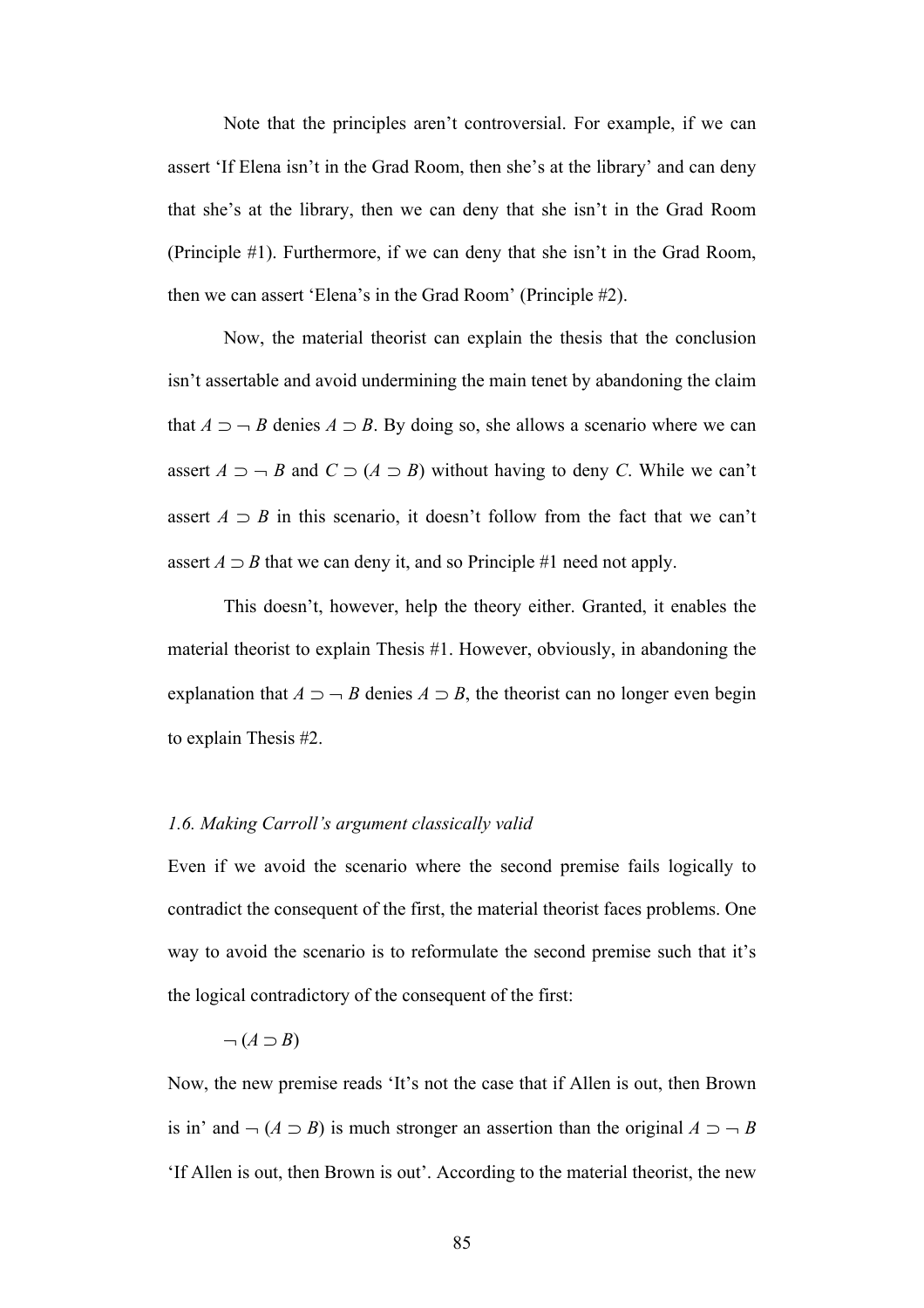formulation is equivalent to  $A \wedge \neg B$  'Allen is out and Brown is out' – a conjunction rather than a conditional and one we wouldn't accept. We don't know whether either conjunct is true, whether Allen or Brown is out.

Here, the material theorist might claim that it's not always clear what a speaker who says 'It's not the case that if  $Q$ , then  $R$ ' is committing himself to or intends to convey (Grice, 1989, pp. 80-1). She could be saying that it's not the case that 'If  $Q$ , then  $R$ ' is true, or that it's not the case that it's assertable. According to Grice, there are three kinds of cases but, as we will see, only two are relevant to Carroll's example:

'(1) Cases in which the unnegated conditional ['If *Q*, then *R*'] has (would have) no [meaning beyond its literal meaning], and in which the total signification of its utterance is representable by the content of the material conditional' (Grice, 1989, p. 80). In other words, the denial of 'If *Q*, then *R*' has the meaning of denying the literal content of 'If *Q*, then *R*', in other words, of asserting '*Q* and not-*R*'.

This interpretation isn't relevant. According to it, the second premise is equivalent to 'Allen is out and Brown is out' which we have already rejected as too strong; next

(2) cases where the denial of 'If *Q*, then *R*' 'is naturally taken as a way of propounding a counterconditional, the consequent of which is the negation of the consequent of the original conditional': 'If *Q*, then not-*R*' (Grice, 1989, p. 80).

This interpretation *is* relevant. According to it,  $\neg$  ( $A \supset B$ ) has the meaning of the counterconditional  $A \supset -B$ , which is the original formulation.

86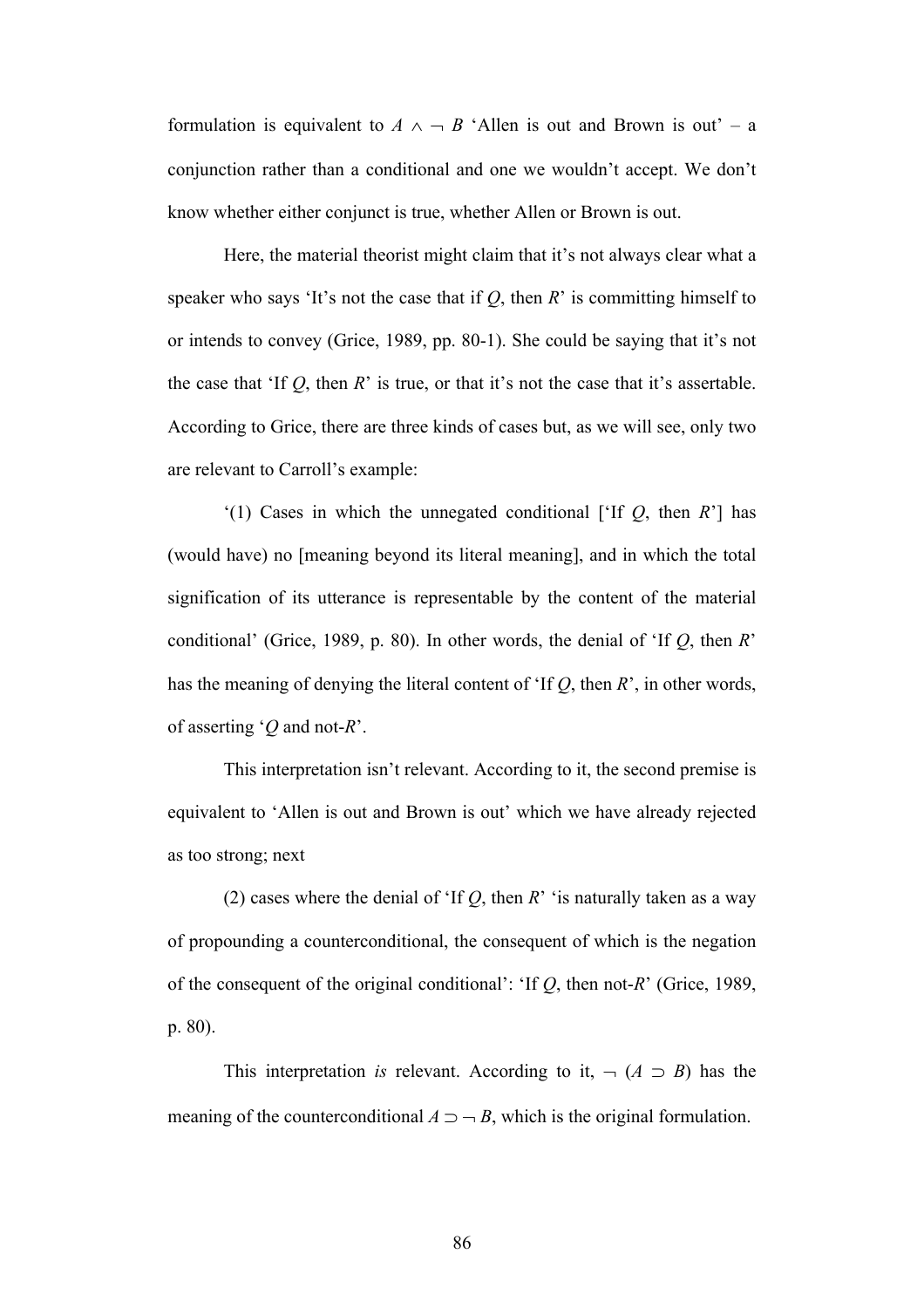However, this just brings us back to the original problem of explaining Thesis #2: we would be trying to explain why  $A \supset \neg B$  denies  $A \supset B$  despite the fact that, according to their truth tables, the two conditionals can be true when *A* is false; and finally

(3) cases where the denial of 'If *Q*, then *R*' 'has the effect of a refusal to assert the conditional in question, characteristically because the denier does not think that there are adequate non-truth-functional grounds for such an assertion' (Grice, 1989, p. 81).

Let's consider this more closely. A truth-functional ground for asserting 'If *Q*, then *R*' would be that you know *R* or you know not-*Q*. So if you know that Amelia is in the USA, you have a truth-functional ground for asserting 'If she's not in Morocco, then she's in the USA'. Likewise, if you know that Amelia *is* in Morocco, you have a truth-functional ground for asserting 'If she's not in Morocco, then she's in the USA'.

A non-truth functional ground for asserting 'If *Q*, then *R*', then, would be that you know 'Either *R* or not-*Q*' but you don't know *R* and you don't know not-*Q* either. So if you know that either Amelia is in the USA or she's in Morocco but you don't know that currently she's in the USA and you don't know that currently she's in Morocco, you have a non-truth functional ground for asserting 'If she's not in Morocco, then she's in the USA'.

Now, a person might *not* have adequate non-truth functional grounds to assert 'If *Q*, then *R*' for a couple reasons: she has a reason but it's a truthfunctional one; or she has no reason whatsoever to assert the conditional in the first place. So if you know only that Amelia is in the USA, you do not have an adequate non-truth functional ground to assert 'If she's not in Morocco, then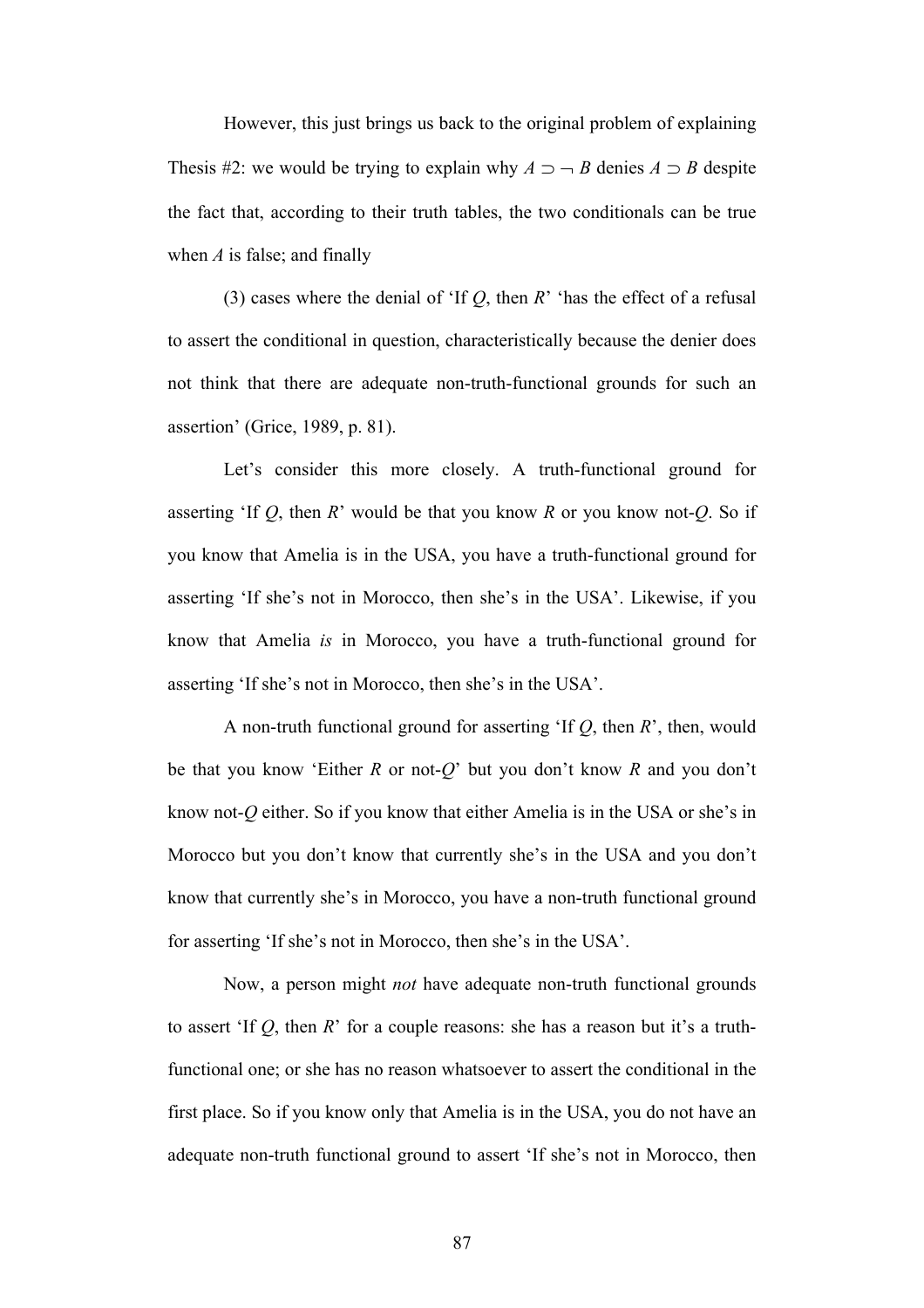she's in the USA'. Same if you know only that Amelia is in Morocco. In those two cases, you know only a truth-functional ground for asserting the conditional: you know the consequent is true; or you know the antecedent is false.

And you also lack a non-truth functional ground to assert the conditional should Amelia be standing in front of you in Singapore. In that case, you have no reason to assert the conditional in the first place. You have no reason to think that Amelia is either in Morocco or the USA.

Like the second, this third interpretation is relevant. According to it,  $\neg$  $(A \supset B)$  is a refusal to assert  $A \supset B$ . Here, we would refuse to assert 'If Allen is out, then Brown is in' not because we have a truth-functional ground to assert it. It's not that we know that it's not the case that Allen is out or that we know that Brown is in. On our way to the barbershop, we have no idea who we'll find there. Rather, it's that we have no reason to assert the conditional in the first place.

Note that here I'm not saying 'There's no reason to assert anything'. That would be false because we *do* have a reason to assert 'If *A*, then not-*B*'. Indeed, through the story, we know Allen never goes out alone and always takes Brown. But the fact that we *have* this reason is irrelevant. It's relevant only when we're talking about asserting 'If *A*, then not-*B*' and above we're talking about asserting 'If  $A$ , then  $B'$  – a conditional with the same antecedent *A* but a negation before the consequent *B*. No, instead of saying 'There's no reason to assert anything', I'm saying 'There's no reason to assert "If *A*, then *B*"' and that's true.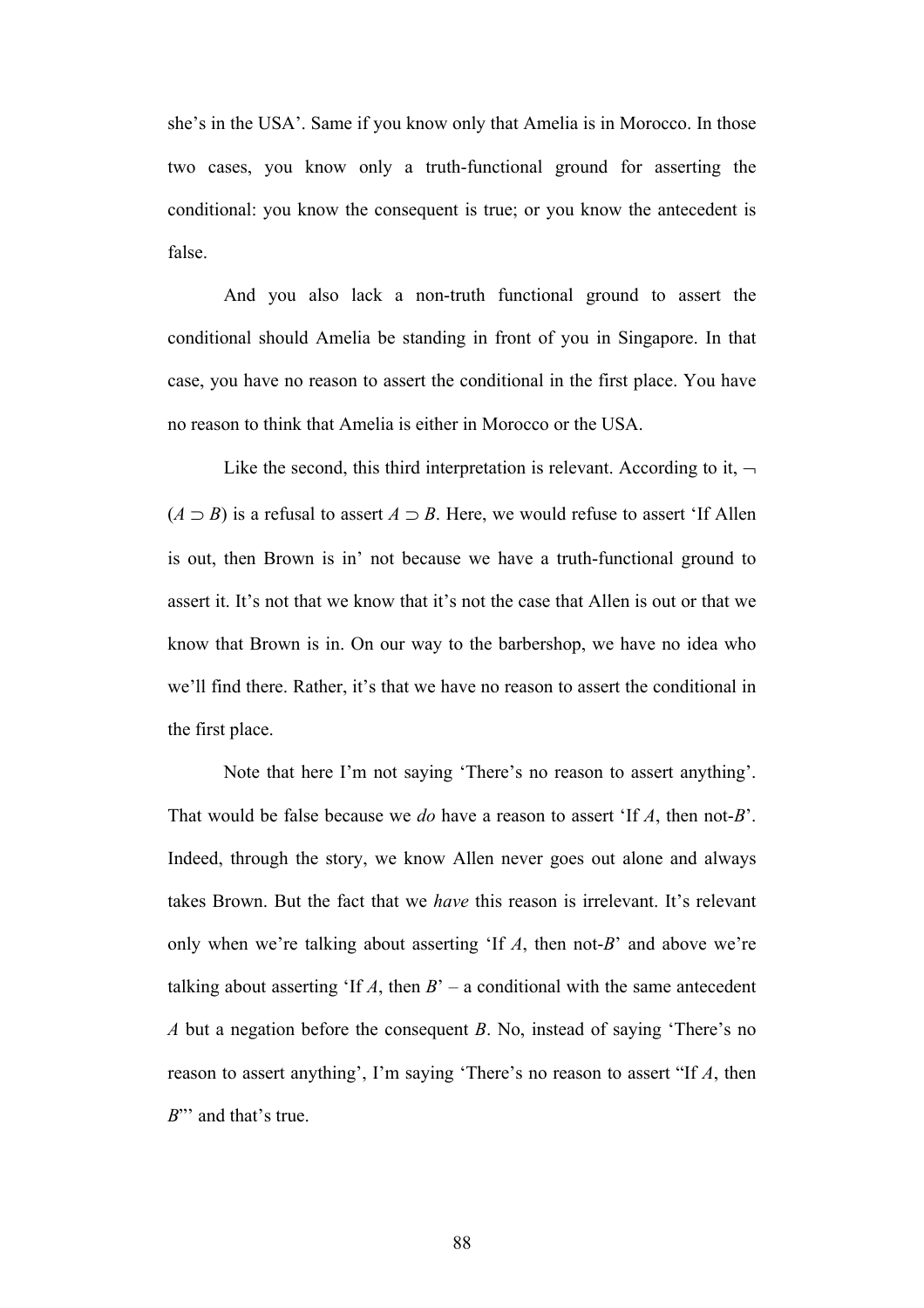Alas, the material theorist is now back in the position of being unable to explain Thesis #2. Her problem was  $A \supset -B$  didn't deny  $A \supset B$ . One solution was to change  $A \supset \neg B$  such that it explicitly denied  $A \supset B$ , in other words, change  $A \supset \neg B$  to  $\neg (A \supset B)$ . But since it turns out this explicit denial is really just a refusal to assert  $A \supset -B$ , we are back at square one, in the position of having  $A \supset B$  not denying  $A \supset B$  – and being unable to explain Thesis #2.

#### *2. The possible-worlds theory*

Recall that according to the possible-worlds theorist, an indicative conditional 'If *Q*, then *R*' is true in a possible world *w* if and only if *R* is true in all the *Q*worlds which are most similar to *w* (and vacuously true when there's no *Q*world) (Stalnaker, 1981, pp. 46-7; see also Lewis, 1973).

A *Q*-world is one in which the antecedent *Q* is true. For example, the conditional 'If Nicholas is at the office, then he's in London' is true in the actual world just in case Nicholas is in London in all most-similar worlds in which Nicholas is at the office.

As we saw in Chapter 1, possible-worlds theorists disagree on the number of most-similar antecedent-worlds to any given possible world. Some such as Stalnaker (1981) hold that there can be only one (p. 46). We're calling them the single-world theorists. Others such as Lewis (1973) hold that there can be more than one (pp. 97-8). We're calling them the multiple-world theorists. (Remember that since Lewis's theory is about counterfactual conditionals and here we are looking at indicative ones, the multiple-world theorist is an imagined version of Lewis.)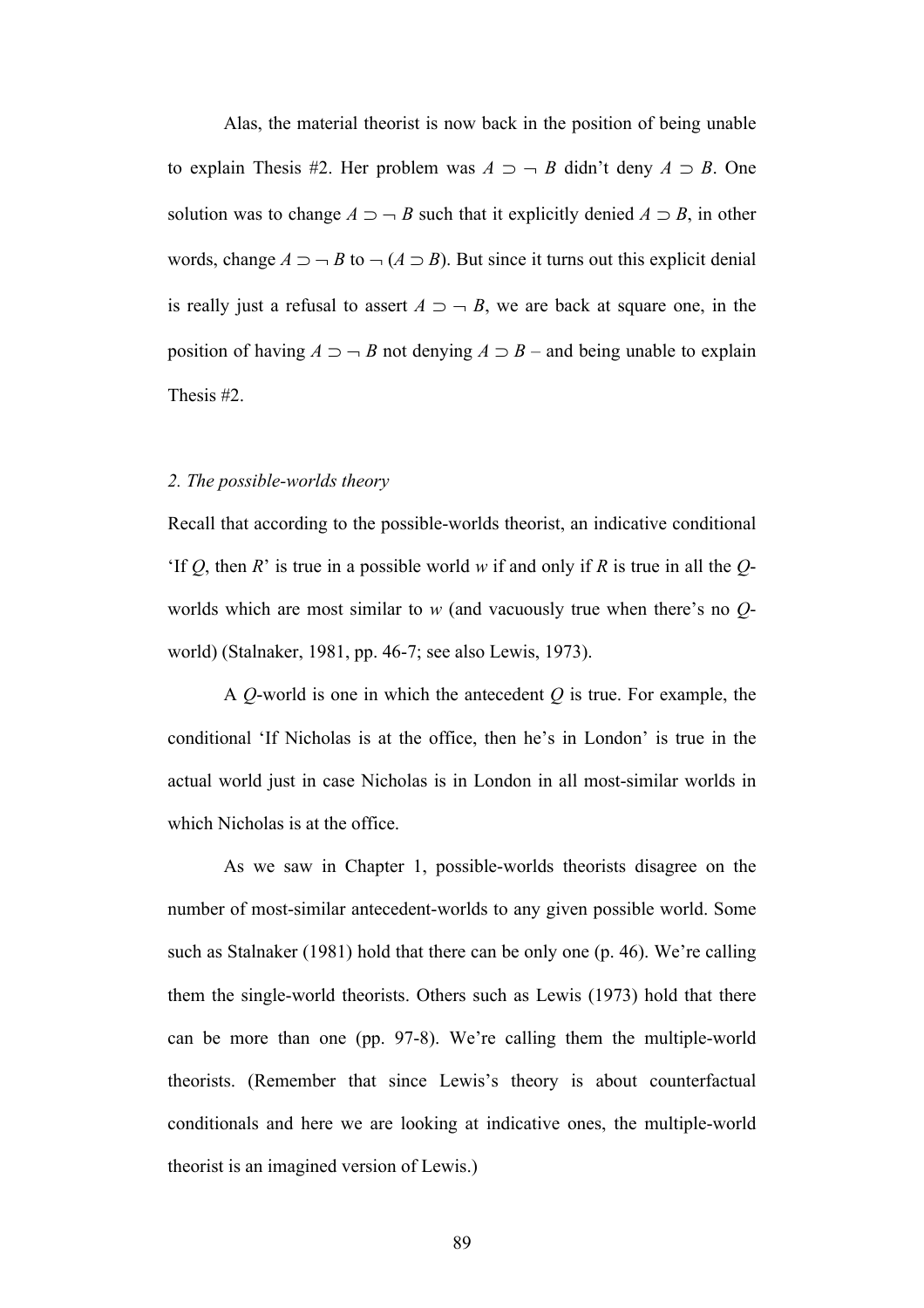In this section, I show how both possible-worlds theories can, like the material theory, explain Thesis #3. I also show how, while the single-world theorist can explain  $#2$  but not  $#1$ , the multiple-world theorist can explain neither.

### *2.1. Accepting Thesis #3:* modus tollens *is valid*

Carroll's argument doesn't falsify Thesis #3. There's no question whether *modus tollens* is truth-preserving, i.e. where the premises of an argument are those of a *modus tollens* and true, the conclusion will also be true.

Suppose that both premises of a *modus tollens* argument are true. This means that in the most-similar worlds in which the antecedent of the first premise is true, the consequent of the first premise is also true. Likewise, in the most-similar antecedent worlds in which the antecedent of the second premise is true, the consequent of the second premise is also true. But since the second premise is the contradictory of the consequent of the first, the antecedent of the first premise can't be true in the actual world. We assumed that the first premise is true in the actual world and we see that it has a false consequent there. It follows that the conclusion is true. The conclusion is the contradictory of the antecedent of the first premise and the antecedent of the first premise is false.

## *2.2. Facing trouble with the single-world theory*

The single-world theory can explain Thesis #2 but not Thesis #1. On this theory, as long as *A* is possible (i.e. there exists a world in which *A* is true), *A*  $\rightarrow$   $\neg$  *B* is the contradictory of *A*  $\rightarrow$  *B*; in other words, *A*  $\rightarrow$   $\neg$  *B* and  $\neg$  (*A*  $\rightarrow$  *B*)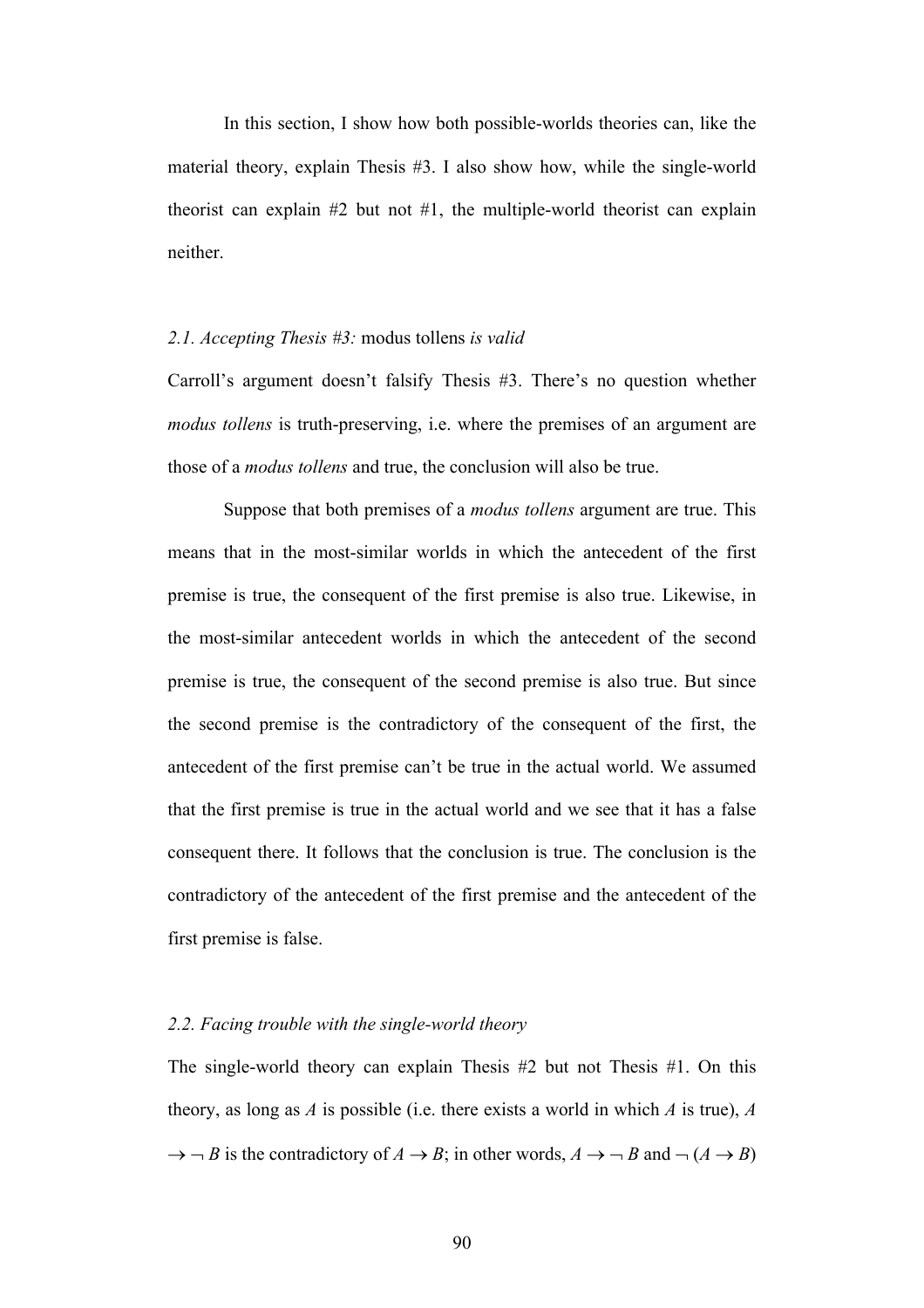are equivalent; in yet other words, the principle of Conditional Excluded Middle, which we saw in Chapter 1 (subsection 2.1.) and according to which  $(A \rightarrow B) \vee (A \rightarrow \neg B)$  is a tautology, is true. The proof is as follows:

First, assuming *A* is possible,  $A \rightarrow \neg B$  implies  $\neg (A \rightarrow B)$ . For  $A \rightarrow \neg$ *B* to be true, it must be the case that, in the nearest antecedent-world (and there will only be one), *B* is false. It follows that  $\neg$  (*A*  $\neg$  *B*) is true, since for  $\neg$  (*A*  $\rightarrow$  *B*) to be true, it must be the case that  $A \rightarrow B$  is false, and for  $A \rightarrow B$  to be false, it must be the case that, in the nearest antecedent-world, *B* is false – and, as we have seen, *B* is indeed false in that world.

And second,  $\neg (A \rightarrow B)$  implies  $A \rightarrow \neg B$ . For  $\neg (A \rightarrow B)$  to be true, it must be the case that  $A \rightarrow B$  is false. For  $A \rightarrow B$  to be false, it must be the case that, in the nearest antecedent-world, *B* is false, and so  $\neg B$  is true. It follows that  $A \rightarrow \neg B$  is true, since in the nearest antecedent-world, A is, of course, true, and, as we have seen, in that world,  $\neg B$  is true.

So the theory can account for Thesis #2. It can't do the same for Thesis #1. According to the theory, the argument is valid. For suppose the argument is invalid (i.e. suppose the premises are true and the conclusion false in the actual world). Then in the actual world, *C* is true. Since the actual world is a most-similar antecedent-world to itself in which *C* is true, it follows that  $A \rightarrow$ *B* is true there. Now, suppose *v* is a most-similar antecedent-world to the actual world in which *A* is true (so long as *A* is possible, we can make this assumption). Since  $A \rightarrow \neg B$  is true in the actual world,  $\neg B$  is true in *v*. But since  $A \rightarrow B$  is also true in the actual world, *B* is true in *v*. So we have both *B* and  $\neg B$  in *v*, which is a contradiction. On this theory, the argument must be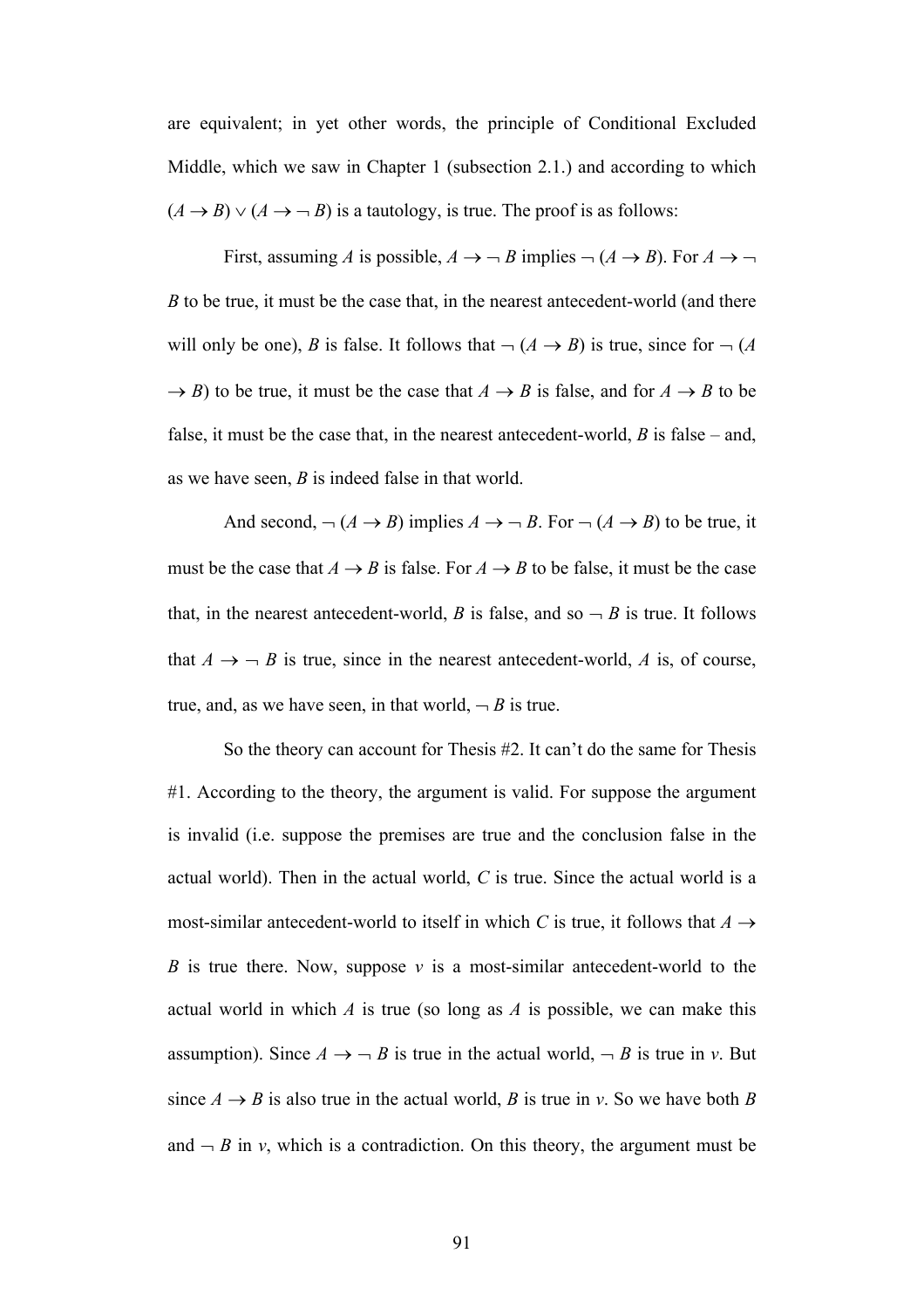valid and can't account for the thesis that we might assert the premises but we wouldn't assert the conclusion.

### *2.3. Facing trouble with the multiple-world theory*

While holding that there can be only one most-similar antecedent-world yields bad results, holding that there can be more than one such world yields even worse ones. The multiple-world theory can't explain either Thesis #1 or Thesis #2. With the principle that there can be more than one most-similar antecedent-world, the second premise isn't the contradictory of the consequent of the first. Indeed, the principle of Conditional Excluded Middle isn't true. *A*  $\rightarrow$  *B* and *A*  $\rightarrow$   $\rightarrow$  *B* could both be false at the same time. When trying to evaluate the truth value of  $A \rightarrow B$  in the actual world, we look for the mostsimilar *A*-worlds. Among them, we might find two equally-similar worlds where  $B$  is true in one and false in the other. If that is the case, then we have a scenario where  $A \rightarrow \neg B$  and  $A \rightarrow B$  are both false.

And here too, the argument is valid, so the multiple-world theory can't explain Thesis #1 either. The proof of validity we saw in the context of the single-world theory is applicable here. No step in it relied on there being no more than one antecedent-world. Moreover, in rejecting one premise – or even accepting the conclusion – the possible-worlds theorist would be abandoning any attempt at explaining Thesis #1.

We see that neither kind of possible-worlds theories can explain all three theses. One way forward might be to abandon the concept of possible worlds and truth. The suppositional theory does both. Let's turn to it now.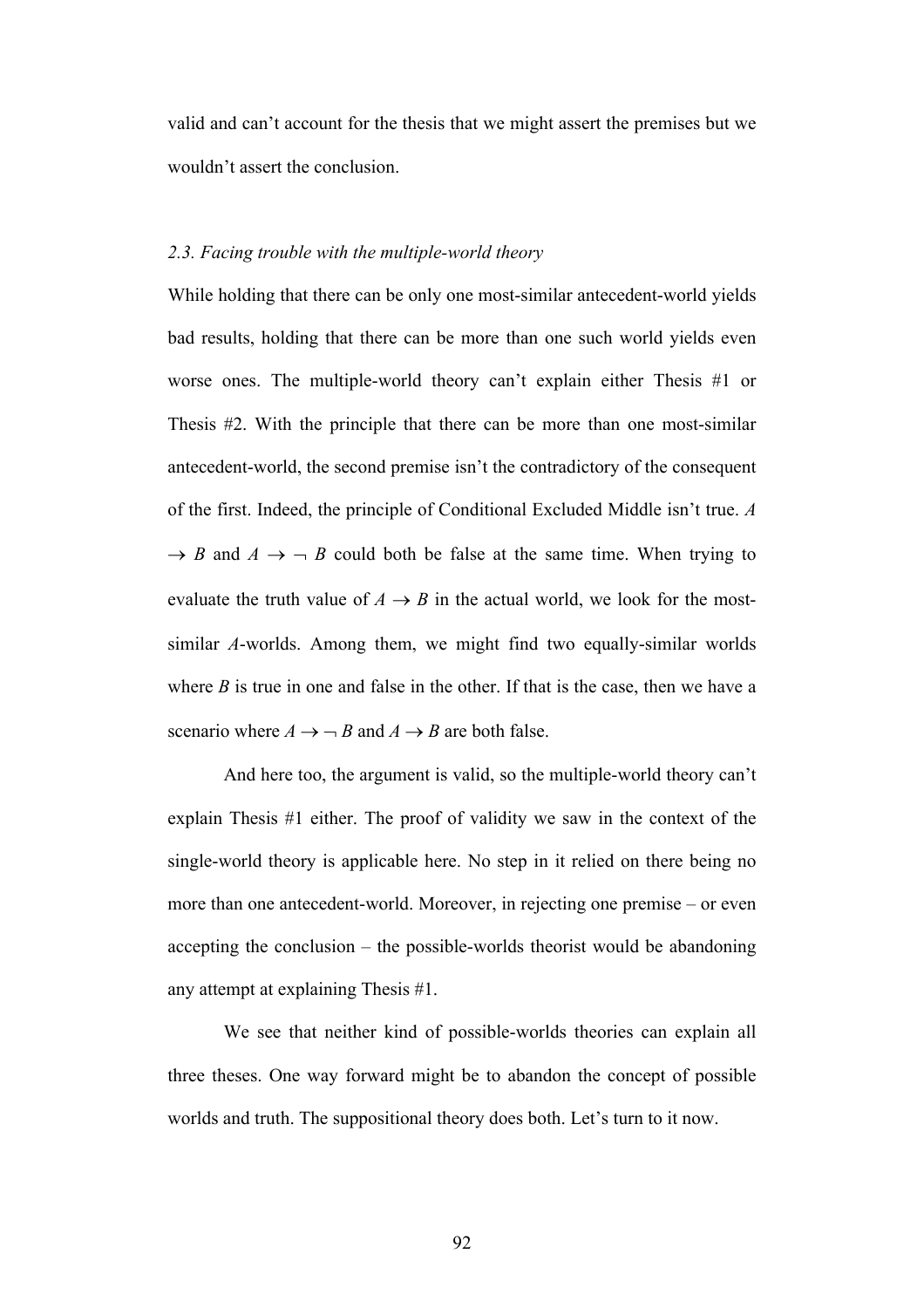## *3. The suppositional theory*

Recall that according to suppositional theorists such as Adams (1975) and Edgington (1995 and 2014) the Equation holds true: writing '*P*' for probability,

$$
P(Q \rightarrow R) = P(R | Q)
$$
 provided that  $P(Q) \neq 0$ .

In prose, the probability of a conditional  $Q \rightarrow R$  is equal to the conditional probability of the consequent *R*, on the supposition that the antecedent *Q* is true so long as the probability of *Q* isn't equal to zero.

So, according to the Equation, the probability of the conditional 'If Josie's at home, then she's in New York' is equal to the conditional probability of 'Josie's in New York' given 'she's at home'.

The Equation implies that a conditional is non-propositional. If a conditional were propositional, then for any conditional there would be a proposition whose probability were equal to the conditional probability of its consequent given its antecedent. But there isn't (Lewis, 1976). The two propositions don't combine into a single proposition we judge as probably true when we judge the second to be probably true on the supposition of the first (Edgington, 1995, p. 305).

So, according to the suppositional theory it's not the case that 'If Josie's at home, then she's in New York' can be true or false. As we'll see, this framework allows the suppositional theorist to explain the plausibility of all three theses.

*3.1. Rejecting Thesis #2: the argument is equivalent to an instance of* modus tollens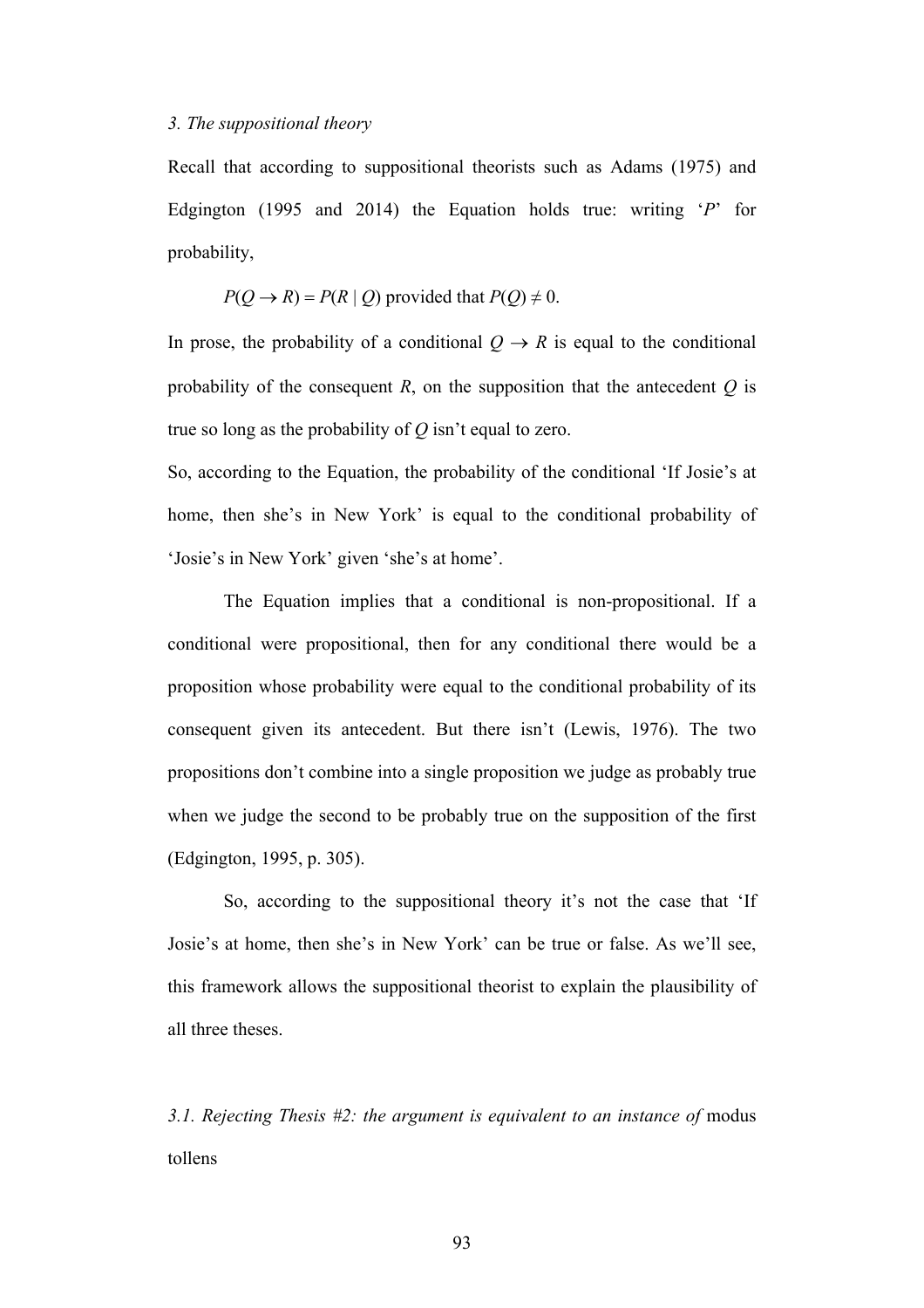The suppositional theorist rejects #2 on the grounds that the thesis requires that conditionals be propositional. As we've seen, she takes conditionals to be non-propositional. For the second premise and consequent of the first to be logical contradictories, when one is true, the other must be false – and conditionals aren't true or false. This being so, according to her, Carroll's argument is no closer to being equivalent to an instance of *modus tollens* than the following one in which the second premise is an imperative:

If it's sunny, then do go outside!

Don't go outside!

Therefore, it's not the case that it's sunny.

Here, as in Carroll's argument, the second premise  $-$  'Don't go outside!'  $-$  is non-propositional and can't be the logical contradictory of the consequent of the first premise. Since, to accept #2, the suppositional theorist must find the second premise in Carroll's argument propositional and she doesn't, the theorist doesn't accept #2.

Now, according to her account, the second premise  $A \rightarrow \neg B$  and the consequent of the first  $A \rightarrow B$  are – if not logically, then – *probabilistically* contradictory. We define two formulae as probabilistically contradictory where necessarily the sum of their probabilities is equal to one and the probability of the conjunction is zero. Formally, for any formulae *Q* and *R*, *Q* and *R* are probabilistically inconsistent if and only if necessarily  $P(Q) = 1 -$ *P*(*R*) and *P*( $Q \wedge R$ ) = 0. In Carroll's argument 'If Allen is out, then Brown is out' and 'If Allen is out, then it's not the case that Brown is out' are probabilistically contradictory, since  $P(A \rightarrow \neg B) = 1 - P(A \rightarrow B)$  and  $P((A \rightarrow \neg B) \rightarrow \neg B)$  $-B) \wedge (A \rightarrow B) = 0$  provided that P(A) isn't zero. Because of this, we can't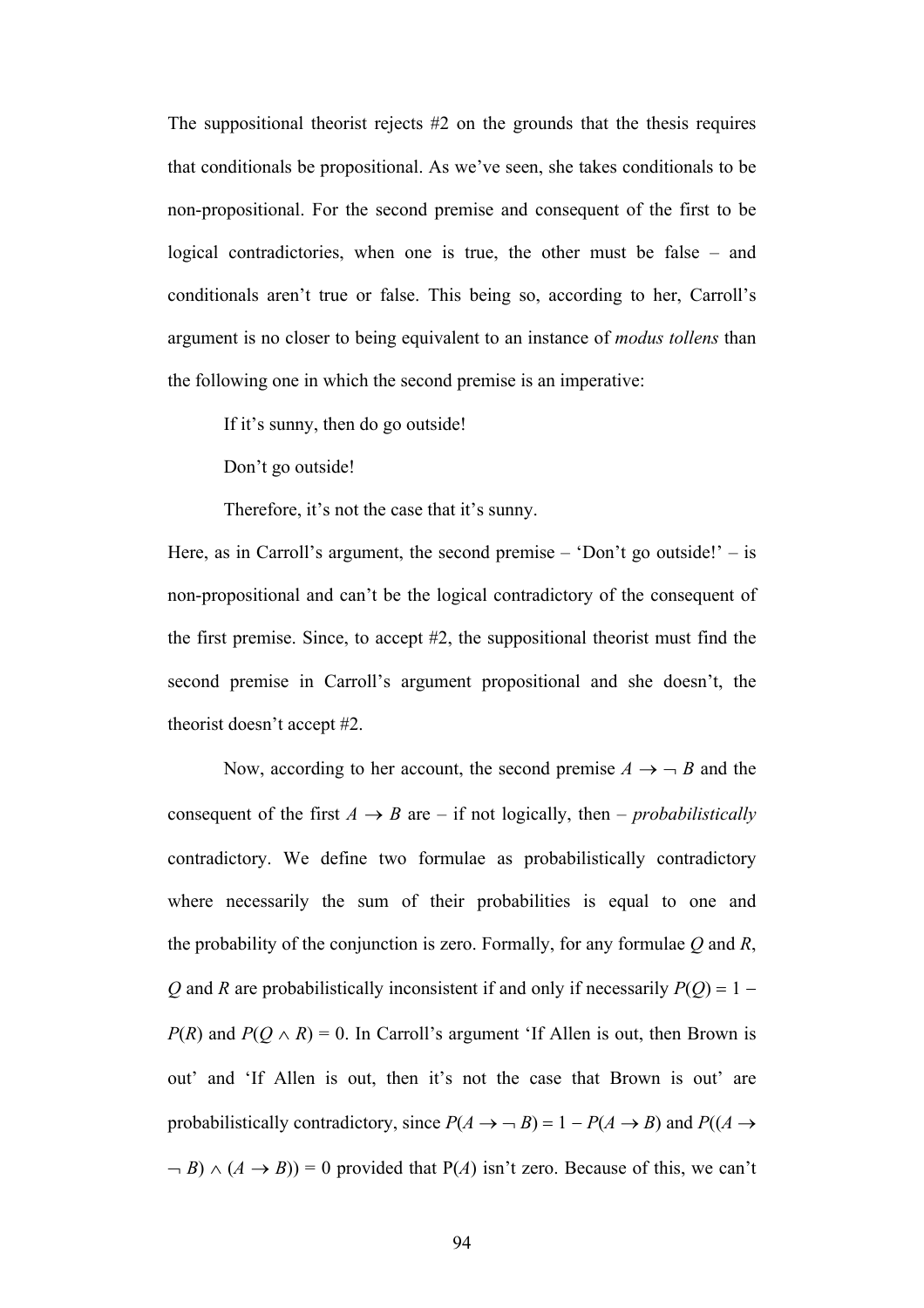resolve the trilemma by pointing out that  $A \rightarrow \neg B$  and  $A \rightarrow B$  are *not* contradictory – probabilistically, they are (Adams, 1975, p. 42).

To derive a proof, the suppositional theorist would rely on the Conditional Contradiction and the Equation. Recall the lemma we proved in Chapter 2 (subsection 3.2.) showing that, assuming the probability of *Q* isn't zero, the probability of not-*R* given  $Q$  is one minus the probability of  $R$  given *Q*. Now, here's how the suppositional theorist would prove that the second premise and the consequent of the first are probabilistically contradictory, provided that P(*A*) isn't zero:

- 1.  $P(B | A) = 1 P(\neg B | A)$  by Conditional Contradiction
- 2.  $P(A \rightarrow B) = 1 P(A \rightarrow B)$  from 1 by the Equation

That said, whether the suppositional theorist can say that – beyond the second premise and consequent of the first being probabilistically contradictory – the argument is equivalent to an instance of *modus tollens* depends on her definition of *modus tollens*. She can define it in two ways: one more-inclusive, another less-inclusive.

According to each definition, of course, the argument will have two premises and a conclusion; the second premise and antecedent of the first will be contradictories; likewise the conclusion and the antecedent of the first premise. Differentiating the more- and less-inclusive definitions, however, is whether the second premise and consequent of the first (and, albeit less relevant here, the conclusion and antecedent of the first premise) must be propositional. According to the more-inclusive definition, it's not the case that they must.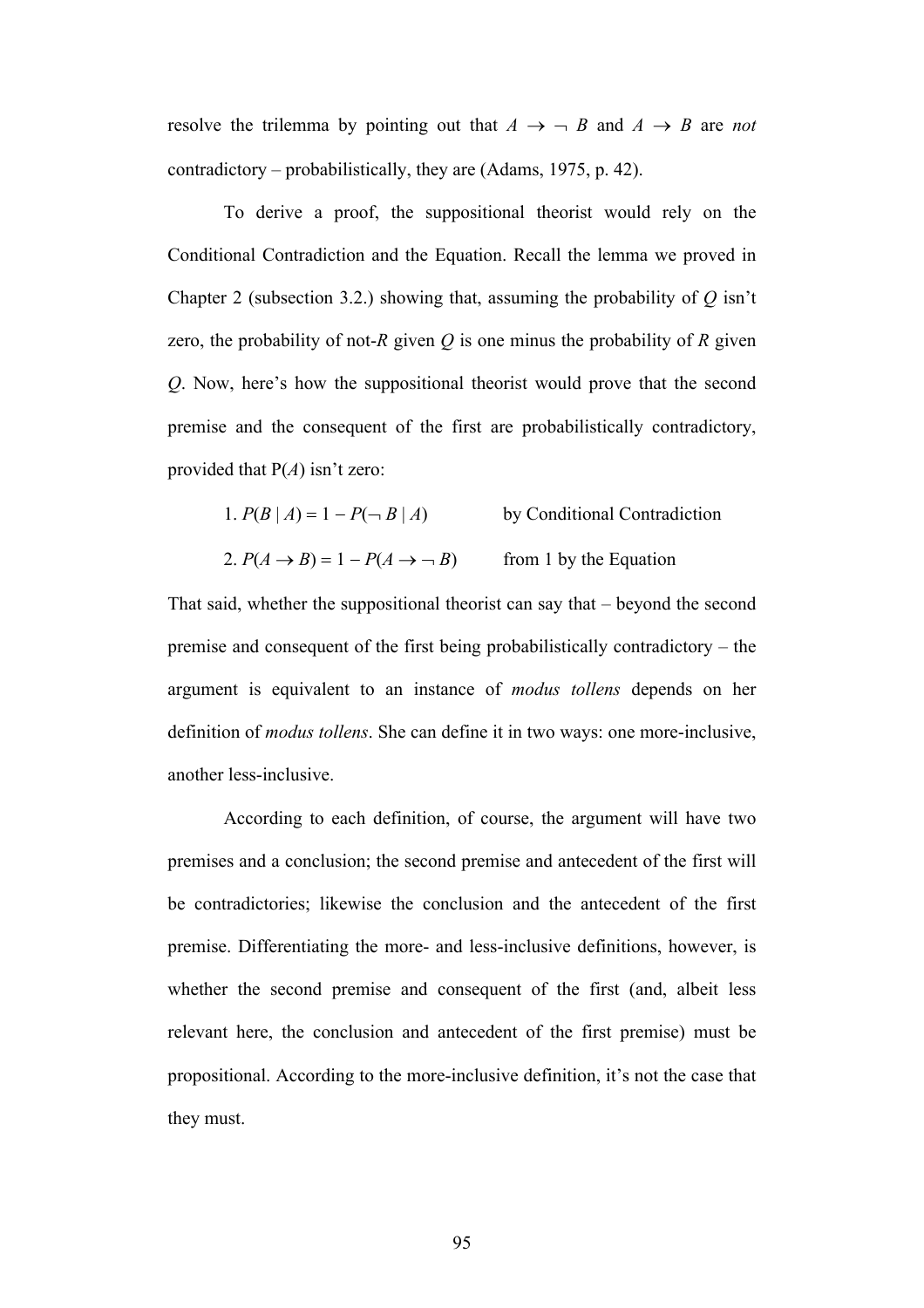If she adopts the more-inclusive definition, then she can say that Carroll's argument is *probabilistically* equivalent to a *modus tollens*. Indeed, this definition includes instances of complex *modus tollens*, arguments such as Carroll's with an embedded conditional. If she adopts the less-inclusive definition, then she can't say that Carroll's argument is probabilistically equivalent to a *modus tollens*. Indeed, this definition includes only instances of simple *modus tollens*, arguments without an embedded conditional or imperative.

Granted, considering #2, the one definition might appear more attractive to us than the other inasmuch as the more-inclusive definition allows the suppositional theorist to explain the plausibility of the thesis and the lessinclusive one doesn't. However, as we'll see when considering #3, the opposite will be true: the less-inclusive definition might appear more attractive than the more-inclusive one.

#### *3.2. Rejecting Thesis #1: the argument is invalid*

The suppositional theorist would deny that the argument is invalid  $-$  i.e. deny that it's possible for the premises of the argument to be true, while the conclusion is false – on the grounds that it's impossible for the premises to be true at all. Instead, she'd argue that the argument is *probabilistically* invalid – i.e. it's possible for the premises to be probable (say, have a probability over 0.5), while the conclusion is improbable (say, have a probability under 0.5) (Adams, 1975, p. 1)). She would defend the surrogate thesis over the original one, claiming that conditionals don't have truth values but probabilities.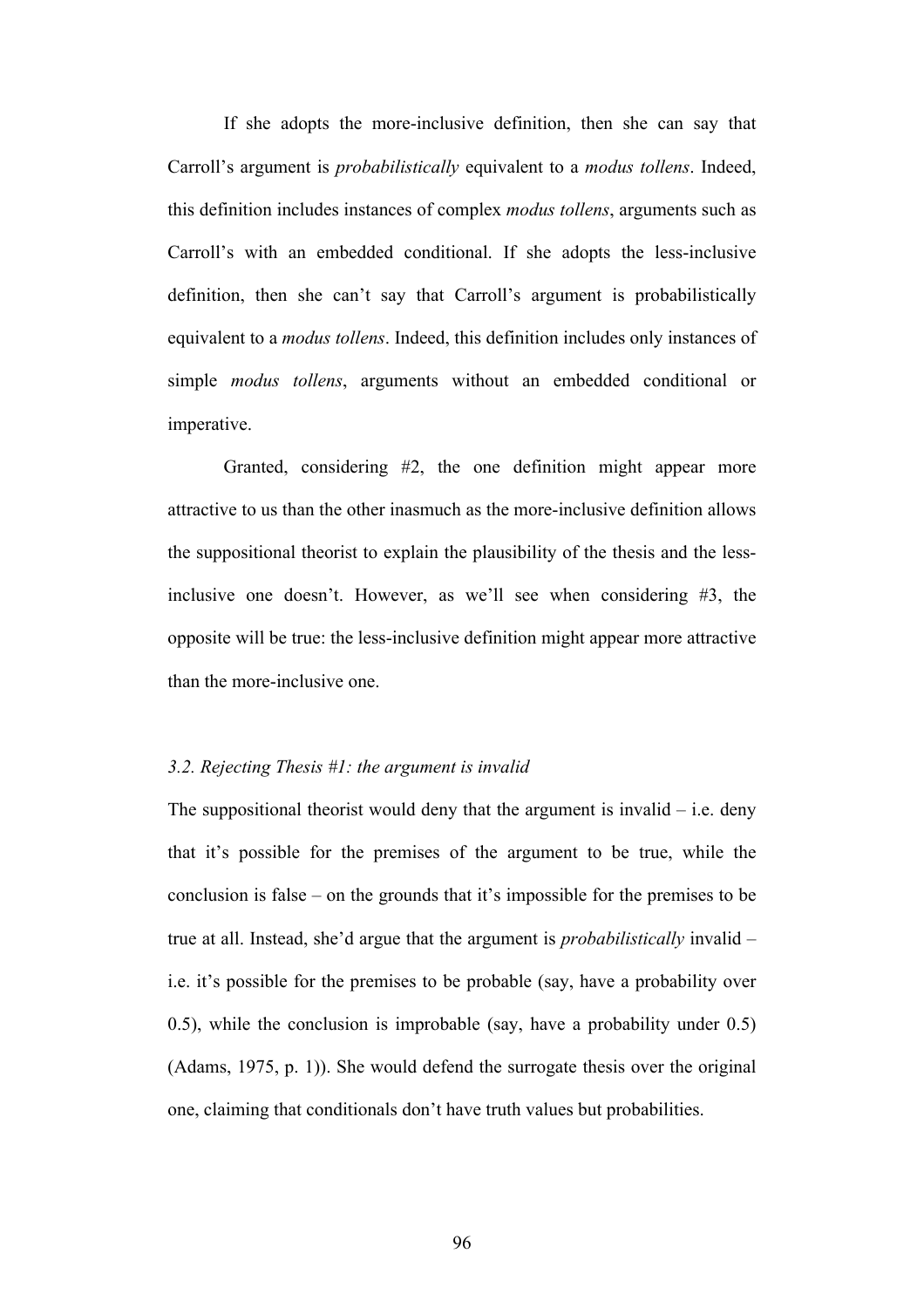To prove that the argument is probabilistically invalid, we show that it's not the case that the uncertainty of the conclusion can't exceed the sum of the uncertainties of the premises. And to calculate the uncertainties, first we calculate the probabilities of the premises and the conclusion.

Suppose (i) *P*(*C*) is very high; (ii)  $P(\neg B \land C)$  is zero; and (iii)  $P(\neg B \mid C)$ *A*) is very high (as illustrated in Figure 1). From (iii) and the Equation, it follows that the probability of the second premise is high. (The area representing the probability of  $\overline{\phantom{a}}$  *B* takes up a large proportion of the area representing the probability of *A*). From (ii), it follows that  $P(C \wedge A \wedge \neg B)$  ÷  $P(C \wedge A)$  is zero. From this and the Ratio Formula, it follows that  $P(\neg B \mid (C \wedge B))$ *A*)) is zero. From this and the Equation it follows that  $P((C \wedge A) \rightarrow B)$  is zero. And from this and the result in the last subsection about probabilistically contradictory conditionals, it follows that the probability of the first premise is one. (The intersection of the areas representing the probabilities of *A* and *C* is entirely covered by the area representing the probability of *B*.) Finally, from (i) it follows that  $P(\neg C)$  is very low.

Translating probability into uncertainty, we see that the uncertainty of the conclusion can exceed the sum of the uncertainties of the premises. The sum of the uncertainties of the premises is close to zero: as the probability of the first premise is one, the uncertainty of the first premise is zero; and, as the probability of the second premise is close to one, the uncertainty of the second premise is close to zero. However, as the probability of the conclusion is itself very close to zero, the uncertainty of the conclusion is very close to one – exceeding the sum of the uncertainties of the premises.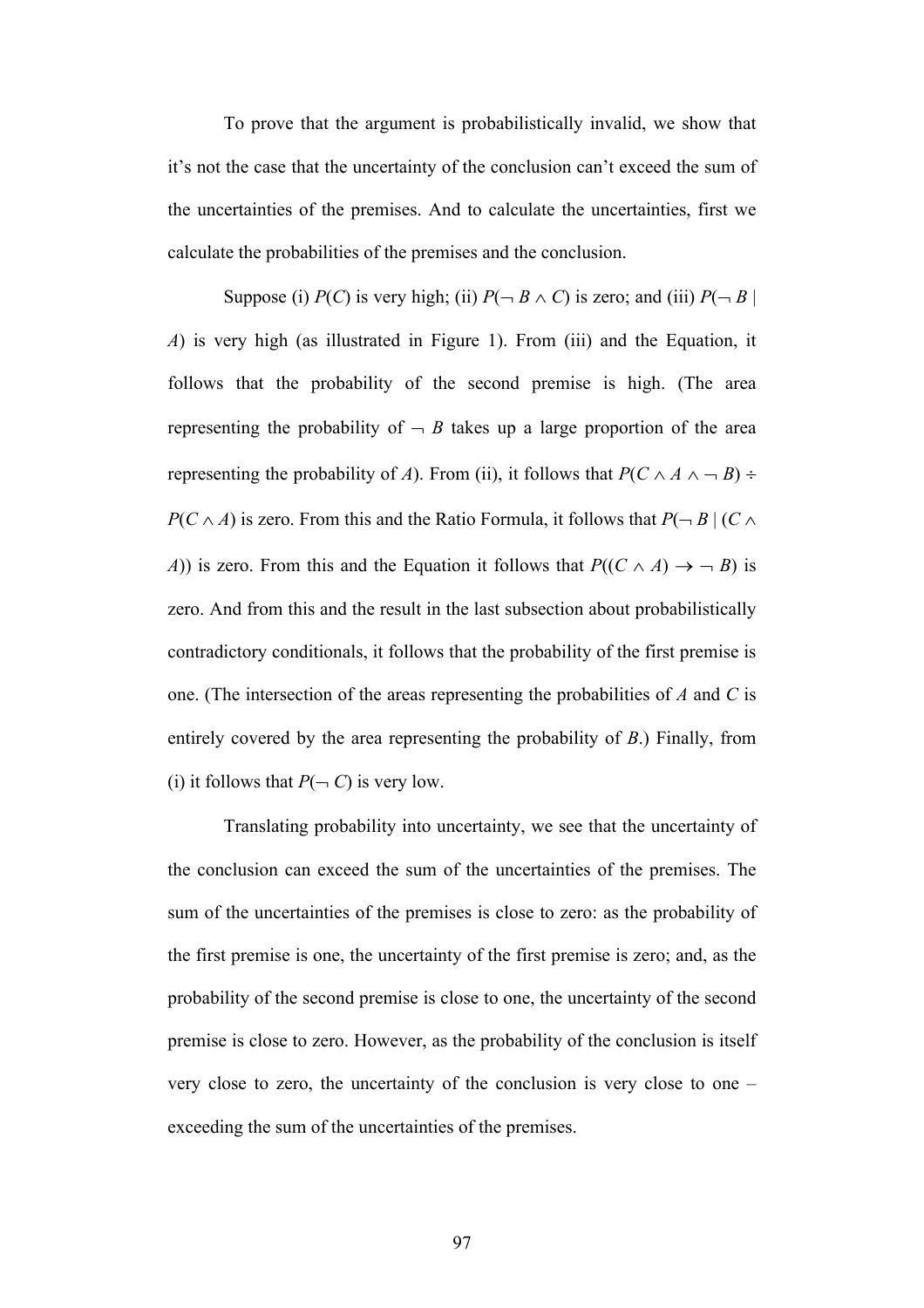

Figure 2: Venn diagram of the Barbershop Paradox

As we see, the argument is probabilistically invalid. In other words, we can be justified in accepting that 'If Carr is out, then if Allen is out, then it's not the case that Brown is out' and 'If Allen is out, then Brown is out' while rejecting 'It's not the case that Carr is out'.

# *3.3. Rejecting Thesis #3:* modus tollens *is valid*

Depending on how she defines *modus tollens*, the argument form is or isn't *probabilistically* valid according to the suppositional theorist. If she defines it as being equivalent to simple *modus tollens*, then it's probabilistically valid. If she defines it as being equivalent to complex *modus tollens*, then it isn't.

To prove the probabilistic invaliditiy of complex *modus tollens*, the theorist could refer to the counterexample we saw in the previous subsection (3.2).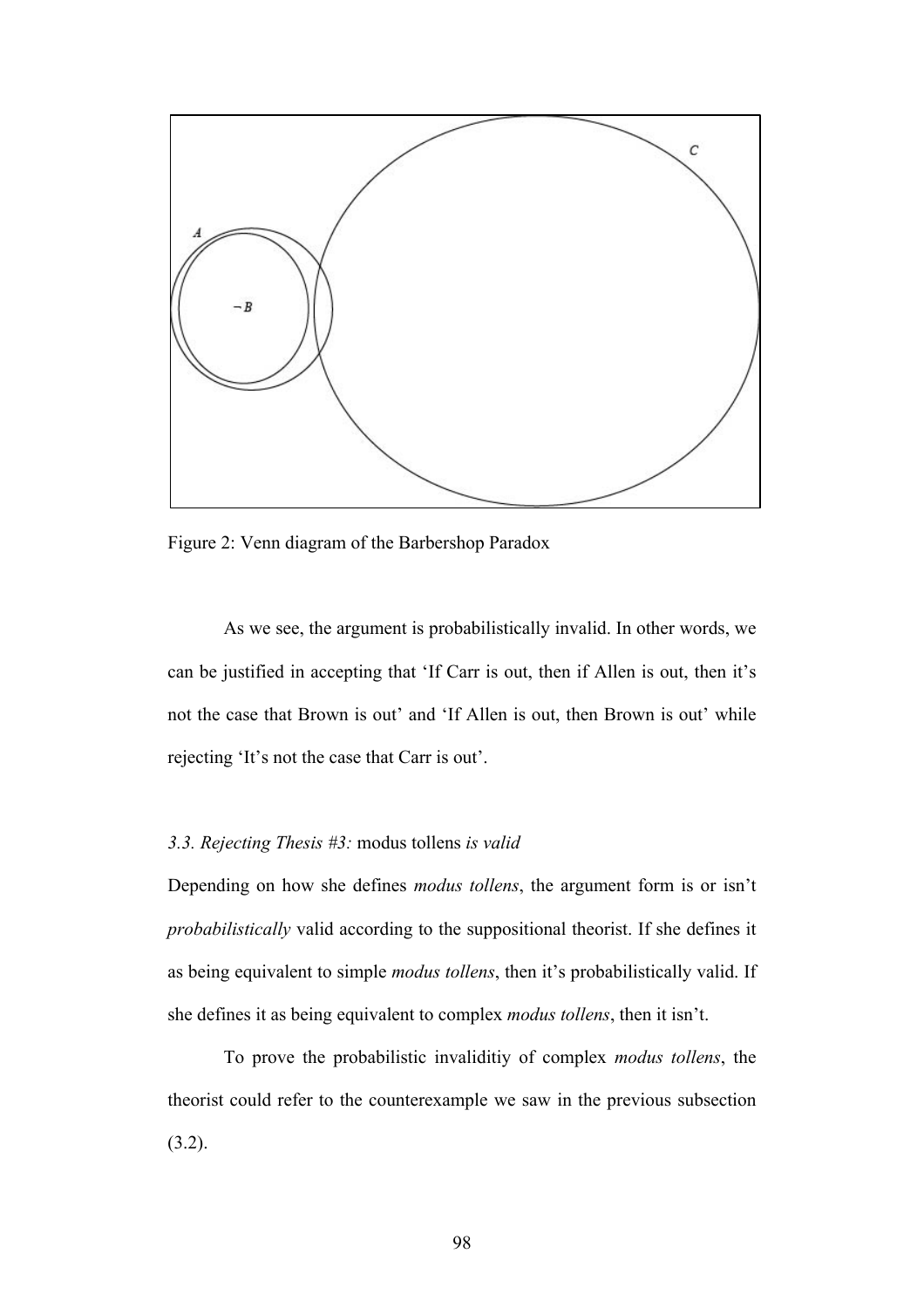To prove the probabilistic validity of simple *modus tollens*, she'd need to prove that for any argument with the form  $Q \rightarrow R$ ;  $\neg R$ ;  $\therefore \neg Q$  where we replace *Q* and *R* with propositions, it's not the case the uncertainty of the conclusion can be greater than the sum of the uncertainties of the premises. And she can do that by drawing on the proof she derived in Chapter 2 (subsection 3.2) showing that simple *modus ponens* was probabilistically valid:

$$
1. U(\neg R) + U(Q \supset R) \ge U(\neg Q)
$$

because  $-R$  and  $Q \supset R$  entail  $-Q$ 

2.  $U(Q \supset R) \ge U(-Q) - U(-R)$ 

from 1 by algebra

$$
3. U(Q \to R) \geq U(\neg Q) - U(\neg R)
$$

from 2 and the fact that an indicative conditional probabilistically entails a material one (see line 10 of proof in Chapter 2 (subsection 3.2.)) by algebra

4. 
$$
U(Q \rightarrow R) + U(\neg R) \ge U(\neg Q)
$$

### from 3 by algebra

And she would have proved what she wanted. Line 4 says that simple *modus tollens* is probabilistically valid for the indicative conditional according to the suppositional theorist.

So just as she did while responding to the trilemma giving rise to the Election Paradox, the suppositional theorist faces a dilemma: explain the thesis according to which the argument is equivalent to an instance of a classically valid argument form; or explain the thesis according to which that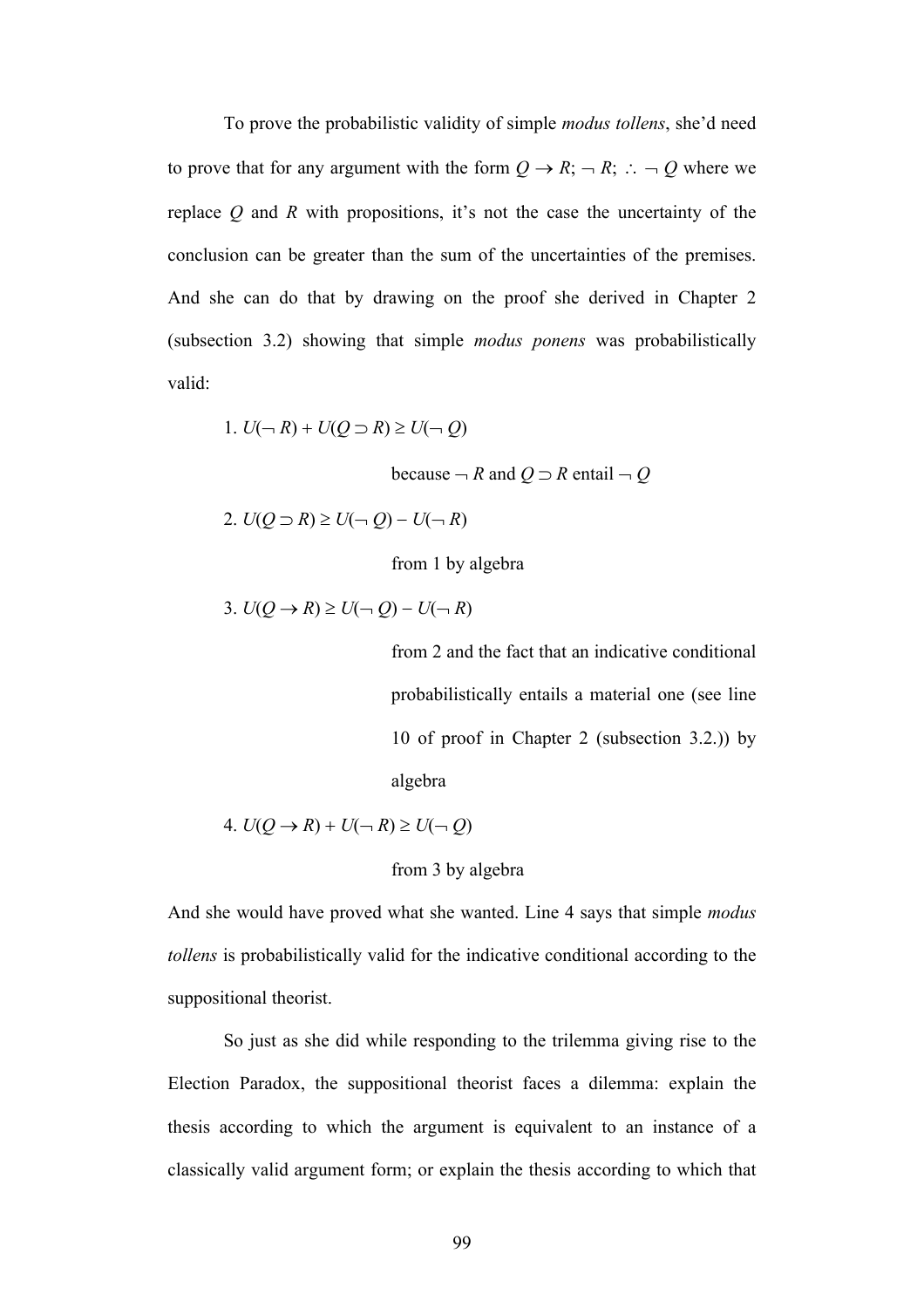classically valid argument form is valid. Just as before in the case of *modus ponens*, the definition of *modus tollens* she adopts will allow her to explain either #2 or #3 – but not both. Adopting the more-inclusive definition, she can explain #2 but not #3. Adopting the less-inclusive definition, she can explain #3 but not #2.

In the following section, we turn to a theory which agrees with the suppositional one on our being prepared to assert a conditional where we find it has a high probability but disagrees with it on conditionals being nonpropositional. In so doing, the hybrid theory succeeds in explaining the theses without facing the problems the suppositional theory does when it comes to the truth-conditional theory of meaning.

# *4. The hybrid theory*

The hybrid theory combines elements from the material theory and the suppositional theory. On the one hand, like the material theory, the hybrid one concerns itself with truth. On the other hand, like the suppositional theory, the hybrid one concerns itself with probability. For example, an indicative conditional is true where the corresponding material one is; it's assertible where the conditional probability of the consequent given the antecedent is high. Recall, the material theory's concept of assertability with an 'a' and the hybrid theory's concept of assertibility with an 'i' aren't the same.

The hybrid theorist can explain all three theses.

# *4.1. Accepting Thesis #1: the argument is invalid*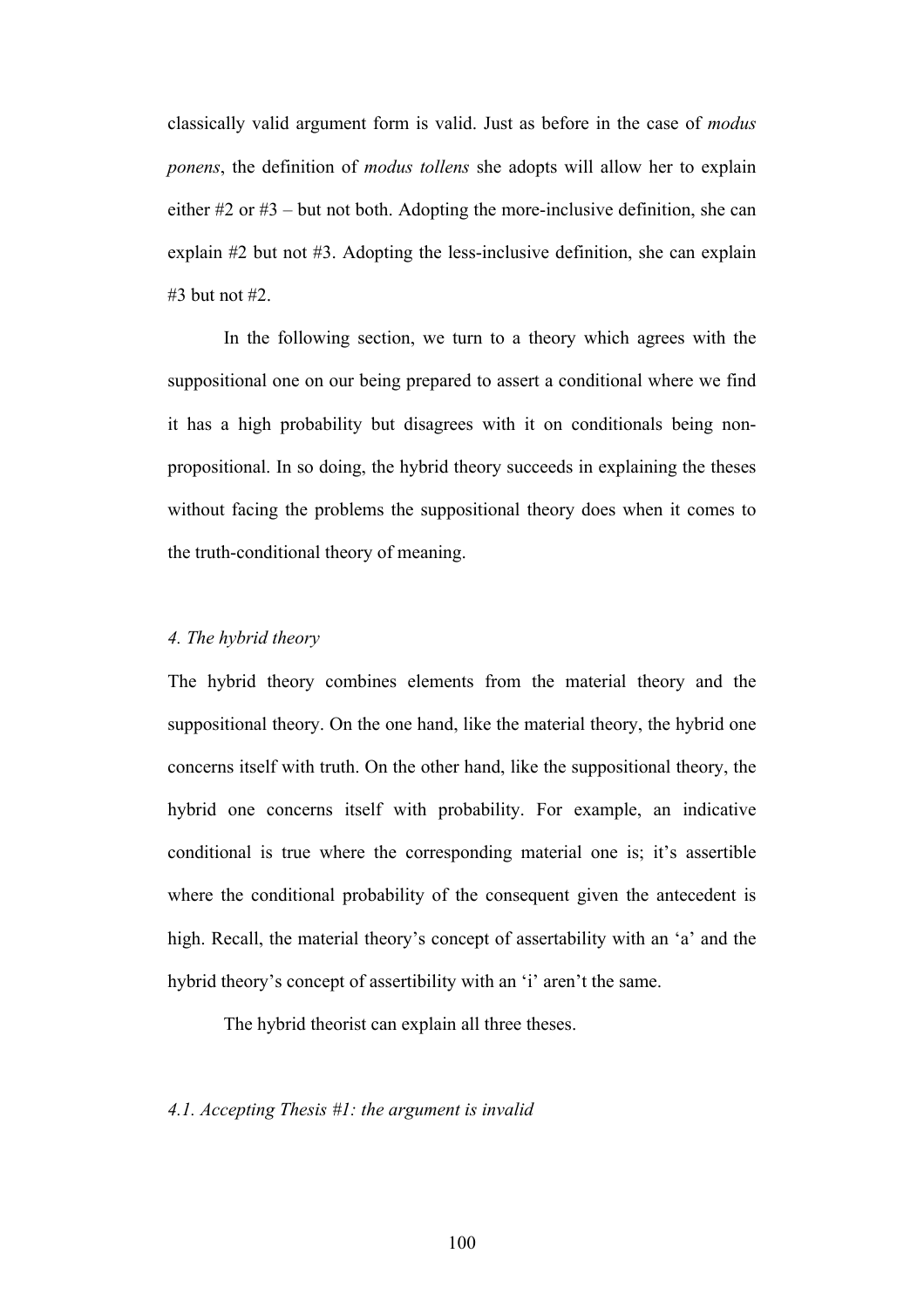The hybrid theorist accepts that valid arguments might not preserve assertibility: 'I hope I have already accustomed you to the idea that a valid inference may lead from the highly assertible to the highly unassertible' (Jackson, 1987, p. 133). To explain Thesis #1, however, the hybrid theorist must show that an invalid argument isn't assertibilitypreserving.

Some invalid arguments *are* assertibility-preserving. The following is a case in point:

Alley is good at mathematics but not at chess.

Therefore, being good at mathematics contrasts with not being good at chess.

Here, the argument preserves assertibility but not truth. If we are prepared to assert the premise, then we'll be prepared to assert the conclusion. The 'but' in the premise conversationally implies the contrast which the conclusion mentions. However, if the premise is true, it's not necessarily the case that the conclusion will also be true.

Now, the theory *can* explain Thesis #1. As we've already seen, just as the argument doesn't preserve probability, according to the suppositional theory, it doesn't preserve assertibility, according to the hybrid one. As we saw in the previous chapter, the assertibility of  $Q \rightarrow (R \rightarrow S)$  is exactly the same as that of the corresponding sentence of the form  $(Q \wedge R) \rightarrow S$  (Jackson 1987, p. 130). According to the hybrid theory, Import-Export preserves not only truth but also assertibility. Moreover, it's possible for the premises ( $C \wedge$  $A) \rightarrow B$  and  $A \rightarrow \neg B$  to be highly assertible while the conclusion  $\neg C$  isn't.

101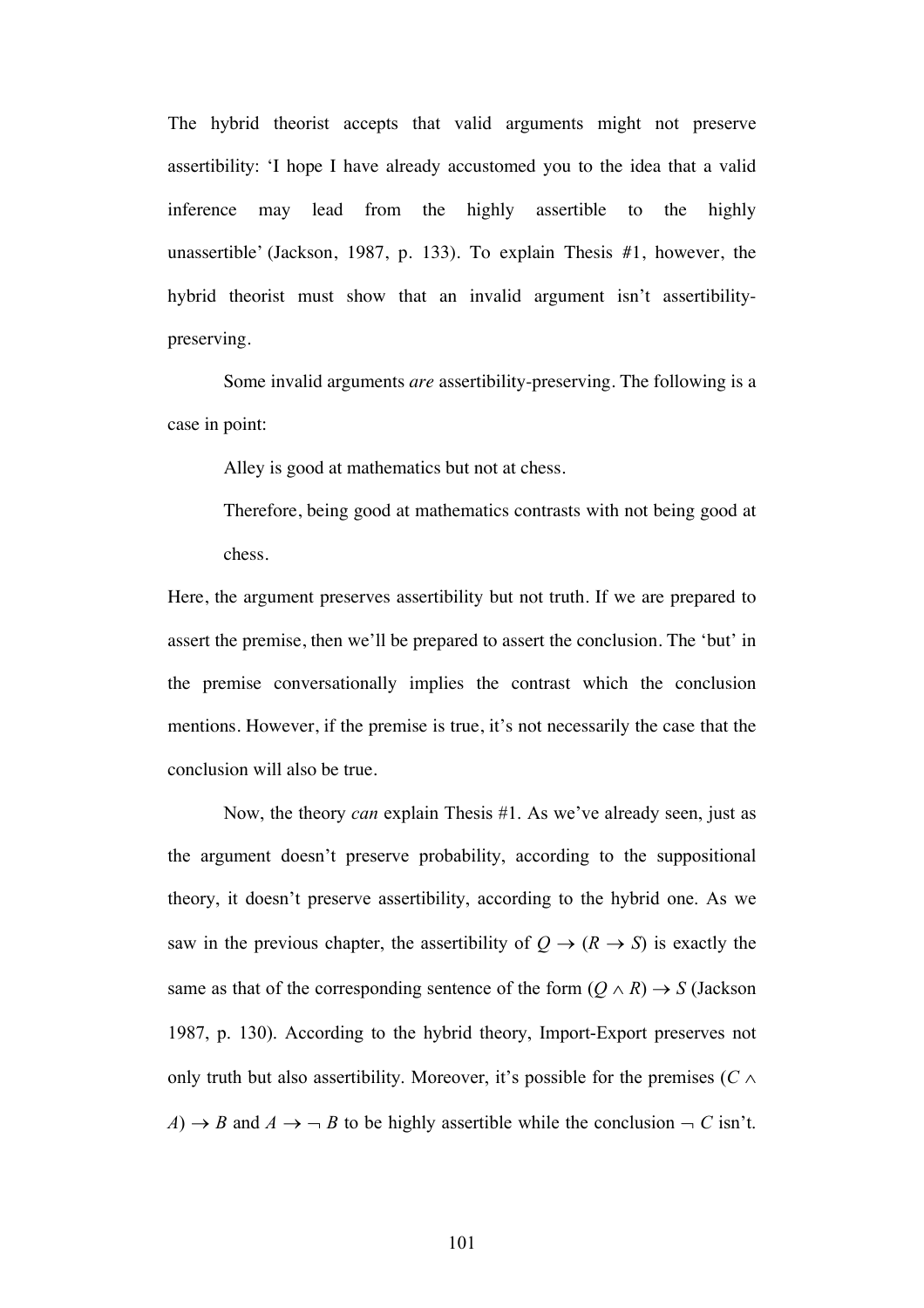Applying Adams' Thesis to the suppositional theory's proof of probabilistic invalidity shows this.

*4.2. Rejecting Thesis #2: the argument is equivalent to an instance of* modus tollens

The theory can also explain the plausibility of Thesis #2. Granted, according to the hybrid theory, they aren't logically contradictory. It's not the case that *A*  $\rightarrow$   $\neg$  *B* is true if and only if *A*  $\rightarrow$  *B* is false. The conditionals can both be true when *A* is false. However, just as the suppositional theorist could show that the probability of the first was 1 minus the probability of the second, the hybrid theorist can show that the assertibility of the first is 1 minus the assertibility of the other (and vice versa).

Just as the probability of  $A \rightarrow B$  was 1 minus the probability of  $A \rightarrow \neg$ *B*, the assertibility of  $A \rightarrow B$  is 1 minus the assertibility of  $A \rightarrow -B$ . The hybrid theorist's proof proceeds the same way as the suppositional theorist's up to line 6 before diverging. Line 7 follows from line 6 by – not the Equation but – Adams' Thesis. According to Adams' Thesis, the assertibility of 'If *Q*, then *R*' is the conditional probability of *R* given *Q*. So, the assertibility of the conditional 'If it's raining, then it's cloudy' is equal to the conditional probability of 'it's cloudy' given 'it's raining'.

This proof is sufficient to explain the thesis. Indeed, it goes beyond the material theory in saying not only that  $A \rightarrow \neg B$  and  $A \rightarrow B$  aren't coassertible. On the material theory, if we can assert the one, then we can't assert the other – but this doesn't mean that we can go so far as to deny the other. In contrast, on the hybrid theory, if we can assert  $A \rightarrow \neg B$ , then we can deny *A*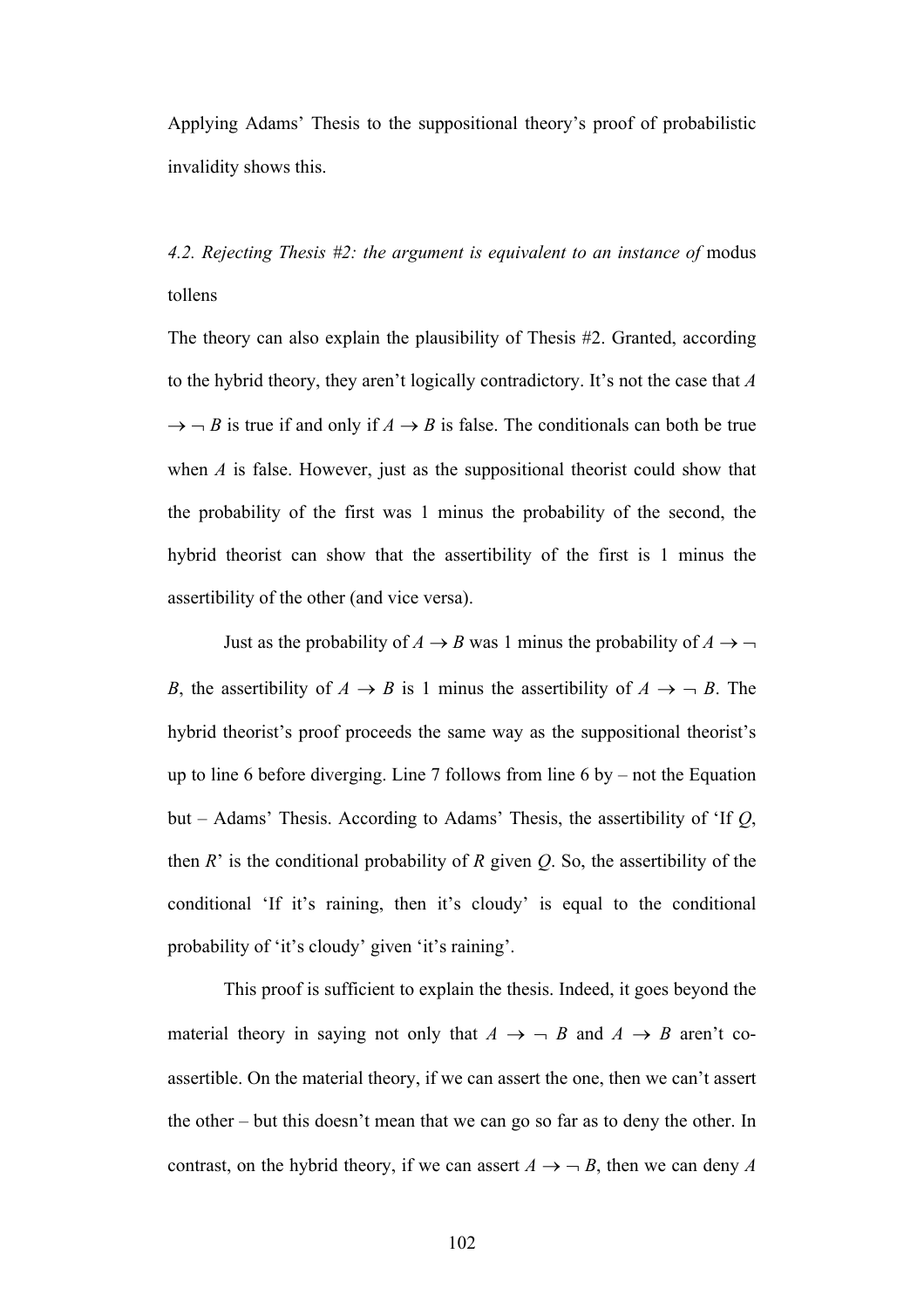$\rightarrow$  *B* and vice versa. As Jackson writes, the two conditionals 'have a kind of "see-saw" relationship. As the assertibility of one goes up, the assertibility of the other goes down' (Jackson, 1987, pp. 12-3).

#### *4.3. Accepting Thesis #3:* modus tollens *is valid*

Moreover, the theory can explain Thesis #3, according to which *modus tollens* is valid. Carroll's argument doesn't falsify the claim that *modus tollens* preserves truth. Like the material theorist, the hybrid one would point out that the argument doesn't strictly have the form of a *modus tollens*. The second premise isn't the logical contradictory of the consequent of the first.

Note that the hybrid theorist's explanation is different from the suppositional theorist's. The hybrid theorist isn't saying that the second premise isn't the logical contradictory of the consequent of the first because the second premise is non-propositional. Rather, the hybrid theorist is saying that the second premise and the consequent of the first can both be true when *A* is false.

That said, Carroll's argument falsifies the claim that *modus tollens* preserves assertibility. When we reformulate the premises and conclusion such that they have the relevant logical form, namely

$$
C \to (A \to B)
$$

$$
\neg (A \to B)
$$

$$
\therefore \neg C
$$

the first premise is assertible, so too is the second – 'It's not the case that if Allen is out, then Brown is in' – but still the conclusion isn't. Despite it being assertible, we might nonetheless reject the second premise in its new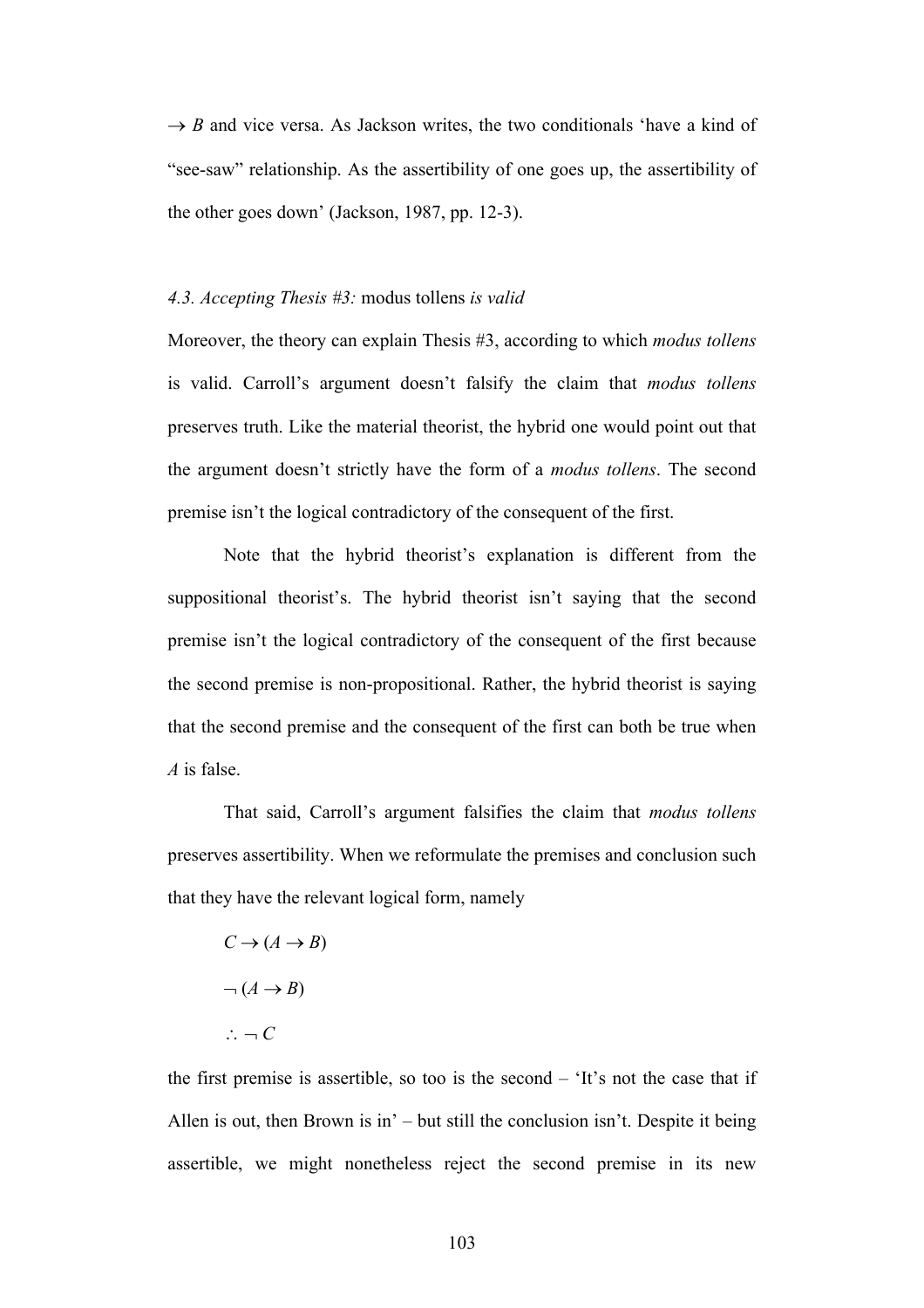formulation.  $\neg (A \rightarrow B)$  is logically equivalent to  $A \land \neg B$  – 'Allen is out and it's not the case that Brown is in' – and on our way to the barbershop, we are agnostic about the current whereabouts of Allen and Brown.

# *5. Concluding*

In this chapter, I proceeded largely from first principles in analysing Lewis Carroll's alleged counterexample to *modus tollens*. I focused on the responses four theories of the indicative conditional would offer to the trilemma Carroll's argument presents. According to the material theory, (i) Carroll's argument is logically invalid and doesn't preserve assertability (with an 'a'); (ii) the second premise isn't the logical contradictory of the consequent of the first and, while the theory falls short of showing that if you can assert the one, then you can deny the other, the theory can show that the two are not coassertable; and (iii) *modus tollens* is logically valid and preserves assertability.

According to the single-world theory, (i) Carroll's argument is logically valid; (ii) the second premise *is* the logical contradictory of the consequent of the first; and (iii) *modus tollens* is logically valid. The multiworld theorist agrees when it comes to (i) and (iii) but disagrees when it comes to (ii). According to her, the second premise isn't the logical contradictory of the consequent of the first.

According to the suppositional theory, (i) Carroll's argument is probabilistically invalid; (ii) while the second premise and consequent of the first aren't logical contradictories, they are probabilistic ones; and (iii) whether *modus tollens* is probabilistically valid or Carroll's argument is an instance of *modus tollens* depends on her definition of the argument form: if it extends to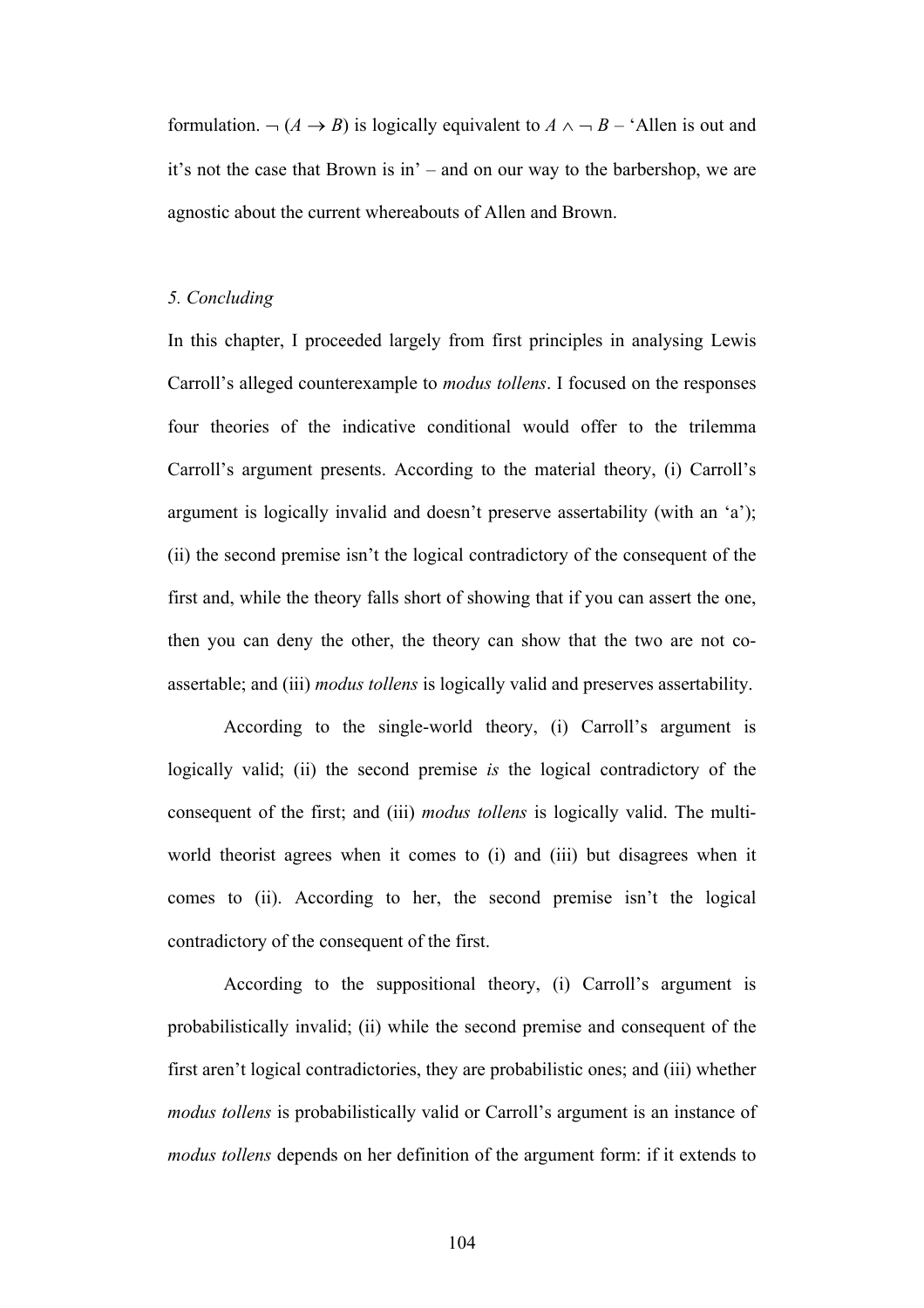include Carroll's argument, then *modus tollens* isn't probabilistically valid while if it doesn't extend to include his argument, then *modus tollens* is probabilistically valid.

Finally, according to the hybrid theory, (i) Carroll's argument is logically invalid and doesn't preserve assertibility (with an 'i'); (ii) the second premise and consequent of the first aren't logical contradictories but the assertibility of the one is high if and only if the assertibility of the other is low; and (iii) *modus tollens* preserves truth if not assertibility.

Carroll ends his 'ornamental presentment' with the young Cub saying: 'How long this argument might have lasted, I haven't the least idea. I believe either of [Uncle Jim or Uncle Joe] could argue for six hours at a stretch. But, just at this moment we arrived at the barber's shop; and, on going inside, we found – ' (Carroll, 1894, p. 437).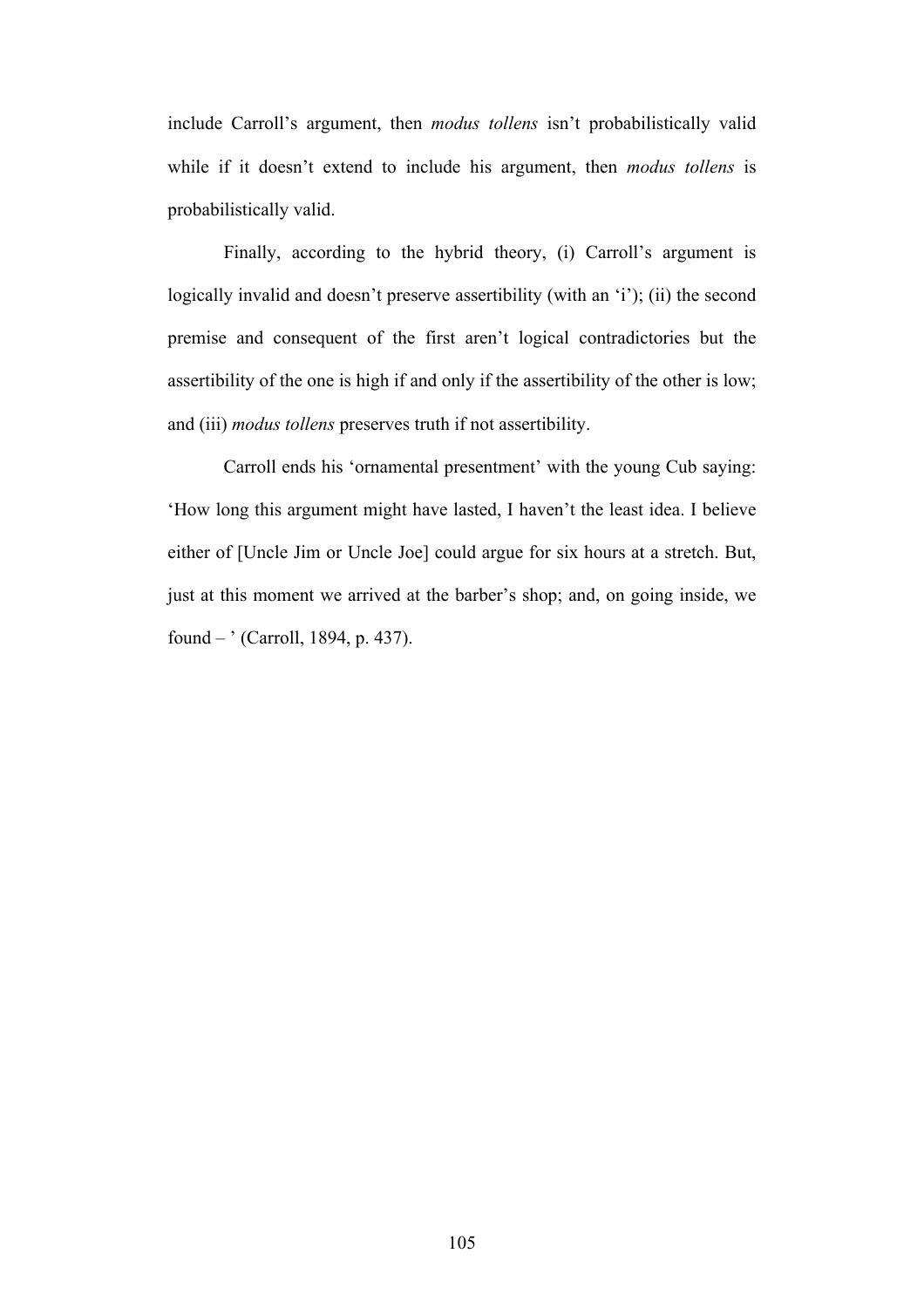### CHAPTER 4

# ON PREMISE SEMANTICS AND APPARENT COUNTEREXAMPLES TO *MODUS PONENS* AND *MODUS TOLLENS*

This chapter is about premise semantics for the indicative conditional and apparent counterexamples to *modus ponens* and *modus tollens*. Specifically, it's about how a theory designed to account for conditionals with embedded modals deals with instances of the two classically valid argument forms where a premise is a conditional with an embedded modal.

The chapter proceeds in three parts. In section 1, I offer an exegesis of premise semantics (drawing on Kratzer (2012)). In section 2, I argue that, when it comes to counterexamples to *modus ponens* and *modus tollens* with (overt) modal verbs and adverbs, the theory gives us some results we want (e.g. invalidating Kolodny and MacFarlane's *Miners* examples (2010)) and others we don't (e.g. validating Cantwell's *Lottery* (2008)) – a point which the literature previously overlooked. In section 3, I analyse the Election and Barbershop paradoxes through the lens of premise semantics. And in section 4, I conclude.

#### *1. Exegesis*

According to this theory, conditionals are modal restrictors, so we're going to talk now about modal semantics. In the possible-worlds semantics we are building here, we identify propositions with sets of possible worlds. Indeed, a proposition *p* is true in a possible world *w* in the set of possible worlds *W* if and only if *w* is an element of *p*. Formally,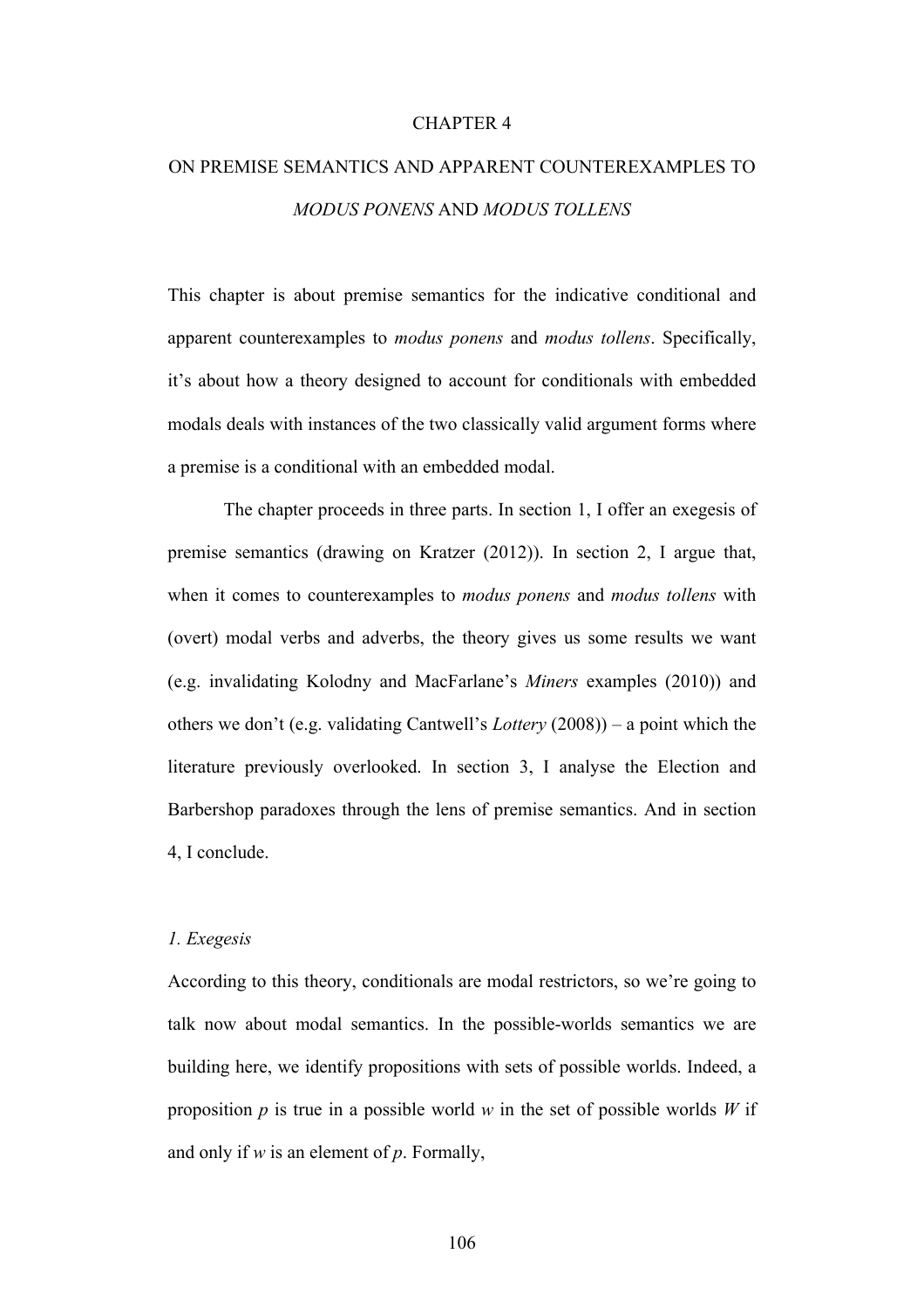A proposition *p* is true in  $w \in W$  if and only if  $w \in p$ .

A conversational background is a function from worlds to premise sets – or sets of propositions (Kratzer, 2012, p. 20). A conversational background can be realistic, totally realistic or empty.

# *Realistic*

A realistic conversational background is a function *f* such that for any world  $w \in W$ ,  $w \in \bigcap f(w)$ . That is, *f* assigns to every possible world a set of propositions that are true in it (Kratzer, 2012, p. 32).

*Totally realistic*

A totally realistic conversational background is a function *f* such that for any  $w \in W$ ,  $w \in \bigcap f(w) = \{w\}$ . That is, *f* assigns to any world a set of propositions that characterises it uniquely. For each world, there are many ways of characterizing it uniquely (Kratzer, 2012, p. 33).

*Empty*

The empty conversational background is a function *f* such that for any  $w \in W$ ,  $f(w) = \emptyset$ . Since  $\cap f(w) = W$  if  $f(w) = \emptyset$ , empty conversational backgrounds are also realistic (Kratzer, 2012, p. 33).

We can think of conversational backgrounds in terms of not only premise sets

 $8 \text{ In this chapter, I'm using lowercase letters (such as } p)$  to denote sets of possible worlds, which we call propositions. In previous chapters, I was using uppercase letters (such as *A*, *B*, *C*) to denote truth-apt sentences. (The exception being where the suppositional theorist takes e.g. *R* to denote an indicative conditional. Of course, conditionals aren't truth-apt according to her.) So the use here of lowercase letters following the use before of uppercase ones represents a change in – not notation but – subject.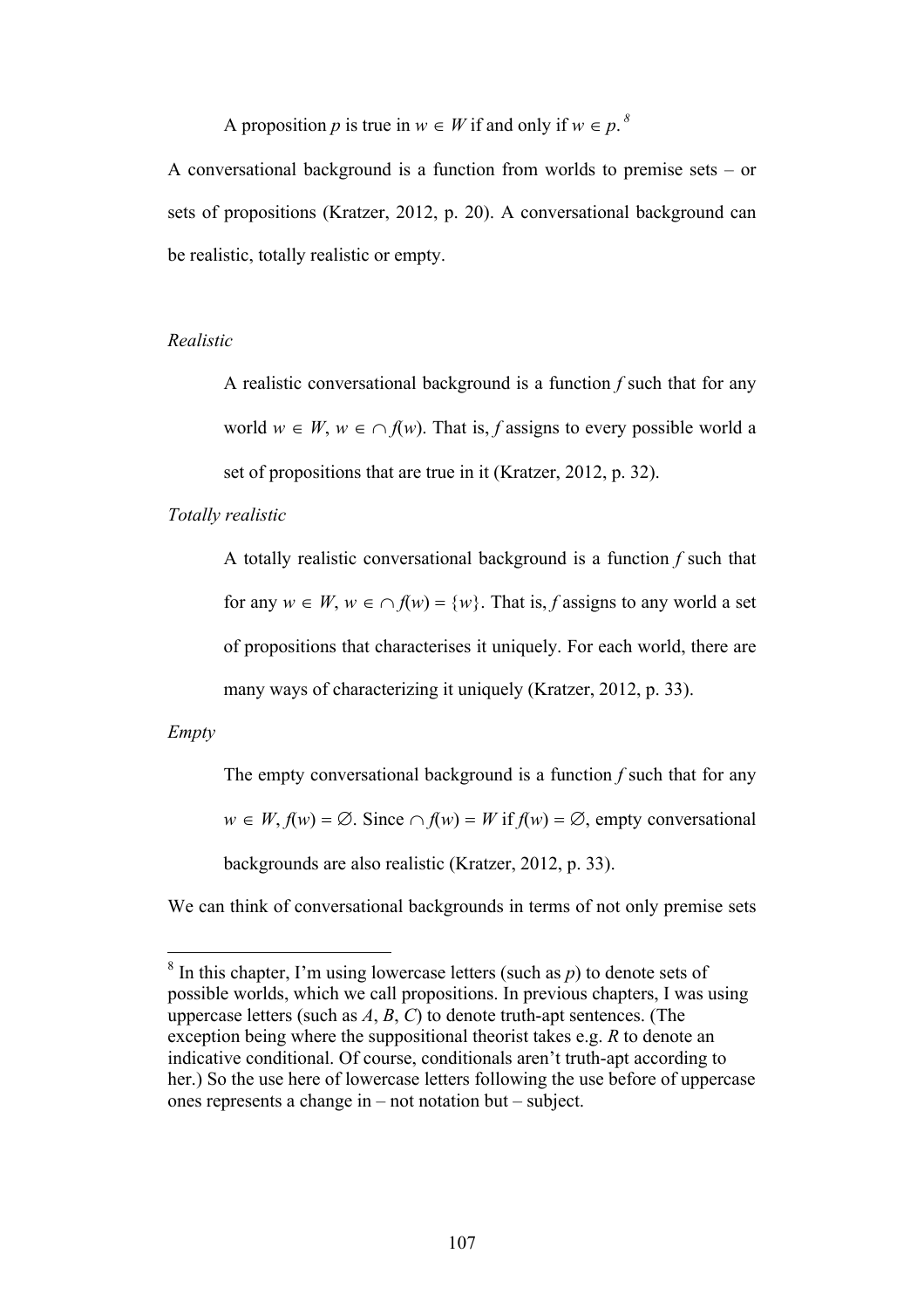but also the kinds of witnesses in a criminal trial. For example, a conversational background containing only premises we know is realistic: if we know the premises, then they're true. The witness corresponding to the realistic background is one who tells the truth (albeit not the whole truth: there are premises we don't know).

Next, a conversational background containing enough premises to single out the actual world is totally realistic. The witness corresponding to the totally realistic background is one who tells the whole truth and nothing but the truth.

And finally, a conversational background containing as premises the laws of an anarchic society is empty: an anarchic society has *no* laws. The witness corresponding with the empty background is one who remains silent.

And, when analysing conditionals, we consider two kinds of conversational backgrounds: a modal base and an ordering source. Let's define each in turn.

# *Modal base*

Phrases such as 'in view of what we know' identify a modal base (Von Fintel and Heim, 2011, 41). Our knowledge differs from one possible world to another. In one possible world, I might know that Mongolia has a capital city but not know its name. In another possible world, I might know that Mongolia has a capital and that the name of the capital city of Mongolia is Ulaanbaatar.

In each world, what we know consists of a set of propositions. So in our example, in the first possible world, the set includes the proposition (1) where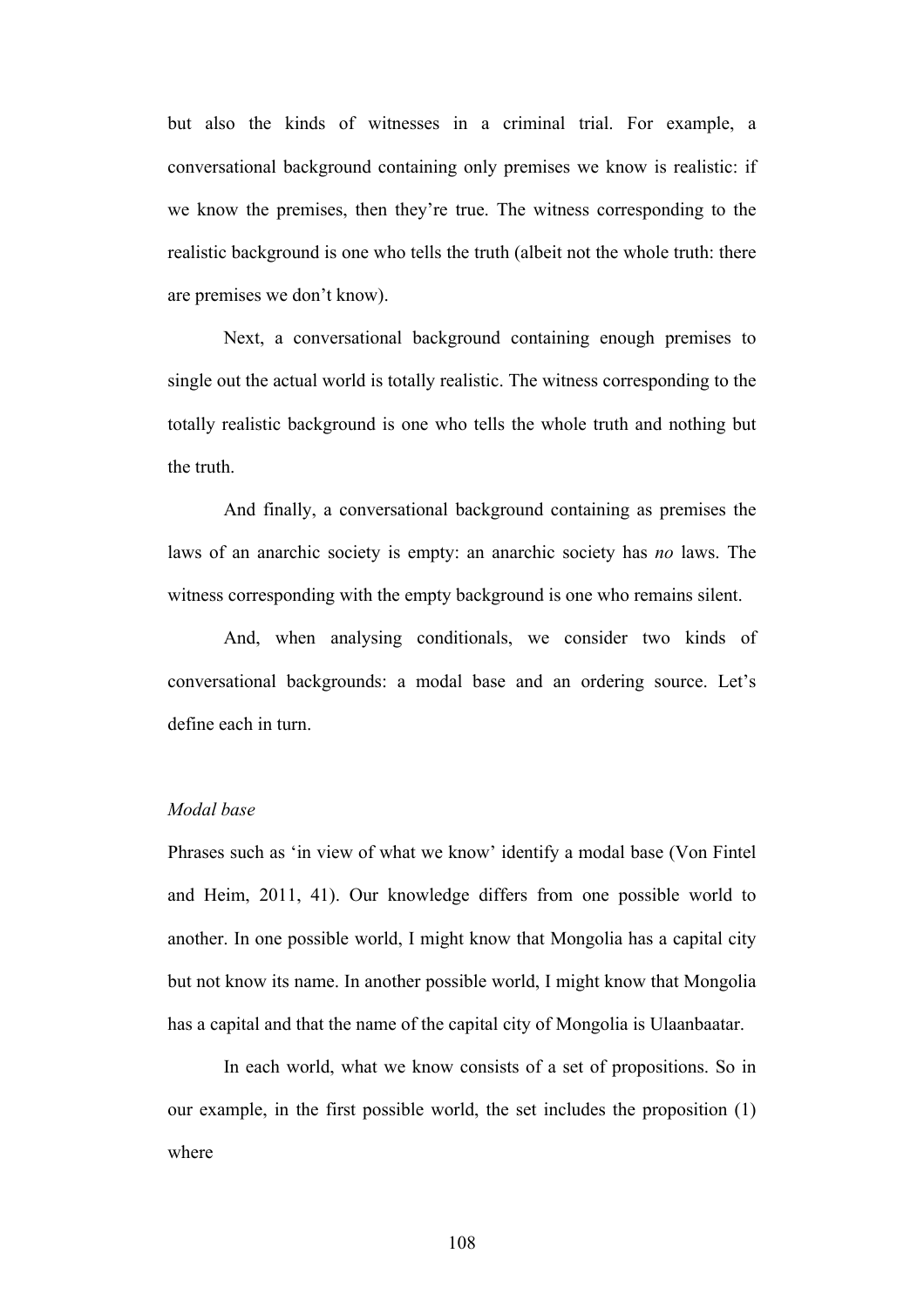(1) Mongolia has a capital city.

In the second, the set includes the propositions  $(1)$  and  $(2)$  where

(2) The name of the capital city of Mongolia is Ulaanbaatar.

The modal base then is that function which assigns to every possible world the set of propositions we know in that world.

Returning to our definition of truth in a world, we identify (2) with the set of possible worlds where (2) is true. So 'The name of the capital city of Mongolia is Ulaanbaatar' is false in the first world but true in the second. The first world isn't an element of the proposition. The second one is.

Having identified propositions with sets of possible worlds, we can get the set of worlds in which all the propositions in a set are true. For example, we can identify the worlds which are compatible with everything we know. To define compatibility formally,

A proposition *p* is compatible with a set of propositions *A* if and only if

 $A \cup \{p\}$  is consistent (Kratzer, 2012, p. 10).

Returning to our example once more and assuming that (1) is the only thing we know in the first world, what we know in the first world is compatible with the second world. (1) is compatible with the set containing (1) and (2).

The modal base might not always be explicit. Consider

(3) (In view of what we know,) Mongolia has a capital city.

While the 'in view of'-phrase explicitly signals the intended modal base, we can still infer the epistemic base which the speaker assumes, should she omit the phrase. Other clues in the discourse might help us here (Von Fintel and Heim, 2011, p. 41).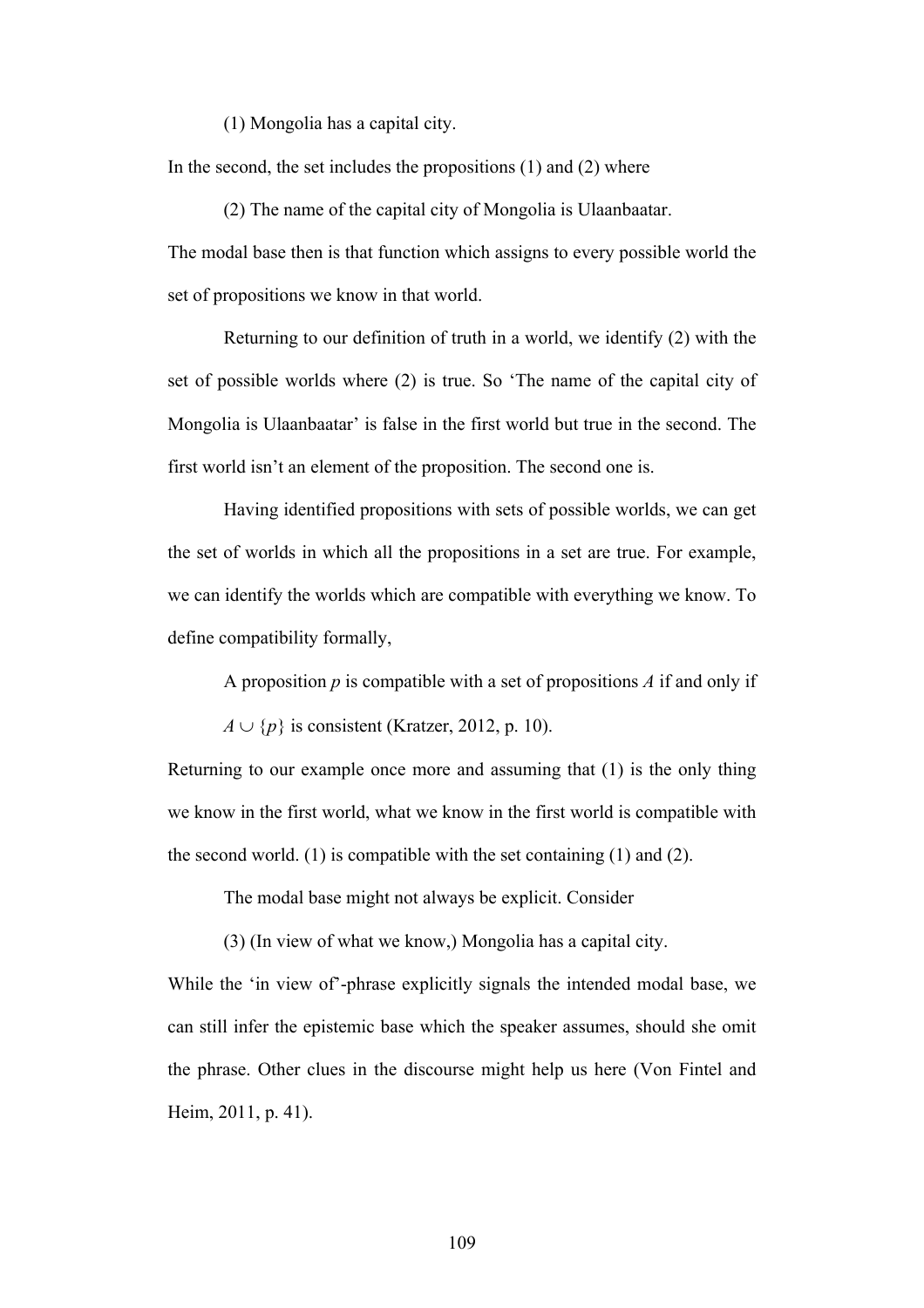*Ordering source* (from Von Fintel and Heim, 2011, pp. 59-61)

An ordering source is a kind of conversational background – and as such, it's a function from possible worlds to premise sets. This kind of conversational background ranks 'worlds according to how close they come to the normal course of events in the world of evaluation, given a suitable normalcy standard' (Kratzer, 2012, p. 39). In other words, a set of propositions *A* can induce an ordering  $\leq_A$  on a set of possible worlds *W* such that a possible world *w* is at least as close as a possible world *z* to the ideal *A* determines if and only if all propositions of *A* that are true in *z* are true in *w* as well (Kratzer, 2012, pp. 39-40).

One reason we need a second conversational background is to provide for deontic cases. Consider the proposition

(4) Amarbold must pay a fine.

The truth of such a proposition depends both on facts about the law and facts about Amarbold's actions. For example, we'll judge (4) as true if (i) the law states that bringing durian on a bus is fined; and (ii) Amarbold has brought durian on a bus. Conversely, we'll judge (4) as false if it's not the case that bringing durian on a bus is fined; or Amarbold didn't bring durian on a bus.

Here, using one conversational background isn't sufficient. Unless people had not previously infringed the law, the conversational background would be empty, (4) would be vacuously true and this result would contradict our intuition that (4) is true if (i) and (ii) are true. By using two conversational backgrounds, we can make explicit the difference between the ways in which facts about Amarbold's actions and facts about the law impact the truth conditions of propositions such as (4).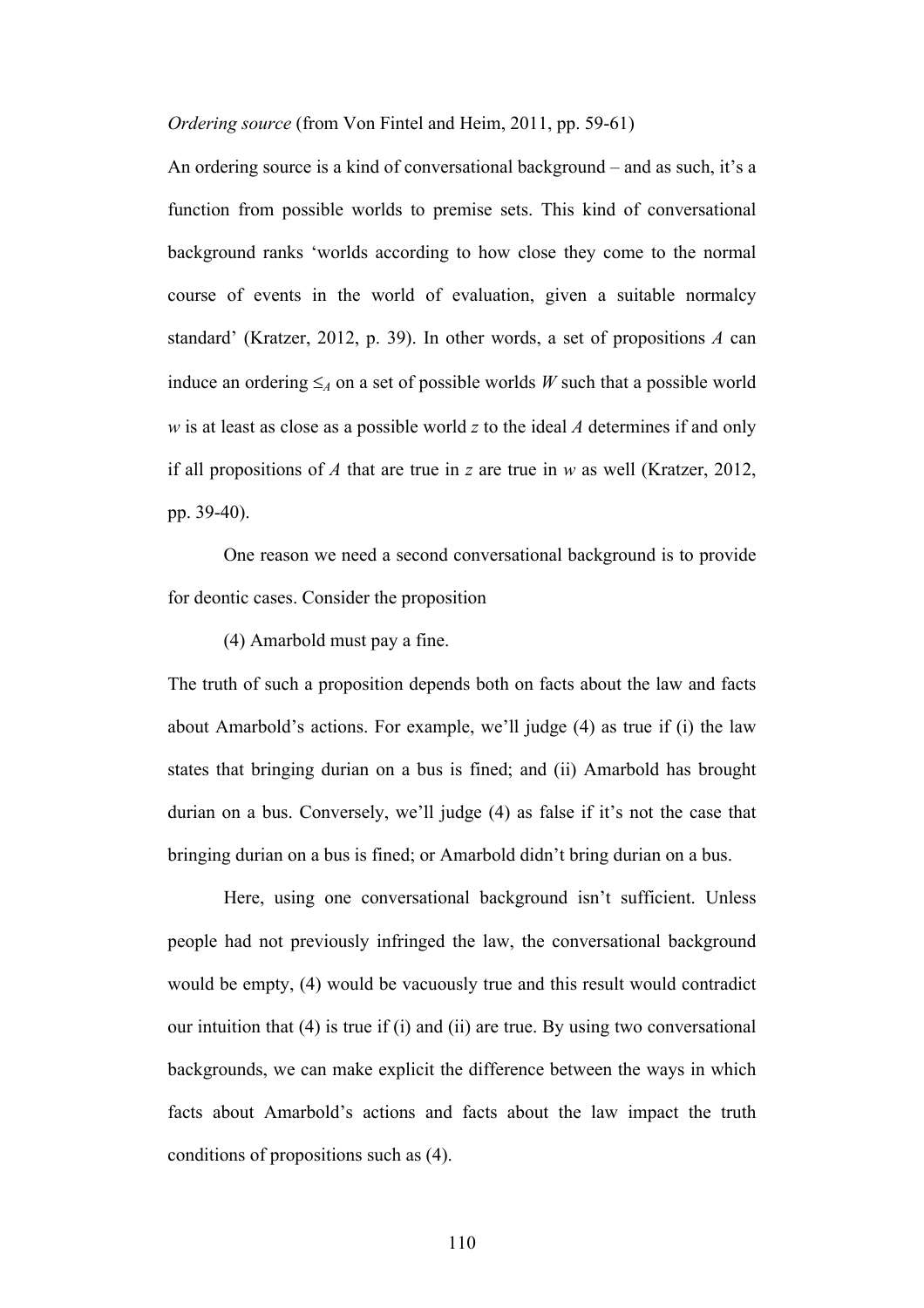The modal base *f* assigns to any evaluation world a set of propositions describing the relevant circumstances, say, Amarbold's actions. Since in our evaluation world Amarbold brought durian on a bus, the modal base will assign the proposition that 'Amarbold brought durian on a bus' to this world. And the ordering source *g* will assign to any evaluation world a set of propositions *P* whose truth the law demands – and which we can use to order the worlds in the modal base.

For any pair of worlds *u* and *v* we say that *u* comes closer than *v* to the ideal  $g(w)$  establishes if and only if the set of propositions from  $g(w)$  that are true in *v* is a proper subset of the set of propositions from *P* that are true in *u*.

For our example, suppose that *P* contains the following two propositions: (i) nobody brings durian on a bus; and (ii) anybody who brings durian on a bus pays a fine. Any world in the modal base in which Amarbold pays a fine will count as better than an otherwise similar world where he doesn't. In other words, (4) claims that in the best worlds (among those where Amarbold brings durian on a bus), he pays a fine.

Using the definitions we've seen so far, we can prove that if *g* is a realistic conversational background, then for all worlds *w* and *v*, *w* is at least as close as *v* to an ideal which the ordering source determines. We'll rely on this lemma later.

Lemma 1: If *g* is a realistic conversational background, then for all worlds *w* and *v*, *w* is at least as close as *v* to an ideal which the ordering source *g*(*w*) determines.

Proof: Suppose *g* is a realistic conversational background, so from the definition of a realistic conversational background, *w* is compatible with the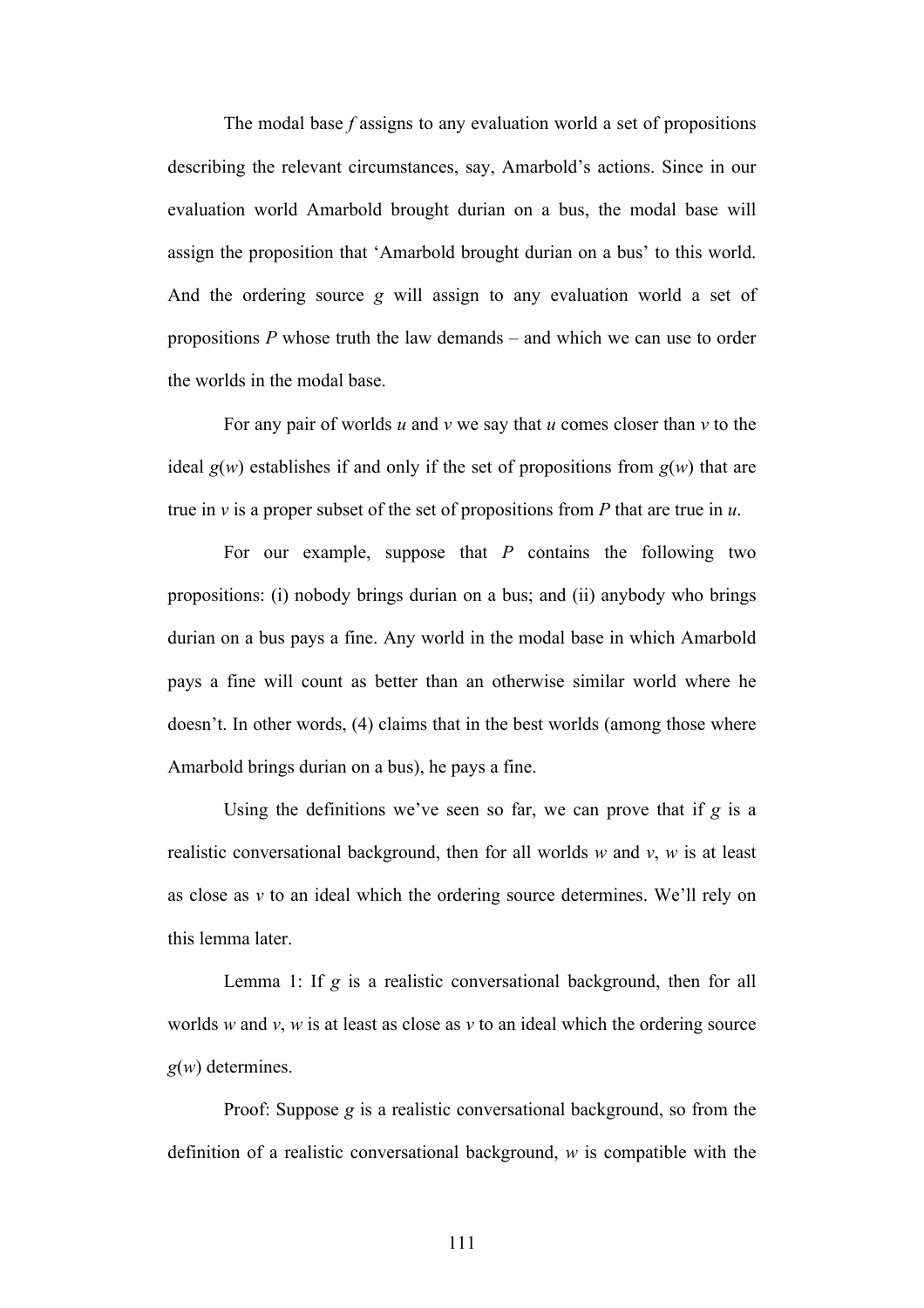conversational background (i.e. every proposition in the conversational background  $g(w)$  is true in *w*. But suppose *p* is in the conversational background  $g(w)$  and  $p$  is true in  $v$ . Since  $p$  is in the conversational background  $g(w)$  and  $w$  is compatible with that background (i.e. every proposition in that background is true in *w*), *p* is true in *w*. So all the propositions in the conversational background that are true in *v* are true in *w*. So *w* is at least as close as *v* to an ideal which the ordering source  $g(w)$ determines.

So much for defining the concepts of world *w*, modal base *f* and ordering source *g*, and proving a lemma. We turn to defining additional modal relations (such as necessity and possibility) and the truth conditions of the indicative conditional.

# *Necessity and possibility*

'Simplifying slightly, a proposition is a necessity just in case it is true in all accessible worlds that come closest to the ideal determined by the ordering source' (Kratzer, 2012, p. 40). So 'Amarbold must pay a fine' would be a necessity if in all worlds that came closest to the ideal – where (i) nobody brings durian on a bus; and (ii) anybody who brings durian on a bus pays a fine – it were true that Amarbold pays a fine. Simplifying less, a proposition *p* is a necessity in *w* with respect to *f* and *g* if, for all worlds *u* in the set of worlds where all propositions in the modal base are true, there's a world *v* in that set of all worlds such that:

(i) *v* is at least as close as *u* to an ideal which the ordering source  $g(w)$ determines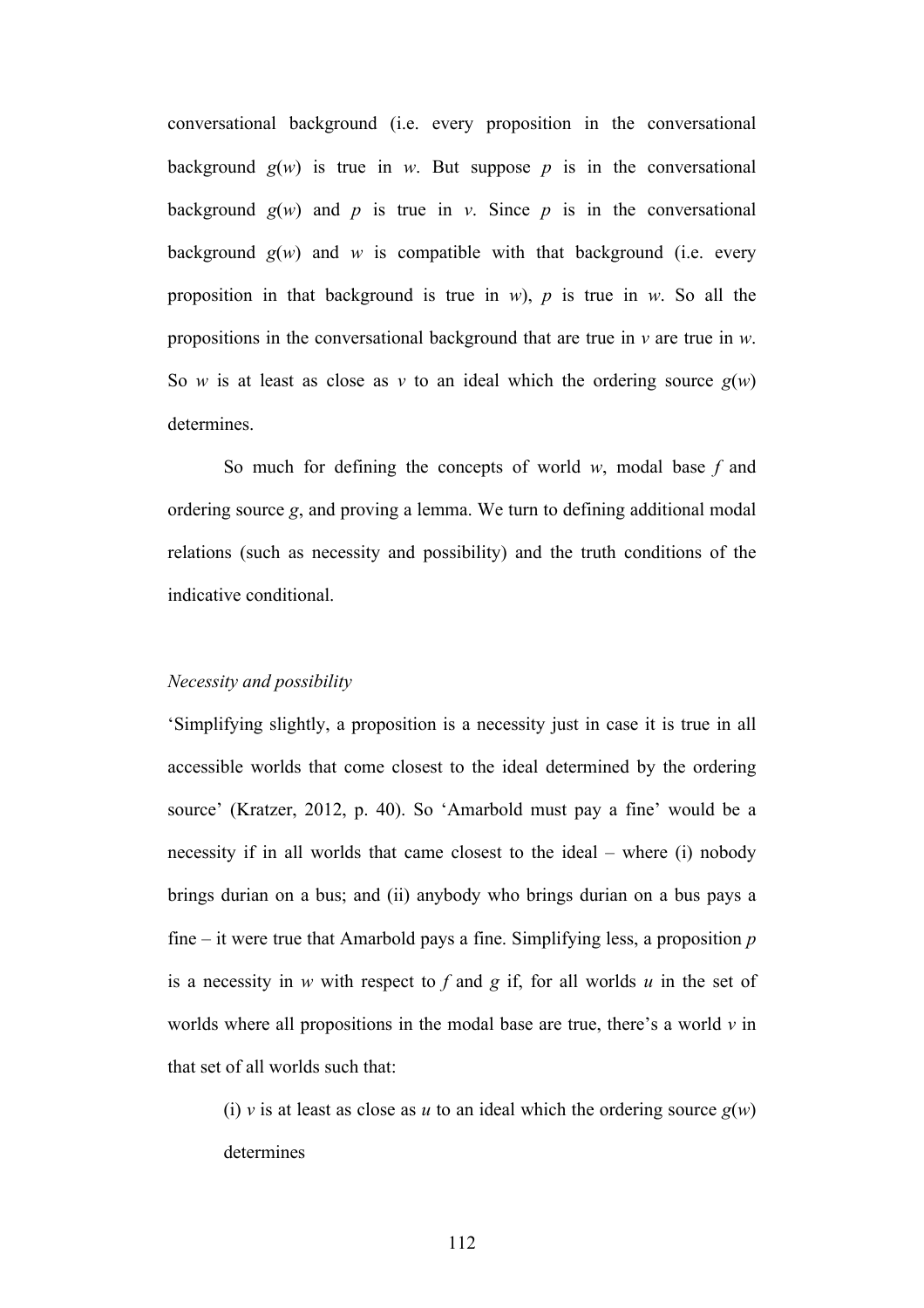and

(ii) for all worlds *z* in the set of worlds where all propositions in the modal base  $f(w)$  are true: if z is at least as close as  $v$  to the ideal which the ordering source *g*(*w*) determines, then *p* is true in *z*.

Again, using this definition, we can prove that for any world *w* and realistic backgrounds *f* and *g* and proposition *p*, if 'necessarily *p*' is true in *w* with respect to *f* and *g*, then *p* is true in *w* with respect to *f* and *g*. We'll rely on this lemma later as well.

Lemma 2: For any world *w* and realistic backgrounds *f* and *g*, if 'necessarily  $p$ ' is true in *w* with respect to  $f$  and  $g$ , then  $p$  is true in  $w$  with respect to *f* and *g*.

Proof: Suppose 'necessarily *p*' is true in *w* with respect to *f* and *g*. Then from the definition of a realistic conversational background, all propositions in the modal base  $f(w)$  are true in *w*. So from the definition of ordering source, there's a world *v* in the set of worlds where all propositions in the modal base are true in it and:

(i) *v* is at least as close as *w* to the ideal which the ordering source  $g(w)$ determines

and

(ii) for all worlds *z* in the set of worlds where all propositions in the modal base  $f(w)$  are true: if z is at least as close as  $v$  to the ideal which the ordering source *g*(*w*) determines, then *p* is true in *z*.

From (ii) and the fact that all propositions in the modal base  $f(w)$  are true in *w* it follows that if *v* is at least as close as *w* to the ideal which the ordering source  $g(w)$  determines,  $p$  is true in  $w$ . But from Lemma 1, we know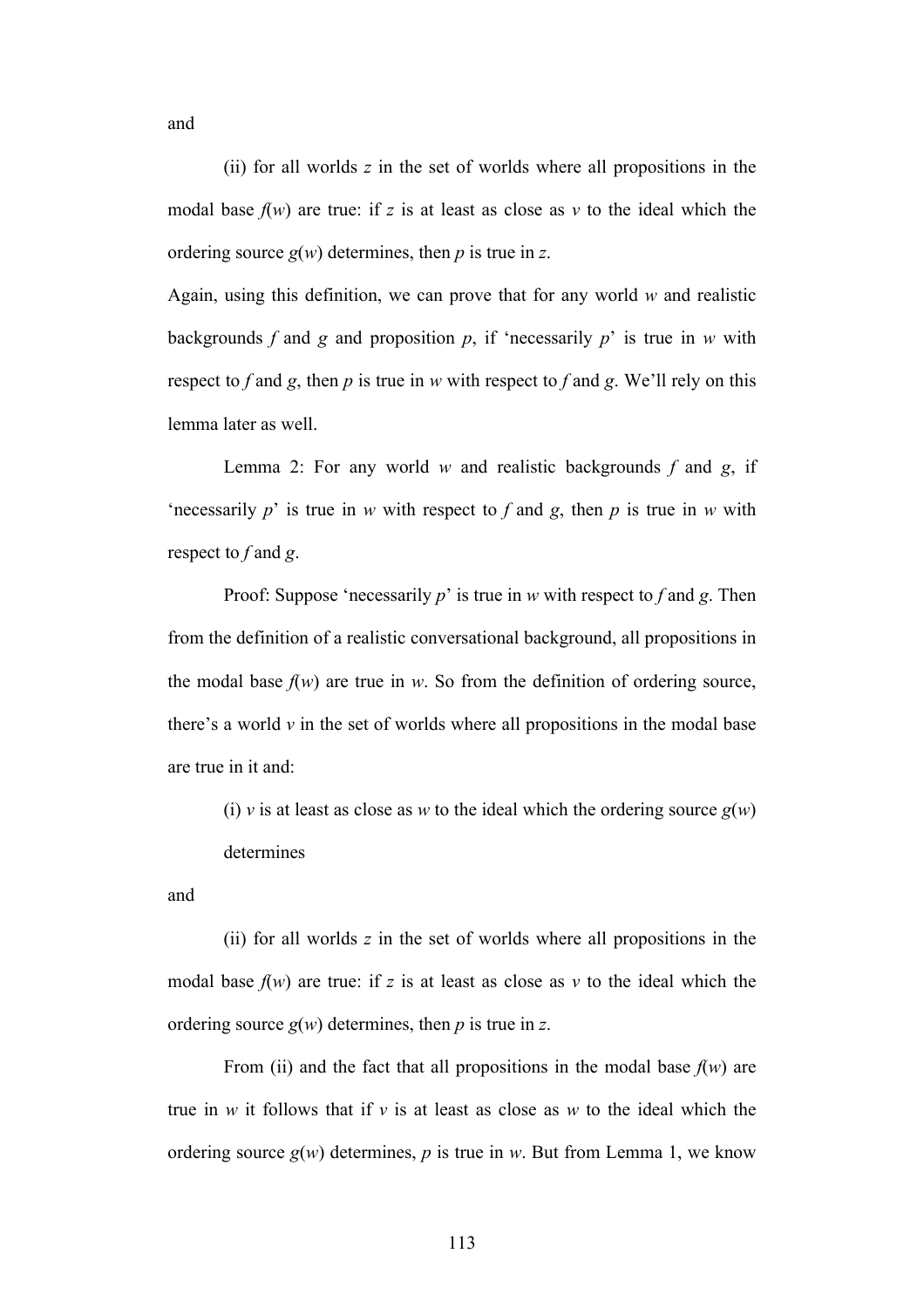*v* is at least as close as *w* to the ideal which the ordering source  $g(w)$ determines. So *p* is true in *w*. QED.

Next, turning to possibility: 'A proposition is a *possibility* in *w* with respect to *f* and *g* if and only if its negation (that is, its complement) is not a necessity in *w* with respect to *f* and *g*' (Kratzer, 2012, p. 40). So 'Amarbold must pay a fine' is possible if in at least one world that came closest to the ideal, Amarbold pays a fine.

Finally, we turn to conditionals.

# *Indicative conditional*

According to premise semantics, for any propositions  $p$  and  $q$ , 'If  $p$  then (modal)  $q'$  is true in *w* with respect to f and g if and only if '(modal)  $q'$  is true in *w* with respect to *f*\* and *g*, where for all worlds *u*,  $f^*(u) = f(u) \cup \{p\}$ , or the original modal base with the addition of  $p$  (Kratzer, 2012, p. 94).<sup>9</sup> Note that where the conditional is a bare conditional 'If  $p$ , then  $q'$  (i.e. where there is no modal), we add a necessity modal such that it reads 'If *p*, then necessarily *q*'.

Beyond indicative conditionals, different kinds of conditionals depend on the settings for *f* and *g*. For example:

*Material implication*

<sup>&</sup>lt;sup>9</sup> Later, the '+' in  $f$ + will serve the same purpose as the  $*$  in  $f^*$ , viz. to represent the original modal base  $\cup$  the relevant conditional's antecedent, i.e. the new modal base. I'll be using  $+$  rather than  $*$  so that later, when I prove Import-Export (in Theorem 3 in subsection 3.1.2.), I can speak of two new modal bases separately before showing that they are one and the same.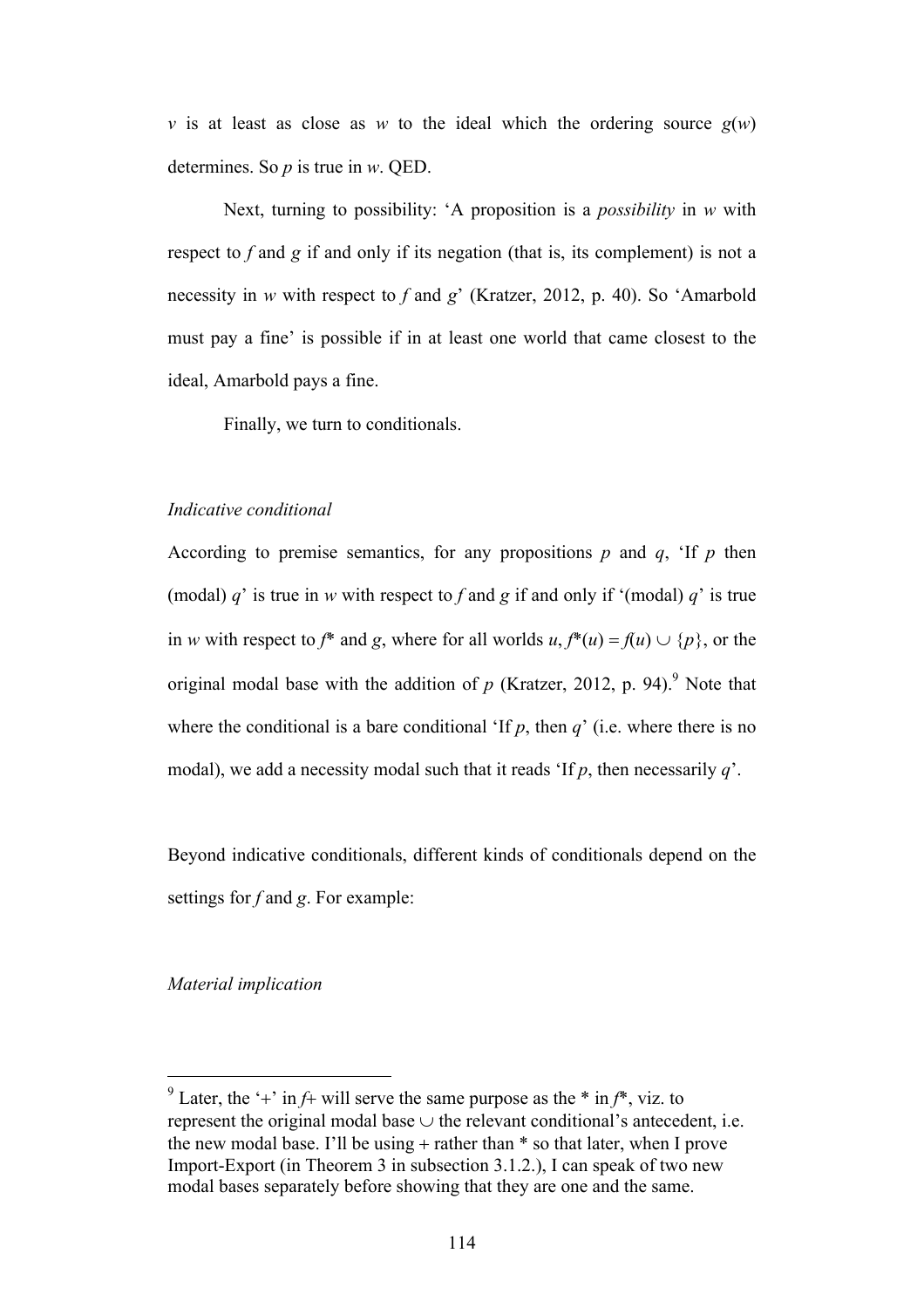Characterising the material conditional are a totally realistic modal base *f* (again, where *f* assigns to any world a set of propositions that characterises it uniquely) and an empty ordering source *g* (Kratzer, 2012, pp. 65-6).

Proof for conditional 'If *p*, then *q*' (Kratzer offers a 'Sketch of proof' and, in what follows, I fill out her sketch):

Case 1: Suppose *p* is true in *w*. Then  $\cap f+(w) = \{w\}$ . In other words, the set of all worlds where all the propositions in the new modal base are true contains only *w*. The set of all worlds where all the propositions in the original modal base are true contained only *w* (because we're taking *f* to be a totally realistic modal base); the set of all worlds where all the propositions in the new modal base are true is equal to the set of all worlds where all the propositions in the original modal base *and p* are true; and all the propositions in the original modal base are true in *w* and, with the supposition, so too is *p*. But then we get the following biconditional:

*q* is a necessity in *w* with respect to *f*+ and *g* if and only if *q* is true in

To prove the left-to-right proposition in the biconditional:

*w*.

Suppose  $q$  is true in  $w$  to prove that  $q$  is a necessity in  $w$  with respect to *f*+ and *g*. According to the definition of necessity, for *q* to be a necessity in *w* with respect to *f*+ and *g*, it must be the case that for all worlds *u* (in the set of worlds where all propositions in the modal base are true), there's a *v* such that

(i) *v* is at least as close as *u* to an ideal which the ordering source  $g(w)$ determines; and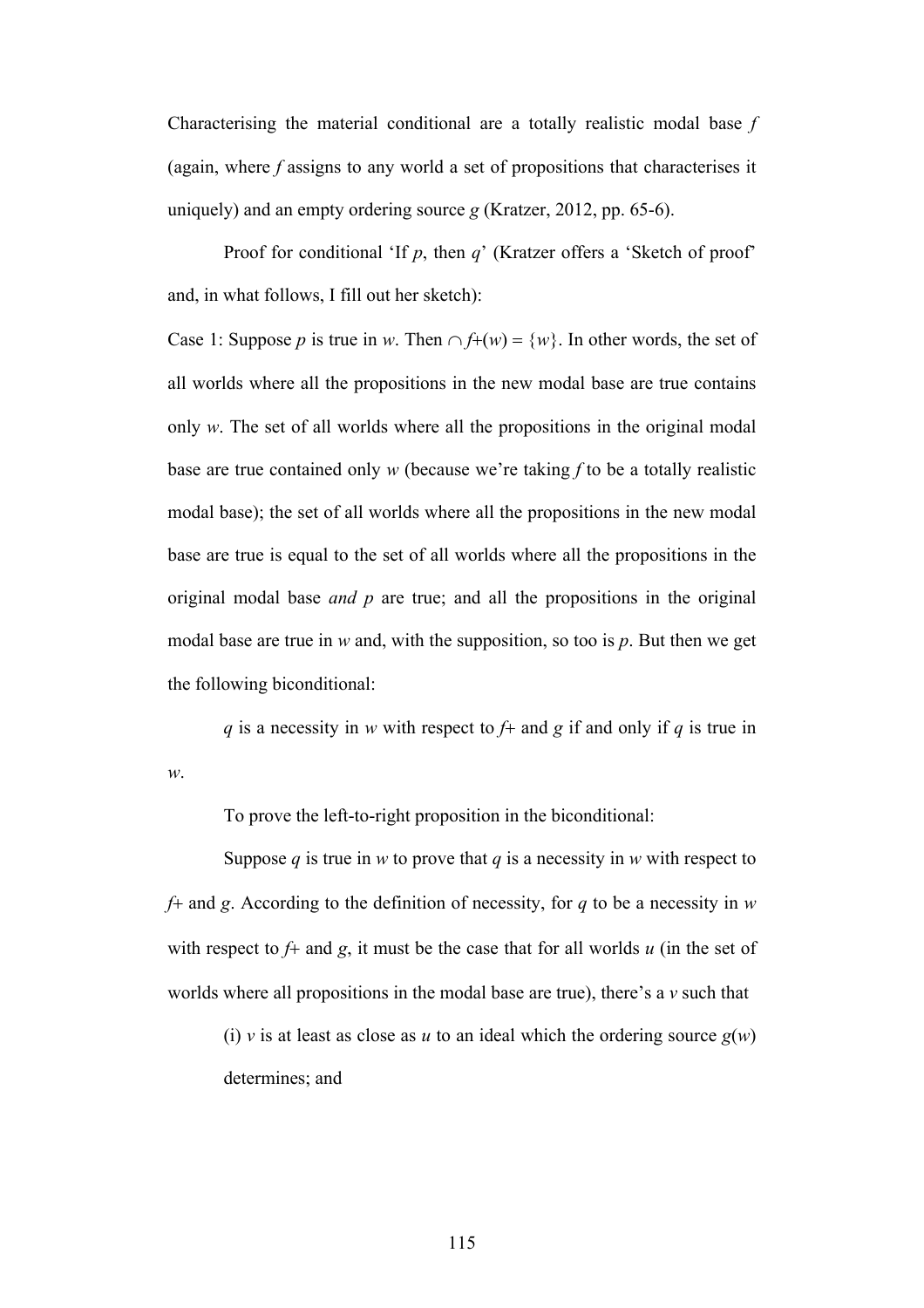(ii) for all worlds *z* in the set of worlds where all propositions in the modal base  $f(w)$  are true: if z is at least as close as  $v$  to the ideal which the ordering source *g*(*w*) determines, then *q* is true in *z*.

And that *is* the case for all worlds *u*. There's only one world in the set of worlds where all propositions in the modal base are true, namely *w*; and for it, there does exist a world such that (i) and (ii), namely *w* again. When it comes to (i),  $w$  is at least as close as itself to an ideal which the empty ordering determines; and when it comes to (ii), again, there's only one world in the set of worlds where all the propositions in the modal base are true, namely  $w$ , it's as least as close as itself to the ideal which the ordering source determines and, given our assumption, *q* is true in *w*. So *q* is a necessity in *w* with respect to *f*+ and *g*.

Next, to prove the right-to-left proposition in the biconditional '*q* is a necessity in *w* with respect to *f*+ and *g* if and only if *q* is true in *w*':

Suppose *q* is a necessity in *w* to prove that *q* is true in *w*. Again, according to Lemma 2, for *q* to be a necessity in *w* with respect to *f*+ and *g*, *q* must be true in *w*. So, given our assumption, *q* is true in *w*.

Case 2: Suppose *p* is false in *w*. Then  $\cap$  *f*+(*w*) =  $\emptyset$ . In other words, the set of all worlds where all the propositions in the modal base are true is empty. But then *q* is trivially a necessity in *w* with respect to *f*+ and *g*. According to the definition of necessity,  $q$  is a necessity in  $w$  if, all worlds  $u$  (in the set of worlds where all propositions in the modal base are true), there's a *v* such that

(i) *v* is at least as close as *u* to an ideal which the ordering source  $g(w)$ 

determines

and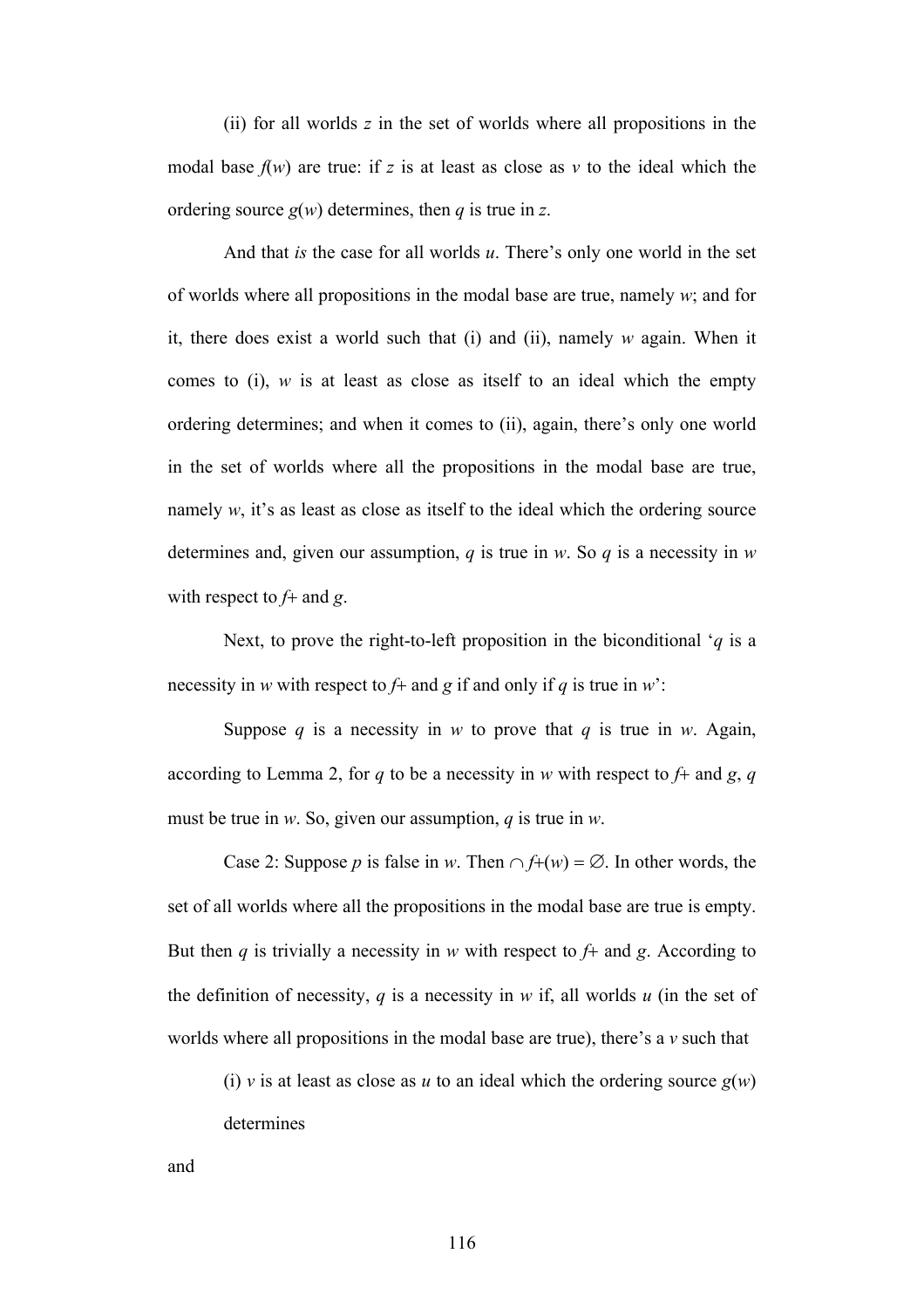(ii) for all worlds *z* in the set of worlds where all propositions in the modal base  $f(w)$  are true: if z is at least as close as  $v$  to the ideal which the ordering source  $g(w)$  determines, then *q* is true in *z*. And here, there are no worlds *u*.

# *Multiple-world-theorist conditionals*<sup>10</sup>

Characterising a conditional as the multiple-world theorist understands it is an empty modal base *f* and a totally realistic ordering source *g* (Kratzer, 2012, p. 66). To spell this out, a conditional 'If α, then (necessarily) β' is true in *w* with respect to an empty modal base *f* and a totally realistic ordering source *g* if and only if, for all worlds *u* in the set of worlds where all propositions in the modal base *and*  $\alpha$  are true, there's a world  $\nu$  in that set of all worlds such that:

(i) *v* is at least as close as *u* to an ideal which the ordering source  $g(w)$ determines

and

(ii) for all worlds *z* in the set of worlds where all propositions in the modal base  $f(w)$  *and*  $\alpha$  are true: if z is at least as close as  $v$  to the ideal which the ordering source  $g(w)$  determines, then  $\beta$  is true in *z*.

Here, we can interpret the 'at least as close as … to the ideal which the ordering source determines' relation (the symbol for which we saw earlier being  $\leq_{g(w)}$ ) in premise semantics as denoting the similarity relation in the multiple-world theory.

 $10$  Kratzer (2012) calls them counterfactuals, following Lewis (1973). But we can call them multiple-world-theorist conditionals, following our imaginary Lewis (which I introduced in Chapter 1 section 2). Kratzer's definition leaves open the possibility of the antecedent being true, like in an indicative.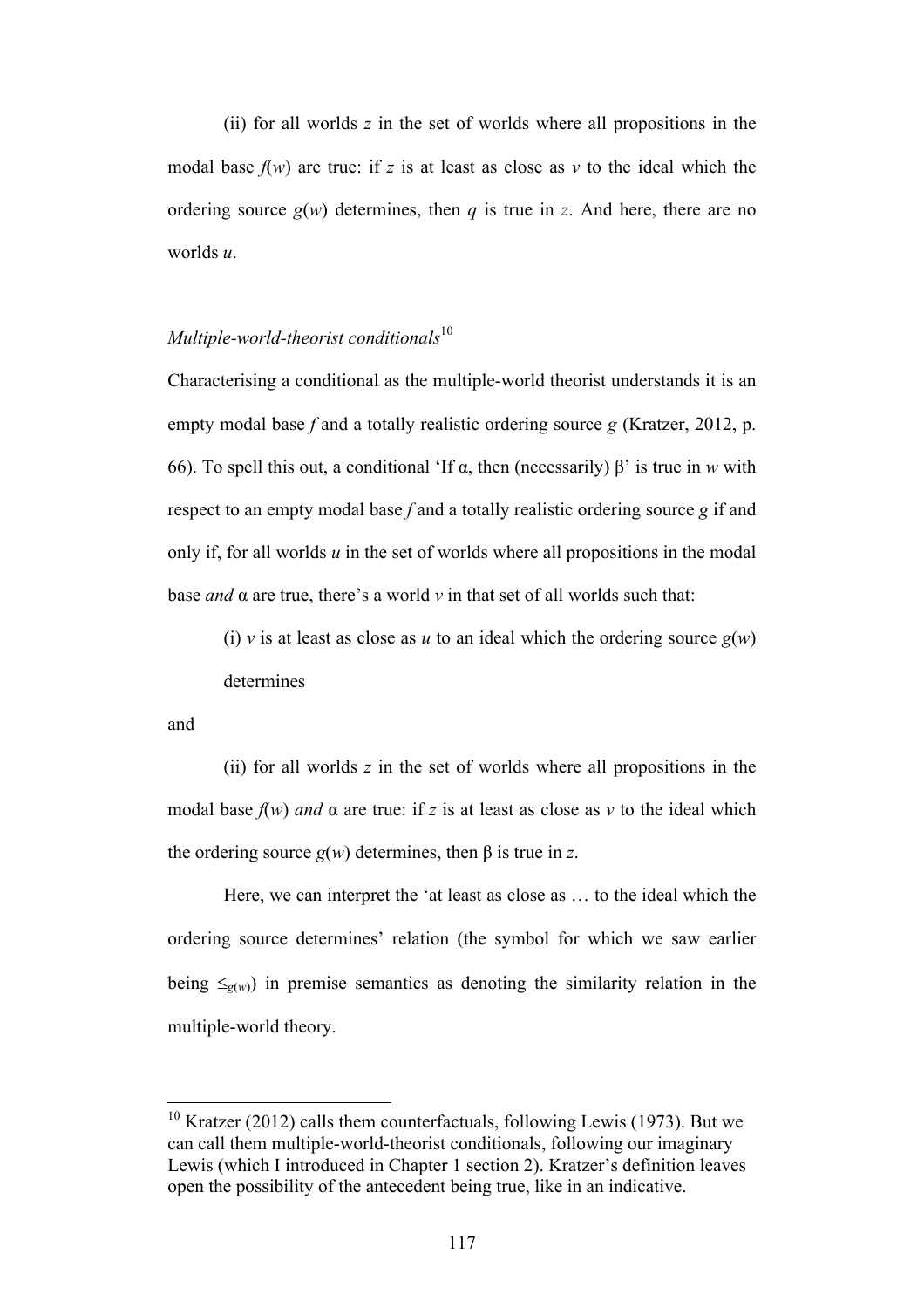For the premise semanticist's relation to correspond with the multipleworld theorist's it would need to possess the following three properties: (i) reflexivity; (ii) transitivity; and (iii) that if a possible world *w* is closer than another  $\nu$  to the ideal which the ordering source determines, then  $\nu$  isn't equal to *w*.

And the premise semanticist's relation possesses (i), (ii) and (iii). We get (i) and (ii) from the definition of a totally realistic ordering source. As we've seen, according to the definition, a set of propositions *A* can induce an ordering  $\leq_A$  on a set of possible worlds *W* such that a possible world *w* is at least as close as a possible world *z* to the ideal *A* determines if and only if all propositions of *A* that are true in *z* are true in *w* as well. Here, the 'all' in the second half of the biconditional endows the relation with the property of reflexivity: for all modal bases *f*, worlds *w* and *v*,  $v \leq_{f(w)} v$ . The 'all' also endows the relation with the property of transitivity: for all  $f$ ,  $w$ ,  $u$ ,  $v$ ,  $t$ , if  $u$  $\leq$ <sup>*f*(*w*)</sub>  $\nu$  and  $\nu \leq$ <sup>*f*(*w*)</sub>  $t$ , then  $u \leq$ <sub>*f*(*w*)</sub>  $t$ .</sup></sup>

And we get (iii) from the definition of totally realistic conversational background as we apply it to the ordering source. A totally realistic ordering source is a function *g* such that for any  $w, w \in \bigcap g(w) = \{w\}$ . Here, a totally realistic *g* assigns to any world a set of propositions that characterises it uniquely and so it's not possible for two worlds to hold the same place in the ordering – or be equally similar – unless they are one and the same.

Note that (iii) is stronger than Lemma 1. Recall, according to Lemma 1, if *g* is a realistic conversational background, then for all worlds *w* and *v*, *w* is at least as close as *v* to an ideal which the ordering source  $g(w)$  determines.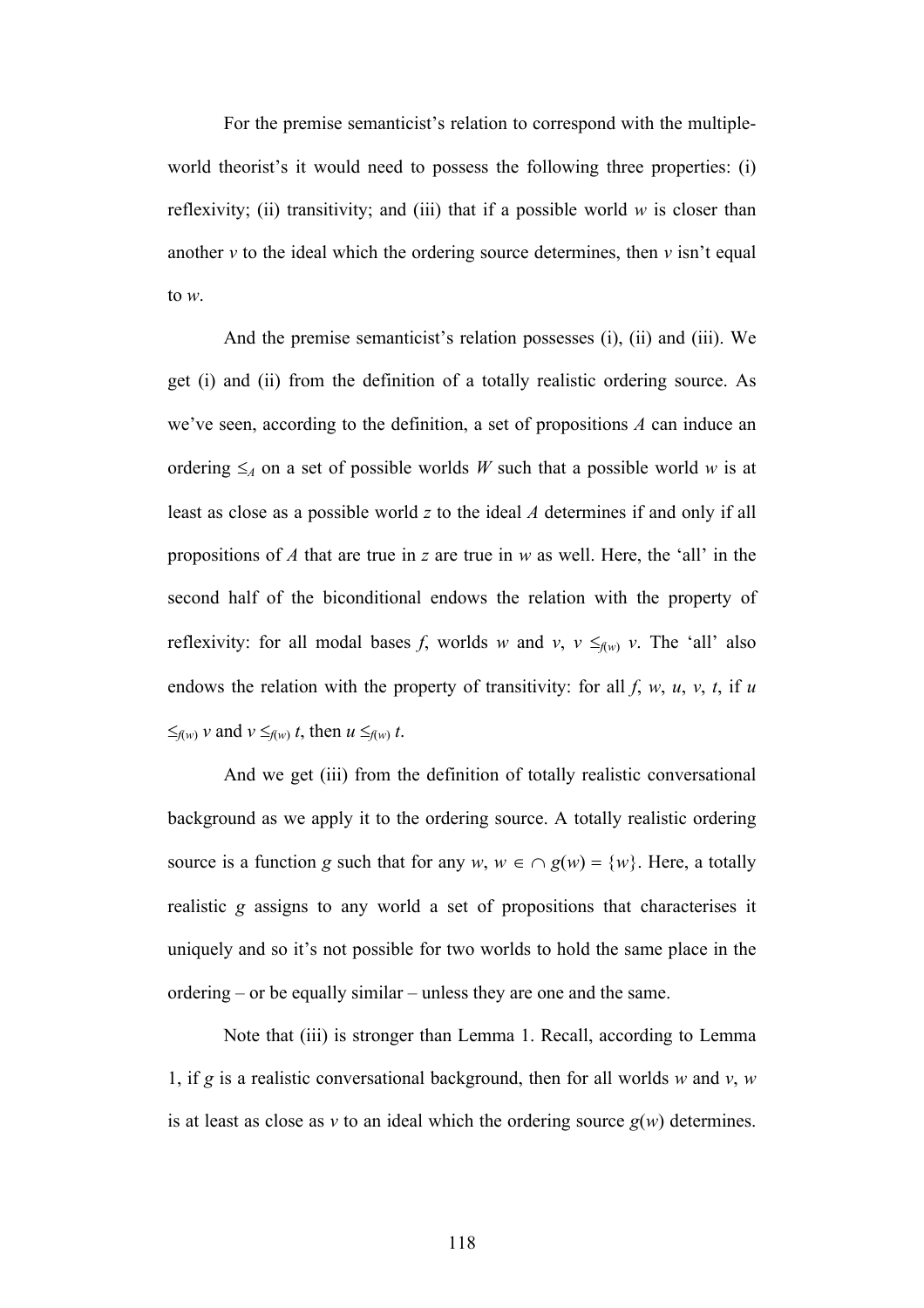This allows for a relation of 'less than or equal to'. (iii) in contrast doesn't allow equality. (iii) ensures that the relation is one of '*strictly* less than'.

Now, using the definition of indicative conditional, we can prove that *modus ponens* (with realistic backgrounds *f* and *g*) is valid. We'll rely on this lemma to prove that *modus tollens* (with realistic backgrounds *f* and *g*) is valid and later as well.

Theorem 1: For any world *w* and realistic conversational backgrounds *f* and *g*, if 'If *p*, then (necessarily) *q*' is true in world *w* with respect to *f* and *g* and *p* is true in *w*, then *q* is true in *w*.

Proof: Suppose 'If *p*, then (necessarily) *q*' is true in world *w* with respect to *f* and *g* and *p* is true in *w*. Then from the definition of an indicative conditional, '(necessarily)  $q$ ' is true in *w* with respect to  $f^*$  and  $g$  where the new modal base *f*\*(*w*) is the old one plus *p*.

Since *f* is realistic, *w* is compatible with the old modal base  $f(w)$ . But since *p* is true in *w*, it follows that all the propositions in  $f^*(w)$ , the old modal base  $f(w)$  plus p, are true in w. So w is compatible with the new modal base *f*\*(*w*).

So from the definition of necessity, there's another world  $\nu$  compatible with the new modal base  $f^*(w)$  such that *v* is at least as close as *w* to the ideal the ordering source  $g(w)$  determines, and for any world *z* compatible with the new modal base  $f^*(w)$ , if *z* is as close as *v* to the ideal with respect to  $g(w)$ , then *q* is true in *z*.

But since *g* is realistic, it follows from Lemma 1 that *w* is as close as *v* to the ideal with respect to  $g(w)$ . So it follows that *q* is true in *w*. QED.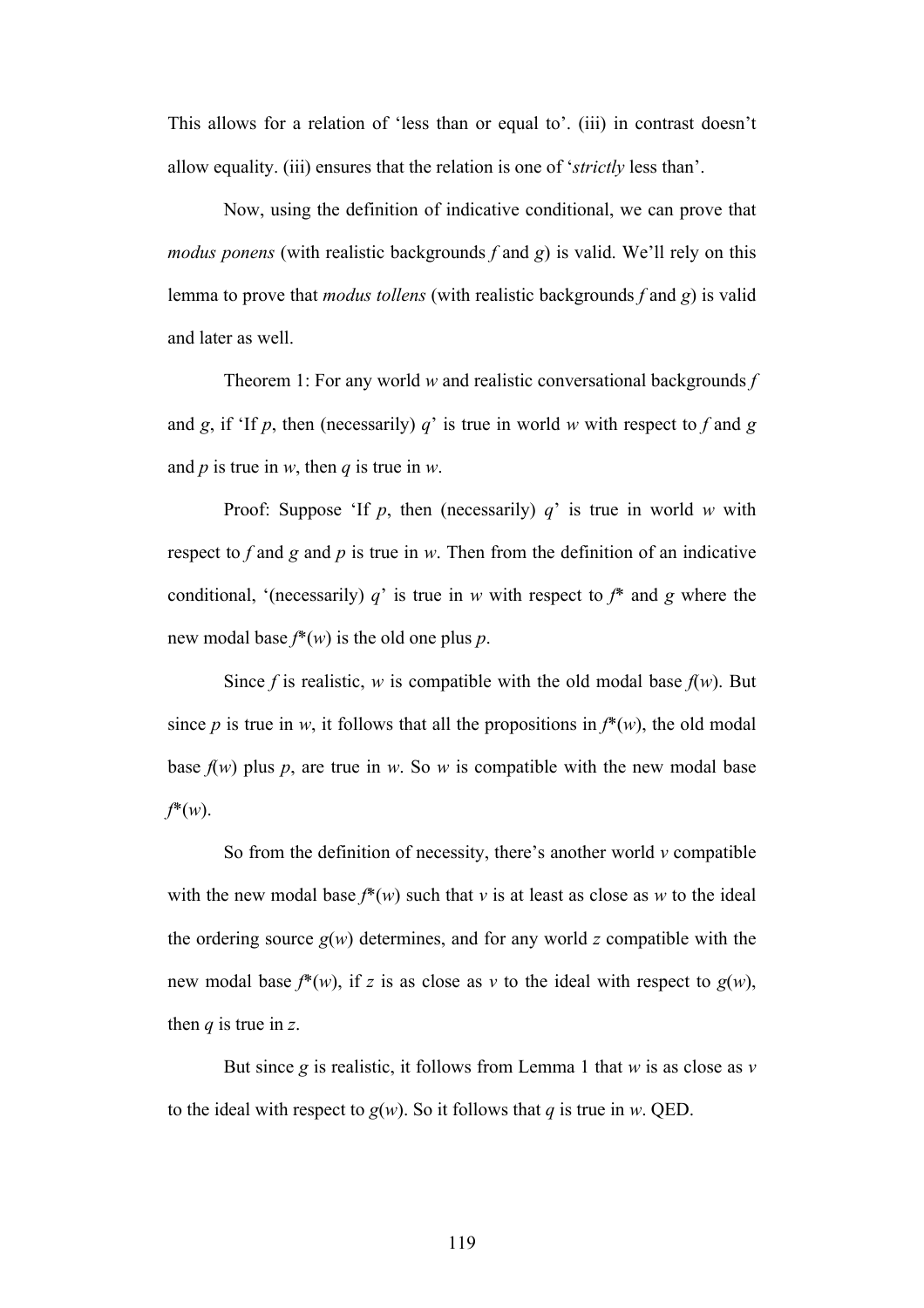Using this lemma, we can prove that *modus tollens* (with realistic backgrounds *f* and *g*) is valid.

Theorem 2: For any world *w* and realistic conversational backgrounds *f* and *g*, if 'If *p*, then (necessarily) *q*' is true in world *w* with respect to *f* and *g* and  $-q$  is true in *w*, then  $-p$  is true in *w*.

Proof: Let 'If p, then (necessarily) q' and  $-q$  be true in world w with respect to *f* and *g*. Now suppose for *reductio* that  $-p$  is false in *w*. Then *p* is true in *w*. So by *modus ponens*, *q* is also true in *w*. But this contradicts the initial assumption that  $-q$  is true in *w*. So  $-p$  is true in *w*. QED.

# *2. The good and the bad*

So far, we've seen premise semantics' truth conditions for an indicative conditional, necessity and possibility. Next, we turn to the theory's response to apparent counterexamples to *modus ponens* and *modus tollens*. When it comes to such arguments, premise semantics give us some results we want and others we don't. Let's consider responses to counterexamples which fall into three categories: (i) having a realistic modal base but non-realistic ordering source; (ii) having a non-realistic modal base but a realistic ordering source; and (iii) having realistic modal base and ordering source.

# *2.1. Realistic* f *and non-realistic* g

Premise semantics can explain Miners, an apparent counterexample to *modus tollens*.

*Miners* (Kolodny & MacFarlane, 2010, pp. 115 and 128)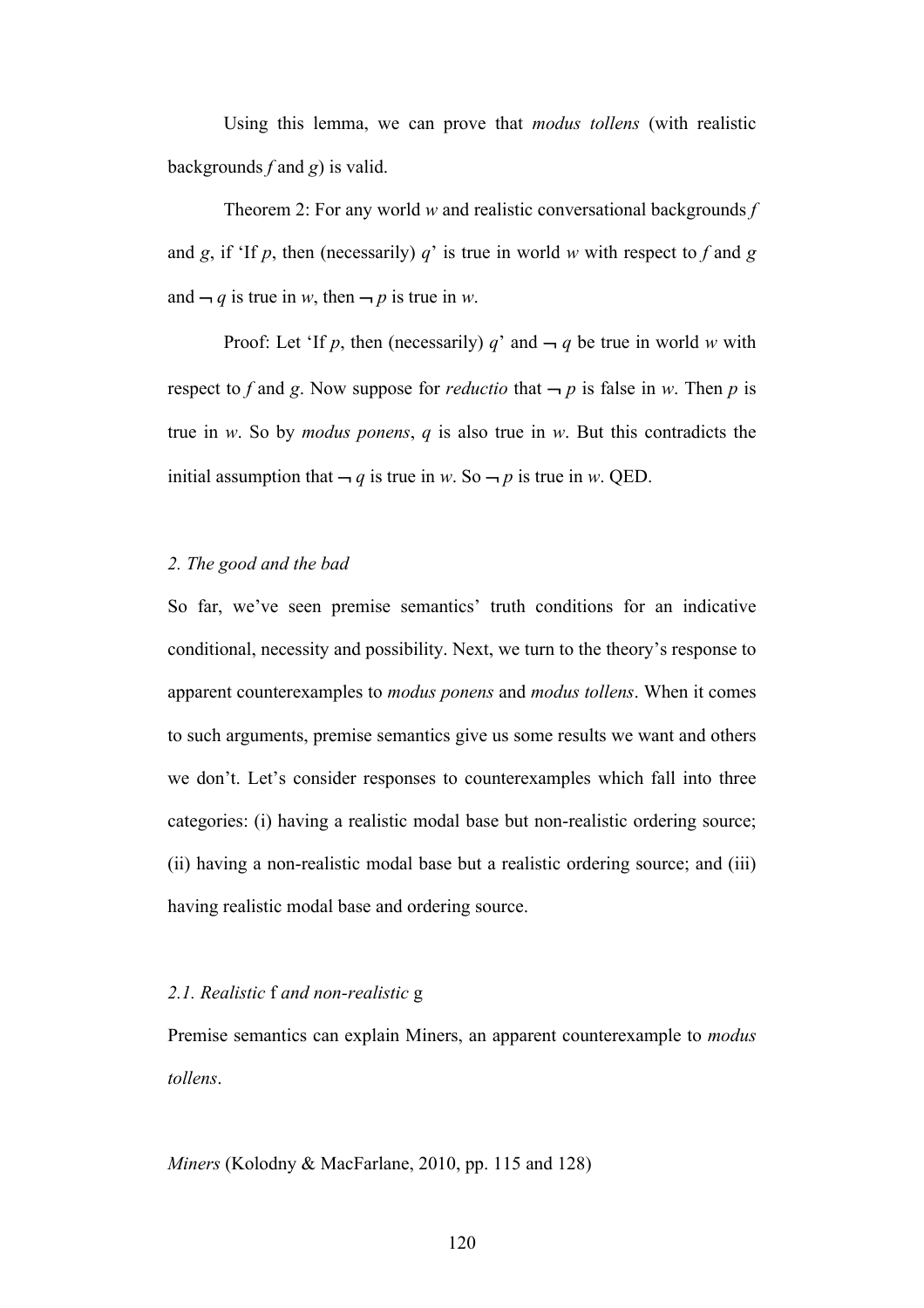The argument takes the following context:

Ten miners are trapped either in shaft *A* or in shaft *B*, but we do not know which. Flood waters threaten to flood the shafts. We have enough sandbags to block one shaft, but not both. If we block one shaft, all the water will go into the other shaft, killing any miners inside it. If we block neither shaft, both shafts will fill halfway with water, and just one miner, the lowest in the shaft, will be killed (Kolodny & MacFarlane, 2010, p. 115).

Given this scenario, Kolodny and MacFarlane build a paradox with the following two premises and conclusion:

- (5) It's not the case we ought to block shaft *A*.
- (6) If the miners are in shaft *A*, then we ought to block shaft *A*.
- (7) Therefore, it's not the case the miners are in shaft *A*.

They see this as a paradox inasmuch as we might accept the premises while rejecting the conclusion even though the conclusion follows by *modus tollens*. We might take (5) as the 'obvious' outcome of our deliberation. We don't know in which shaft the miners are but we know that, given our limited knowledge, blocking neither shaft is the option we ought to take: we ought to save the greatest number of miners and, by blocking neither shaft, we could guarantee that all but one miner survived; by not doing so, i.e. blocking shaft *A* or blocking shaft *B*, we could risk killing all the miners. (5) follows from the proposition 'We ought to block neither shaft'. We might accept (6) on the grounds that again, we ought to save the greatest number of miners. However, we reject (7) on the grounds that we remain agnostic about the exact location of the miners (Kolodny & MacFarlane, 2010, p. 128).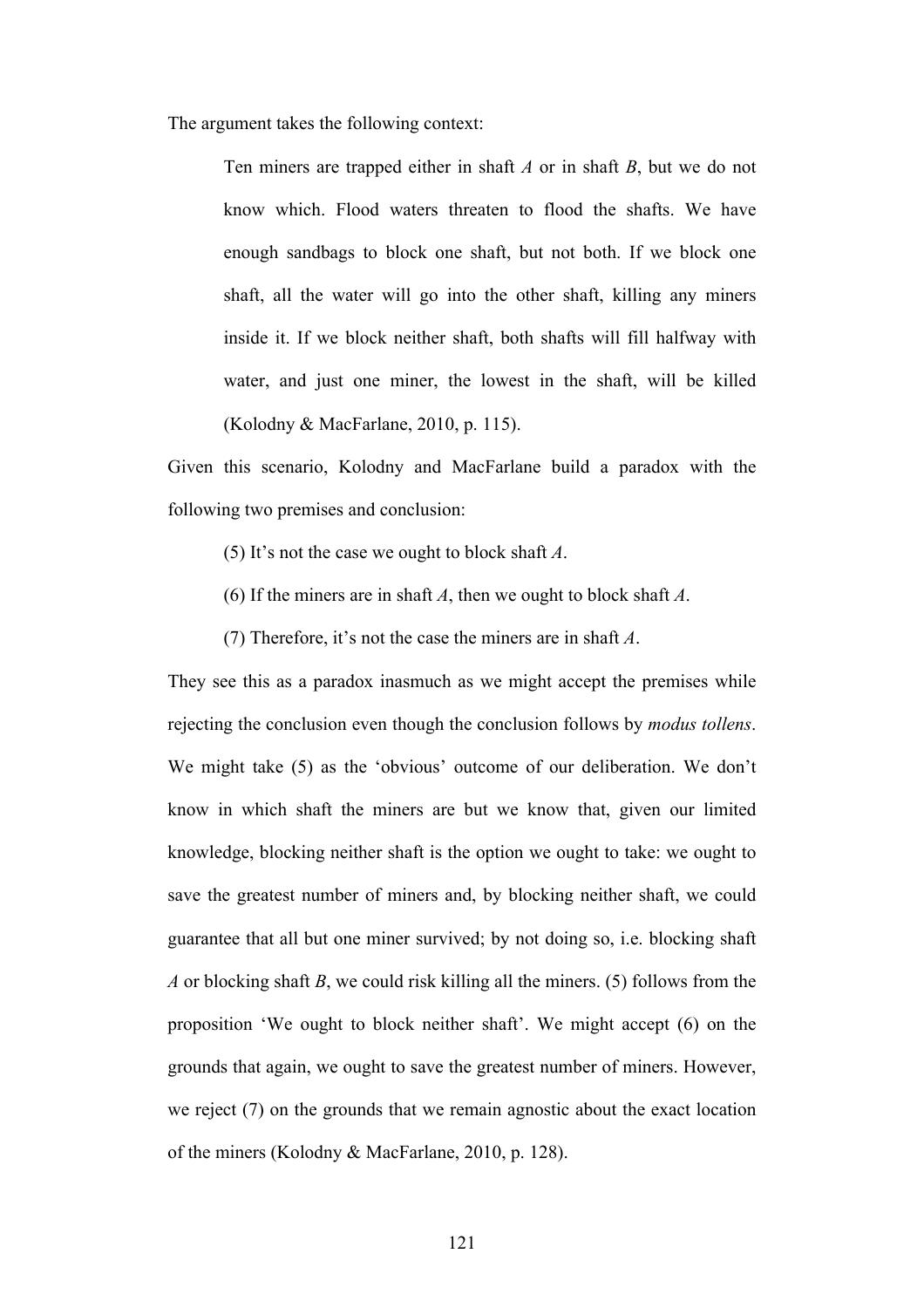Premise semantics can account for this paradox. The theory takes arguments with the following form to be invalid:

Not-Ought *q*.

If *p*, then Ought *q*.

Therefore, not-*p*.

Where we are dealing with 'oughts', the ordering source isn't realistic because it's not the case that the actual world is most-similar to itself. If it were (i.e. if the ordering source with 'oughts' were realistic), then it would follow by Lemma 2 that whatever we ought to do, we do. Lemma 2 shows that for any world *w* and realistic backgrounds *f* and *g*, if 'necessarily *p*' is true in *w* with respect to *f* and *g*, then *p* is true in *w* with respect to *f* and *g*. So with a realistic ordering source, if I ought to do my homework, I do my homework – and since that would be a bad result, we say the ordering source isn't realistic.

Now, *modus tollens* with a non-realistic ordering source is invalid. Here, with the actual world containing fewer true/more false propositions than other worlds relative to the ideal world, we have a non-realistic ordering source and thereby an invalid *modus tollens*.

Consider the following counterexample:

#### *Counterexample 1*

Let *w* be the actual world, *t* be a possible world, *f* be a realistic modal base and *g* be a non-realistic ordering source. Furthermore, let 'The miners are in shaft *A*' and 'It's not the case that we block shaft *A*' be true in *w*, and 'The miners are in shaft *A*' and 'We block shaft *A*' be true in *t*. Finally, let the ordering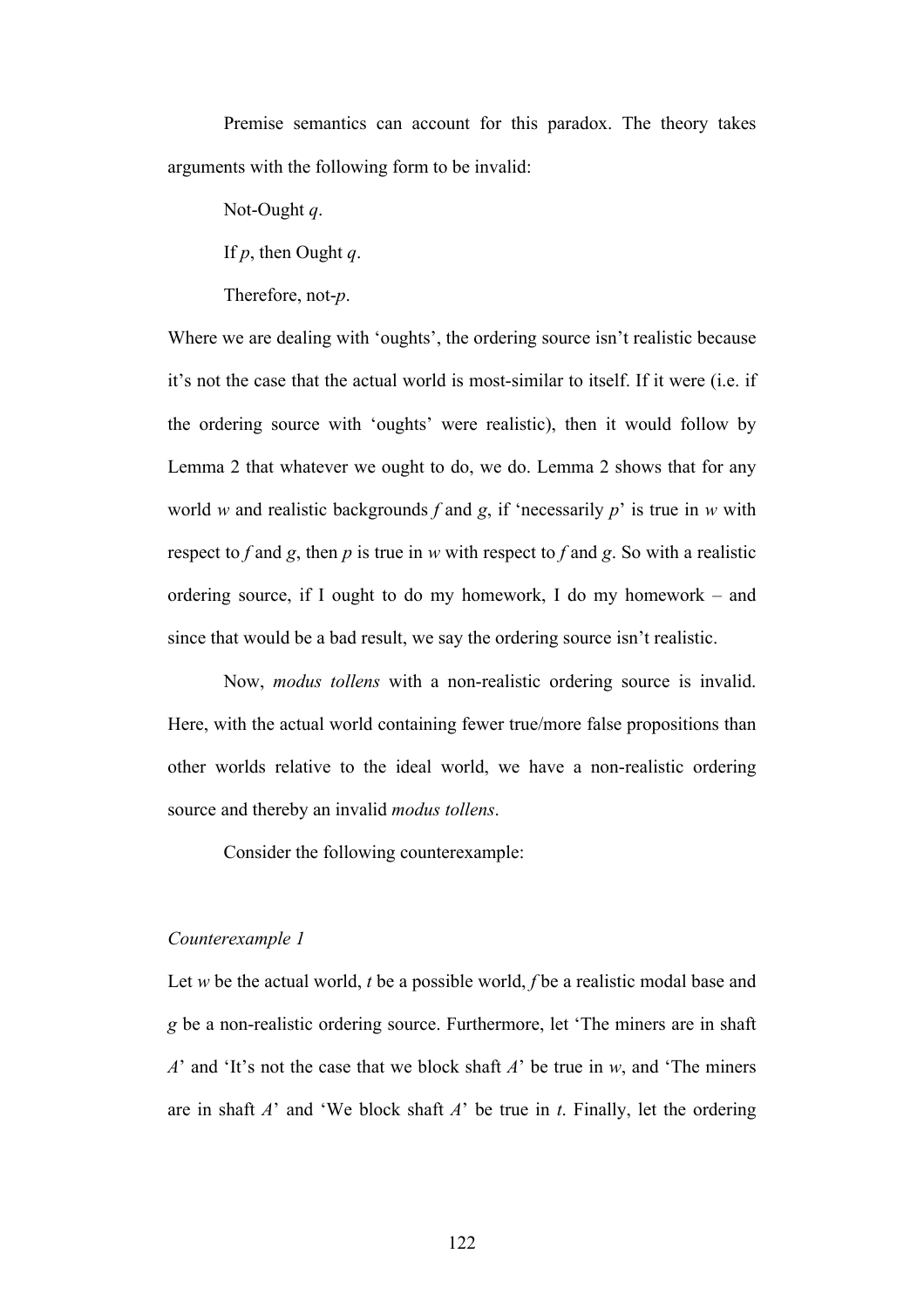source  $g(w)$  contain 'The miners are in shaft *A* and we block shaft *A*', and let the modal base  $f(w)$  be empty.

Then *modus tollens* is invalid. The premises can be true and the conclusion false. The second premise 'If the miners are in shaft *A*, then we ought to block shaft  $A'$  is true in  $w$  with respect to  $f$  and  $g$  if and only if 'We ought to block shaft *A*' is true in *w* with respect to the updated modal base  $f^*(w)$ , and the ordering source  $g(w)$ . And 'We ought to block shaft *A*' is true in *w* with respect to the updated modal base  $f^*(w)$ , and the ordering source *g* if and only if for all possible worlds *u* in the set of worlds where all propositions in the updated modal base  $f^*(w)$  are true, there's another possible world  $v$  in that set such that:

(i) *v* is at least as close as *u* to an ideal which  $g(w)$  determines; and

(ii) for all worlds *z* in the set of worlds where all the propositions in the updated modal base  $f^*(w)$  are true, if z is at least as close as  $v$  to the ideal which  $g(w)$  determines, then 'We block shaft *A*' is true in *z*.

And that is the case. Since 'The miners are in shaft *A*' is true in both *w* and *t*, *w* and *t* are in the set of all worlds where all the propositions in the updated modal base  $f^*(w)$  are true, and for both *w* and *t*, (i) and (ii) are satisfied. Where  $u$  is  $w$ , there's a  $v$ , namely  $t$ . (i) For  $t$  to be at least as close relative to  $g(w)$  as *w*, at least as many propositions in  $g(w)$  must be true in *t* as in *w* and that's the case. In *t*, one proposition in  $g(w)$  is true (namely 'The miners are in shaft *A* and we block shaft *A*') while in *w*, no proposition in  $g(w)$ is true.

And (ii), for all worlds *z* in the set of worlds where all the propositions in the updated modal base  $f^*(w)$  are true, if *z* is at least as close as *v* to the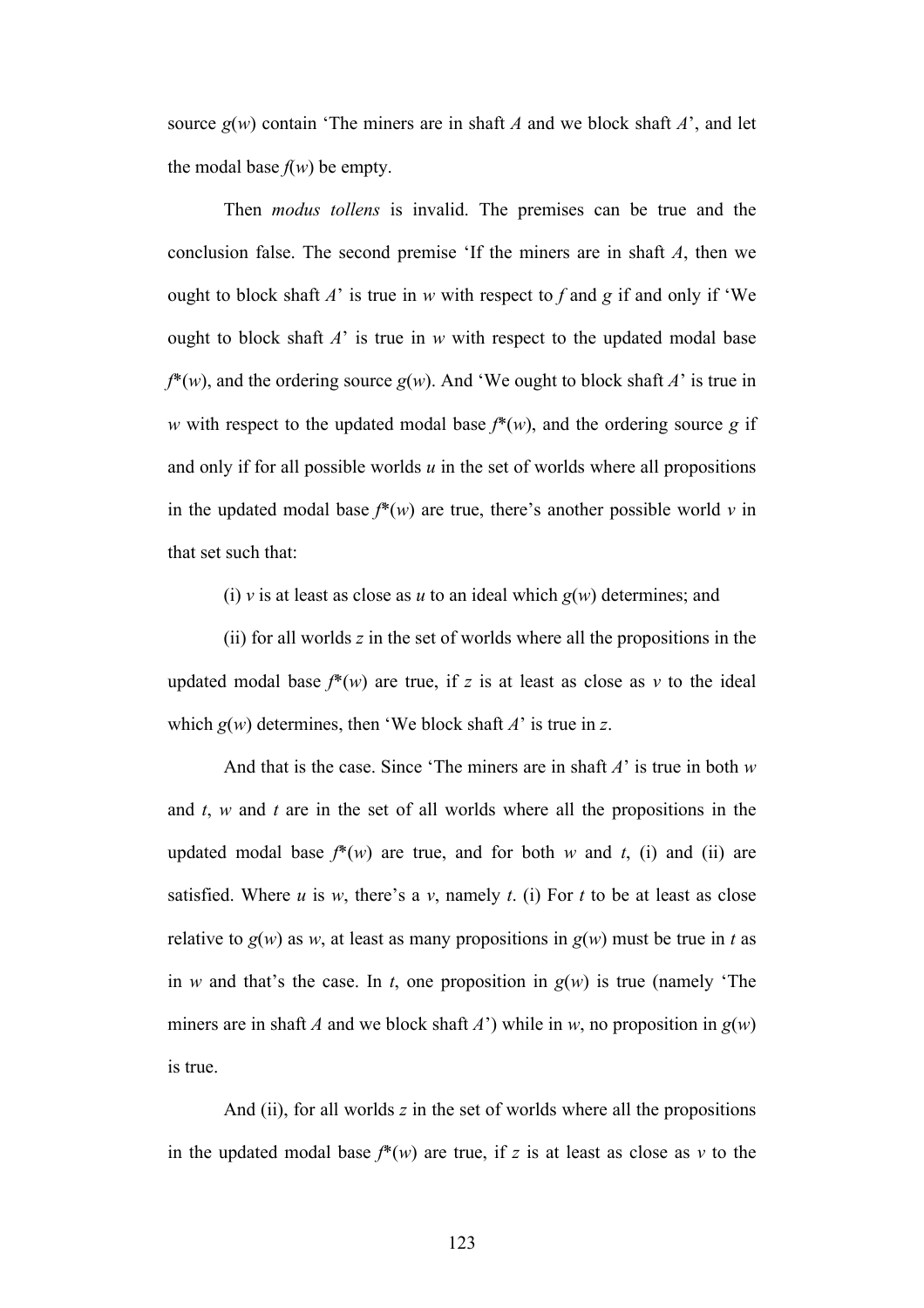ideal which *g* determines, then 'We block shaft *A*' is true in *z*. Here, the only relevant worlds *z* can be is *w* and *t*. The conditional in (ii) holds true for *w* and *t*: since 'We block shaft *A*' is indeed true in *w* and *t*, the conditional has a true consequent.

Next, where *u* is *t*, there's also a *v*, etc. namely, *t* itself. (i) is satisfied because *t* is at least as close as itself. Likewise, (ii) is satisfied for the same reason as above: the consequent of the conditional is true. So the second premise is true. So too is the first.

'It's not the case we ought to block shaft *A*' is true in *w* with respect to the modal base  $f$  and the ordering source  $g$  if and only if 'We ought to block shaft *A*' is false in that context. And it is false in that context if and only if there exists no possible world *u* (in the set of worlds where all propositions in the modal base  $f(w)$  are true) for which there is a possible world  $v$  in that set such that:

(i) *v* is at least as close as *u* to an ideal which  $g(w)$  determines; and

(ii) for all worlds *z* in the set of worlds where all the propositions in the modal base are true, if z is at least as close as  $v$  to the ideal which  $g(w)$ determines, then 'We block shaft *A*' is true in *z*.

And this is the case. Where  $u$  is  $t$ , there are two possible  $v$ -worlds –  $t$ itself and  $w$  – and in neither case are (i) and (ii) both satisfied. Where the  $v$ world is *t* itself, (i) is satisfied (*t* is as close as *t*) but (ii) isn't: let the *z*-world be *w*. *w* is in the set of worlds where all propositions in the modal base  $f(w)$ are true but it's not the case that 'We block shaft *A*' is true in *w*. Moreover, where the *v*-world is *w*, (i) isn't satisfied: *w* isn't as close as *t*. While one proposition in *g*(*w*) is true in *t*, none is true in *w*.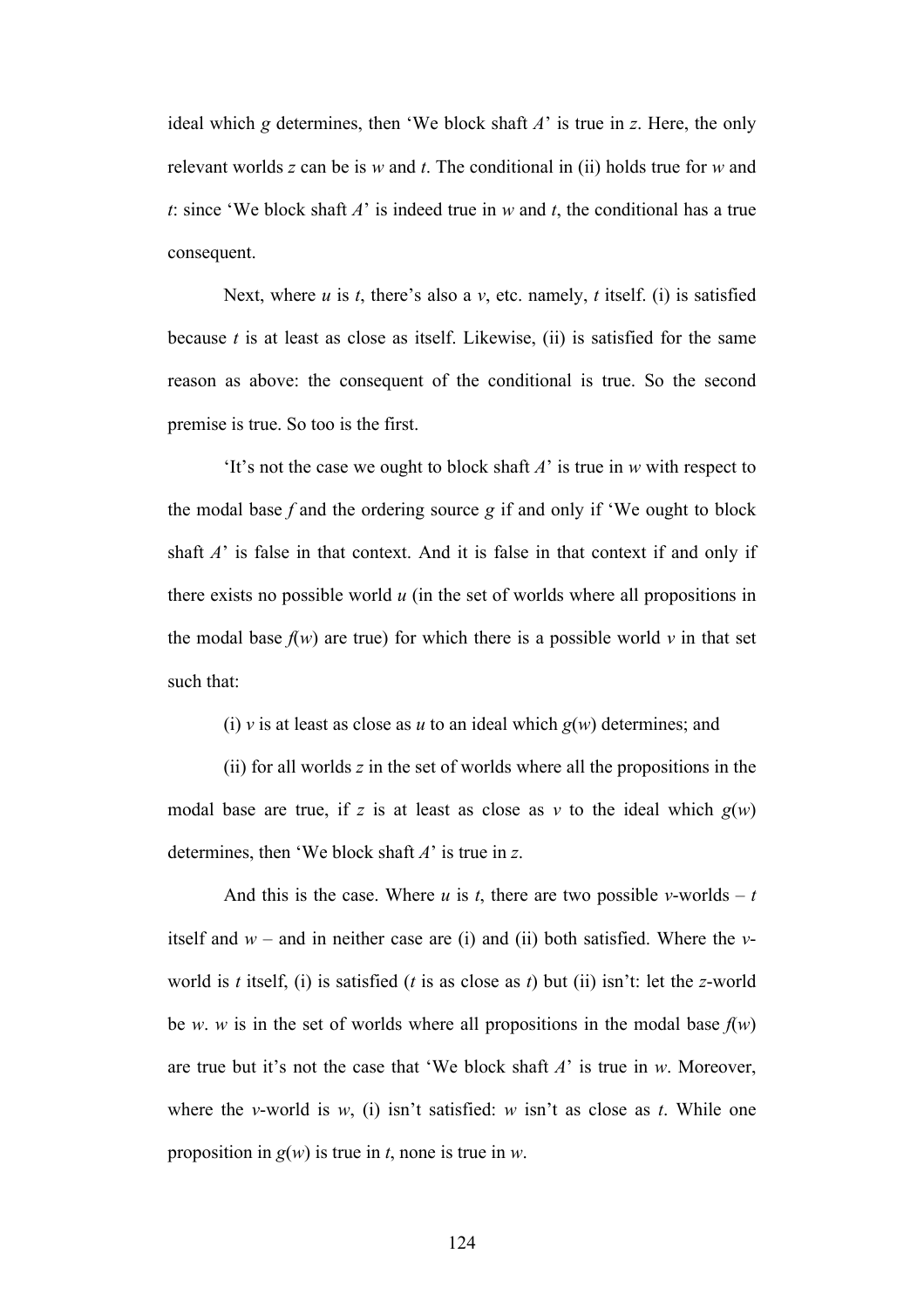Next, where *u* is *w*, again there are two possible *v*-worlds – *w* itself and  $t$  – and in neither case are (i) and (ii) both satisfied. Where the *v*-world is *t*, (i) is satisfied (*t* is at least as close as *w*; one proposition in  $g(w)$  is true in *t*, none is true in *w*) but (ii) isn't: let the *z*-world be *w*. *w* is in the set of worlds where all propositions in the modal base  $f(w)$  are true but it's not the case that 'We block shaft *A*' is true in *w*. Moreover, where the *v*-world is *w* itself, (i) is satisfied (*w* is as close as *w*) but (ii) isn't: again, *w* is in the set of worlds where all propositions in the modal base  $f(w)$  are true but it's not the case that 'We block shaft *A*' is true in *w*.

So 'We ought to block shaft *A*' is false so 'It's not the case we ought to block shaft *A*' is true in *w* with respect to the modal base *f* and the ordering source *g*, and so the first premise is true.

The theory can also explain *Miners (bis)*, an apparent counterexample to *modus ponens*. Using the same scenario as they did in the original *Miners*, Kolodny and MacFarlane build a paradox with the following four premises, and conclusion:

*Miners (bis)* (Kolodny & MacFarlane, 2010, pp. 115-6)

(8) We ought to block neither shaft.

(9) If the miners are in shaft *A*, we ought to block shaft *A*.

(10) If the miners are in shaft *B*, we ought to block shaft *B*.

(11) Either the miners are in shaft *A* or they are in shaft *B*.

(12) Therefore, either we ought to block shaft *A* or we ought to block shaft *B*.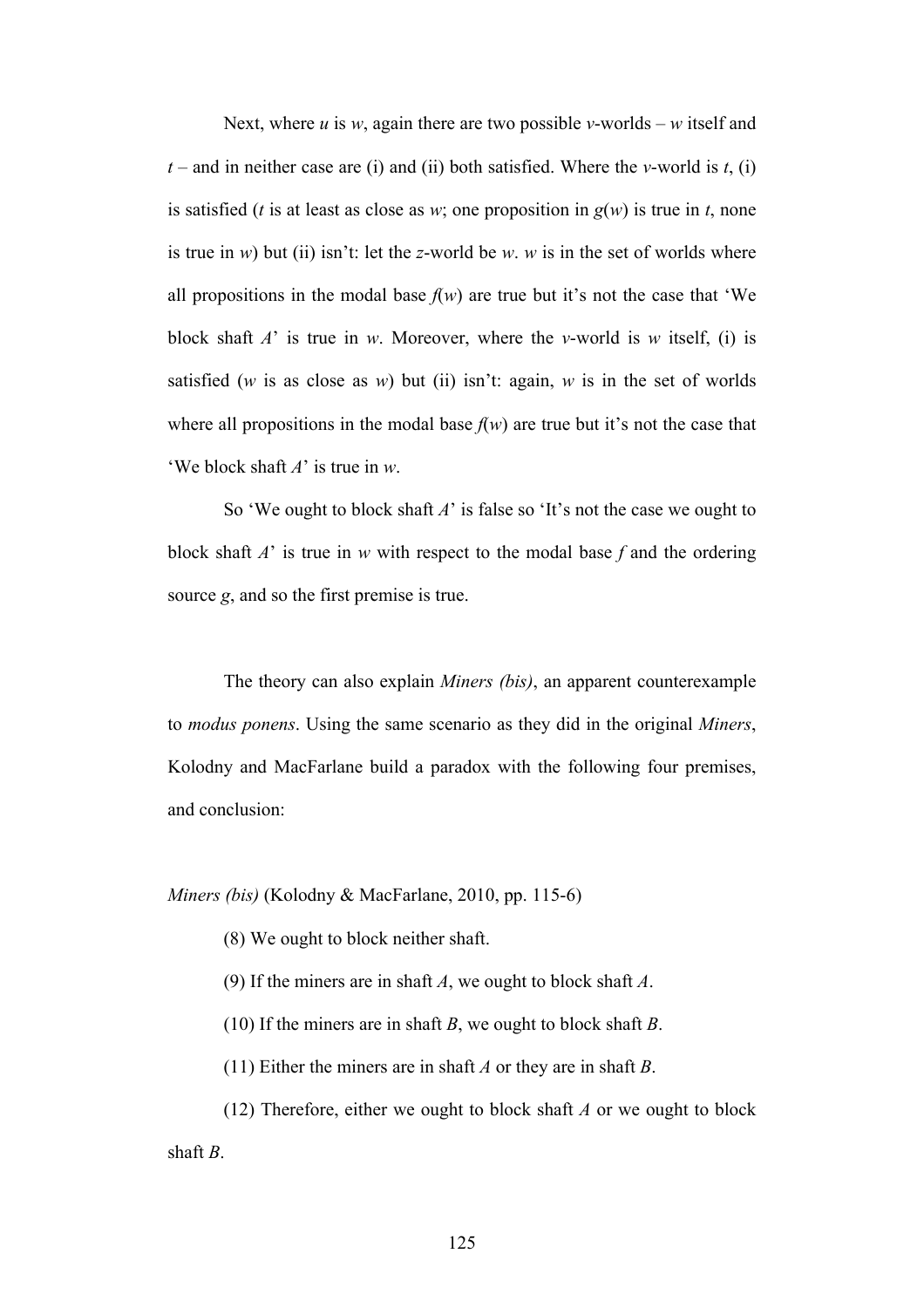They see this as a paradox inasmuch as we might accept the premises while rejecting the conclusion. As in their first paradox, we might take (8) as the 'obvious' outcome of our deliberation. If we don't know in which shaft the miners are, blocking the shaft in which they aren't would result in the death of all miners and blocking neither shaft would guarantee that all but one miner survived, we ought to take the option that guarantees we will save the greatest number of miners. We accept (9) and (10) on the grounds that again, we ought to save the greatest number of miners. We accept (11) given the specific details of the scenario. While (12) appears to follow from (8) through (11), we might not accept it. It's incompatible with (8) (Kolodny & MacFarlane, 2010, pp.  $115-6$ ).  $^{11}$ 

Premise semantics can also account for this counterexample. We are effectively drawing the conclusion using two *modus ponens* with the following form and the theory takes arguments with such a form to be invalid:

*p*.

If *p*, then Ought *q*.

Therefore, Ought *q*.

As we saw above, where we are dealing with 'oughts', the ordering source isn't realistic and *modus ponens* with a non-realistic ordering source is invalid.

<sup>&</sup>lt;sup>11</sup> Note that I'm taking the modal to be a subjective 'ought' rather than an objective 'ought'. Following Wedgwood (2016), I'm taking 'ought' to express more objective concepts when what an agent ought to do at a given time may be determined by facts that neither agent nor friends or advisers either knows or is even in a position to know. And I'm taking 'ought' to express more subjective concepts when what an agent ought to do is in some way more sensitive to the informational state that the agent (or his advisors or the like) find themselves in at the conversationally salient time.

Here, given our informational state, it's true that we 'ought' (subjective) to block neither shaft *A* nor shaft *B*.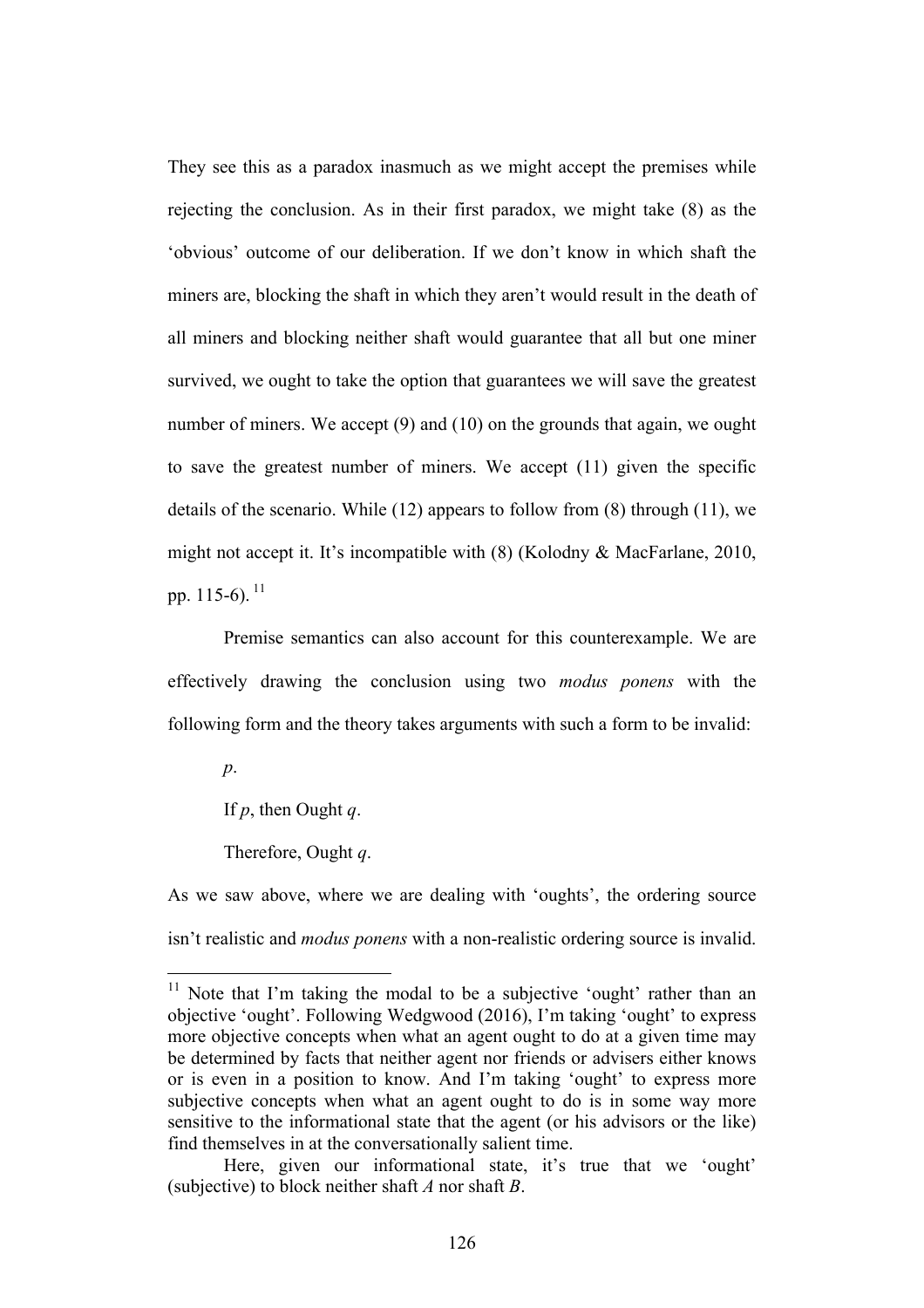Here, with the actual world containing fewer true/more false propositions than other worlds relative to the ideal world, we have a non-realistic ordering source and thereby an invalid *modus ponens*.

Consider the following counterexample:

#### *Counterexample 2*

Assume the same as in *Counterexample 1*, the counterexample to *modus tollens* with a non-realistic ordering source. Then *modus ponens* is invalid. The premises can be true and the conclusion false. 'If the miners are in shaft *A*, then we block shaft *A*' is true in *w* with respect to *f* and *g* for the same reason in *Counterexample 1*. So the second premise is true. So too is the first given our assumption that 'The miners are in shaft *A*' is true in *w*. And the conclusion is false. 'We ought to block shaft *A*' is true in *w* with respect to the modal base *f* and the ordering source *g* if and only if 'It's not the case we ought to block shaft *A*' is false in that context. And, as we saw above, that isn't the case. Indeed, 'It's not the case we ought to block shaft *A*' is true in *w* with respect to the modal base *f* and the ordering source *g* and so 'We ought to block shaft  $A'$  – the conclusion – is false in that context.

#### *2.2. Non-realistic* f *and realistic* g

Premise semantics can also explain *Marble*, an apparent counterexample to *modus tollens*.

*Marble* (Yalcin, 2012, pp. 1001-2)

This argument involves the following context: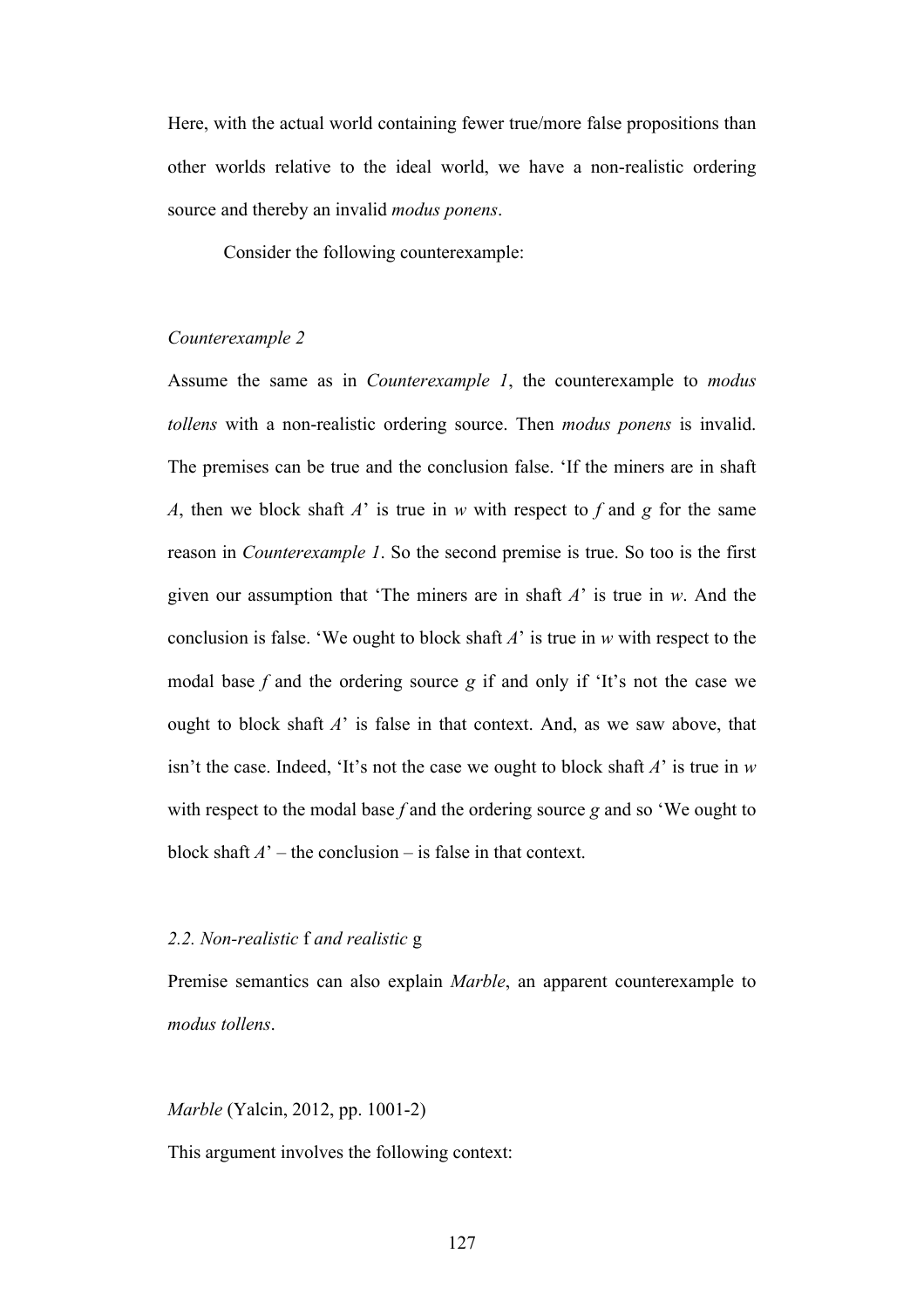We have an urn containing 100 marbles, a mix of blue and red, big and small. The breakdown is the following:

| Marbles | Blue | Red |
|---------|------|-----|
| Big     | 10   | 30  |
| Small   | 50   | 10  |

Table 4: Breakdown of the blue/red/big/small marbles in the urn

We select at random a marble and place it under a cup.

Given this context, we can derive the following *modus tollens*

- (13) If the marble is big, then it's likely red.
- (14) The marble is not likely red.
- (15) Therefore, the marble is not big.

In this argument, we're inclined to believe the premises but disinclined to believe the conclusion – even if it appears to follow by *modus tollens*.

Premise semantics' diagnosis would be the following: the argument is invalid; it's a *modus tollens* with a realistic ordering source but a non-realistic modal base – and such arguments are invalid.

Consider the following counterexample:

# *Counterexample 3*

Let *w* be the actual world and *f* be a non-realistic modal base. Furthermore, let 'The marble is big' and 'The marble is not red' be true in *w*. Finally, let 'It's not the case the marble is big' be a proposition in the modal base. That means the set of worlds where all the propositions in the updated modal base are true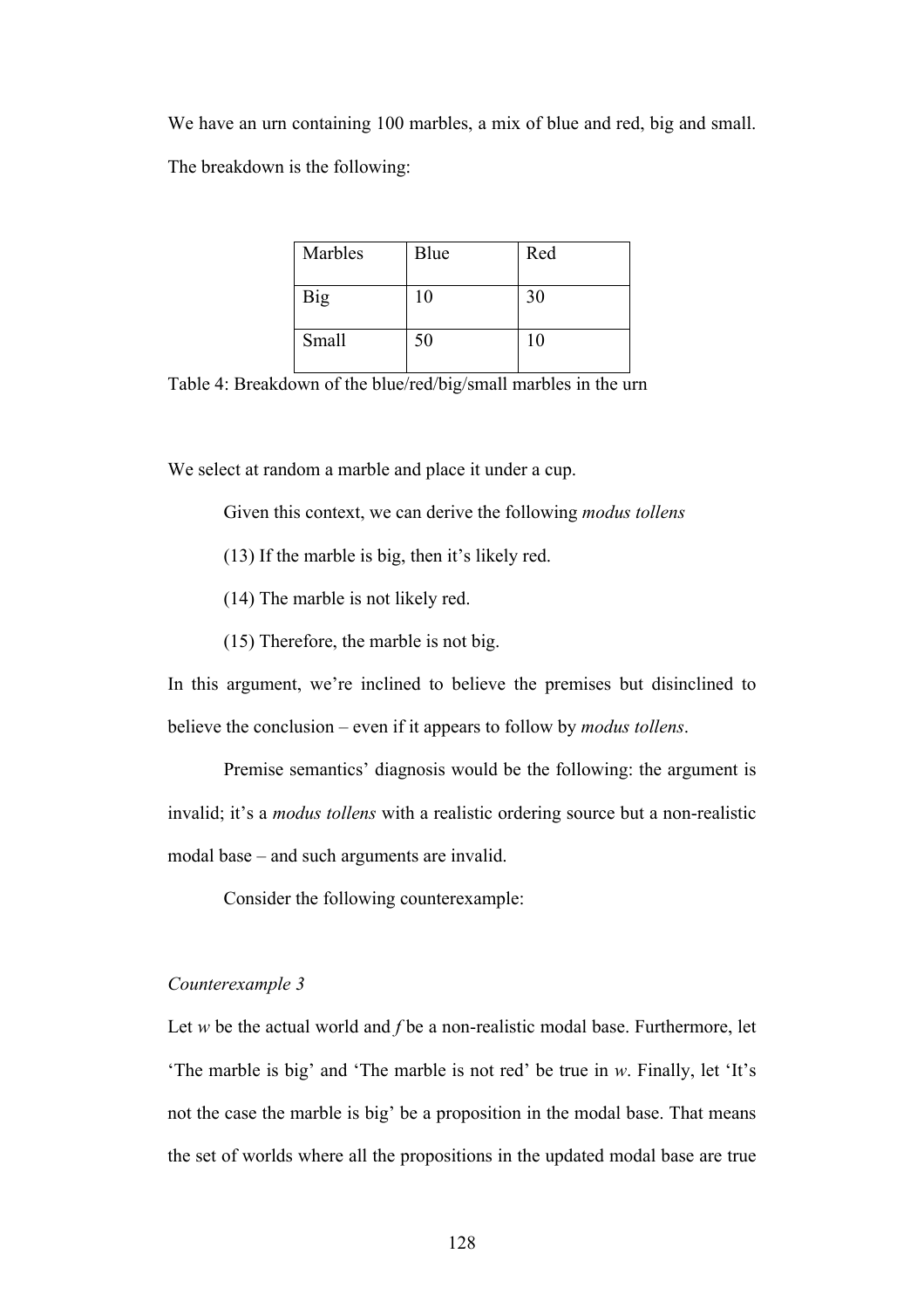is empty. The updated modal base contains the contradictory propositions 'It's not the case the marble is big' and 'The marble is big'.

Then *modus tollens* is invalid. The premises are true and the conclusion false. The first premise is true in *w* with respect to the updated modal base, and the ordering source because for all possible worlds *u* (in the set of worlds where all the propositions in the updated modal base are true) in the definition of necessity, the definition is vacuously satisfied.

The second premise is also true. 'The marble is not likely red' is true in *w* with respect to the modal base *f* and the ordering source *g* if and only if 'The marble is likely red' is false in that context. And it's false in that context if and only if there exists no possible world *u* (in the set of worlds where all propositions in the modal base  $f(w)$  are true) for which there is a possible world *v* in that set such that:

(i) *v* is at least as close as *u* to an ideal which  $g(w)$  determines; and

(ii) for all worlds *z* in the set of worlds where all the propositions in the modal base are true, if z is at least as close as  $v$  to the ideal which  $g(w)$ determines, then 'The marble is red' is true in *z*.

And there is no such possible world *u*. As there's no possible world compatible with the modal base simpliciter, it's vacuously true that there's no possible world compatible with the modal base for which there's a possible world  $\nu$  in that set such that (i) and (ii). We get this for free.

So 'The marble is likely red' is false so 'The marble is not likely red' is true in *w* with respect to the modal base *f* and the ordering source *g*, and so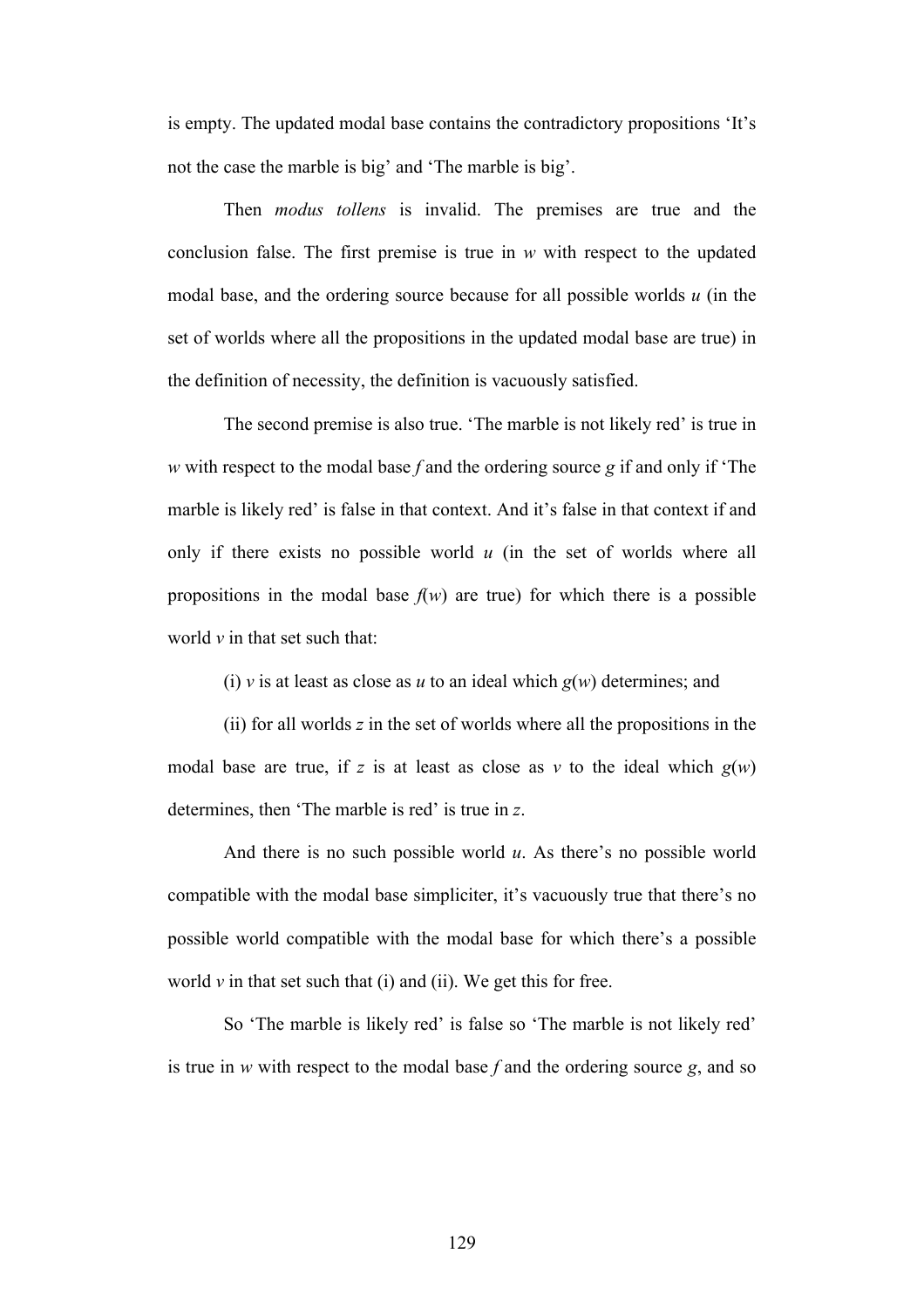the second premise is true. And the conclusion is false given our assumption that 'The marble is big'.<sup>12</sup>

Of course, for this counterexample to apply to *Marble*, the premise semanticist must argue that rather than signaling probability, 'likely' signals a non-realistic modal base. And this she can do. In *Marble*, the modal base is non-realistic because the line of inference from 'Likely *p*' to 'Therefore, *p*' is invalid. For example, just because it was likely that Britain would vote to remain in the EU, it didn't follow that Britain would vote to remain in the EU. And for the line of inference to be invalid, the modal base or ordering source must be non-realistic.

Here, the former is. Supposing 'Likely *p*' is a member of the modal base, we can imagine another proposition  $u$  – which follows from '(Likely)  $p$ ' but which is false – will also be a member. In our Brexit example, let *p* be 'Britain would vote to leave the EU', we can imagine *u* being 'The pound would not weaken on 24 June 2016'. *u* follows from '(Likely) *p*' but is false.<sup>13</sup>

<sup>&</sup>lt;sup>12</sup> While one might think I'm treating 'likely' as a necessity modal identical to 'must', I'm not. I'm taking 'likely' to be dissimilar to 'must' inasmuch as 'likely' doesn't have a realistic modal base (as we'll see below) while 'must' does. (If 'likely' *did* have a realistic modal base (and a realistic ordering source), 'likely *p*' would entail  $p - a$  result we'd reject. One might imagine a weak 'must' which is closer to 'likely' – e.g. 'You *must* be joking!' – but that is different from the strong (epistemic) 'must' with which I'm contrasting 'likely' above.

<sup>&</sup>lt;sup>13</sup> Here, granted but still consistent with the statement in the previous footnote, I'm taking 'likely' to be similar to 'must' inasmuch as it's a quantifier over possible-worlds compatible with the modal base. Again, one might imagine a weak 'likely' which is closer to 'most'. Then, perhaps, one might argue that 'likely' takes a realistic modal base while still explaining why the inference from 'likely *p*' to *p* is invalid. If I'm not arguing this, it's because the argument would require a different theory, one facing the daunting task of explaining the semantics of 'most' – and not one falling within the remit of this thesis.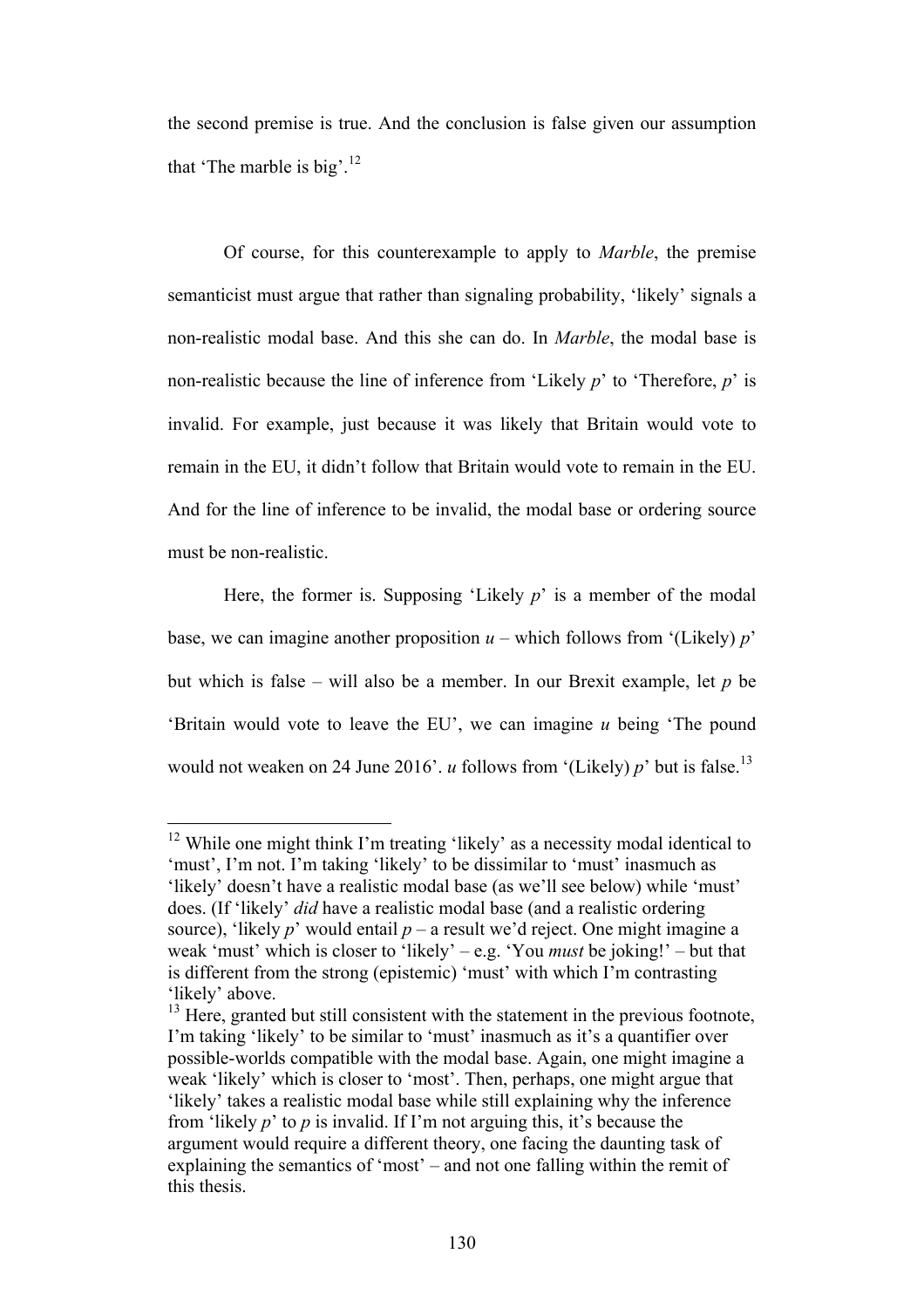Turning back to *Marble*, we see that 'likely' signals a non-realistic modal base and, as the counterexample demonstrates, *modus tollens* with such a modal base is invalid. Just as it did with Miners, premise semantics produce a desired result with *Marble*. 14

Premise semantics give us, however, the undesired result that a *modus ponens* version of *Marble* is invalid – when we might not take it to be so.

Consider the following argument, assuming the same context as that of the original *Marble*:

#### *Marble (bis)*

- (13) If the marble is big, then it's likely red.
- (16) The marble is big.
- (17) Therefore, the marble is likely red.

On premise semantics, we can construct a counterexample to such a *modus ponens*, i.e. one where the ordering source is realistic but the modal base isn't.

#### *Counterexample 4*

Assume the same as above. The first premise is true for the same reason as above. The second is so too given our assumption that 'The marble is big' is

<sup>&</sup>lt;sup>14</sup> One might wonder whether one can analyse 'likely' in terms of quantification over a set of worlds which an ordering source orders, or whether one must appeal to probability functions (in the mathematical sense) to model its semantics. If I don't address this matter here, it's because I don't want to get into a level of detail such as that. One reason being the particular semantics of 'likely' don't seem to be crucial to the argument. Indeed, one could change 'likely' to 'normally' and construct another counterexample. Nevertheless, I point the interested reader to Yalcin (2010). It gives some arguments against the premise semanticist's treatment of 'likely' and one in favour of putting to work probability functions in the semantics.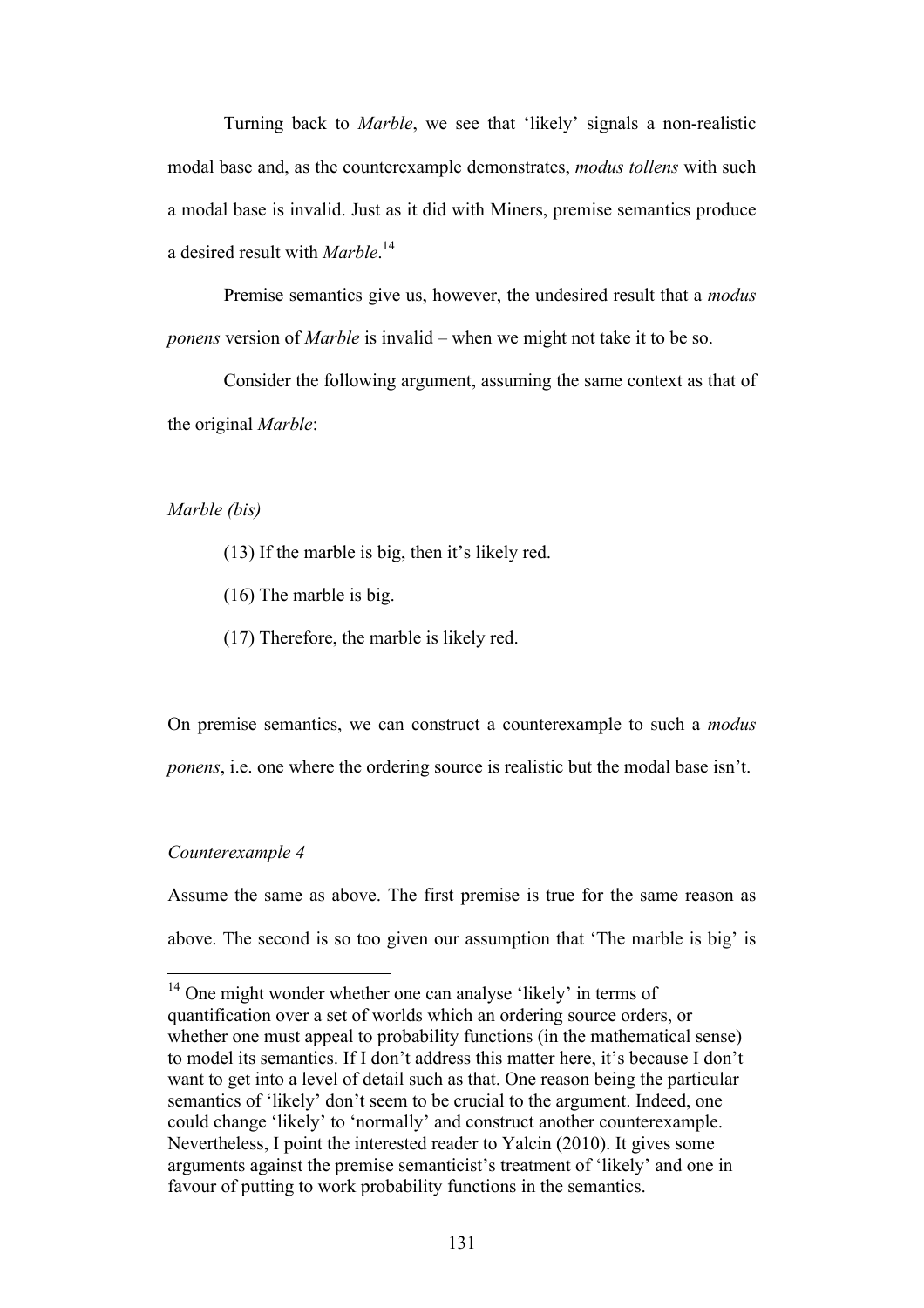true in *w*. And the conclusion is false. As we saw above, it's not the case 'The marble is likely red' is true in *w*.

# *2.3. Realistic* f *and non-realistic* g (bis)

Moreover, premise semantics can't explain *Lottery*, another apparent counterexample to *modus tollens*.

*Lottery* (Cantwell, 2008, p. 331)

(18) If you don't buy a lottery ticket, you can't win.

- (19) You can win.
- (20) Therefore, you do buy a lottery ticket.

Here, we have an argument that appears to have realistic both modal base and ordering source – and, according to premise semantics, such an argument is valid. The proof relies on the validity of *modus ponens* with a realistic modal base and a totally realistic ordering source.

Proof: Let *p* be 'You buy a lottery ticket' and *q* be 'You win'. For any world *w* and a realistic modal base *f* and a totally realistic ordering source *g*, if 'If not-*p*, then necessarily not-*q*' and 'possibly *q*' are true in world *w* with respect to *f* and *g*, then *p* is true in *w*.

Suppose for *reductio* that 'If not-*p*, then necessarily not-*q*', 'not-*p*' and 'possibly *q*' are true in world *w* with respect to *f* and *g*. Then from the definition of an indicative conditional, 'necessarily not-*q*' is true in *w* with respect to  $f^*$  and  $g$  where the new modal base  $f^*(w)$  is the old one plus not- $p$ .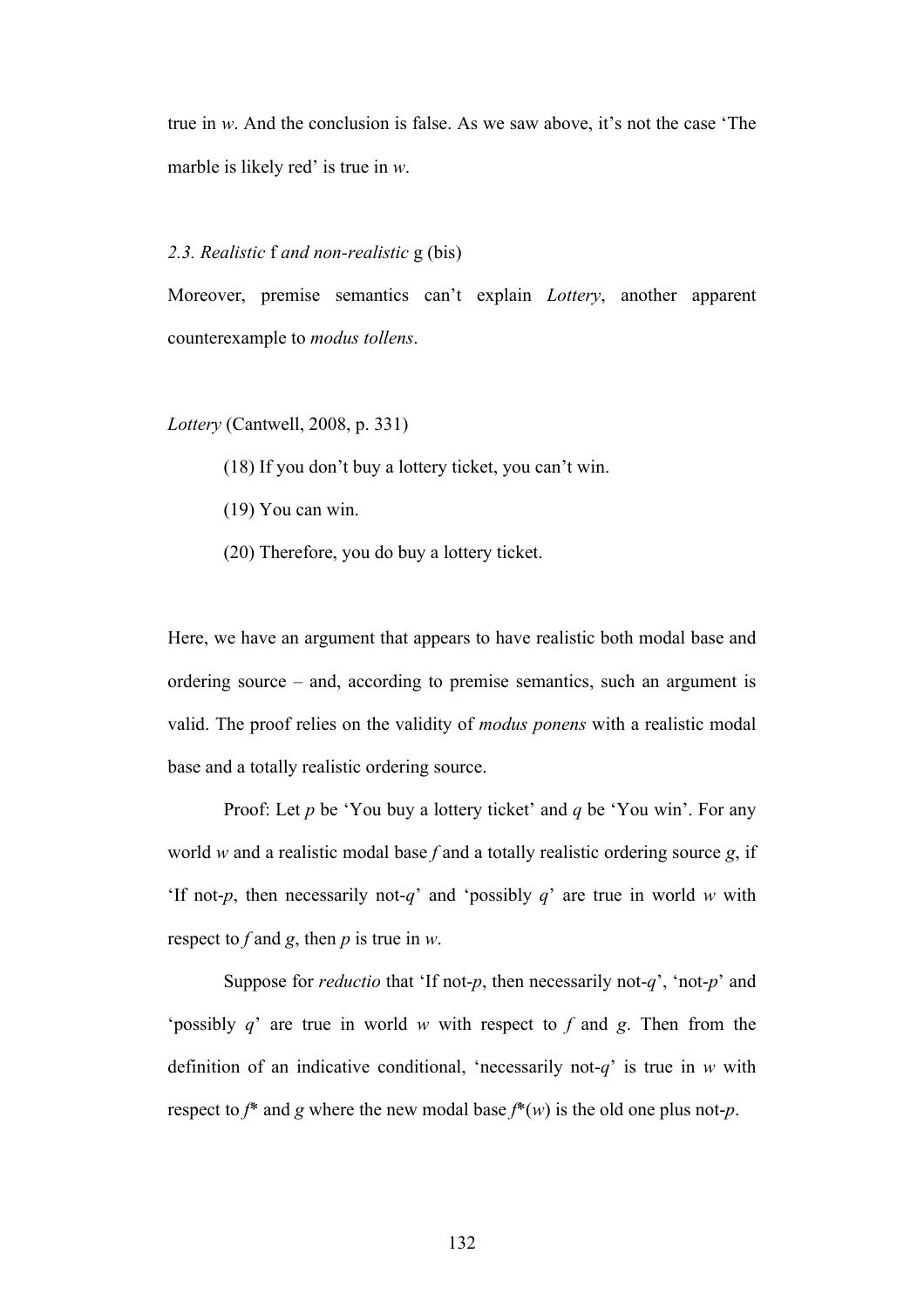Since *f* is realistic, *w* is compatible with the old modal base  $f(w)$ . But since not-*p* is true in *w*, it follows that all the propositions in  $f^*(w)$  (the old modal base  $f(w)$  plus not-*p*) are true in *w*. So *w* is compatible with the new modal base *f*\*(*w*).

So from the definition of necessity, there's another world *t* compatible with the new modal base  $f^*(w)$  such that *t* is at least as close as *w* to the ideal the ordering source  $g(w)$  determines, and for any world  $y$  compatible with the new modal base  $f^*(w)$ , if *y* is as close as *t* to the ideal with respect to  $g(w)$ , then not-*q* is true in *y*. And since *g* is realistic, it follows from Lemma 1 that *w* is as close as *t* to the ideal with respect to  $g(w)$ . So it follows that not-*q* is true in *w*.

Moreover, it follows that 'necessarily not-*q*' is true in *w* with respect to  $f$  and  $g$ , since according to the definition of necessity a proposition  $p$  is a necessity in *w* with respect to *f* and *g* if, for all worlds *u* in the set of worlds where all propositions in the modal base are true, there's a world  $\nu$  in that set of all worlds such that:

(i) *v* is at least as close as *u* to an ideal which the ordering source  $g(w)$ determines

and

(ii) for all worlds *z* in the set of worlds where all propositions in the modal base  $f(w)$  are true: if z is at least as close as v to the ideal which the ordering source *g*(*w*) determines, then *p* is true in *z*.

Here, for all worlds *u*, there's a *v*, namely *w*. *w* satisfies both (i) and (ii): *w* is at least as close as *u* to an ideal which the ordering source  $g(w)$ determines (so we saw following from Lemma 1); and *p* is true in *w*. The

133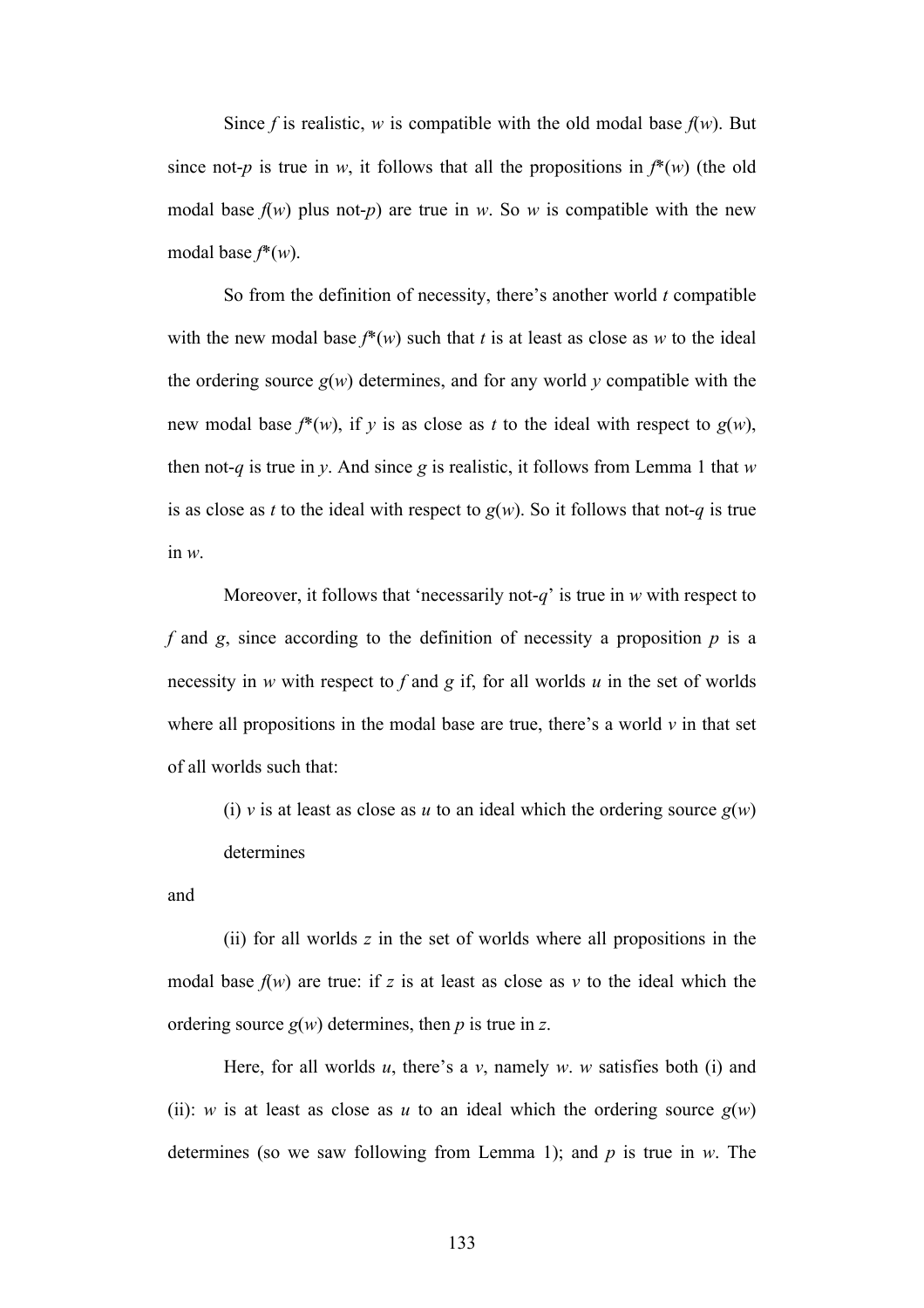relevant conditional reads 'if *z* is at least as close as *w* to the ideal which the ordering source determines, then not-*q* is true in *w*' and not-*q* is indeed true in *z* – and, since we're assuming a totally realistic ordering source, the only world *z* could be is *w*.

But then 'necessarily not-*q*' and 'possibly *q*' would both be true in *w*. Or in other words, 'not possibly *q*' and 'possibly *q*' would both be true in *w*. So not-*p* must be false in *w*. In other words, 'not not-*p*' must be true there. In yet other words, *p* must be true in *w*. QED.

It's important to specify that here we're assuming a totally realistic ordering source *g* (or 'centering' as Lewis would call it (Lewis, 1998, p. 82)). According to this specification, there can be no world *u* as close to the world *w* as *w* itself (where *u* and *w* aren't identical). This assumption is necessary for us to find *w* is the only possible world *z* could be. If we didn't assume a totally realistic ordering source *g*, then we could derive a proof that *Lottery* is *in*valid. We could show that it's possible for the premises to be true and the conclusion false, as follows.

Suppose *p* and *q* are false in the actual world *w*; *p* and *q* are true in world *u*; and the modal base is realistic:  $f(w)$  is equal to  $\{w, u\}$ . In this scenario, 'If not-*p*, then (necessarily) not-*q*' is true in *w* with respect to *f*. The antecedent restricts the modal base to contain only not-*p*-worlds, in our scenario *w* is the only not-*p* world ( $f^*(w) = \{w\}$ ), and not-*q* is true in *w*. So the first premise in *Lottery* would be true. So too would the second because there exists a world in the unrestricted modal base in which *q* is true, namely *u*. But the conclusion would be false because *p* is false in *w*.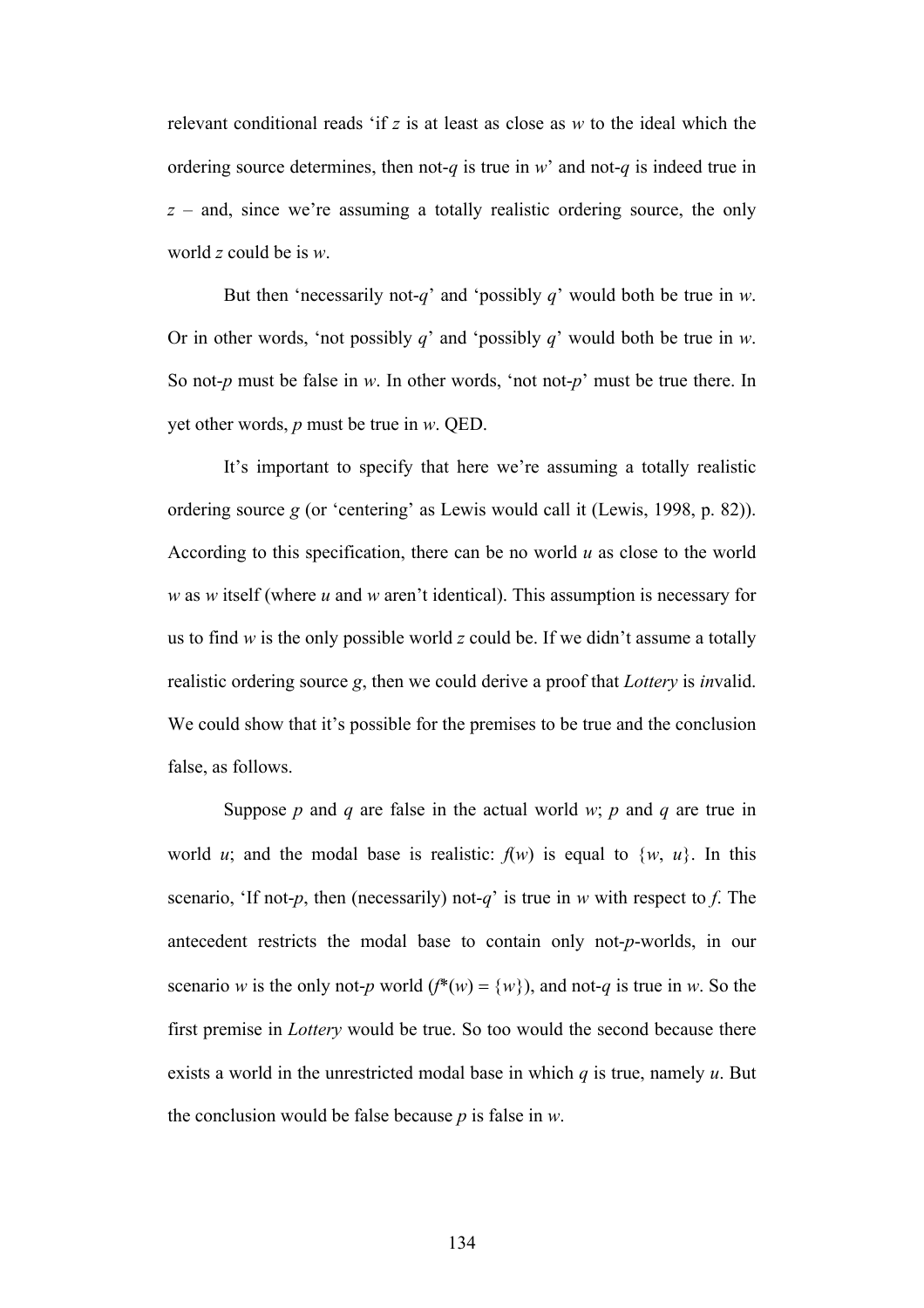We see where the ordering source isn't totally realistic, *Lottery* is invalid. This is consistent with the results so far. For realistic *f* and partly realistic *g*, *modus tollens* falls – as does *modus ponens*. The symmetry when it comes to the validity/invalidity of the two argument forms persists.

Still, maintaining the assumption, we see that premise semantics don't offer us a result we want: namely that *Lottery* is invalid. Moreover, they offer us a result we don't want: namely that *Lottery* is valid. This is just the beginning. Premise semantics can't explain *Break-in*, yet another counterexample to *modus tollens* – and in the following section, we'll see that the theory offers us more results we don't want.

*Break-in* (Yalcin, 2012, p. 1003)

(21) If there is a break-in, the alarm always sounds.

(22) It is not the case that the alarm always sounds.

(23) Therefore, there is no break-in.

Here, just as 'must' (can't win=necessarily you do not win=must not win) did, 'always' takes realistic conversational backgrounds and so premise semantics find the argument valid.

Of course, in an attempt to save her theory, the premise semanticist could argue that must/always need not take such backgrounds. In doing so, however, she'd be giving up the non-straightforward version of not only *modus tollens* but also *modus ponens* (and this would mean giving up the *modus ponens* version of *Lottery*, which we think is valid. It reads 'If you don't buy a lottery ticket, you can't win' and 'You don't buy a lottery ticket',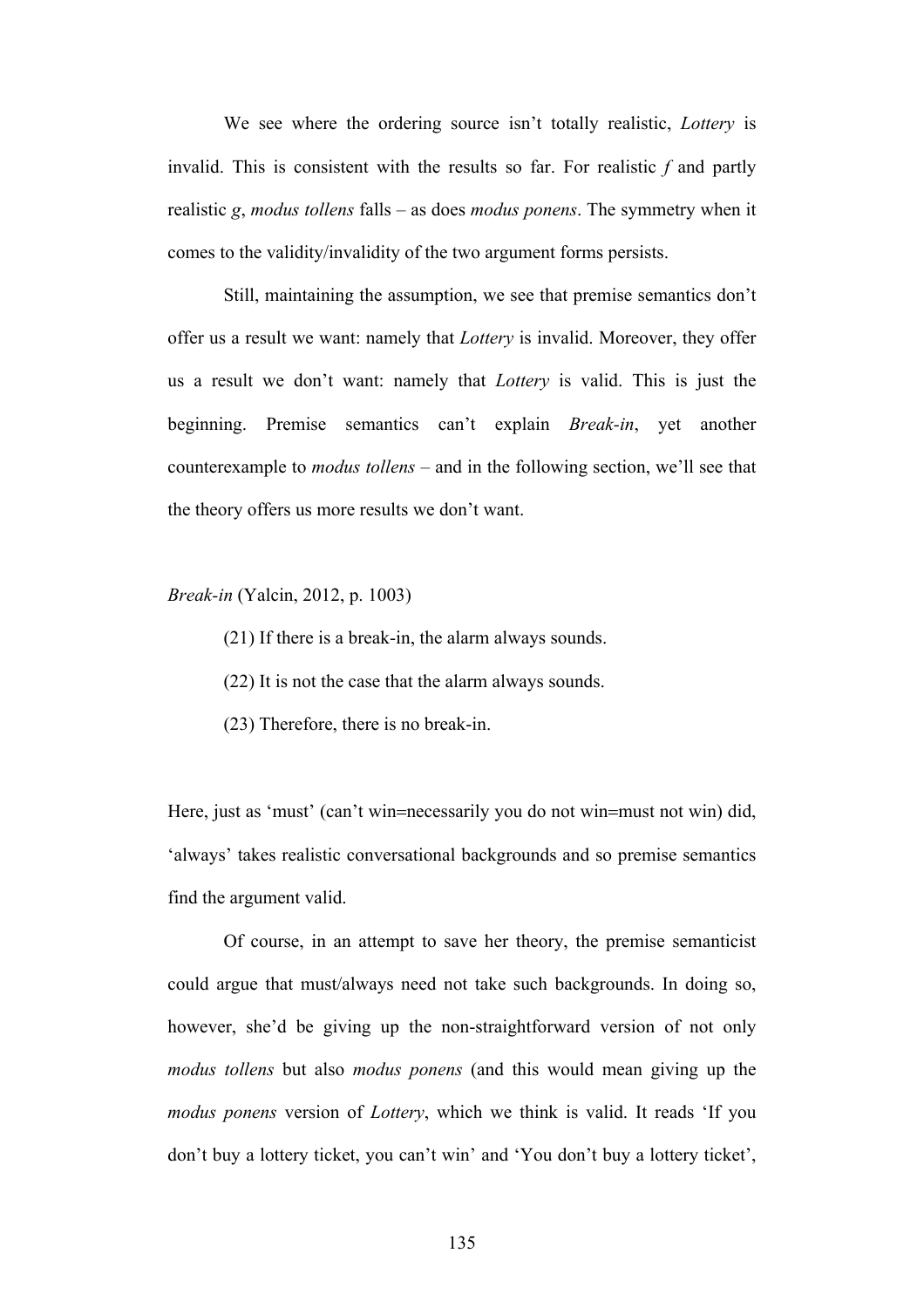'Therefore, you can't win'). Indeed, as we'll see in the following section, for her, *modus ponens* and *modus tollens* stand or fall together.

## *3. Premise semantics on the Election and Barbershop paradoxes*

So far, we've seen premise semantics offers proofs and counterexamples which explain some of our intuitions but contradict others. We noted that for the premise semanticist, *modus ponens* and *modus tollens* stand or fall together. Where we can derive proofs that one argument form (with realistic or non-realistic modal base or ordering source) is valid, we can derive proofs that the other (with the equivalent modal base or ordering source) is also valid. And where we can build counterexamples for the one (with realistic or nonrealistic modal base or ordering source), we can build counterexamples for the other (with the equivalent base or source). Whether we are looking at *modus ponens* or *modus tollens*, the first premise will be true for the same reason. The second premise will be true given our assumptions. And the conclusion will be true or false given our assumptions too.

Next, we turn to examine how the premise semanticist would respond specifically to the paradoxes we saw in Chapters 2 and 3, i.e. the Election and Barbershop paradoxes.

### *3.1. The Election Paradox*

Recall the three individually plausible but jointly inconsistent theses:

#1 the argument's premises are true and conclusion, false;

#2 the argument is an instance of *modus ponens*; and

#3 *modus ponens* is valid.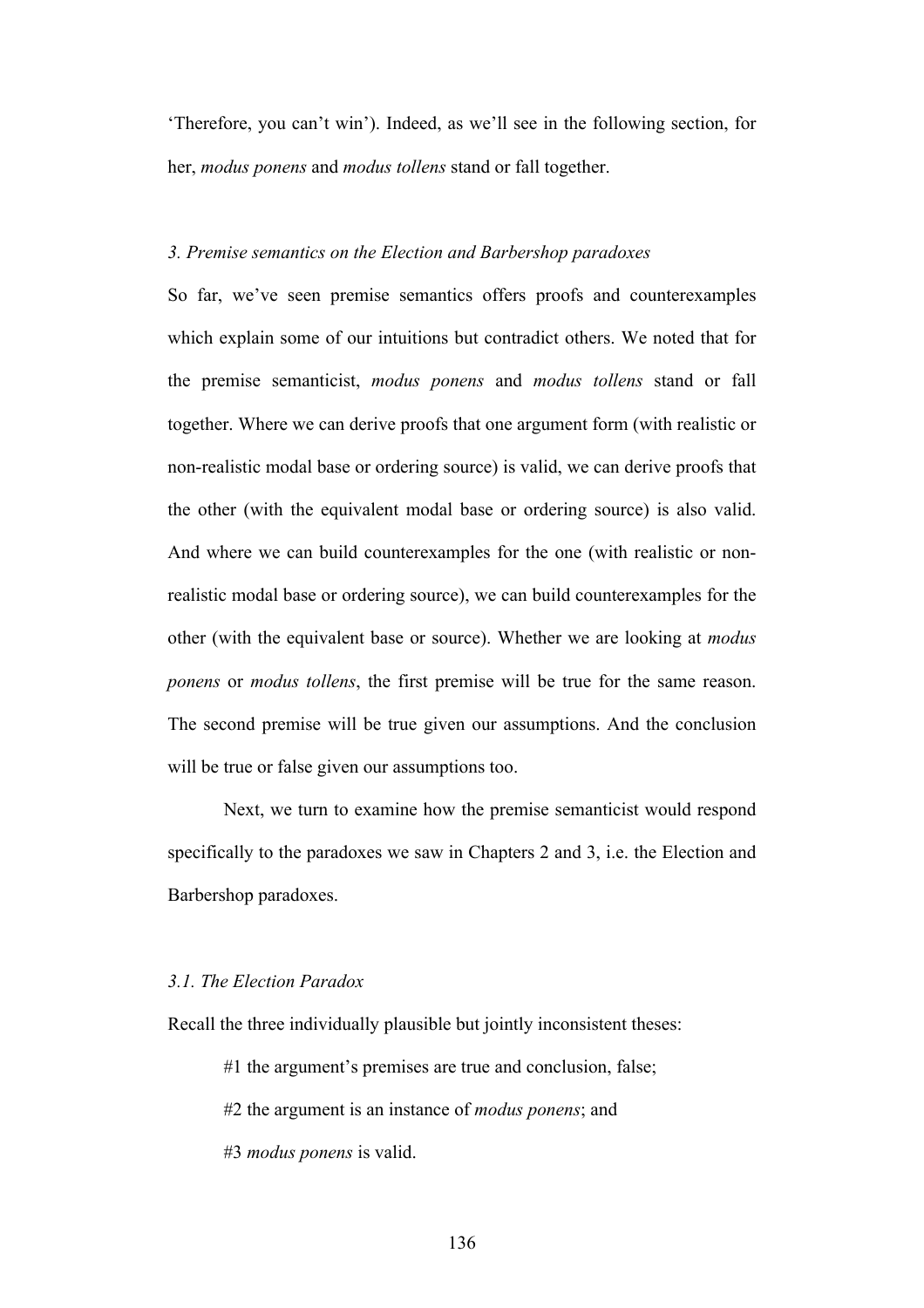# *3.1.1. On #2*

The premise semanticist could reject #2, arguing that the argument isn't an instance of *modus ponens*. According to the premise semanticist, an instance of *modus ponens* is an argument with the form 'If *p*, then (necessarily) *q*' and *p* therefore *q* where we replace *p* and *q* with propositions – and the Election paradox doesn't meet this definition. Indeed, the covert necessity modal doesn't appear in the right place. While the definition places the '(necessarily)' before the consequent of the main connective conditional, the Election paradox places it before the consequent of the embedded conditional. Indeed, the first premise in the Election paradox has the form 'If  $p$ , then if  $q$ , then (necessarily) *r*'.

Of course, strictly speaking, the premise semanticist's *modus ponens* is not the same as the classical logician's. The premise semanticist's *modus ponens* looks like the following:

(i)

```
If p, then (necessarily) q.
```
*p*.

Therefore, *q*.

While the classical logician's looks like the following:

## (ii)

```
If p, then q.
```
*p*.

Therefore, *q*.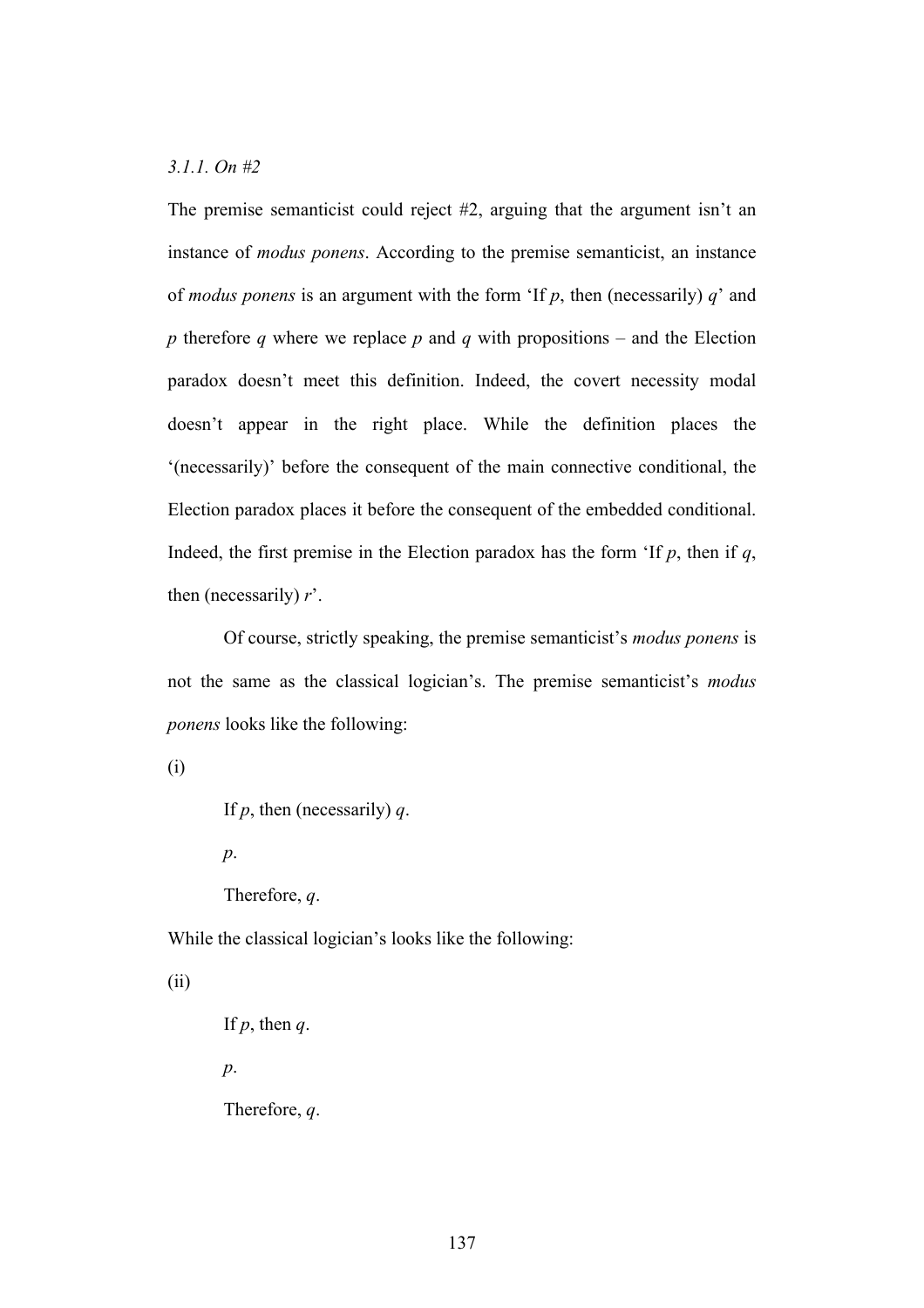In the argument meeting the premise semanticist's definition, the proposition *q* falls within the scope of a covert modal in the first premise but not in the conclusion. In the argument meeting the classical logician's, that's not the case.

That said, the premise semanticist's Election paradox is consistent with the classical logician's *modus ponens*. Aside from seeing the form of the second premise and the antecedent of the first as being identical, the premise semanticist sees the consequent of the first premise and the conclusion as so too: in each conditional, the proposition *q* doesn't fall within the scope of a covert modal while the proposition *r* does. And we can reduce an argument with the form 'If  $p$ , then if  $q$ , then (necessarily)  $r'$  and  $p$ , therefore 'if  $q$ , then (necessarily) *r*' to a simple classical logic *modus ponens* ((ii) above).

So, while rejecting #2, the premise semanticist would acknowledge that the argument has the form of the semantic counterpart to *modus ponens*. The second premise and antecedent of the first appear to have the same meaning; likewise the conclusion and the consequent of the first premise.

## *3.1.2. On #3*

The premise semanticist would accept #3. Assuming her definition of *modus ponens*, she'd argue the argument form is valid (Khoo, 2013, p. 161). Her definition extends only to arguments with the form I mention above as (i) and will call simple *modus ponens*': 'If p, then (necessarily) q' and p therefore  $q$  – where we replace  $p$  and  $q$  with propositions. It doesn't extend to arguments with the different form I'll call 'complex "*modus ponens*"': 'If *p*, then if *q*, then (necessarily)  $r'$  and  $p$  therefore 'If  $q$ , then (necessarily)  $r'$ .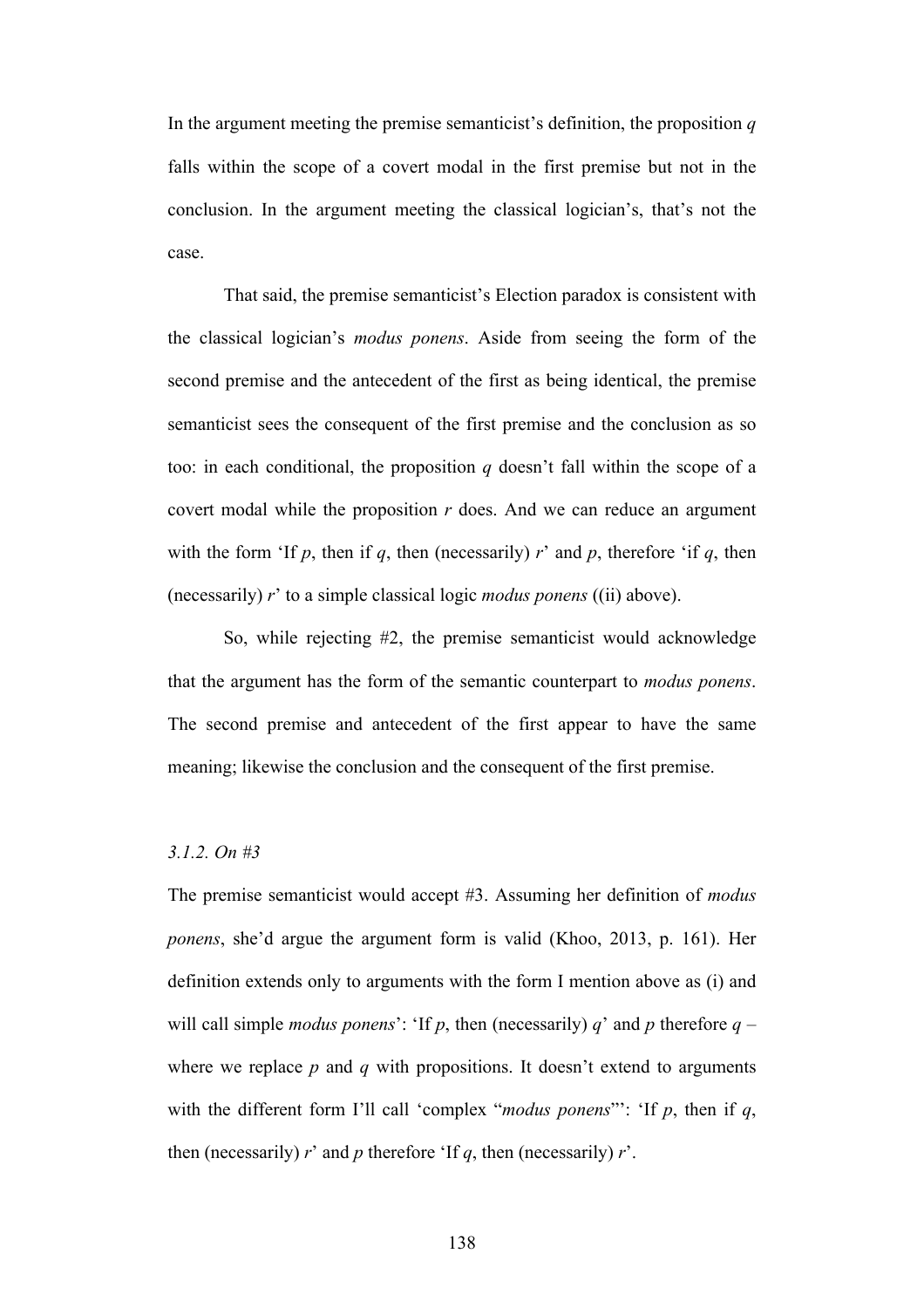Indeed, while we can derive a proof that premise semantics validates simple *modus ponens*, we can't derive one that validates complex *modus ponens* too. Rather, we can build a counterexample showing that it's possible for 'If  $p$ , then if  $q$ , then (necessarily)  $r'$  to be true in world  $w$  with respect to  $f$ and  $g$ ,  $p$  to be true in  $w$  and 'If  $q$ , then (necessarily)  $r$ ' to be false in  $w$ .

Let *p* be true in worlds *w* and *v*, *q* be true in *v* and *u*, *r* be true in *v*. Let the modal base *f* be empty. And let the ordering source *g* contain not-*q* and not-*r*. As *q* isn't true in *w*, then the modal base for 'If *q*, then (necessarily) *r*' won't be realistic and, despite the premises being true, the conclusion will be false (this draws on the counterexample in Khoo (2013, p. 161, footnote 11)).

This result is consistent with the proofs we've derived above. They prove the validity/invalidity of simple *modus ponens*.

That said, the counterexample suggests that the premise semanticist is saying two things which are in contradiction: on the one hand, premise semantics (at least with a realistic *f* and totally realistic *g*) is equivalent to the multiple-world theory; and on the other hand, Import-Export is valid and complex *modus ponens* (at least with realistic *f* and *g*) is invalid – when, contrariwise, the multiple-world theorist finds Import-Export invalid and complex *modus ponens* valid.

Now, the counterexample offers a second reason for thinking that premise semantics isn't a generalisation of the possible-worlds theory. The first is that, as we've seen, the possible-worlds theory invalidates Import-Export and, as we'll see, premise semantics validates it.

Theorem 3: For any world *w* and realistic conversational backgrounds *f* and *g*, if 'If *p*, then if *q*, then (necessarily) *r*' is true in world *w* with respect to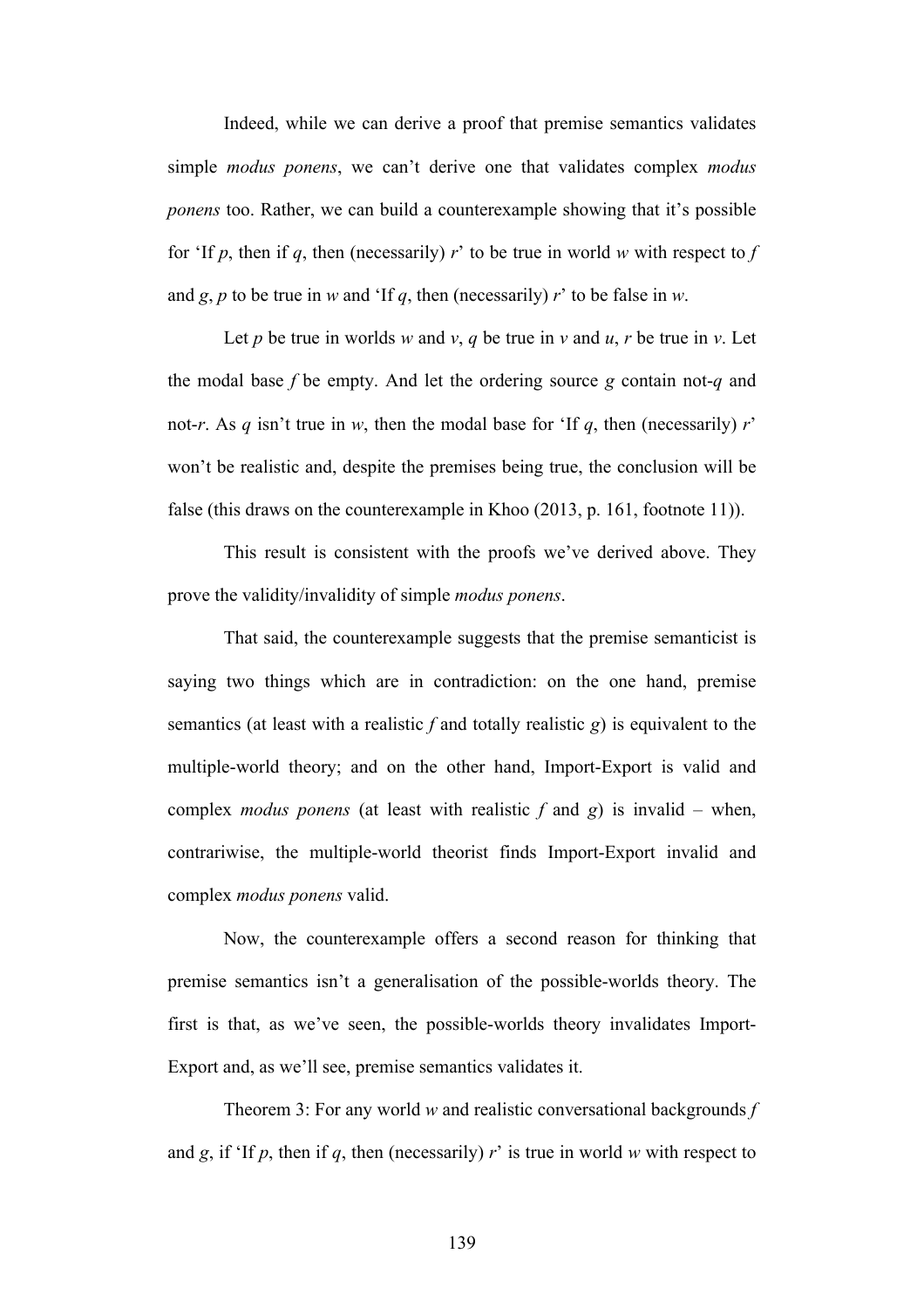*f* and *g* if and only if 'If *p* and *q*, then (necessarily) *r*' is true in world *w* with respect to *f* and *g*.

Proof: Suppose 'If *p*, then if *q*, then (necessarily) *r*' is true in world *w* with respect to *f* and *g*. By the definition of the indicative conditional, it follows that 'If  $q$ , then (necessarily)  $r'$  is true in world  $w$  with respect to  $f^*$  and *g*, where  $f^*(w)$  is equal to the old modal base  $f(w) \cup \{p\}$ . And by once more the definition indicative conditional, it follows that '(necessarily)  $r'$  is true in world *w* with respect to  $f^{**}$  and *g*, where  $f^{**}(w)$  is equal to the old modal base  $f(w) \cup \{p\} \cup \{q\}.$ 

Next, suppose 'If *p* and *q*, then (necessarily) *r*'. By the definition of the indicative conditional, it follows that '(necessarily) *r*' is true in world *w* with respect to *f*+ where *f*+(*w*) is equal to the old modal base *f*+(*w*)  $\cup$  '*p* and *q*'.

Here,  $f^*$ (*w*) and  $f^+(w)$  are equivalent.

Proof:

1. 
$$
\bigcap f^{**}(w) = \bigcap (f(w) \cup \{[[A]]^{f,g}\} \cup \{[[B]]^{f,g}\})
$$

by definition

 $2. \cap f(w) \cap \{[[A]]^{f, g}\} \cap \{[[B]]^{f, g}\}$ from 1 by distributivity  $3. \cap f(w) \cap [[A \wedge B]]^{f,g}$ 

from 2 by the fact that the set of worlds at which the conjunction of two propositions is true is the intersection of the worlds at which the conjuncts are true  $4. \cap (f(w) \cup \{[(A \wedge B)]^{f, g}\})$ from 3 by distributivity 5.  $\cap$  *f*+(*w*) from 4 by stipulation

140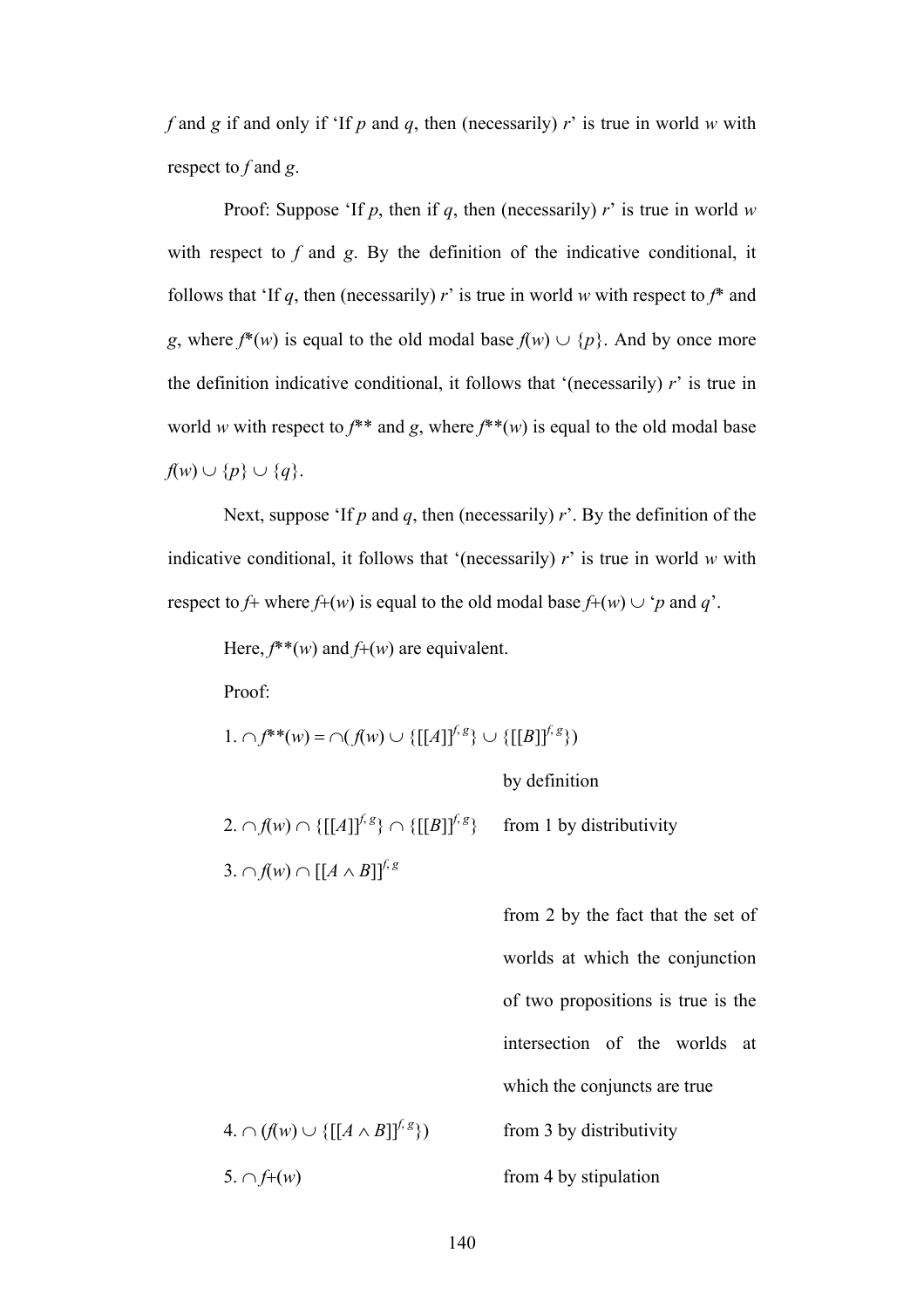Here, we start with the set of all things compatible with  $f^*(w)$ . And by stipulation, distributivity and the identity between intersection and conjunction, we can derive the set of all things compatible with *f*+(*w*).

Now, there appear to be two possible premise semanticists: let's call them the single- and multiple-box theorists.

### *Single-box theorist*

The single-box theorist, on the other hand, formulates the first premise in the following way:

'If *A*, then if *B*, then (necessarily) *C*'

According to her, Import-Export is valid and she would cite the proof we saw above.

## *Multiple-box theorist*

The multiple-box theorist formulates the first premise in the Election paradox in the following way:

'If *A*, then (necessarily) if *B*, then (necessarily) *C*'

This theorist corresponds to the multiple-world theorist. Like the multipleworld theorist, the multiple-box theorist would find Import-Export invalid and cite the proof we saw in Chapter 2 (subsection 3.2.).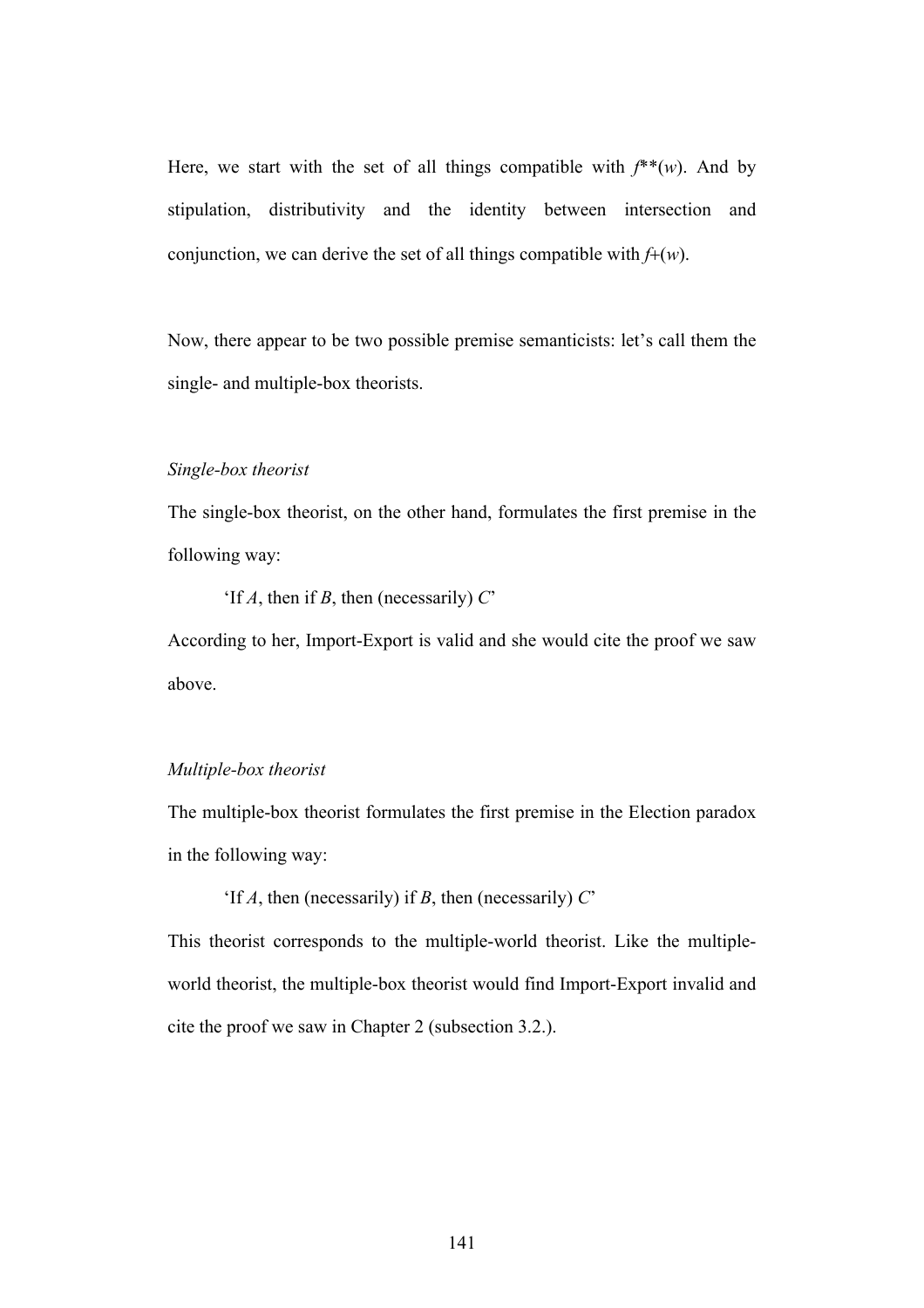The premise semanticist would do well in choosing to be the singlebox theorist. This theorist can solve the Election Paradox in a way better than the multiple-box/multiple-world theorist.

The premise semanticist might try to have her cake and eat it too: she could say that sometimes a conditional contains a single box and other times it contains multiple boxes. This would allow her to say that *modus ponens* or *modus tollens* are valid when the semantic structure of the premises and conclusion have the relevant form, and invalid when they don't.

Of course, if she did adopt this position, it would be incumbent on the premise semanticist to do some more explaining about invisible boxes and why, at any given time, conditionals contain the number of boxes she says they contain. (Kratzer (2012) and Khoo (2013) suggest there should always be a single box but don't explain why there couldn't be two beyond saying that we most naturally analyse two if-clauses which appear in a row as successively restricting one and the same operator (Kratzer, 2012, p. 105)). Or that, since set intersection models domain restriction, conditionals with two ifclauses (i.e. 'If *q*, then if *r*, then *s*'-type conditionals) and conditionals with one if-clause and a conjunction as antecedent (i.e. 'If *q* and *r*, then *s*'-type conditionals) 'amount to the same thing' (Khoo, 2013, p. 157). Indeed, each conditional contains one modal: while in the case of the two-if clauses 'if *q*' and then 'if *r*' successively restrict a single modal, in the case of the one ifclause 'if *q* and *r*' restrict a single modal as well.

*3.1.3. On #1*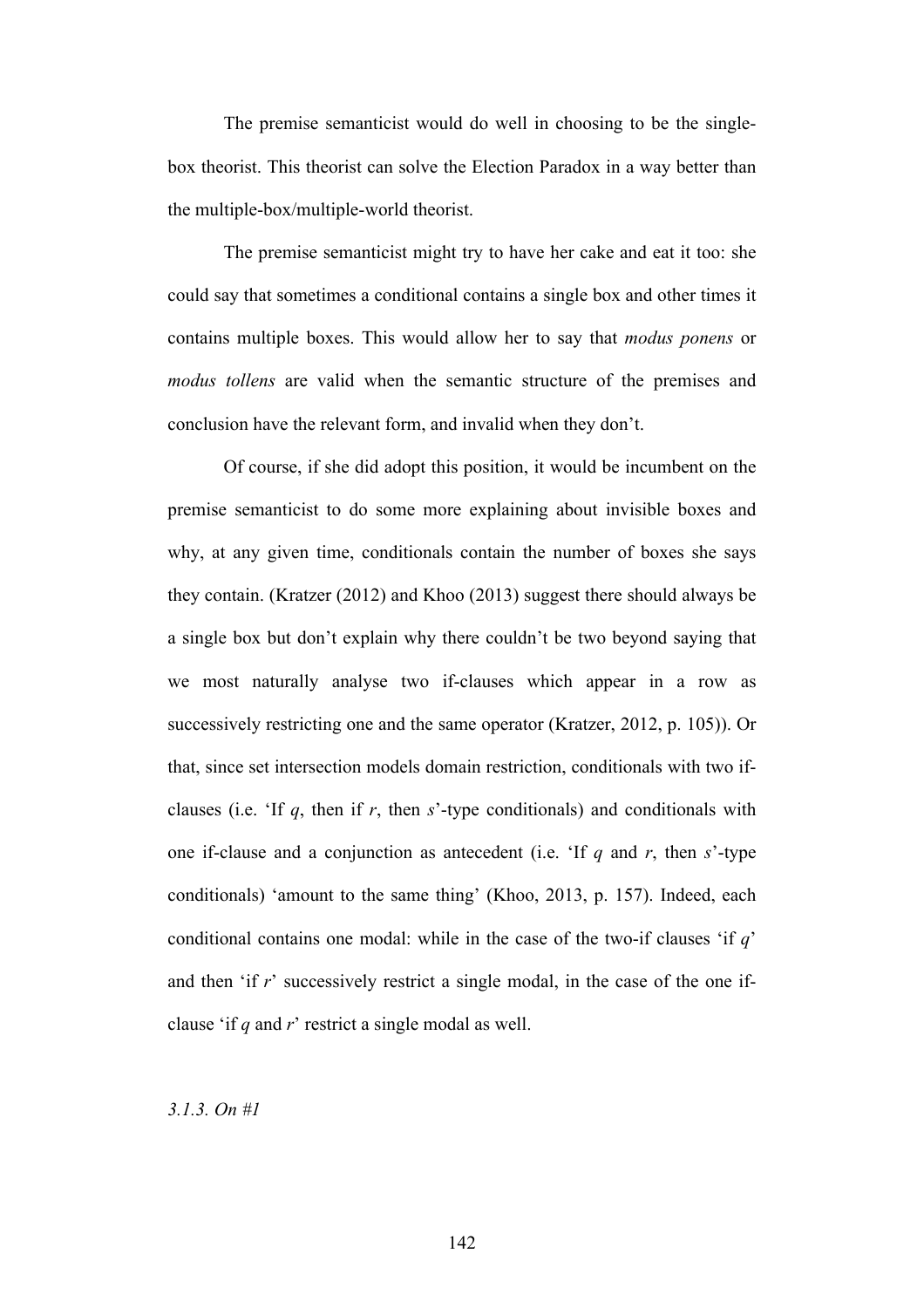The single-box theorist would accept #1. She would find the premises true and the conclusion false. The scenario is exactly that in the counterexample above. *q* 'it's not Reagan who wins' is false in the actual world and so while the premise semanticist would find 'If a Republican wins, then if it's not Reagan who wins, then Anderson will' and 'a Republican wins' come out as true, the conclusion comes out as false.

The multiple-box premise semanticist, on the other hand, would say what the multiple-world theorist says.

#### *3.2. The Barbershop Paradox*

Recall the three individually plausible but jointly inconsistent theses:

#1 the argument is invalid;

#2 the argument is equivalent to an instance of *modus tollens* (i.e. the second premise and the consequent of the first are contradictories; and the conclusion and the antecedent of the first premise are so too); and #3 *modus tollens* is valid.

## *3.2.1. On #1*

The single-box theorist would accept #1. It's possible for the premises to be true and the conclusion false. Adopting Khoo's counterexample to complex '*modus ponens*' (2013, p. 161), we can derive a counterexample showing that, for any world *w* and realistic conversational backgrounds *f* and *g*, it's possible for 'If  $p$ , then if  $q$ , then (necessarily)  $r'$  and 'If  $q$ , then (necessarily) not- $r'$  to be true in world *w* with respect to *f* and *g*, and not-*p* to be false in *w*. Let *p* be true in *w* and *v*, *q* be true in *v* and *u*, and *r* be true in *v*. Then the first premise is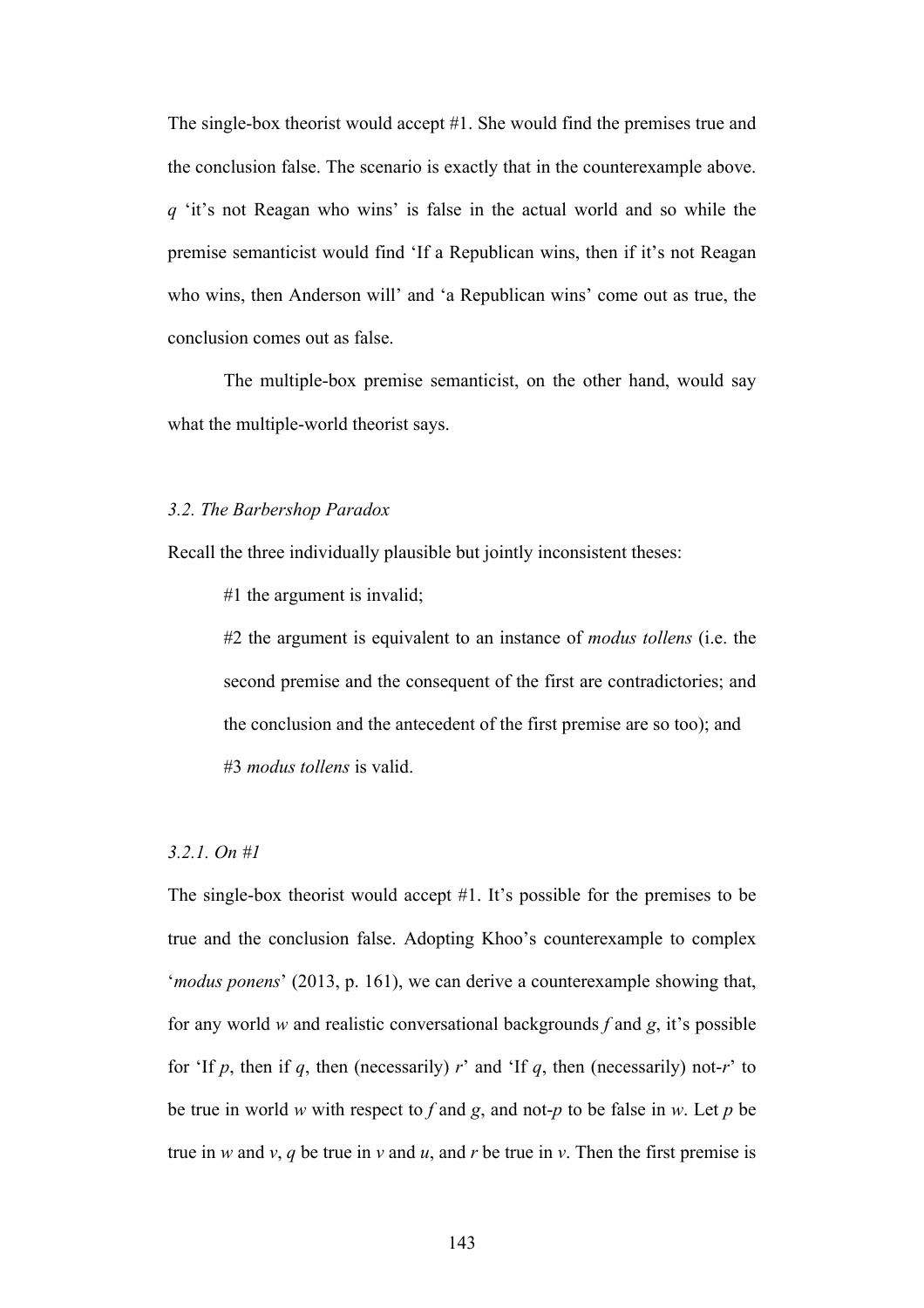true: *p*, *q* and *r* are true in *v*. So is the second. As *r* isn't true in *u*, so too is the second premise. And as *p* is true in *w*, the conclusion is false.

### *3.2.2. On #2*

With no extra constraint, the premise semanticist would reject that the second premise and the consequent of the first are contradictories. According to her, it's possible for neither 'If *A*, then *B*' nor 'If *A*, then not *B*' to be true. Consider the following scenario: let *B* be true in world *u* but false in world *v* and *u* and *v* be equidistant to the actual world *w*. Furthermore, let  $g(w) = 'Not A'.$  This does the trick: the intersection of each  $u$  and  $v$  and  $g(w)$  is empty. (And note that *g* is realistic because 'Not *A*' is true in *w*.) Here, we have two sentences which are contrary (i.e. can't both be true) so long as *A* is compatible with the modal base but, since they're not subcontraries (here, it's possible that they both be false), the two aren't contradictories.

That said, adding the constraints which characterise the single-world theory, the premise semanticist would accept that the second premise and the consequent of the first are contradictories. The constraints are the following two: (i) no world *w* can be more similar to itself than *w* itself; and (ii) no two worlds can be equally similar to a third.

Writing the constraints in the language of the premise semanticist, for the second premise and consequent of the first to be contradictories, we need a function *f* such that, for any possible worlds *w* and *v*, and proposition *p*, if  $v \in$  $f^*(w)$  (where  $f^*(w) = \bigcap f(w) \cup [[p]]$ ), then  $f^*(w) = \{v\}$ . This function guarantees, as (i) and (ii) do, that if a possible world *w* is closer than another *v* to the ideal which the ordering source determines, then *v* isn't equal to *w*.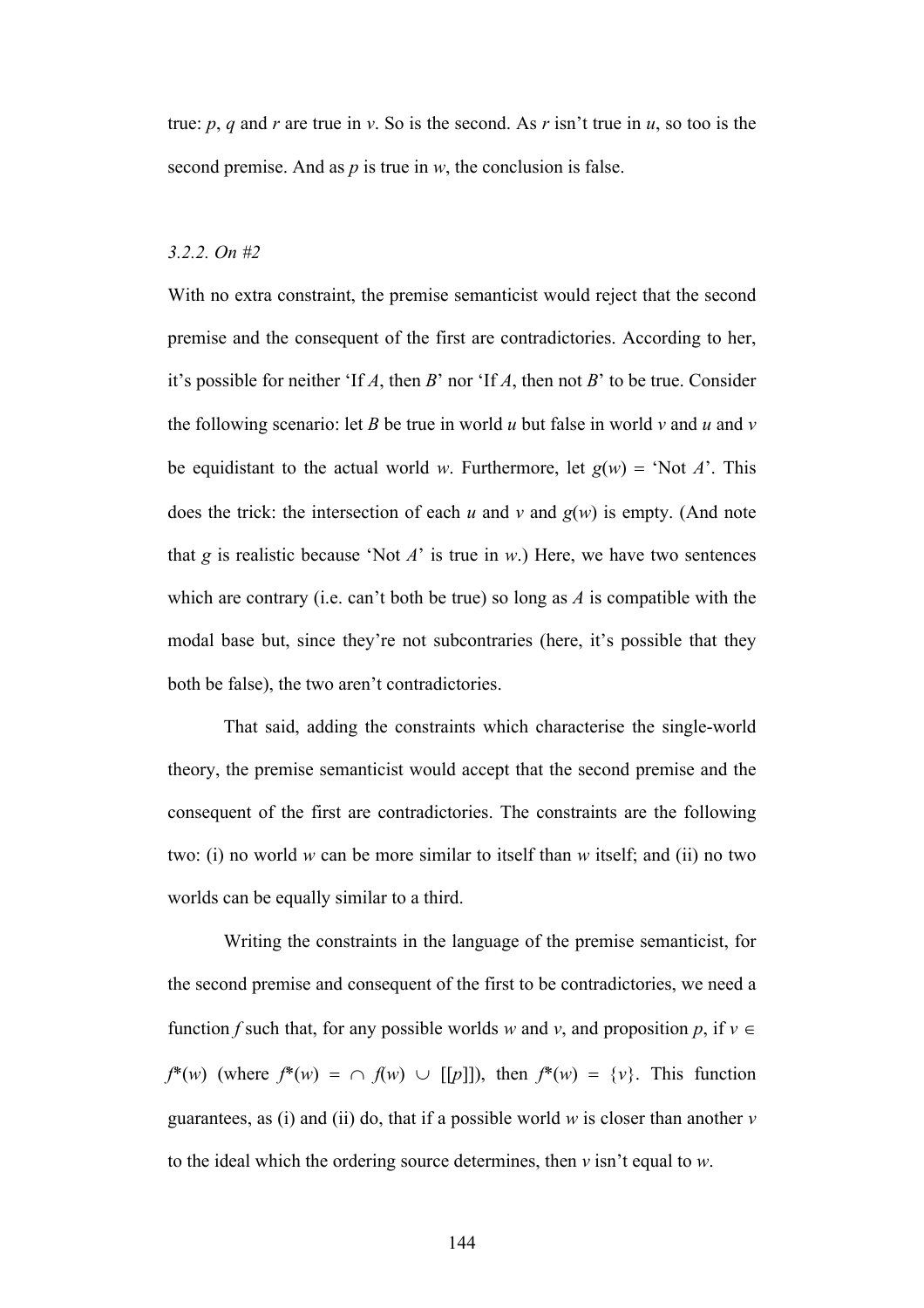With (i) and (ii), premise semantics telescope into the single-world theory and according to which, as we saw in Chapter 3, the second premise and the consequent of the first are contradictories.

### *3.2.3. On #3*

The premise semanticist would accept #3 assuming her definition. It extends only to arguments with the form of a simple *modus tollens* viz. 'If *p*, then (necessarily) *q*' and 'not *q*' therefore 'not *p*' where we replace *p* and *q* with propositions. It doesn't extend to arguments with the form of a complex '*modus tollens*', viz. 'If *p*, then if *q*, then (necessarily) *r*' and 'Not-(If *q*, then (necessarily) *r*' therefore not-*p*.

The same counterexample as we saw in the case of complex '*modus ponens*' works here to show that complex '*modus tollens*' isn't valid. It shows that it's possible that, for any world *w* and realistic conversational backgrounds *f* and *g*, it's possible for 'If *p*, then if *q*, then (necessarily) *r*' to be true in world *w* with respect to  $f$  and  $g$ , 'not (if  $q$ , then (necessarily)  $r'$  to be true in *w* and Not-*p* to be false in *w*. If *q* isn't true in *w*, then the modal base for 'If  $q$ , then (necessarily)  $r$ ' won't be realistic and, despite the premises being true, the conclusion will be false (again, see Khoo (2013 p. 161, footnote 11) for a complete counterexample).

#### *4. Conclusion*

This chapter was about premise semantics for indicative conditionals and apparent counterexamples to *modus ponens* and *modus tollens*. I offered an exegesis of premise semantics, defining truth conditions for the indicative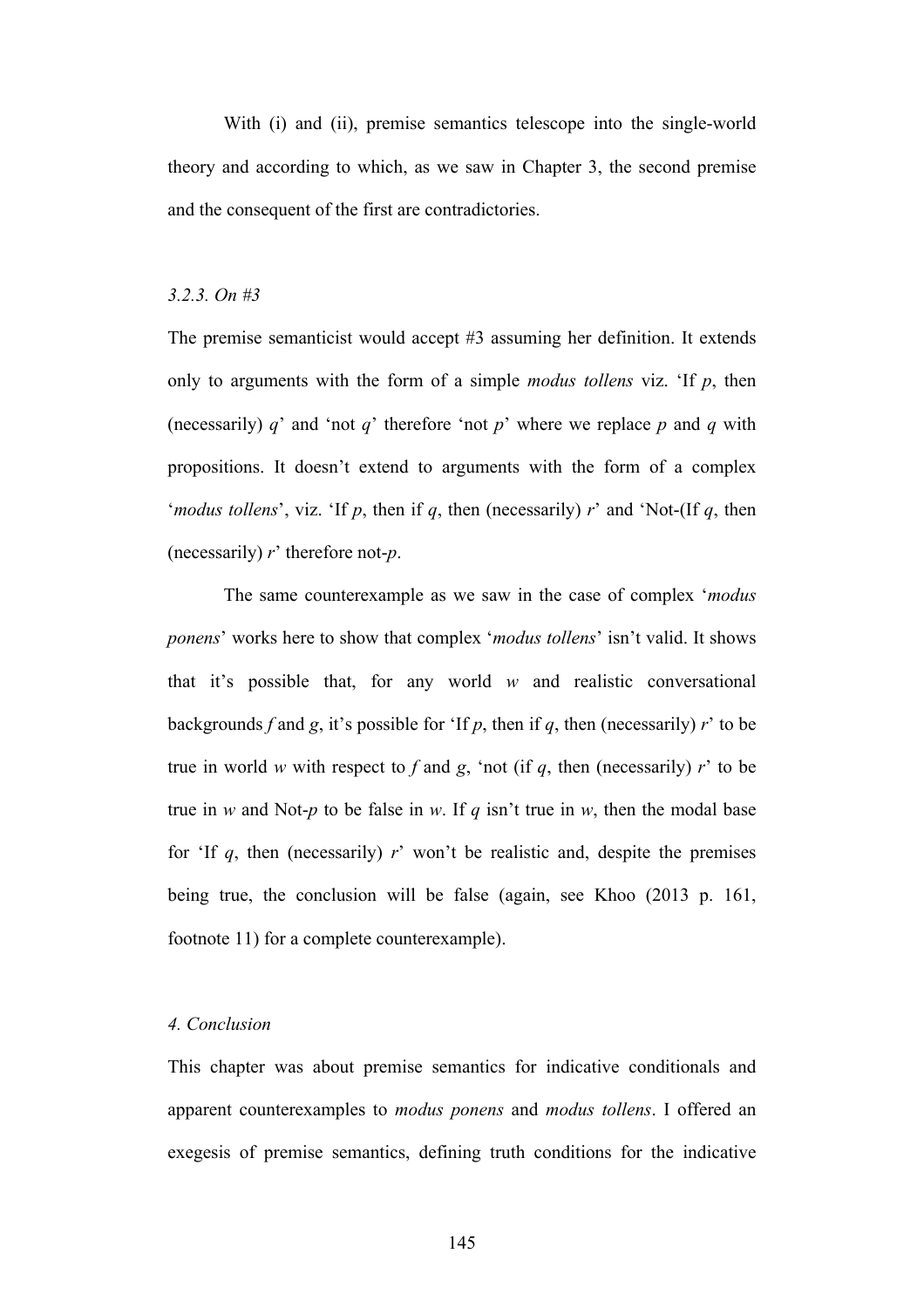conditional, necessity and possibility. Moreover, I argued that, when it comes to counterexamples to *modus ponens* and *modus tollens* with (overt) modal verbs and adverbs, the theory gives us some results which are consistent with our intuitions, others which aren't. Finally, I imagined the response she might give to the Election and Barbershop paradoxes.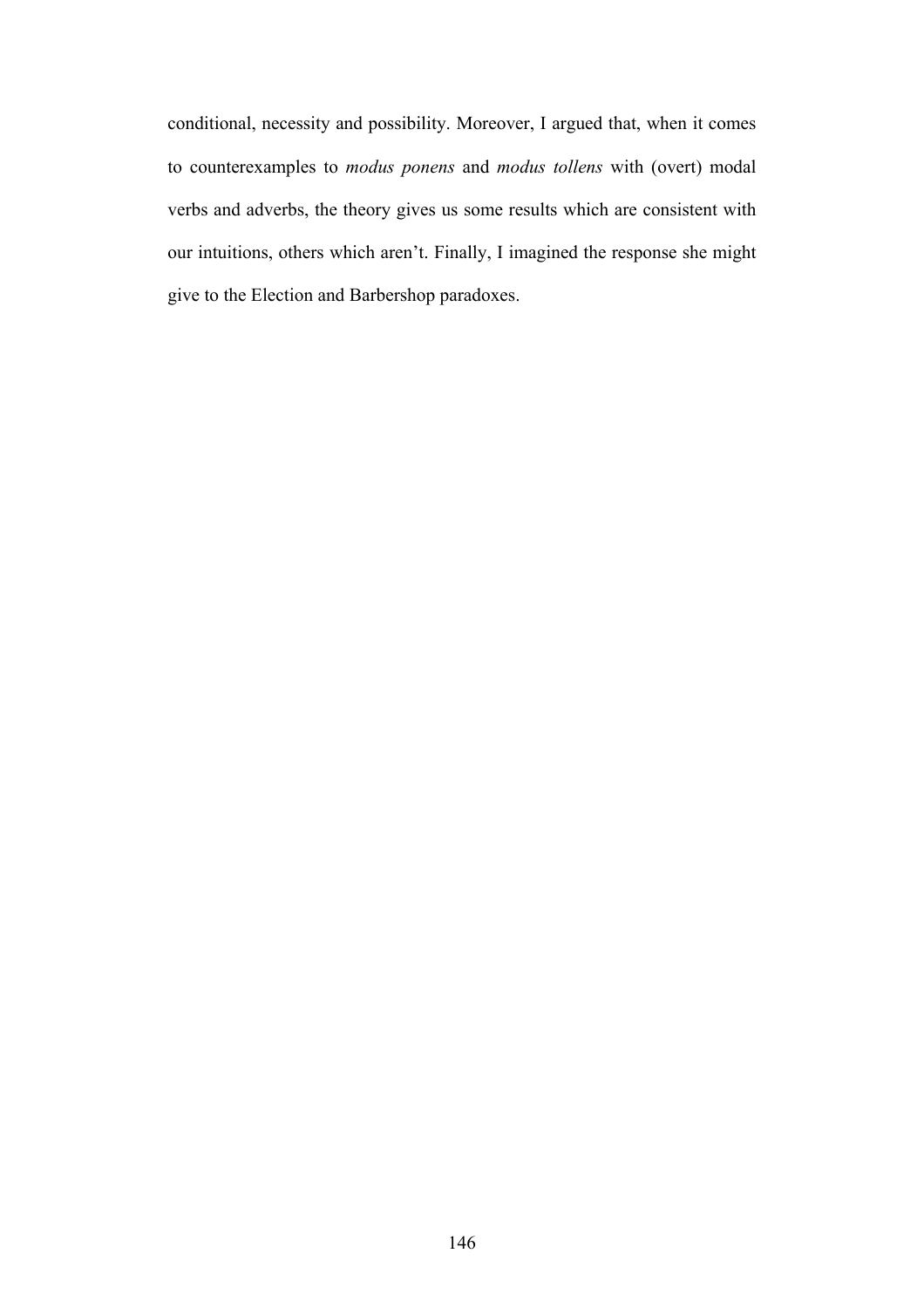## **CONCLUSION**

In this thesis, I considered theories of the indicative conditional and apparent counterexamples to classically valid argument forms. Specifically, I applied the following four theories which I called:

- material
- possible-worlds
- suppositional; and
- hybrid

to try and solve the following two counterexamples:

- McGee's to *modus ponens*, which I called the Election paradox; and
- Carroll's to *modus tollens*, which I called Barbershop paradox.

I argued that none of the theories I considered could explain – without facing any problems – the individually plausible but jointly inconsistent thesis that gave rise to the apparent counterexamples. In the case of Election, the theses were the following:

- #1 the argument is invalid;
- #2 the argument is an instance of *modus ponens*; and
- #3 *modus ponens* is valid.

Similarly, in the case of Barbershop, the theses were the following:

- #1 the argument is invalid;
- #2 the argument is an instance of *modus tollens*; and
- #3 *modus tollens* is valid.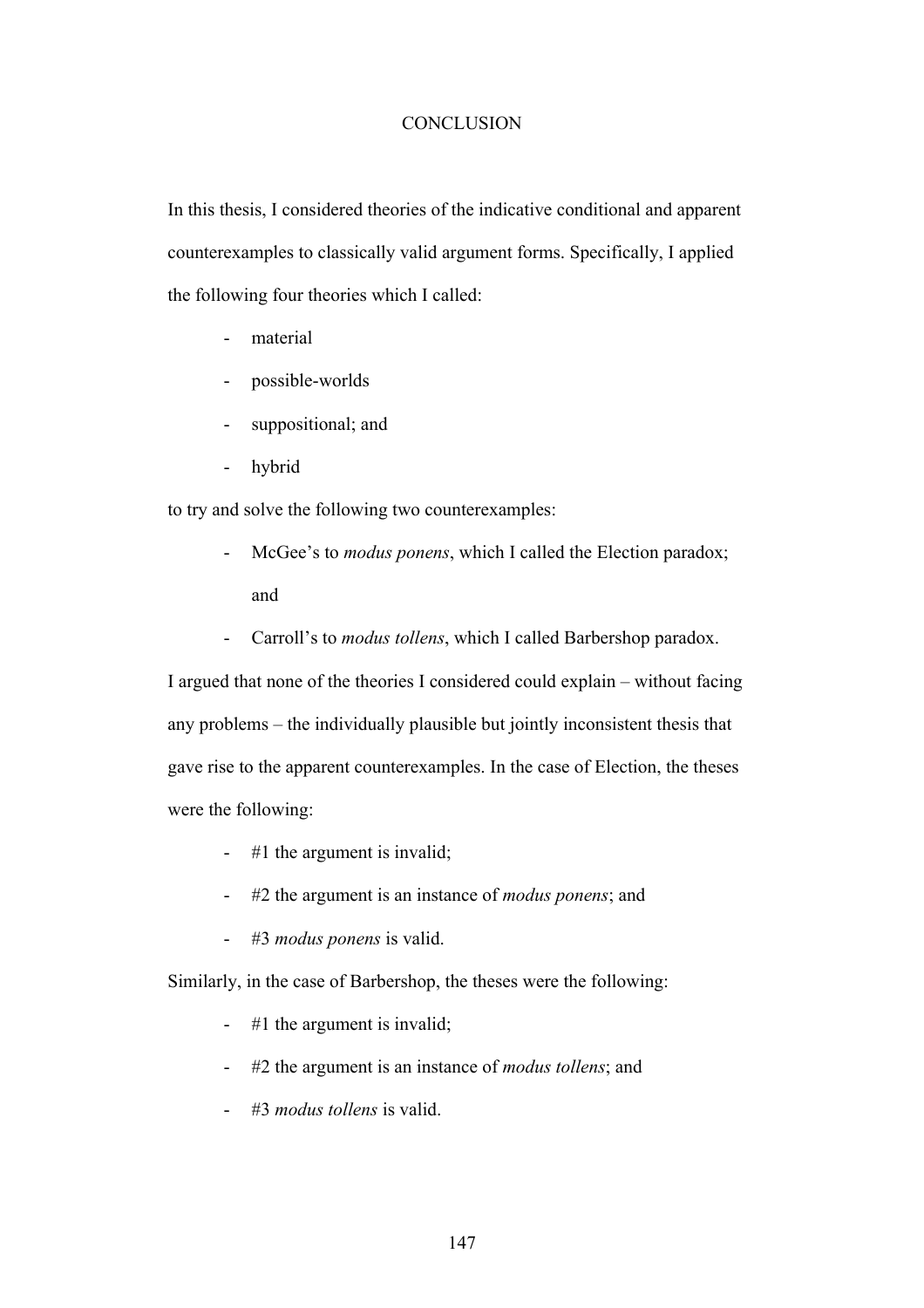The material theory couldn't explain the plausibility of Thesis #1 in Election without undermining itself. By introducing the concept of assertability, the theory found unassertable a sentence we might assert.

In Election, the possible-worlds theory couldn't explain the plausibility of #1 at all. It found the first premise – 'If a Republican wins the election, then if it's not Reagan who wins it will be Anderson' – false yet we might assert it.

As to the suppositional theory, it could only ever explain the plausibility at most of two theses. In Barbershop, for example, the suppositional theorist had to choose between explaining Thesis #2 and explaining Thesis #3. Whether she chose to define *modus tollens* as allowing embedded conditionals ('complex') or not ('simple'), she couldn't explain both that the argument was an instance of *modus tollens* and that *modus tollens* was valid.

The hybrid theory failed in its *raison d'être* of making *modus ponens* assertibility-preserving. And premise semantics couldn't explain why we might take the following argument – a *modus ponens* version of *Marble* – to be valid:

If the marble is big, then it's likely red.

The marble is big.

Therefore, the marble is likely red.

Indeed, according to premise semantics, we can construct a counterexample where the ordering source is realistic but the modal base isn't. And it couldn't explain either why we might take the following argument – *Lottery* – to be invalid:

If you don't buy a lottery ticket, you can't win.

148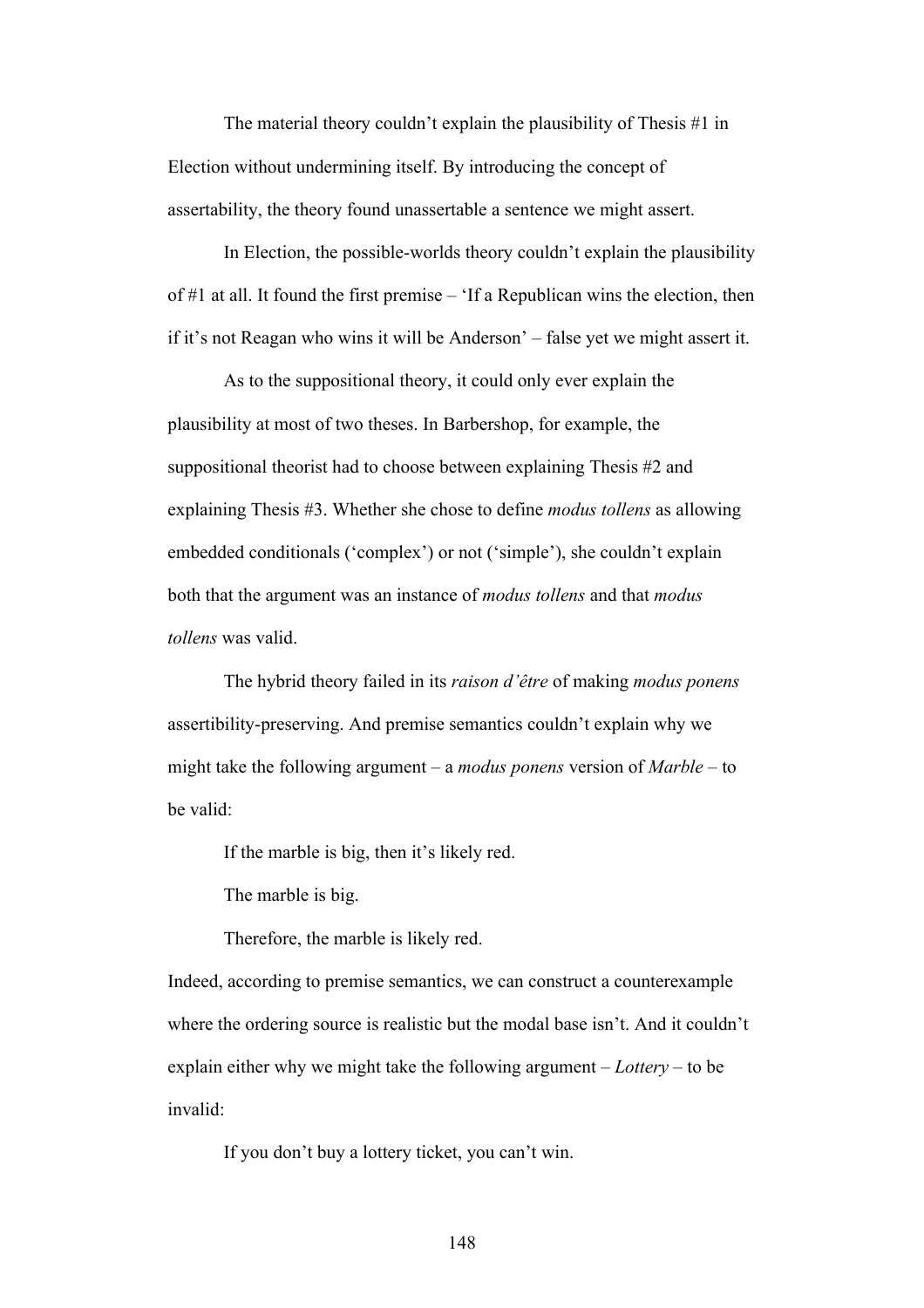You can win.

Therefore, you do buy a lottery ticket.

Indeed, according to premise semantics, we can derive a proof that the argument (with realistic both modal base and ordering source) *is* valid.

While the literature already acknowledged the surprising implication that bare conditionals contain a covert necessity modal operator (Kratzer, 2012, pp. 97-8), it had yet to acknowledge the implication that the theory invalidates arguments we might take to be valid and validates arguments we might take to be invalid.

Looking forward, we might turn toward the theories I don't consider here on the grounds that they lie beyond the scope of the thesis: dynamic or expressivist approaches to conditionals (Cantwell, 2008, Yalcin, 2012 and Bledin, 2015).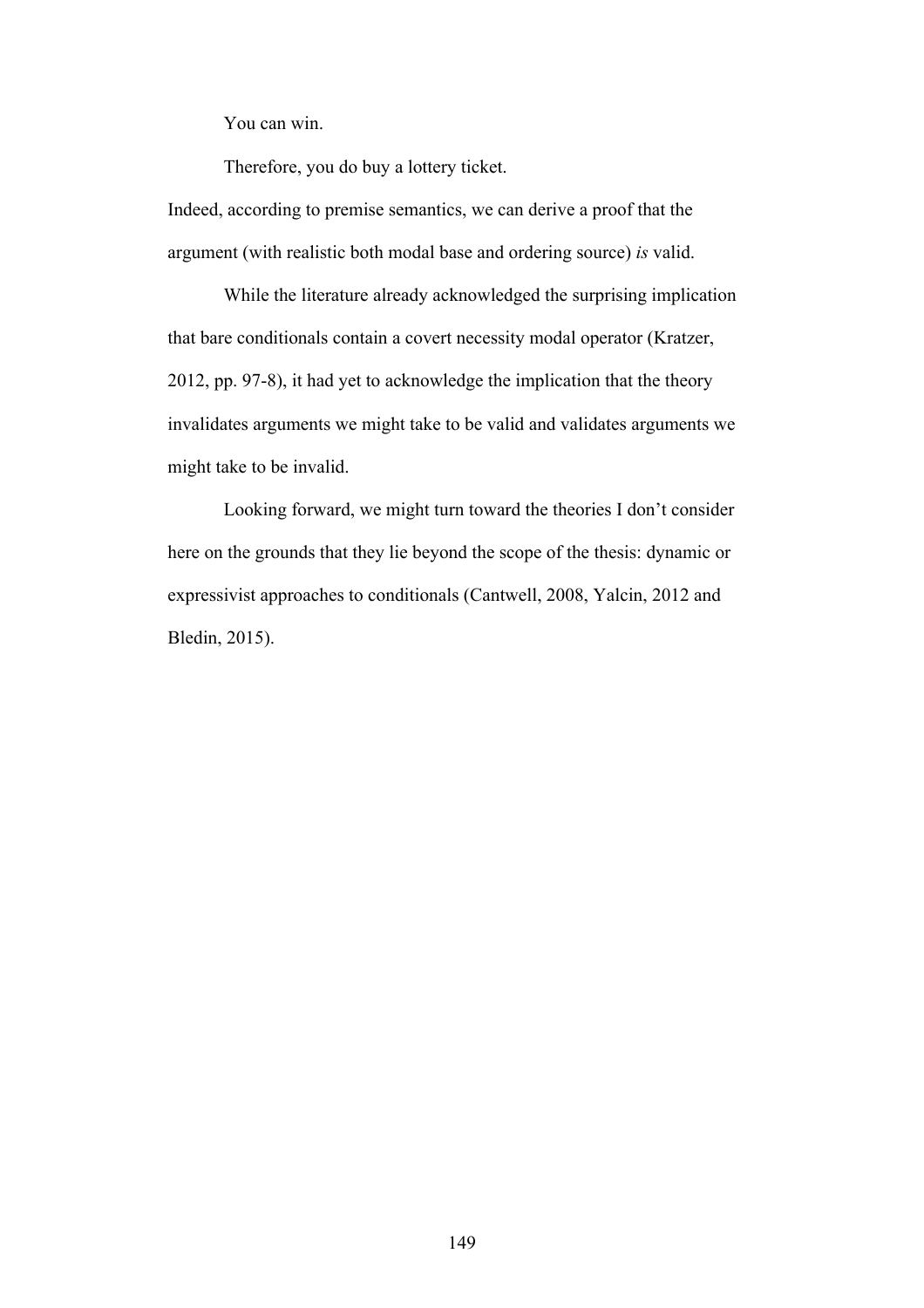### **REFERENCES**

Adams, E. (1970). Subjunctive and indicative conditionals. *Foundations of Language*, *6*(1), 89-94.

Adams, E. (1975). *The logic of conditionals*. Dortrecht: Reidel.

- Bennett, J. (2003) *A philosophical guide to conditionals*. Oxford: Oxford University Press.
- Blackburn, S. (1986). How can we tell whether a commitment has a truth condition?, in C. Travis (Ed.), *Meaning and interpretation* (pp. 201- 32). Oxford: Basil Blackwell.
- Bledin, J. (2015). Modus ponens defended. *The Journal of Philosophy*, *112*(2), 57-83.
- Burks, A. & and Copi, I. (1950). Lewis Carroll's barber shop paradox. *Mind*, *59*(234), 219-22.
- Cantwell, J. (2008). Changing the modal context. *Theoria*, *74*(4), 331-51.
- Carroll, L. (1894). A logical paradox. *Mind*, *3*(11), 436-38.
- Edgington, D. (1995). On conditionals. *Mind*, *104*(414), 235-329.
- Edgington, D. (2014). Indicative conditionals. *Stanford Encyclopedia of Philosophy*. Retrieved from

http://plato.stanford.edu/entries/conditionals/

- Florensky, P. (1997) *The pillar and ground of truth*. (B. Joakim, Trans.). Princeton: Princeton University Press. (Original work published in 1914)
- Forrester, J. (1984). Gentle murder, or the adverbial samaritan. *The Journal of Philosophy*, *81*(4), 193-7.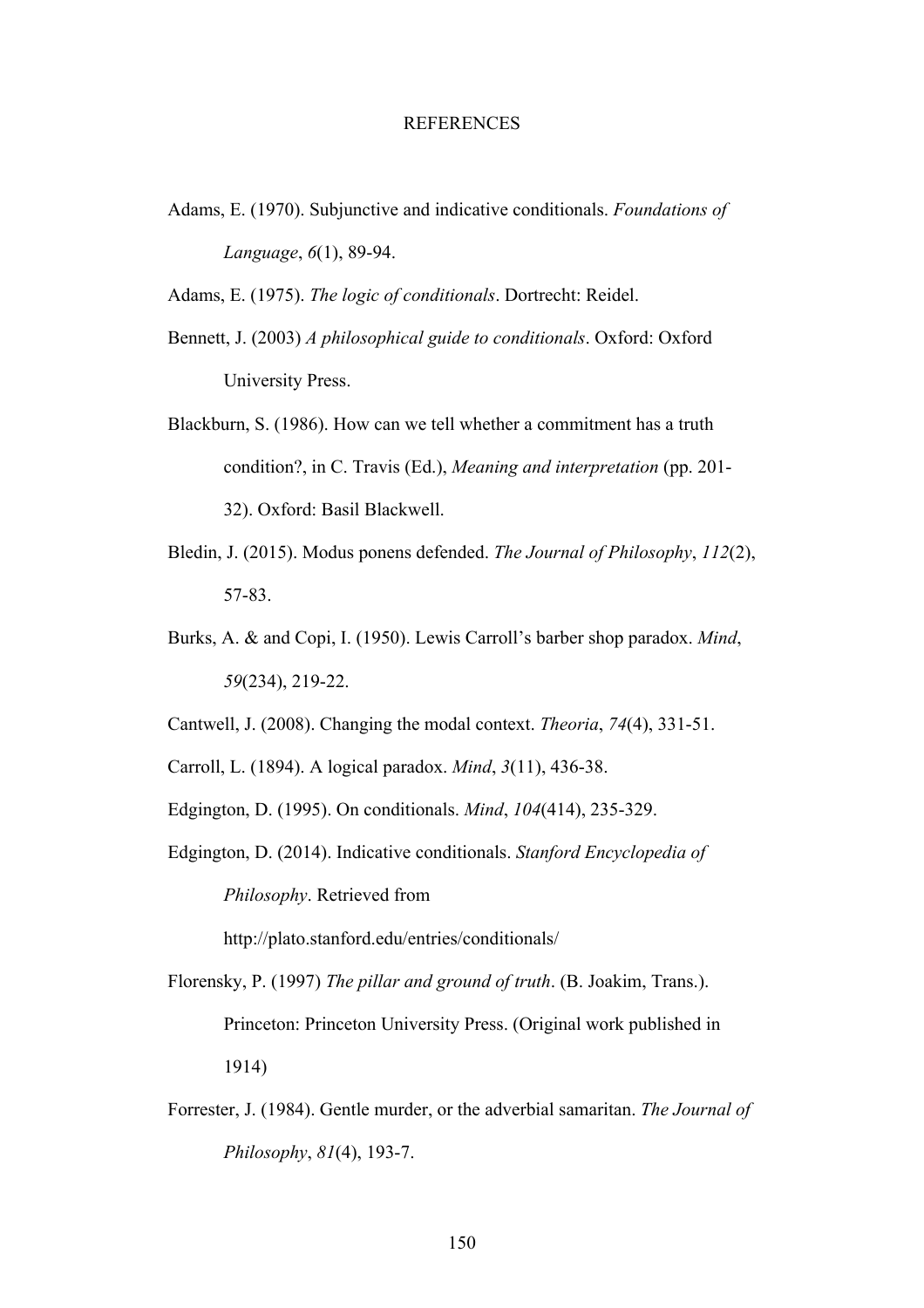- Fulda, J. S. (2010). Vann McGee's counterexample to modus ponens: An enthymeme.' *Journal of Pragmatics*, *42*(1), 271-3.
- Grice, H. P. (1961). The causal theory of perception. *Proceedings of the Aristotelian Society Supplementary Volume 35*, 121-52.
- Grice, H. P. (1975). Logic and conversation. In P. Cole & J. L. Morgan (Eds.), *Speech acts (Vol. 3)* (pp. 41-58). New York: Academic Press.
- Grice, H. P. (1989). *Studies in the Way of Words*. Massachusetts: Harvard University Press.
- Hájek, A. (2012) The fall of 'Adams' Thesis'? *The Journal of Logic, Language and Information*, *21*, 145-61.
- Jackson, F. (1979). On assertion and indicative conditionals. *The Philosophical Review*, *88*(4), 565-89.

Jackson, F. (1987). *Conditionals*. Oxford: Basil Blackwell.

- Jackson, F. (2006). Conditionals. In M. Devitt & R. Hanley (Eds.), *The Blackwell Guide to the Philosophy of Language* (pp. 212-24). Oxford: Wiley-Blackwell.
- Johnson, W. E. (1894). A logical paradox. *Mind*, *3*(12), 583.
- Katz, B. D. (1999). On a supposed counterexample to modus ponens. *The Journal of Philosophy*, *96*(8), 404-15.
- Khoo, J. (2013). A note on Gibbard's proof.' *Philosophical Studies*, *166*, supp. 1, 153-64.
- Khoo, J. (2015). On indicative and subjunctive conditionals. *Philosophers' Imprint*, *15*(32), 1-40.
- Kolodny, N. & MacFarlane, J. (2010). 'Ifs and oughts.' *The Journal of Philosophy*, *107*(3), 115-43.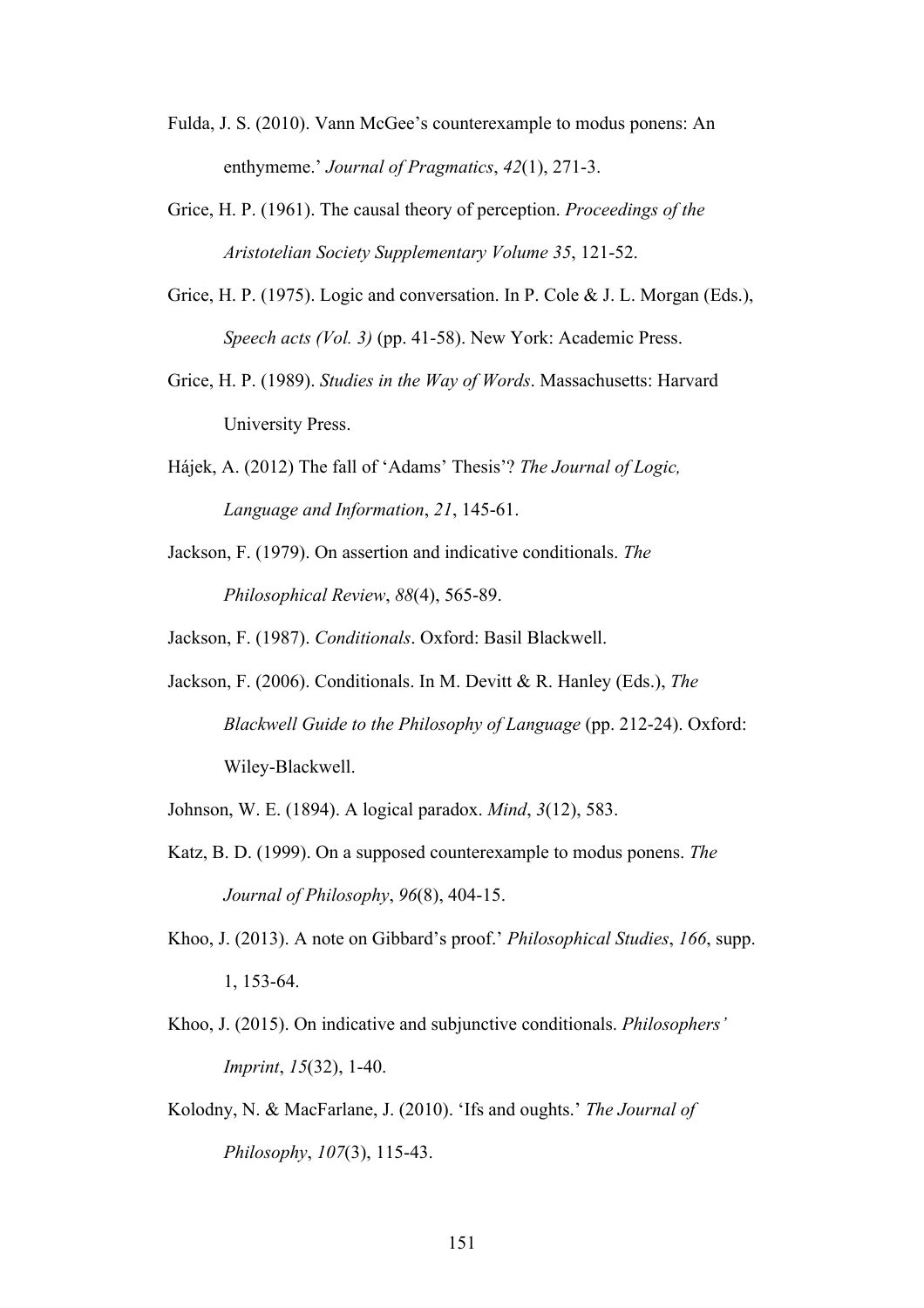- Kratzer, A. (2012) *Modals and Conditionals*. Oxford: Oxford University Press.
- Lewis, D. (1973). *Counterfactuals*. Oxford: Basil Blackwell.
- Lewis, D. (1976). Probabilities of conditionals and conditional probabilities. *The Philosophical Review*, *85*(3), 297-315.
- Lewis, D. (1998). *Papers in philosophical logic*. Cambridge: Cambridge University Press.
- Lowe, E. J. (1987). Not a counterexample to modus ponens. *Analysis*, *47*(1), 44-7.
- McGee, V. (1985). A counterexample to modus ponens. *The Journal of Philosophy*, *82*(9), 462-71.
- McGee, V. (1989). Conditional probabilities and compounds of conditionals. *Philosophical Review*, *98*(4), 485-541.
- Piller, C. (1996). Vann McGee's counterexample to modus ponens. *Philosophical Studies*, *82*(1), 27-54.
- Potts, C. (2004) *The logic of conventional implicatures*. Oxford: Oxford University Press.
- Quine, W. V. O. (1952). *Methods of Logic*. London: Routledge and Kegan Paul.
- Rhodes, M. (2012). Note on Florensky's solution to Carroll's "barbershop" paradox: Reverse implication for Russell?'. *Philosophia*, *40*(3), 607- 16.
- Russell, B. (1905). The existential import of propositions. *Mind*, *14*(55), 398- 402.
- Sidgwick, A. (1894). A logical paradox. *Mind*, *3*(12), 582.